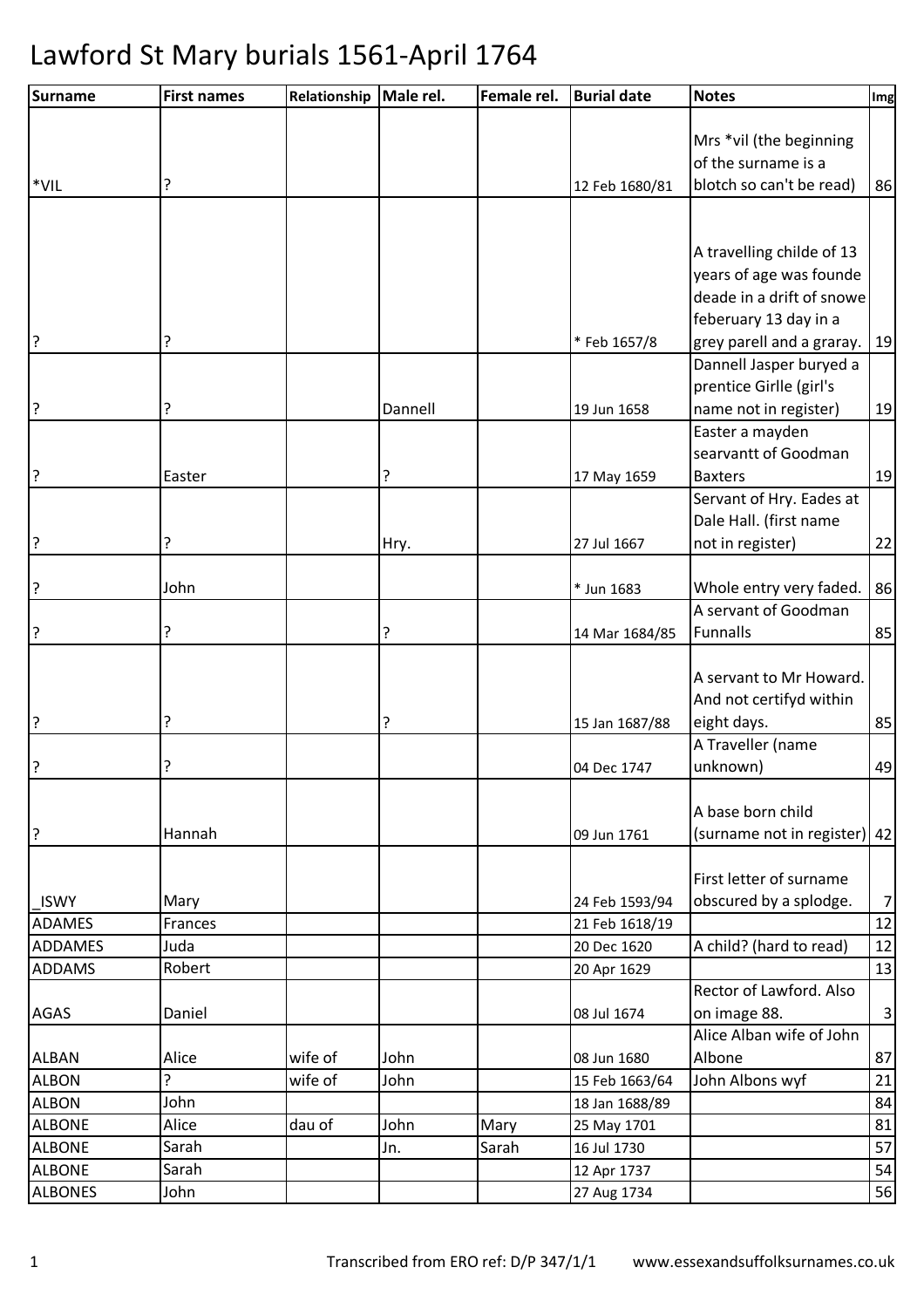| Surname         | <b>First names</b> | Relationship Male rel. |        | Female rel. | <b>Burial date</b> | <b>Notes</b>             | Img |
|-----------------|--------------------|------------------------|--------|-------------|--------------------|--------------------------|-----|
|                 |                    |                        |        |             |                    |                          |     |
|                 |                    |                        |        |             |                    | Follows burial on 27 Aug |     |
|                 |                    |                        |        |             |                    | 1734 of "John Albones"   |     |
|                 |                    |                        |        |             |                    | and says "Sarah Albones  |     |
| <b>ALBONES</b>  | Sarah              | wife of                | John   |             | 07 Sep 1734        | his wife" meaning John.  | 56  |
| <b>ALBONS</b>   | Joseph             |                        |        |             | 13 Sep 1689        |                          | 84  |
| <b>ALBORN</b>   | Elizabeth          |                        |        |             | 01 May 1690        |                          | 84  |
| <b>ALBORN</b>   | Mary               | dau of                 | John   |             | 30 Oct 1716        |                          | 67  |
| ALBUM           | John               | son of                 | John   | Eliz.       | 22 Apr 1668        |                          | 22  |
| <b>ALBUM</b>    | Elizabeth          | dau of                 | John   |             | 19 Jun 1668        |                          | 22  |
| <b>ALBUN</b>    | Alice              | dau of                 | John   |             | 08 Oct 1670        |                          | 22  |
| <b>ALBUN</b>    | John               | son of                 | John   |             | 25 Feb 1670/71     |                          | 22  |
| <b>ALDRICH</b>  | James              |                        |        |             | 06 Oct 1763        |                          | 40  |
| <b>ALGOOD</b>   | Margaret           |                        |        |             | 09 Oct 1610        |                          | 10  |
|                 |                    |                        |        |             |                    | Son of ye widow          |     |
| <b>ALLBANES</b> | Samuel             | son of                 |        | ?           | 17 Oct 1684        | Allbanes                 | 85  |
| <b>ALLBANS</b>  | Jonathan           |                        |        |             | 19 Mar 1686/87     |                          | 85  |
| <b>ALLBON</b>   | John               |                        |        |             | 02 Jun 1681        |                          | 86  |
|                 |                    |                        |        |             |                    | One of the twine         |     |
| <b>ALLBONE</b>  | Elizabeth          | dau of                 | John   | Mary        | 13 Oct 1700        | daughters of             | 81  |
| <b>ALLBONE</b>  | Jonathan           |                        |        |             | 24 Aug 1728        |                          | 59  |
| <b>ALLBONES</b> | John               |                        |        |             | 30 May 1736        |                          | 55  |
|                 |                    |                        |        |             |                    |                          |     |
|                 |                    |                        |        |             |                    | John Allbum and Ann his  |     |
|                 |                    |                        |        |             |                    | wife hade a man child    |     |
|                 |                    |                        |        |             |                    | borne unto them the 15   |     |
|                 |                    |                        |        |             |                    | day of August and one    |     |
|                 |                    |                        |        |             |                    | the 30 day it was        |     |
|                 |                    |                        |        |             |                    | buryed. (Child's name    |     |
| ALLBUM          | ?                  | son of                 | John   | Ann         | 30 Aug 1657        | not in register)         | 18  |
| <b>ALLEN</b>    | Robt.              |                        |        |             | 15 Dec 1730        |                          | 57  |
|                 |                    |                        |        |             |                    | Mary of Mary Allen,      |     |
| <b>ALLEN</b>    | Mary               |                        |        | Mary        | 30 Jul 1731        | widow                    | 57  |
| ANDREWS         | Mary               |                        |        |             | 08 Feb 1704/5      |                          | 77  |
| <b>ANDREWS</b>  | Richard            |                        |        |             | 15 Nov 1754        |                          | 45  |
| ANGER           | Elizabeth          |                        |        |             | 24 Apr 1707        |                          | 76  |
|                 |                    |                        |        |             |                    | First name not in        |     |
| ANGIER          | ?                  | son of                 | Georg  | Priscilla   | 01 Oct 1672        | register                 | 23  |
| ANGIER          | Priscilla          | wife of                | Georg  |             | 20 Oct 1672        |                          | 23  |
|                 |                    |                        |        |             |                    | William Whimper,         |     |
|                 |                    |                        |        |             |                    | servant to George        |     |
| <b>ANGIER</b>   | William            |                        | George |             | 30 Oct 1682        | Angier                   | 86  |
| ANGIER          | John               |                        |        |             | 07 Jul 1692        |                          | 83  |
| ANGIER          | Martha             | wife of                | Georg  |             | 29 Jul 1694        |                          | 83  |
| ANGIER          | George             |                        |        |             | 30 Jan 1704/5      |                          | 77  |
| ANGRIER         | Hannah             | dau of                 | George |             | 10 Jun 1681        |                          | 86  |
| ANNGER          | Robert             | son of                 | George |             | 28 Aug 1658        |                          | 19  |
| <b>ANNIS</b>    | Robert             |                        |        |             | 29 Apr 1733        |                          | 56  |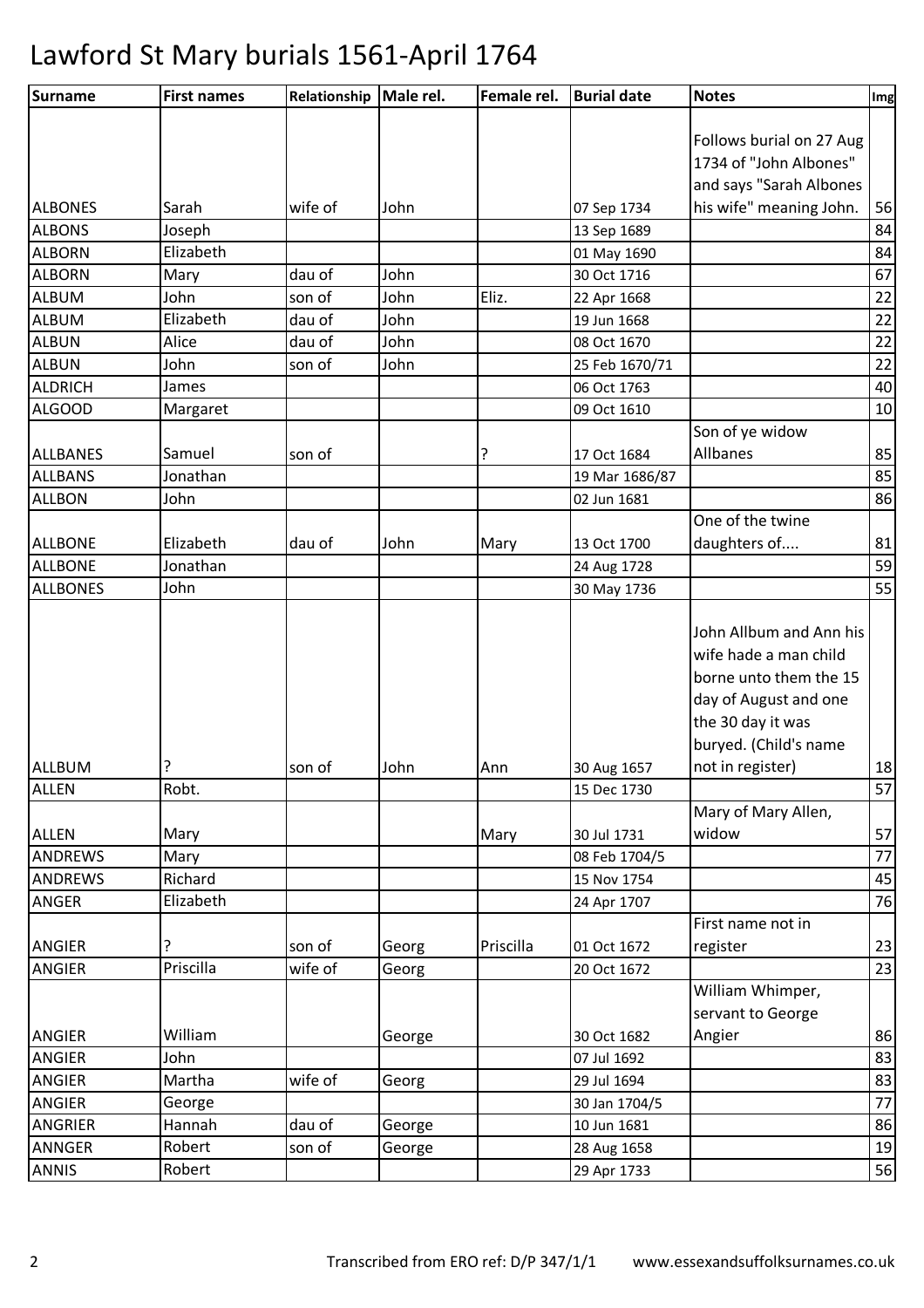| Surname                        | <b>First names</b> | Relationship   Male rel. |               | Female rel. | <b>Burial date</b>            | <b>Notes</b>               | Img                     |
|--------------------------------|--------------------|--------------------------|---------------|-------------|-------------------------------|----------------------------|-------------------------|
|                                |                    |                          |               |             |                               | Christopher Ansty DD       |                         |
|                                |                    |                          |               |             |                               | Rector of Brinkley in      |                         |
|                                |                    |                          |               |             |                               | Cambridgeshire was         |                         |
|                                |                    |                          |               |             |                               | inducted to the Rectory    |                         |
|                                |                    |                          |               |             |                               | of Lawford 3 June 1720     |                         |
|                                |                    |                          |               |             |                               | and dyed at                |                         |
|                                |                    |                          |               |             |                               | Trumpington in ye          |                         |
|                                |                    |                          |               |             |                               | County aforesaid 18? Jan   |                         |
| <b>ANSTY</b>                   | Christopher        |                          |               |             | $* * 1750$                    | 1750                       | 3                       |
| <b>ARCHER</b>                  | Martha             |                          |               |             | 21 Mar 1583/84                |                            | $\overline{\mathsf{5}}$ |
|                                |                    |                          |               |             |                               | Buried the latter end of   |                         |
| <b>ARCHER</b>                  | Ann                |                          |               |             | * Mar 1586/7                  | March                      | $6 \mid$                |
| <b>ARCHER</b>                  | John               |                          |               |             | 19 Nov 1637                   |                            | 15                      |
|                                |                    |                          |               |             |                               |                            |                         |
| <b>ARCHER</b>                  | ?                  |                          |               |             | 02 Apr 1638                   | No first name in register. | 15                      |
| <b>ARCHER</b>                  | William            |                          |               |             | 08 Apr 1658                   | Miller                     | 19                      |
|                                |                    |                          |               |             |                               | Widow Archer buryed a      |                         |
| <b>ARCHER</b>                  | ?                  | child of                 |               | ?           | 28 Jun 1658                   | chilld                     | 19                      |
|                                |                    |                          |               |             |                               | Daughter of the widow      |                         |
| <b>ARCHER</b>                  | Rebeca             | dau of                   |               | ?           | 10 Jun 1659                   | Archer                     | 19                      |
| <b>ARCHER</b>                  | John               |                          |               |             | 26 Jun 1665                   | Slaine by a horse          | 22                      |
|                                |                    |                          |               |             |                               | Widdow. First name not     |                         |
| <b>ARCHER</b>                  | ŗ                  |                          |               |             | 14 Dec 1665                   | in register.               | 22                      |
| <b>ARCHER</b>                  | John               |                          |               |             | 03 Jan 1686/87                |                            | 85                      |
| <b>ARCHER</b>                  | John               | son of                   | Simon         | Susanna     | * * 1690                      | No date                    | 84                      |
| <b>ARCHER</b>                  | Mary               |                          |               |             | 22 Jan 1691/92                |                            | 84                      |
| <b>ARCHER</b>                  | Simon              |                          |               |             | 19 Nov 1692                   |                            | 83                      |
| <b>ARCHER</b>                  | Anne               |                          |               |             | 12 Mar 1692/93                |                            | 83                      |
| <b>ARCHER</b>                  | Simon              | son of                   | Simon         | Susanna     | 22 Jan 1698/99                |                            | 82                      |
|                                |                    |                          |               |             |                               | Daughter of Symon          |                         |
| <b>ARCHER</b>                  | Mary               | dau of                   | Symon         |             | 25 Oct 1709                   | Archer and his wife        | 73                      |
| <b>ARCHER</b>                  | Sussannah          | dau of                   | <b>Thomas</b> | Sarah       | 02 Sep 1724                   |                            | 61                      |
| <b>ARCHER</b>                  | Thomas             |                          |               |             | 29 Jun 1727                   |                            | 60                      |
|                                |                    |                          |               |             |                               | Simon of Thos & Sarah      |                         |
| <b>ARCHER</b>                  | Simon              |                          | Thos          | Sarah       | 12 Sep 1727                   | Archer                     | 60                      |
| <b>ARCHER</b>                  | John               |                          | Thomas        |             | 09 Jan 1728/29                |                            | 59                      |
| <b>ARCHER</b>                  | Simon              |                          |               |             | 22 Apr 1729                   |                            | 59                      |
| <b>ARCHER</b>                  | Simon              |                          | Thos.         | Sarah       | 30 Jan 1729/30                |                            | 57                      |
| <b>ARCHER</b>                  | Susannah           |                          |               |             | 30 Oct 1730                   |                            | 57<br>57                |
| <b>ARCHER</b>                  | Thomas<br>Sarah    |                          |               |             | 17 Jan 1731/32                | child                      | 53                      |
| <b>ARCHER</b><br><b>ARCHER</b> | Sarah              |                          |               |             | 12 Feb 1737/38<br>01 May 1738 |                            | 53                      |
| <b>ARCHER</b>                  | Thomas             | son of                   | <b>Thomas</b> | Sarah       | 16 Oct 1741                   |                            | 52                      |
|                                |                    |                          |               |             |                               | No date. The first entry   |                         |
|                                |                    |                          |               |             |                               | for 1745, before a burial  |                         |
| <b>ARCHER</b>                  | Thomas             |                          |               |             | $* * 1745$                    | on 25 July.                | 50                      |
| ARMESTRONG                     | John               |                          |               |             | 10 Feb 1657/58                | child                      | 19                      |
|                                |                    |                          |               |             |                               | First name not in          |                         |
| ARMSTRONG                      | ?                  | wife of                  |               |             | 17 Apr 1666                   | register                   |                         |
|                                |                    |                          | Jn.           |             |                               |                            | 22                      |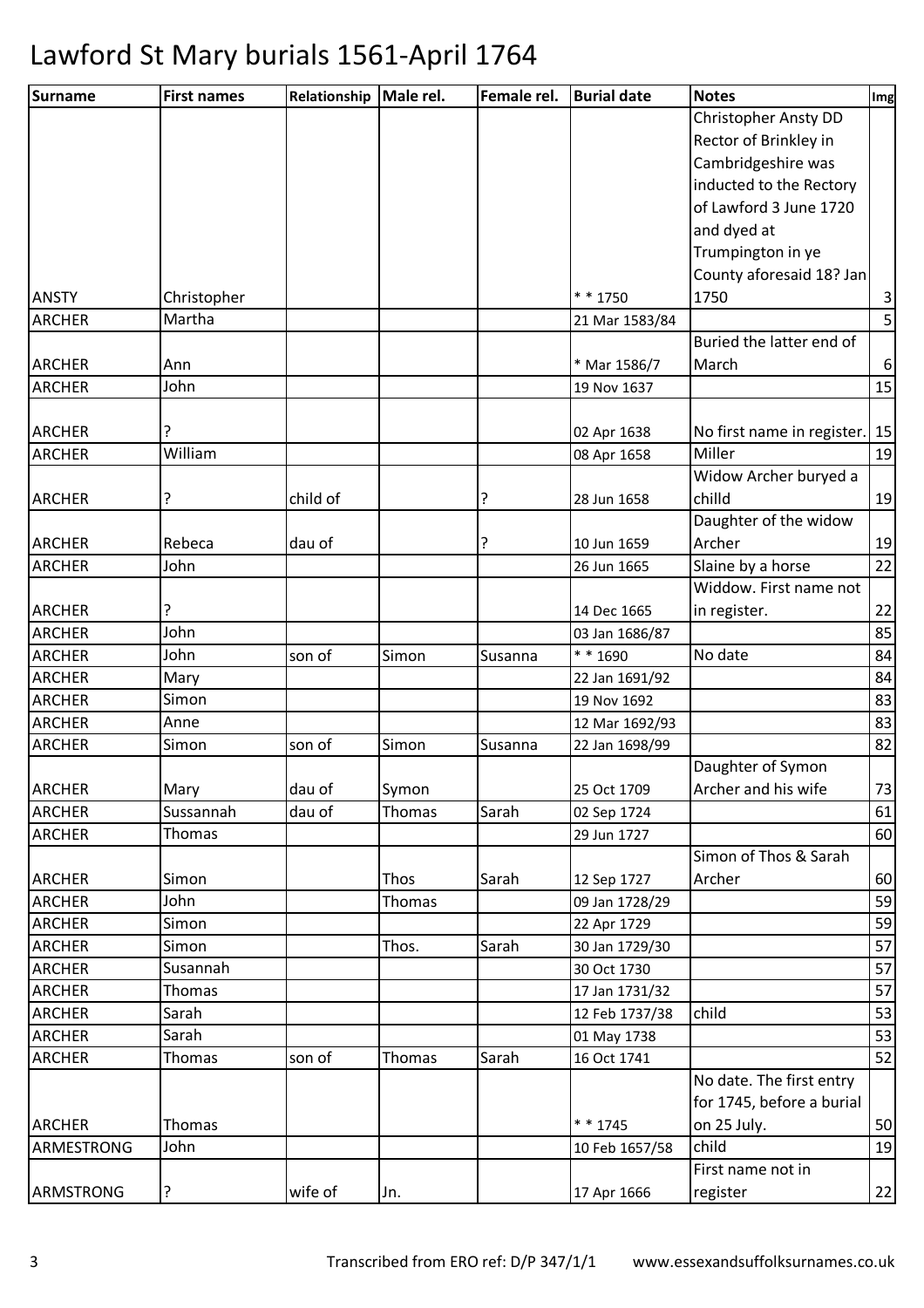| Surname           | <b>First names</b> | Relationship   Male rel. |         | Female rel. | <b>Burial date</b> | <b>Notes</b>            | Img            |
|-------------------|--------------------|--------------------------|---------|-------------|--------------------|-------------------------|----------------|
| <b>ARMSTRONG</b>  | John               |                          |         |             | 14 May 1666        | Widdower                | 22             |
|                   |                    |                          |         |             |                    |                         |                |
|                   |                    |                          |         |             |                    | John Armstronge had a   |                |
|                   |                    |                          |         |             |                    | child borne 26 Dec 1653 |                |
|                   |                    |                          |         |             |                    | & buryed (not clear     |                |
| <b>ARMSTRONGE</b> |                    | child of                 | John    |             | * Dec 1653         | when burial date was)   | 17             |
| <b>ARNOLD</b>     | Robert             |                          |         |             | 13 Jan 1669/70     | Abode: Colchester       | 22             |
|                   |                    |                          |         |             |                    | A child of Stephen      |                |
| <b>ARNOLD</b>     | ?                  | child of                 | Stephen |             | 15 Feb 1682/83     | Arnold unbaptised       | 86             |
| <b>ARNOLD</b>     | Mary               |                          |         |             | 22 Apr 1684        |                         | 86             |
| <b>ARNOLD</b>     | Sarah              |                          |         |             | 15 Sep 1688        |                         | 84             |
| <b>ARNOLD</b>     | Stephen            |                          |         |             | 15 Mar 1699/00     |                         | 82             |
| <b>ARNOLD</b>     | Stephen            |                          |         |             | 16 Nov 1708        |                         | 74             |
| <b>AYDON</b>      | Robert             |                          |         |             | 17 Aug 1610        |                         | $10\,$         |
| AYELWORD          | John               |                          |         |             | 11 Jun 1633        |                         | 14             |
| <b>BACON</b>      | Mary               |                          |         |             | 24 Aug 1690        |                         | 84             |
| <b>BACON</b>      | <b>Nicolas</b>     |                          |         |             | 27 May 1694        | infant                  | 83             |
|                   |                    |                          |         |             |                    | A stil-born child of    |                |
| <b>BACON</b>      | ?                  | child of                 | Nicolas |             | 08 Jul 1695        | Nicolas Bacon's         | 83             |
| <b>BACON</b>      | Jane               | dau of                   | Nicolas | Mary        | 11 Jun 1697        |                         | 82             |
| <b>BACON</b>      | Edmund             | son of                   | Nicolas |             | 08 Jun 1705        |                         | 77             |
| <b>BACON</b>      | <b>Nicholas</b>    |                          |         |             | 29 Jan 1717/18     |                         | 66             |
| <b>BACON</b>      | Nicholas           |                          |         |             | 03 Dec 1721        |                         | 63             |
| <b>BACON</b>      | Elizabeth          |                          |         |             | 15 Jun 1761        |                         | 42             |
| <b>BACON</b>      | Elizabeth          |                          |         |             | 23 Oct 1761        | infant                  | 42             |
| <b>BAKER</b>      | Richard            |                          |         |             | 25 Feb 1591/92     |                         | $\overline{7}$ |
| <b>BAKER</b>      | Agnes              |                          |         |             | 21 Dec 1592        | Widow                   | $\overline{7}$ |
| <b>BAKER</b>      | Johan              |                          |         |             | 30 Aug 1612        | A wife                  | 11             |
| <b>BAKER</b>      | Elizabeth          |                          |         |             | 25 Mar 1613        | A wife                  | $11\,$         |
| <b>BAKER</b>      | Anthonie           |                          |         |             | 30 Sep 1613        | Yeoman                  | 11             |
|                   |                    |                          |         |             |                    | Had been baptised 19    |                |
| <b>BAKER</b>      | John               |                          |         |             | 04 Jan 1613/14     | Dec                     | 11             |
|                   |                    |                          |         |             |                    | A wife. Presumably ties |                |
|                   |                    |                          |         |             |                    | in with baptism on same |                |
|                   |                    |                          |         |             |                    | day: "Mary Baker her    |                |
| <b>BAKER</b>      | ?                  |                          |         |             | 12 Jun 1646        | childe."                | 16             |
|                   |                    |                          |         |             |                    | Date is of death, not   |                |
| <b>BAKER</b>      | Sara               | wife of                  | Robert  |             | 25 Jul 1655        | burial                  | 18             |
| <b>BAKER</b>      | Robard             |                          |         |             | 12 Dec 1659        | Beried by the towne     | 20             |
| <b>BAKER</b>      | George             |                          |         |             | 11 Jun 1693        |                         | 83             |
| <b>BAKER</b>      | Mary               |                          |         |             | 04 May 1706        |                         | 76             |
| <b>BAKER</b>      | Stephen            |                          |         |             | 10 Jun 1722        |                         | 61             |
| <b>BAKER</b>      | Margarett          |                          |         |             | 08 Dec 1722        |                         | 61             |
| <b>BAKER</b>      | Christian          |                          |         |             | 14 Dec 1729        |                         | 59             |
| <b>BAKER</b>      | Mary               |                          |         |             | 17 Jan 1732/33     |                         | 56             |
| <b>BARBER</b>     | Clement            |                          |         |             | 21 Feb 1589/90     |                         | 6              |
| <b>BARBER</b>     | Wm.                | son of                   | Wm.     | Susannah    | 11 Aug 1758        |                         | 43             |
| <b>BARBER</b>     | Sarah              | dau of                   | John    | Mary        | 30 Mar 1759        |                         | 43             |
| <b>BARKER</b>     | Katheryne          |                          |         |             | 31 Jan 1595/96     |                         | $\overline{7}$ |
|                   |                    |                          |         |             |                    |                         |                |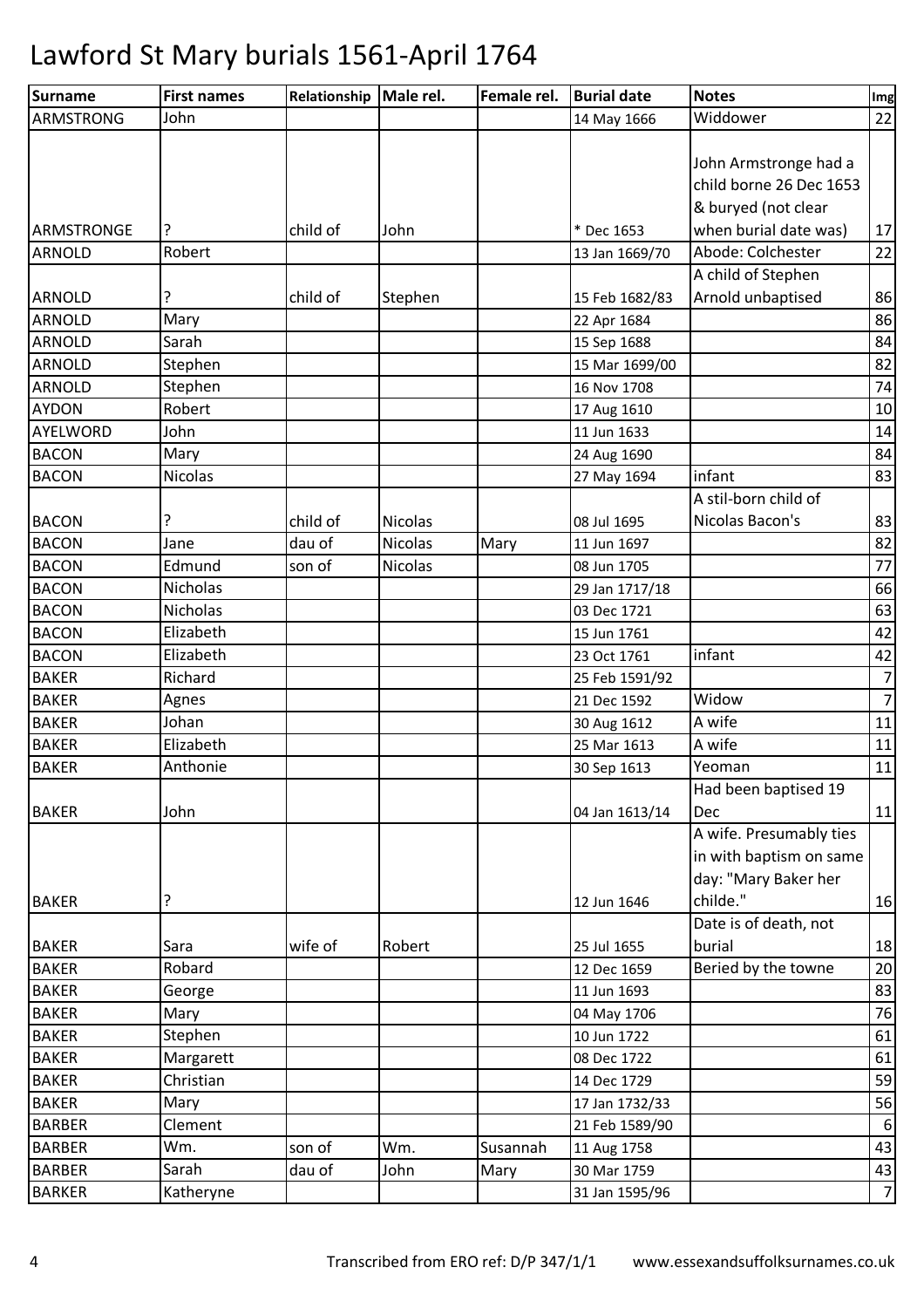| <b>Surname</b>                 | <b>First names</b> | Relationship | Male rel. | Female rel. | <b>Burial date</b>         | <b>Notes</b>             | Img            |
|--------------------------------|--------------------|--------------|-----------|-------------|----------------------------|--------------------------|----------------|
| <b>BARKER</b>                  | Allyce             |              |           |             | 13 Jul 1596                |                          | $\overline{7}$ |
|                                |                    |              |           |             |                            |                          |                |
|                                |                    |              |           |             |                            | William Barker a         |                |
| <b>BARKER</b>                  | ?                  | child of     | William   |             | 02 Jan 1653/54             | carpenter buryed a child | 17             |
|                                |                    |              |           |             |                            | Carpenter. Date is of    |                |
| <b>BARKER</b>                  | William            |              |           |             | 24 Feb 1654/55             | death, not burial        | 18             |
|                                |                    |              |           |             |                            |                          |                |
|                                | Henry Theodore     |              |           |             |                            | Rector. Died 19 June     |                |
| <b>BARLOW</b>                  | Edward             |              |           |             | $* * 1906$                 | 1906.                    | $\overline{4}$ |
| <b>BARNARD</b>                 | Sarah              |              |           |             | 25 Aug 1728                |                          | 59             |
| <b>BARNARD</b>                 | Susannah           |              |           |             | 15 Jan 1738/39             | infant                   | 53             |
| <b>BARNARD</b>                 | John               | son of       | Thos.     | Barbara     | 19 Jun 1742                |                          | 51             |
|                                |                    |              |           |             |                            | Thos. Barnard senr.      |                |
| <b>BARNARD</b>                 | Thos.              |              |           |             | 12 May 1752                | From Dedham              | 46             |
|                                |                    |              |           |             |                            |                          |                |
|                                |                    |              |           |             |                            | Became Rector of         |                |
|                                |                    |              |           |             |                            | Lawford 29 Sep 1699.     |                |
|                                |                    |              |           |             |                            | "And dyed at Jamiaca ye  |                |
| <b>BARON</b>                   | Humberston         |              |           |             | $* * 1705$                 | 5th of December 1705."   | $\mathsf{3}$   |
| <b>BARREL</b>                  | Thomas             |              |           |             | 15 Mar 1704/5              |                          | $77$           |
| <b>BARTON</b>                  | Henrie             |              |           |             | 30 Apr 1596                |                          | $\overline{7}$ |
| <b>BARTON</b>                  | Francis            |              |           |             | 10 Jun 1602                |                          | $9\,$          |
| <b>BARTON</b>                  | Johan              |              |           |             | 31 May 1611                | A wife                   | 10             |
| <b>BARTON</b>                  | William            |              |           |             | 31 May 1633                |                          | 14             |
| <b>BARTON</b>                  | Thomas             |              |           |             | 10 Mar 1739/40             | child                    | 52             |
| <b>BARTON</b>                  | George             |              |           |             | 22 Aug 1742                |                          | 51             |
| <b>BARTON</b>                  | Mary               |              |           |             | 15 Apr 1743                |                          | 51             |
| <b>BASKET</b>                  | Mary               | dau of       | John      | Elizabeth   | 08 Aug 1751                |                          | 47             |
| <b>BASKET</b>                  | Hannah             |              |           |             | 15 Feb 1757                | infant                   | 44             |
| <b>BASKETT</b>                 | John               |              | John      | Mary        | 09 May 1733                |                          | 56             |
| <b>BASKETT</b>                 | Mary               |              |           |             | 17 Apr 1739                |                          | 53             |
| <b>BASKETT</b>                 | Elizabeth          |              |           |             | 26 Jan 1757                |                          | 44             |
| <b>BASKETT</b>                 | John               |              |           |             | 04 Feb 1764                |                          | 40             |
|                                |                    |              |           |             |                            | Ann Batler, servant to   |                |
| <b>BATLER</b>                  | Ann                |              | Edward    |             | 01 Feb 1678/79             | <b>Edward Funnel</b>     | 87             |
|                                |                    |              |           |             |                            | Easter a mayden          |                |
|                                |                    |              |           |             |                            | searvantt of Goodman     |                |
| <b>BAXTER</b>                  | Easter             |              | ?         |             | 17 May 1659                | <b>Baxters</b>           | 19             |
| <b>BAXTER</b>                  | Rachel             | wife of      | John      |             | 22 Jul 1672                |                          | 22             |
|                                |                    |              |           |             |                            |                          |                |
|                                | John               |              |           |             |                            | Of Brantum (Brantham)    | 86             |
| <b>BAXTER</b><br><b>BAXTER</b> | Sarah              |              |           |             | 16 Nov 1680<br>25 Oct 1693 | Abode: Lawford           | 83             |
| <b>BAXTER</b>                  |                    |              |           |             |                            |                          | 82             |
|                                | Henry              |              |           |             | 14 Feb 1698/99             | A man                    |                |
| <b>BAXTER</b>                  | Anne               |              |           |             | 17 Sep 1704                |                          | 77             |
| <b>BEAL</b>                    | Willm.             | son of       |           | ?           | 02 Aug 1745                | Son of Widow Beal        | 50             |
| <b>BEALE</b>                   | Robt.              |              |           |             | 25 Dec 1743                |                          | 51             |
|                                |                    |              |           |             |                            |                          |                |
| <b>BEALE</b>                   | John               | son of       |           | ?           | 03 May 1747                | Son of the Widow Beale   | 49             |
| <b>BEARNES</b>                 | Richd.             |              |           |             | 13 Dec 1624                |                          | 12             |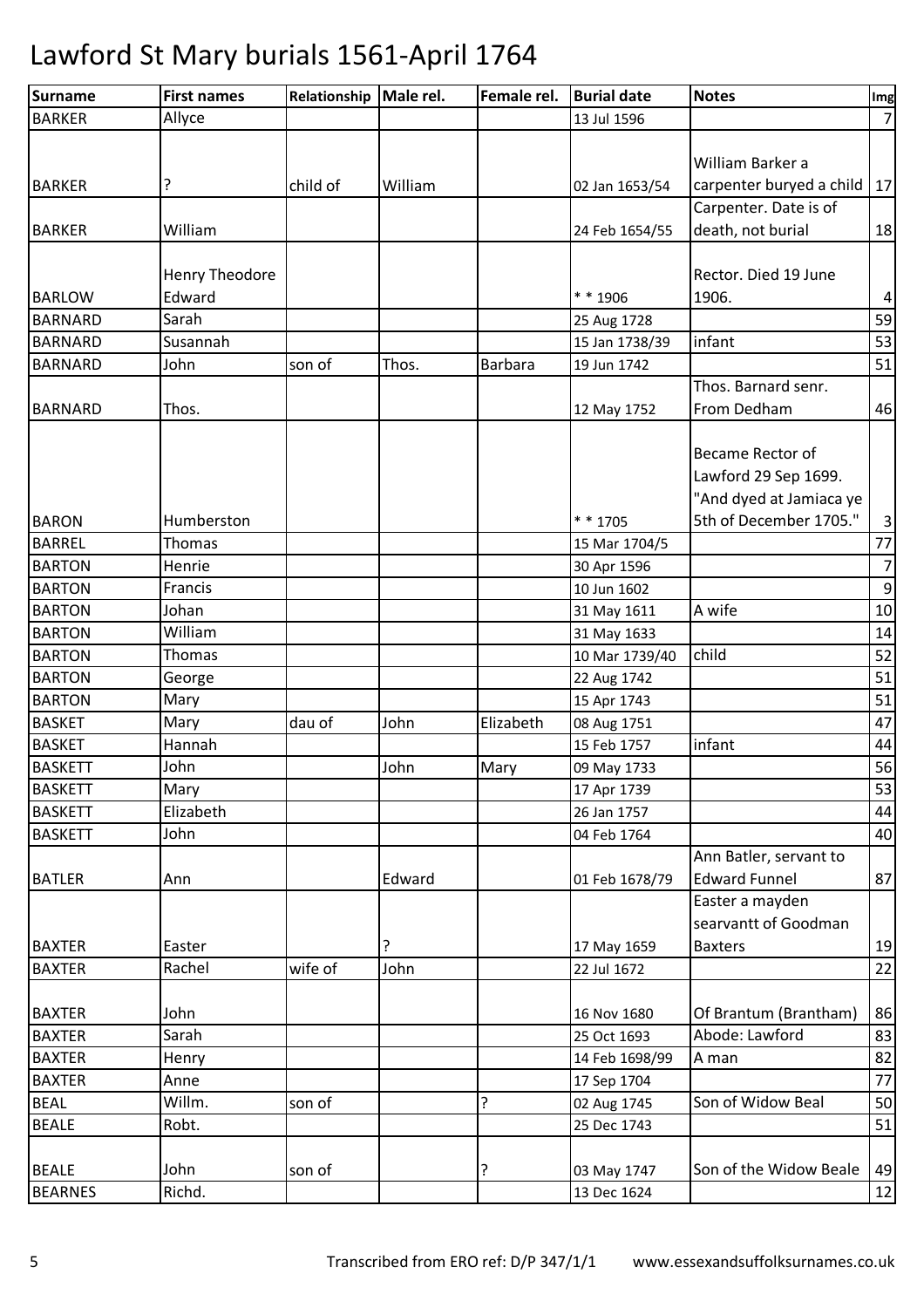| Surname           | <b>First names</b> | Relationship Male rel. |         | Female rel. | <b>Burial date</b> | <b>Notes</b>           | Img              |
|-------------------|--------------------|------------------------|---------|-------------|--------------------|------------------------|------------------|
| <b>BELOW</b>      | James              |                        |         |             | 03 Jan 1730/31     |                        | 57               |
| <b>BEMONT</b>     | Casy               |                        |         |             | 23 Jan 1676/77     | Singlewoman            | 87               |
| <b>BENIGFIELD</b> | John               |                        |         |             | 15 Dec 1600        |                        | 8                |
| <b>BENNIT</b>     | James              |                        |         |             | 10 Nov 1679        |                        | 87               |
| <b>BETTS</b>      | Stephen            | son of                 | James   | Martha      | 20 Apr 1709        |                        | 74               |
| <b>BETTS</b>      | John               | son of                 | James   | Martha      | 28 Apr 1710        |                        | 72               |
| <b>BETTS</b>      | Judith             | wife of                | James   |             | 22 Feb 1712/13     |                        | 70               |
| <b>BETTS</b>      | Elizabeth          | dau of                 | James   |             | 01 Aug 1720        |                        | 64               |
| <b>BETTS</b>      | James              |                        |         |             | 03 Mar 1727/28     |                        | 59               |
| <b>BETTS</b>      | Sarah              |                        |         |             | 06 Feb 1729/30     |                        | 57               |
| <b>BIBBEY</b>     | Mary               | dau of                 | Abram.  | Sarah       | 23 May 1742        |                        | 51               |
| <b>BIBBEY</b>     | Elizabeth          |                        |         |             | 17 Jun 1742        | child                  | 51               |
| <b>BIBBY</b>      | Thomas             | son of                 | Abrm.   | Sarah       | 09 Apr 1746        |                        | 50               |
| <b>BIBBY</b>      | Mary               | dau of                 | Abrm.   | Sarah       | 09 Apr 1746        |                        | 50               |
| <b>BIBBY</b>      | Ann                | dau of                 | Abrm.   | Sarah       | 19 Oct 1747        |                        | 49               |
| <b>BIBBY</b>      | Martha             | dau of                 | Abrm.   | Sarah       | 12 Jul 1749        |                        | 48               |
| <b>BIBBY</b>      | Ann                | dau of                 | Abraham | Sarah       | 26 Jun 1759        |                        | 43               |
|                   |                    |                        |         |             |                    |                        |                  |
| <b>BINGHAM</b>    | Sarah              |                        |         |             | 09 Sep 1634        | The Lady Sarah Bingham | 14               |
| <b>BIRD</b>       | Margaret           |                        |         |             | 13 Oct 1602        |                        | 9                |
| <b>BIRD</b>       | Mary               |                        |         |             | 14 Jan 1749/50     |                        | 48               |
| <b>BLACKSALL</b>  | John               | son of                 | John    |             | 28 Dec 1679        |                        | 87               |
| <b>BLACKSELL</b>  | Mary               | dau of                 | John    | Elizabeth   | 23 Apr 1679        |                        | 87               |
| <b>BLAGE</b>      | Ann                |                        |         |             | 02 Oct 1614        | child                  | 11               |
| <b>BOIDEN</b>     | Elizabeth          |                        |         |             | 08 Dec 1587        | Widow                  | $\boldsymbol{6}$ |
| <b>BOND</b>       | Hester             |                        |         |             | 02 Dec 1611        | child                  | 10               |
| <b>BOND</b>       | Margaret           |                        |         |             | 09 Apr 1612        | Child                  | 11               |
| <b>BOND</b>       | John               |                        |         |             | 15 Jan 1612/13     | A man                  | 11               |
| <b>BONE</b>       | Edmund             |                        |         |             | 30 Mar 1597        |                        | 8                |
| <b>BORAM</b>      | Mary               | dau of                 | Jon.    |             | 13 Aug 1719        |                        | 65               |
| <b>BORAM</b>      | John               |                        |         |             | 27 Mar 1720        |                        | 64               |
| <b>BORAM</b>      | Margarett          |                        |         |             | 10 Apr 1721        | Widdow                 | 63               |
|                   |                    |                        |         |             |                    |                        |                  |
| <b>BOREHAM</b>    | William            | son of                 |         |             | 10 Sep 1720        | Son of Widow Boreham   | 64               |
| <b>BORUM</b>      | Mary               | dau of                 | John    | Margaret    | 22 May 1711        |                        | 71               |
|                   |                    |                        |         |             |                    | Day of month lost in   |                  |
| <b>BORUM</b>      | Gabriel            | son of                 | John    | Margaret    | * Aug 1714         | crease in the page.    | 69               |
| <b>BRACKSTEAD</b> | James              |                        |         |             | 05 Jun 1691        |                        | 84               |
| <b>BRANCE</b>     | Susannah           |                        |         |             | 30 Jul 1732        | infant                 | 56               |
|                   |                    |                        |         |             |                    | First name not in      |                  |
| <b>BRANCH</b>     | ?                  |                        |         |             | 16 Oct 1734        | register.              | 56               |
| <b>BRANCH</b>     | Mary               |                        |         |             | 04 Aug 1737        |                        | 54               |
| <b>BRAND</b>      | Elizabeth          |                        |         |             | 12 Nov 1634        |                        | 14               |
| <b>BRANDE</b>     | Anis               |                        |         |             | 07 Nov 1638        | A wife                 | 15               |
| <b>BRANSSON</b>   | Abraham            | son of                 | John    |             | 25 Sep 1658        |                        | 19               |
| <b>BRANSTON</b>   | John               |                        |         |             | 01 Nov 1670        | Weaver                 | 22               |
| <b>BRAXTED</b>    | Jeames             |                        |         |             | 07 Nov 1663        |                        | 21               |
| <b>BRIDGES</b>    | Sarah              | dau of                 | John    |             | 22 Jul 1722        |                        | 61               |
| <b>BRIDGES</b>    | George             |                        | John    |             | 16 Mar 1728/29     |                        | 59               |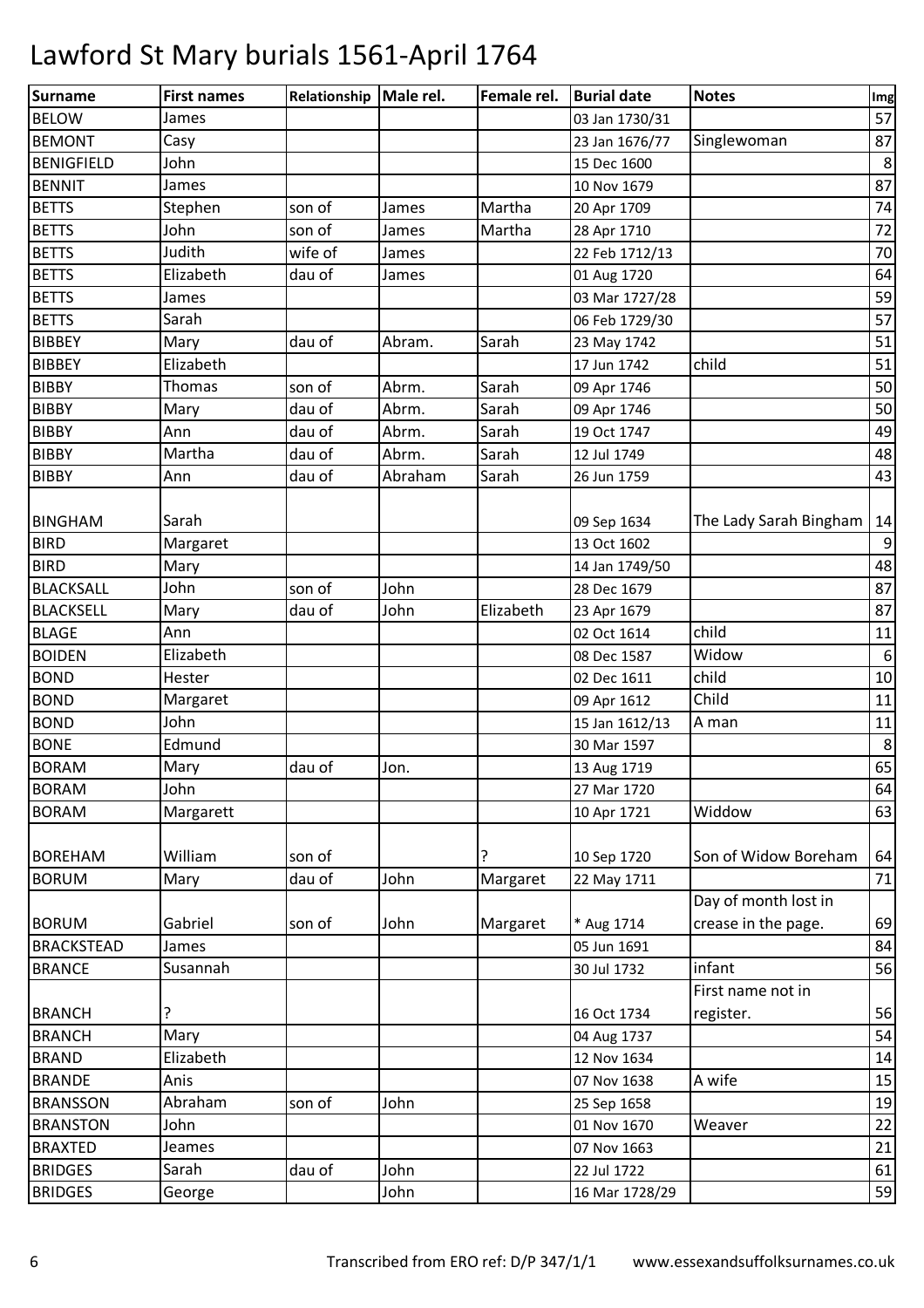| <b>Surname</b>                | <b>First names</b> | Relationship Male rel. |         | Female rel. | <b>Burial date</b>         | <b>Notes</b>                                  | Img              |
|-------------------------------|--------------------|------------------------|---------|-------------|----------------------------|-----------------------------------------------|------------------|
| <b>BRIDGES</b>                | John               |                        |         |             | 09 Dec 1735                |                                               | 55               |
| <b>BRIDGES</b>                | John               | son of                 | John    | Elizabeth   | 23 Oct 1744                |                                               | 50               |
| <b>BRIDGES</b>                | Sarah              | dau of                 | John    | Elizabeth   | 25 Jul 1745                |                                               | 50               |
| <b>BRIDGES</b>                | Sarah              |                        |         |             | 02 Jul 1753                | Widow                                         | 46               |
| <b>BRITTON</b>                | Hannah             |                        |         |             | 04 Sep 1738                | A Traveller's child                           | 53               |
| <b>BROOK</b>                  | Thomas             |                        |         |             | 10 Dec 1602                |                                               | 9                |
| <b>BROOKE</b>                 | John               |                        |         |             | 02 Feb 1590/91             |                                               | $\boldsymbol{6}$ |
| <b>BROWNSMITH</b>             | Robt.              |                        |         |             | 18 Sep 1743                |                                               | 51               |
| <b>BROWNSMITH</b>             | Willm.             |                        |         |             | 09 Oct 1743                |                                               | 51               |
| <b>BROWNSMITH</b>             | John               |                        |         | Mary        | 10 Apr 1747                | <b>Base child</b>                             | 49               |
| <b>BROWNSMITH</b>             | Deborah            | dau of                 | John    | Deborah     | 21 Mar 1760                |                                               | 42               |
| <b>BROWNSMITH</b>             | Robert             |                        |         |             | 02 Mar 1762                |                                               | 41               |
| <b>BRUTON</b>                 | Richard            |                        |         |             | 06 Feb 1581/82             |                                               | 5                |
| <b>BRUTON</b>                 | Ann                |                        |         |             | 09 Jun 1602                |                                               | 9                |
| <b>BRUTON</b>                 | Faith              |                        |         |             | 03 Jan 1614/15             | A wife                                        | 11               |
| <b>BRYAN</b><br><b>BRYSUM</b> | Henery<br>Mathewe  |                        | ?       |             | 22 May 1681<br>27 Apr 1563 | Henery Bryan son-in-law<br>of Goodman Pilgrim | 86<br>5          |
| <b>BULLETOUT</b>              | Ephraim            |                        |         |             | 01 Jun 1633                |                                               | 14               |
| <b>BULLETOUT</b>              | William            |                        |         |             | 26 Dec 1639                |                                               | 15               |
| <b>BULLETOUT</b>              | Alexander          |                        |         |             | 29 Jun 1642                |                                               | 15               |
| <b>BURGES</b>                 | Thomas             |                        |         |             | 24 Jul 1762                |                                               | 41               |
| <b>BURGES</b>                 | Mary               |                        |         |             | 15 Aug 1762                |                                               | 41               |
| <b>BURGESS</b>                | John               | son of                 | Thos.   | Margaret    | 23 Jan 1761                |                                               | 42               |
| <b>BURNISH</b>                | Joseph             | son of                 | Joseph  |             | 19 Aug 1718                | Out of sequence                               | 65               |
|                               |                    |                        |         |             |                            | A wife. No first name in                      |                  |
| <b>BURRAGE</b>                | 5.                 |                        |         |             | 09 May 1634                | register.                                     | 14               |
| <b>BURRE</b>                  | Mary               | wife of                | John    |             | 15 Oct 1666                |                                               | 22               |
| <b>BYRCH</b>                  | Johan              |                        |         |             | 05 Mar 1583/84             | Widdow                                        | 5                |
| CA[N]E                        | John               |                        |         |             | 22 Sep 1667                | Ye elder                                      | 22               |
| <b>CAMPBEL</b>                | Vincent            |                        |         |             | 28 Jun 1706                |                                               | 76               |
| <b>CAMPBELL</b>               | Vincent            | son of                 | Vincent |             | 20 Jul 1704                |                                               | 77               |
| CANHAM                        | John               |                        |         |             | 13 Jan 1622/23             |                                               | 12               |
| CARD                          | Elizabeth          |                        |         |             | 12 Jul 1611                | child                                         | 10               |
| CARD                          | Marie              |                        |         |             | 15 Dec 1614                | child                                         | 11               |
| CARDE                         | Rob.               |                        |         |             | 05 Dec 1643                |                                               | 15               |
| CAREW                         | Thomas             |                        |         |             | 25 Feb 1693/94             | A man                                         | 83               |
| <b>CARPENTER</b>              | Sarah              |                        |         |             | 03 Jan 1637/38             |                                               | 15               |
| <b>CARTER</b>                 | Robert             |                        |         |             | 02 Jun 1613                | child                                         | 11               |
| <b>CARTER</b>                 | Richard            |                        |         |             | 07 Nov 1680                |                                               | 86               |
| <b>CARTER</b>                 | Susanna            |                        |         |             | 13 Nov 1685                |                                               | 85               |
| <b>CASTRICKE</b>              | Robert             |                        |         |             | 14 Jun 1596                |                                               | $\overline{7}$   |
| CATON                         | Sylvia             | dau of                 | Jn.     | Marg.       | 19 Jul 1742                |                                               | 51               |
| <b>CATON</b>                  | Robert             | son of                 | John    | Margaret    | 02 Jul 1749                |                                               | 48               |
| CHAMBERLAIN                   | Ames               | wife of                | Henery  |             | 24 Feb 1678/79             |                                               | 87               |
| <b>CHAMBERLAIN</b>            | Mary               | wife of                | Henery  |             | 11 May 1679                |                                               | 87               |
| CHAMBERLAYN                   | Henery             |                        |         |             | 04 May 1679                |                                               | 87               |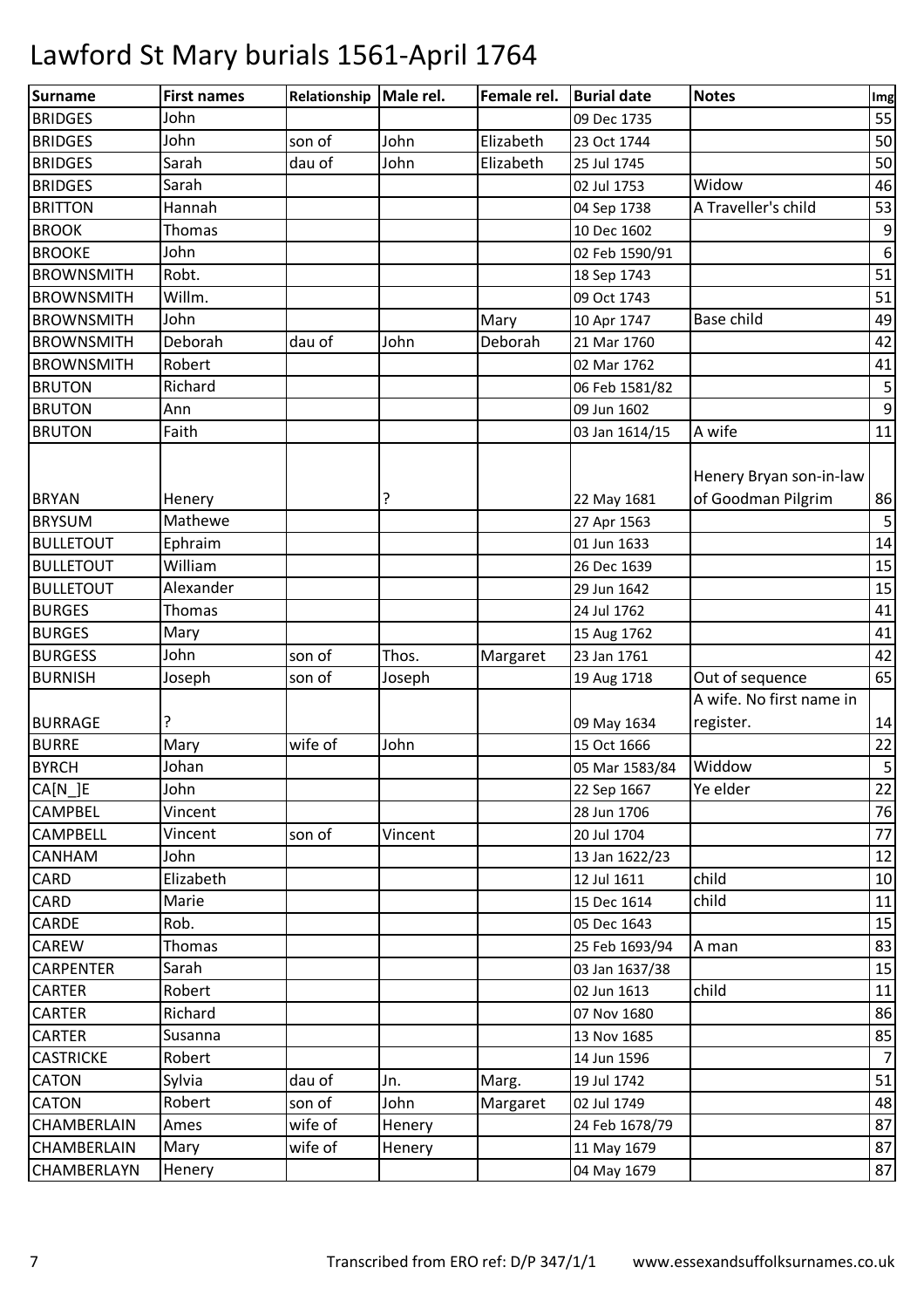| Surname            | <b>First names</b> | Relationship Male rel. |        | Female rel. | <b>Burial date</b> | <b>Notes</b>           | Img              |
|--------------------|--------------------|------------------------|--------|-------------|--------------------|------------------------|------------------|
|                    |                    |                        |        |             |                    |                        |                  |
|                    |                    |                        |        |             |                    | Date very faded. Month |                  |
|                    |                    |                        |        |             |                    | unreadable. 20th?      |                  |
|                    |                    |                        |        |             |                    | Position in register   |                  |
| <b>CHAMBERLAYN</b> | John               |                        |        |             | $* * 1680$         | suggests June.         | 87               |
| <b>CHAPLIN</b>     | Samuel Joseph      | son of                 | Samll. | Elizabeth   | 22 Aug 1749        |                        | 48               |
| <b>CHAPLIN</b>     | Mary               | dau of                 | Samuel | Elizabeth   | 18 May 1751        |                        | 47               |
| <b>CHAPLIN</b>     | Samuel             | son of                 | Samuel | Elizabeth   | 01 Nov 1758        |                        | 43               |
| <b>CHAPLIN</b>     | Samuel             |                        |        |             | 07 May 1759        |                        | 43               |
| <b>CHASE</b>       | John               |                        |        |             | 11 Feb 1590/91     |                        | $\boldsymbol{6}$ |
| <b>CHASE</b>       | Willm.             |                        |        |             | 19 Apr 1591        |                        | $\boldsymbol{6}$ |
| <b>CHASE</b>       | P                  |                        |        |             | 26 Feb 1597/98     | The widdow Chase       | $\bf 8$          |
| <b>CHESHIRE</b>    | Ellen              |                        |        |             | 03 Feb 1602/3      |                        | $\boldsymbol{9}$ |
| <b>CHESHIRE</b>    | Willm.             |                        |        |             | 28 Apr 1604        |                        | $\boldsymbol{9}$ |
| <b>CHILD</b>       | Mary               |                        |        |             | 27 Apr 1724        | Abode: Dedham          | 61               |
| <b>CHURCH</b>      | Susanna            |                        |        |             | 21 Dec 1688        | Abode: Manningtree     | 84               |
| <b>CIBBOR</b>      | Elizabeth          |                        |        |             | 03 Jun 1763        |                        | 41               |
| <b>CLARK</b>       | Eliz.              |                        |        |             | 08 Apr 1591        |                        | $6\,$            |
|                    |                    |                        |        |             |                    | A stil-born child of   |                  |
| <b>CLARK</b>       | ?                  | child of               | Thomas |             | 05 Jul 1693        | <b>Thomas Clark</b>    | 83               |
| <b>CLARK</b>       | Sarah              | dau of                 | Robert | Sarah       | 19 Nov 1724        |                        | 61               |
| <b>CLARK</b>       | Robert             |                        |        |             | 05 Mar 1747/48     |                        | 49               |
| <b>CLARKE</b>      | John               |                        |        |             | 14 Dec 1570        | Parson of Lawford      | $\mathsf 3$      |
| <b>CLARKE</b>      | Richard            |                        |        |             | 21 Apr 1561        |                        | 4                |
| <b>CLARKE</b>      | Thomas             |                        |        |             | 14 Feb 1562/63     |                        | $\sf 5$          |
| <b>CLARKE</b>      | Richard            |                        |        |             | 11 Mar 1595/96     |                        | $\overline{7}$   |
| <b>CLARKE</b>      | Mary               |                        |        |             | 12 Jul 1670        | Widdow                 | 22               |
| <b>CLARKE</b>      | John               | son of                 | John   |             | 07 Jan 1678/79     |                        | 23               |
| <b>CLARKE</b>      | John               |                        |        |             | 03 Dec 1680        |                        | 86               |
| <b>CLARKE</b>      | Robert             |                        |        |             | 14 Jan 1680/81     |                        | 86               |
|                    |                    |                        |        |             |                    | A stil born child of   |                  |
| <b>CLARKE</b>      | ?                  | son of                 | Thom.  |             | 31 Aug 1688        | Thom. Clarke           | 84               |
| <b>CLARKE</b>      | Elizabeth          |                        |        |             | 10 Dec 1755        |                        | 45               |
| <b>CLASBEY</b>     | John               |                        |        |             | 02 May 1728        |                        | 59               |
| <b>CLASBEY</b>     | Elizabeth          |                        |        |             | 11 Jul 1728        |                        | 59               |
| <b>CLASBY</b>      | Mary               |                        |        |             | 18 Dec 1743        |                        | 51               |
| <b>CLASBY</b>      | Elizabeth          | dau of                 | John   | Mary        | 22 Mar 1752        |                        | 46               |
| <b>CLASBY</b>      | John               |                        |        |             | 19 Oct 1754        |                        | 45               |
| <b>CLENCH</b>      | Richard            |                        |        |             | 22 Mar 1618/19     |                        | 12               |
| <b>CLERKE</b>      | Marie              |                        |        |             | 12 Oct 1614        | infant                 | 11               |
| <b>CLERKE</b>      | James              |                        |        |             | 09 Aug 1671        | Husbandman             | 22               |
| <b>COALE</b>       | Anna               | dau of                 | Thomas |             | 22 Feb 1606/7      |                        | $9\,$            |
| <b>COCKE</b>       | Thomas             |                        |        |             | 10 Apr 1619        | A servant              | 12               |
| COE                | Martha             |                        |        |             | 23 Apr 1716        |                        | 67               |
| COE                | Mary               | dau of                 | Robert |             | 19 Feb 1720/21     |                        | 63               |
| COE                | Mary               | wife of                | Robert |             | 21 Feb 1720/21     |                        | 63               |
| COE                | Leonard            |                        |        |             | 22 Nov 1723        |                        | 61               |
| <b>COLE</b>        | Simon              |                        |        |             | 31 Dec 1614        | Ye elder               | 11               |
| <b>COLLEN</b>      | Alice              |                        |        |             | 21 Sep 1610        |                        | 10               |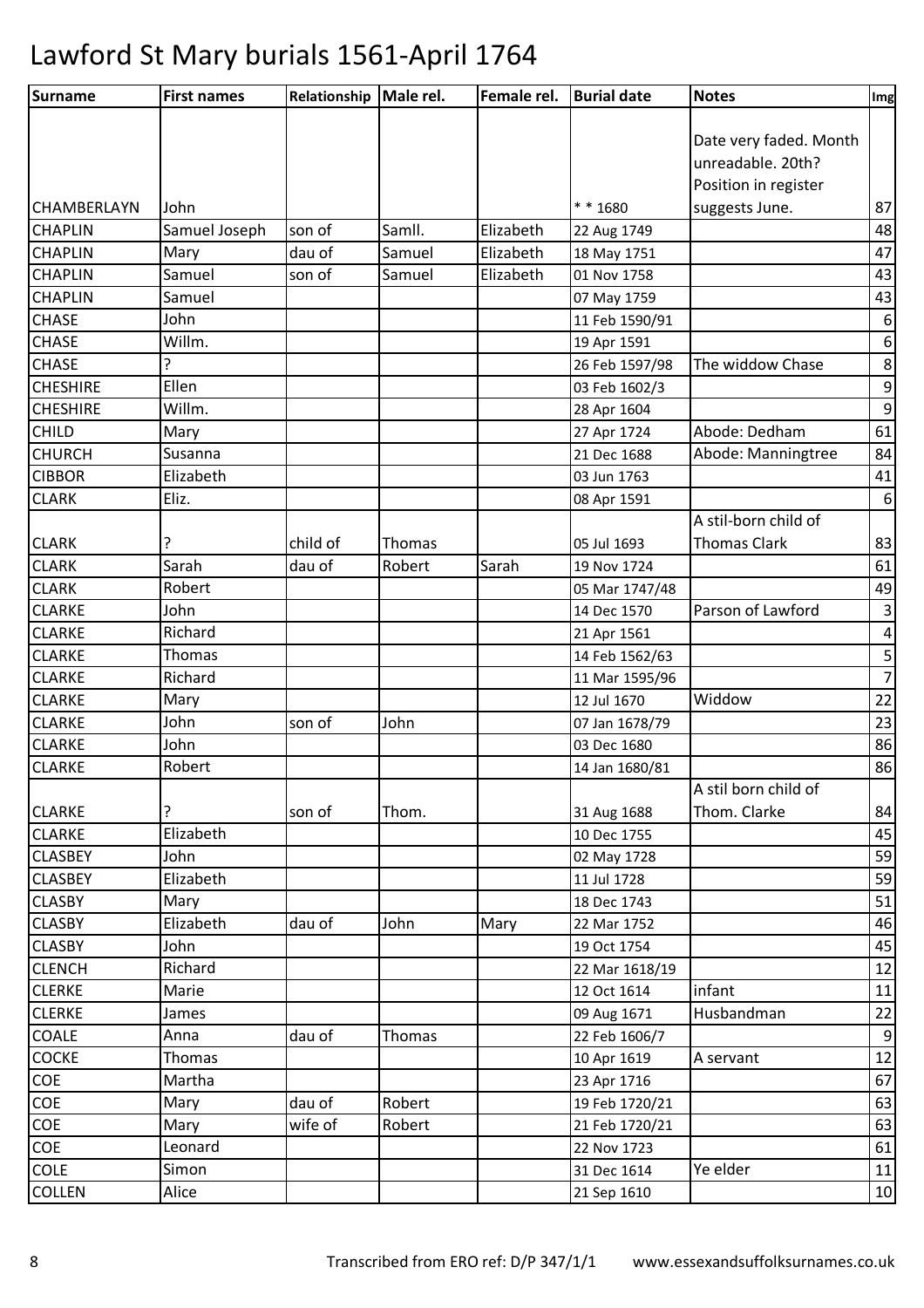| <b>Surname</b>   | <b>First names</b> | Relationship   Male rel. |           | Female rel. | <b>Burial date</b> | <b>Notes</b>              | Img                     |
|------------------|--------------------|--------------------------|-----------|-------------|--------------------|---------------------------|-------------------------|
| COLMAN           | Anne               |                          |           |             | 14 Feb 1584/85     |                           | $\overline{\mathbf{5}}$ |
| <b>COLVINE</b>   | Mary               |                          |           |             | 12 May 1588        |                           | $\boldsymbol{6}$        |
|                  |                    |                          |           |             |                    | Buried at the beginning   |                         |
| <b>COMAN</b>     | Johan              |                          |           |             | * Oct 1586         | of October                | $\boldsymbol{6}$        |
| <b>COMAN</b>     | Elizabeth          |                          |           |             | 06 Mar 1587/88     |                           | $\boldsymbol{6}$        |
| <b>CONSTABLE</b> | Margery            |                          |           |             | 08 Apr 1607        |                           | $9\,$                   |
| <b>CONSTABLE</b> | Margerie           |                          |           |             | 28 May 1608        |                           | $10\,$                  |
| <b>CONSTABLE</b> | Marie              |                          |           |             | 10 Dec 1610        | A wife                    | 10                      |
| <b>CONSTABLE</b> | Jane               | dau of                   | John      |             | 19 Jan 1614/15     | A virgin                  | 11                      |
|                  |                    |                          |           |             |                    | Hir father - referring to |                         |
|                  |                    |                          |           |             |                    | burial of Jane Constable  |                         |
| <b>CONSTABLE</b> | John               |                          |           |             | 09 Feb 1614/15     | on 19 Jan.                | 11                      |
| COOE             | Johan              |                          |           |             | 18 Nov 1590        |                           | $\boldsymbol{6}$        |
| <b>COOK</b>      | Lungley            | son of                   | John      | Martha      | 16 Jul 1699        |                           | 82                      |
| COOK             | James              | son of                   | John      | Martha      | 26 Apr 1700        |                           | 81                      |
| COOK             | John               | son of                   | John      |             | 31 Jan 1704/5      |                           | 77                      |
| COOK             | Edward             |                          |           |             | 20 Sep 1706        |                           | 76                      |
| COOK             | Abraham            | son of                   | John      |             | 29 Dec 1717        |                           | 66                      |
| <b>COOK</b>      | Sarah              | dau of                   | Jon.      | Abigail     | 09 Jul 1719        |                           | 65                      |
| COOK             | William            | son of                   | Nathaniel |             | 20 Aug 1719        |                           | 65                      |
| COOK             | Samuel             |                          |           |             | 23 Feb 1719/20     |                           | 64                      |
| COOK             | John               |                          |           |             | 22 Apr 1721        |                           | 63                      |
| COOK             | Abigail            |                          |           |             | 31 Jan 1732/33     |                           | 56                      |
| <b>COOK</b>      | Samuel             | son of                   | John      | Martha      | 31 Dec 1751        |                           | 47                      |
| COOKE            | William            |                          |           |             | 03 Feb 1609/10     |                           | 10                      |
| COOKE            | Roberte            |                          |           |             | 02 Apr 1648        | A servant                 | 89                      |
| COOKE            | Jeffery            | son of                   | John      |             | 19 Sep 1684        |                           | 85                      |
| <b>COOKE</b>     | Robert             |                          |           |             | 21 Oct 1688        |                           | 84                      |
| <b>COOKE</b>     | Jeams              |                          |           |             | 04 Mar 1691/92     |                           | 84                      |
| <b>COOKE</b>     | Sarah              |                          |           |             | 15 Apr 1692        |                           | 83                      |
|                  |                    |                          |           |             |                    | Mary of Abram. &          |                         |
| <b>COOKE</b>     | Mary               |                          | Abram.    | Abigaile    | 07 Oct 1727        | Abigaile Cooke            | 60                      |
| COOKE            | Diana              |                          |           |             | 22 Dec 1727        |                           | 59                      |
| COOKE            | William            |                          |           |             | 29 Oct 1735        |                           | 55                      |
| COOKE            | John               |                          |           |             | 24 Jan 1739/40     |                           | 52                      |
| COOKE            | Edmund             |                          |           |             | 14 Apr 1742        |                           | 51                      |
| COOLE            | Willm.             |                          |           |             | 22 May 1601        |                           | $\,8\,$                 |
| COOLE            | Thomas             |                          |           |             | 03 Nov 1611        | Yeoman                    | 10                      |
| <b>COOPER</b>    |                    |                          |           |             | 14 Sep 1589        | Mother Cooper             | 6                       |
| <b>COOPER</b>    | Beniamin           |                          |           |             | 28 Dec 1591        |                           | $\overline{7}$          |
| <b>COOPER</b>    | Henrie             |                          |           |             | 24 May 1600        | infant                    | $\,8\,$                 |
| <b>COOPER</b>    | <b>Brigett</b>     |                          |           |             | 19 May 1602        |                           | $\boldsymbol{9}$        |
| <b>COOPER</b>    | Dorcas             | wife of                  | Robert    |             | 10 Mar 1668/69     |                           | 22                      |
| <b>COOPER</b>    | Elizabeth          |                          |           |             | 27 Aug 1740        | infant                    | 52                      |
|                  |                    |                          |           |             |                    | The mother's name is      |                         |
|                  |                    |                          |           |             |                    | abbreviated to Xtian in   |                         |
| <b>COOPER</b>    | Rebeccah           | dau of                   | Thos.     | Christian   | 19 Aug 1744        | the register.             | 50                      |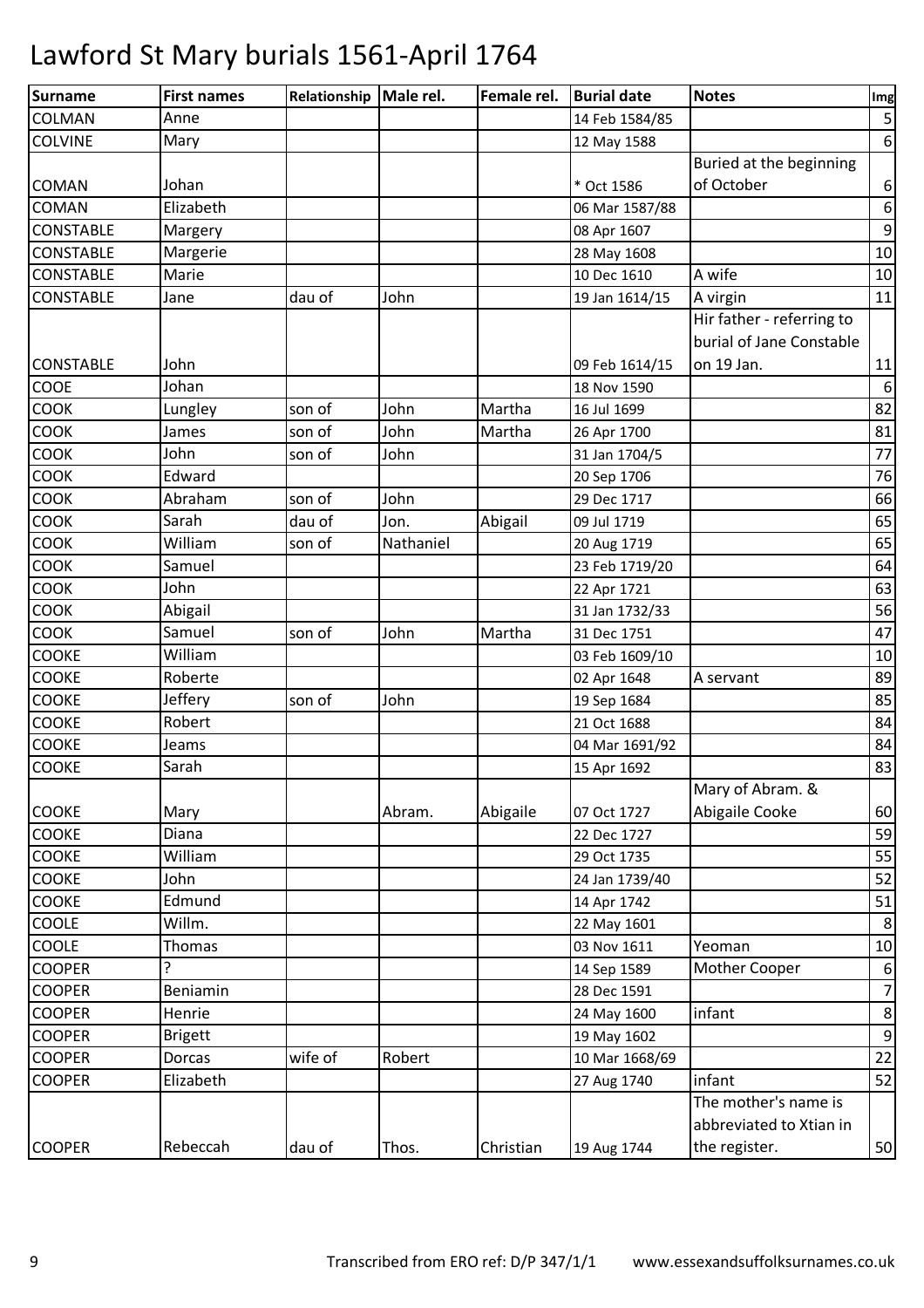| <b>Surname</b>  | <b>First names</b> | Relationship | Male rel.     | Female rel. | <b>Burial date</b> | <b>Notes</b>            | Img |
|-----------------|--------------------|--------------|---------------|-------------|--------------------|-------------------------|-----|
|                 |                    |              |               |             |                    | The mother's name is    |     |
|                 |                    |              |               |             |                    | abbreviated to Xtian in |     |
| <b>COOPER</b>   | Mary               | dau of       | <b>Thomas</b> | Christian   | 20 Oct 1745        | the register.           | 50  |
| <b>COOPER</b>   | Mary               | dau of       | John          | Mary        | 29 May 1748        |                         | 48  |
| <b>COOPER</b>   | Elizabeth          | wife of      | John          |             | 11 May 1753        |                         | 46  |
|                 |                    |              |               |             |                    | The mother's name is    |     |
|                 |                    |              |               |             |                    | abbreviated to Xtian in |     |
| <b>COOPER</b>   | Samuel             | son of       | Thos.         | Christian   | 04 Mar 1756        | the register.           | 45  |
| <b>COOPER</b>   | Samuel             | son of       | John          | Susannah    | 27 Dec 1756        |                         | 44  |
| <b>COOPER</b>   | Ann                |              |               |             | 24 Nov 1757        | infant                  | 44  |
| <b>COOPER</b>   | <b>Barbara</b>     |              |               |             | 04 Jul 1758        | infant                  | 43  |
| <b>COOPER</b>   | James              | son of       | James         | Mary        | 12 Jul 1758        |                         | 43  |
| <b>COOPER</b>   | Elizabeth          |              |               |             | 13 May 1761        |                         | 42  |
| <b>COOPER</b>   | Susannah           |              |               |             | 08 Jun 1761        | infant                  | 42  |
|                 |                    |              |               |             |                    | Mother's name           |     |
|                 |                    |              |               |             |                    | abbreviated to Xtian in |     |
| <b>COOPER</b>   | Elizabeth          | dau of       | Thos.         | Christian   | 23 May 1762        | the register.           | 41  |
| <b>COOPER</b>   | John               |              |               |             | 25 Dec 1762        |                         | 41  |
| <b>COOPER</b>   | Elizabeth          | dau of       | John          | Susannah    | 18 Feb 1763        |                         | 41  |
| <b>COPPIN</b>   | William            | son of       | William       |             | 28 Feb 1685/86     |                         | 85  |
| <b>COPPIN</b>   | William            |              |               |             | 31 Dec 1688        |                         | 84  |
| <b>COPPIN</b>   | Priscilla          |              |               |             | 06 Jan 1688/89     |                         | 84  |
| <b>COPPIN</b>   | Lydia              |              |               |             | 19 Jun 1692        |                         | 83  |
| <b>COPPIN</b>   | Wm                 |              |               |             | 10 Nov 1703        | Abode: Dedham           | 78  |
| <b>CORNISH</b>  | Thomas             | son of       | John          |             | 28 Feb 1668/69     |                         | 22  |
| <b>CORNISH</b>  | Mary               |              |               |             | 17 Oct 1691        |                         | 84  |
| <b>CORNISH</b>  | John               |              |               |             | 26 Mar 1702        |                         | 81  |
| <b>COTTON</b>   | John               |              |               |             | 21 Dec 1744        |                         | 50  |
| COTTON          | John               |              |               |             | 05 Nov 1747        |                         | 49  |
| <b>COUSINS</b>  | Mary               |              |               |             | 29 Oct 1738        |                         | 53  |
| <b>COUSINS</b>  | Robert             | son of       | Robert        | Sarah       | 02 Jan 1746/47     |                         | 50  |
| <b>COUSINS</b>  | Sarah              | dau of       | Robert        |             | 24 Feb 1747/48     |                         | 49  |
| <b>COUSINS</b>  | Elizabeth          | dau of       | Robert        | Sarah       | 21 Jun 1748        |                         | 48  |
| <b>COUSINS</b>  | John               | son of       | Robert        | Sarah       | 03 Feb 1749/50     |                         | 48  |
| <b>COUSINS</b>  | Robert             |              |               |             | 05 Oct 1753        |                         | 46  |
| <b>COUSSENS</b> | Robert             |              |               |             | 11 Jun 1735        |                         | 55  |
|                 |                    |              |               |             |                    | Daughter of the Widow   |     |
| <b>COVENEY</b>  | Mary               | dau of       |               | ?           | 20 Jan 1674/75     | Coveney                 | 87  |
| <b>COVENY</b>   | John               |              |               |             | 21 Nov 1660        | The elder               | 21  |
| COX             | Leonard            |              |               |             | 01 Dec 1607        |                         | 9   |
| CRACKNALL       | Mary               |              |               |             | 22 Oct 1738        |                         | 53  |
| CRACKNELL       | Anthony            |              |               |             | 06 Mar 1752        |                         | 46  |
| <b>CRISP</b>    | John               |              |               |             | 24 Nov 1678        |                         | 87  |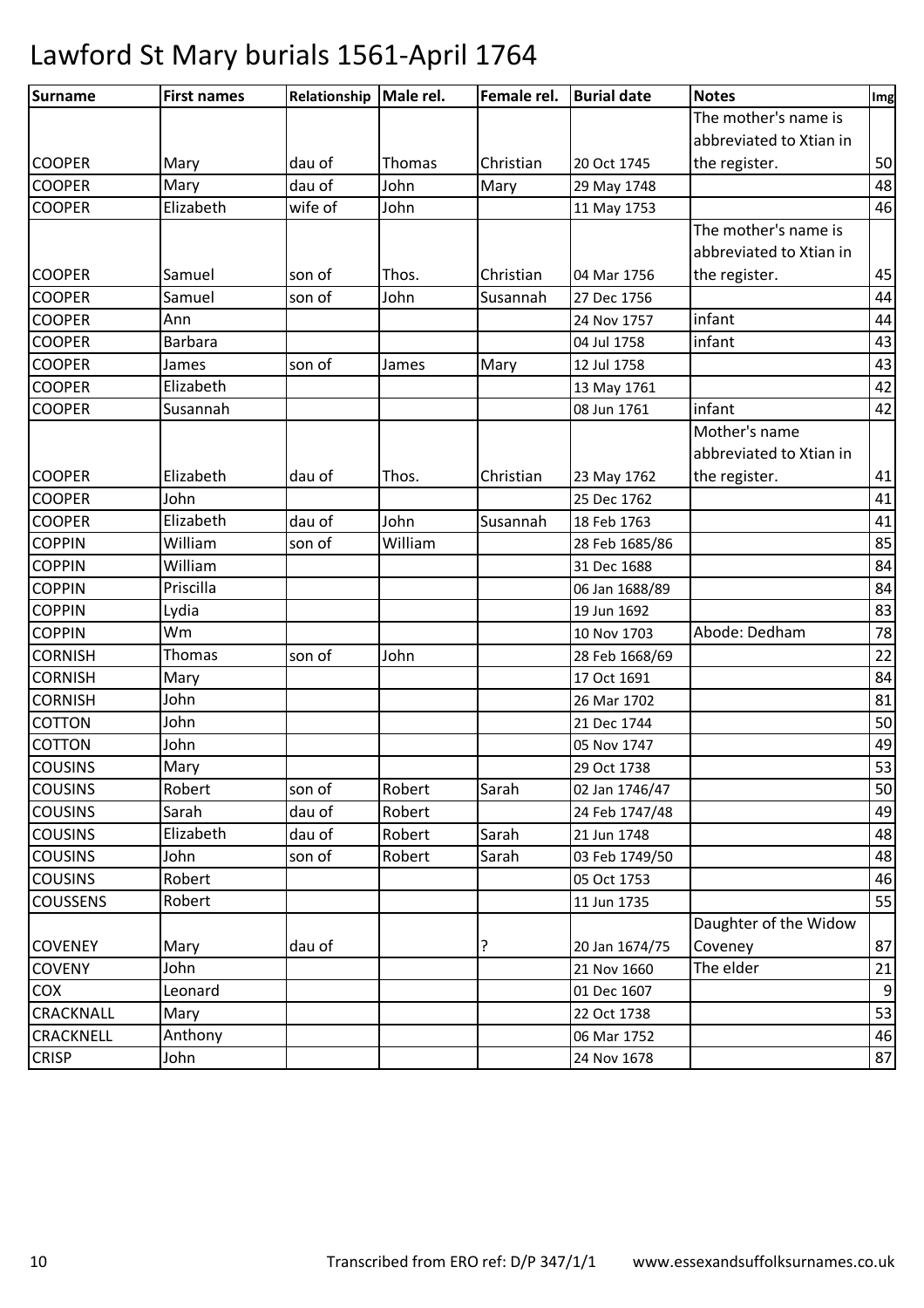| <b>Surname</b> | <b>First names</b> | Relationship | Male rel. | Female rel. | <b>Burial date</b> | <b>Notes</b>              | Img     |
|----------------|--------------------|--------------|-----------|-------------|--------------------|---------------------------|---------|
|                |                    |              |           |             |                    | Wife of Mr Thomas         |         |
|                |                    |              |           |             |                    | Crispe [the M might be    |         |
|                |                    |              |           |             |                    | the initial of her first  |         |
|                |                    |              |           |             |                    | name, or short for        |         |
|                |                    |              |           |             |                    | "Mistress" as in Mrs]     |         |
|                |                    |              |           |             |                    | Date is of death, not     |         |
| <b>CRISPE</b>  | M.                 | wife of      | Thomas    |             | 14 Jul 1659        | burial.                   | 19      |
| <b>CRISPE</b>  | Thomas             |              |           |             | 08 Apr 1661        | Mr Thomas Crispe          | 21      |
| <b>CRISPE</b>  | Thomas             |              |           |             | 02 May 1667        | Thomas Crispe senr        | 22      |
| <b>CROSS</b>   | William            |              | William   |             | 29 Dec 1728        |                           | 59      |
| <b>CUTLER</b>  | John               |              |           |             | 15 Apr 1678        |                           | 87      |
| <b>DALE</b>    | Ann                |              |           |             | 15 May 1610        |                           | 10      |
| <b>DALE</b>    | John               |              |           |             | 06 Aug 1611        | child                     | 10      |
|                |                    |              |           |             |                    | Had been baptised the     |         |
| DALE           | Peter              |              |           |             | 26 Jan 1611/12     | day before.               | 10      |
| <b>DALE</b>    | Katheryne          |              |           |             | 17 Sep 1648        | A wife                    | 89      |
|                |                    |              |           |             |                    | First name not in         |         |
| <b>DALE</b>    | ?                  | wife of      | John      |             | 24 Sep 1665        | register                  | 22      |
| <b>DANIEL</b>  | John               |              |           |             | 12 Dec 1614        | A yeoman                  | 11      |
| <b>DAVIS</b>   | Anne               |              |           |             | 01 May 1695        | A maid                    | 83      |
|                |                    |              |           |             |                    |                           |         |
|                |                    |              |           |             |                    | Mary Day, John            |         |
| <b>DAY</b>     | Mary               |              | John      |             | 14 Feb 1677/78     | Hympson's maid servant 87 |         |
|                |                    |              |           |             |                    |                           |         |
| <b>DAY</b>     | Sarah              |              | Jn        | Mary        | 14 Sep 1727        | Sarah of Jn & Mary Day    | 60      |
| <b>DEAVES</b>  | John               |              |           |             | 22 Nov 1756        |                           | 44      |
|                |                    |              |           |             |                    |                           |         |
| <b>DEBNUM</b>  | Ellen              |              |           |             | 03 Jul 1601        | Abbreviated to Debnu.     | $\bf 8$ |
| <b>DEEKES</b>  | Richard            |              |           |             | 10 Jul 1620        |                           | 12      |
| <b>DEEKS</b>   | James              | son of       | James     | Elizabeth   | 12 Feb 1754        |                           | 45      |
|                |                    |              |           |             |                    | Charles Dent esqr son of  |         |
| <b>DENT</b>    | Charles            | son of       | ?         |             | 06 Jan 1699/00     | Revd Dr Dent              | 82      |
|                |                    |              |           |             |                    | Mrs Juliana Dent,         |         |
|                |                    |              |           |             |                    | daughter of Dr Thomas     |         |
| <b>DENT</b>    | Juliana            | dau of       | Thomas    |             | 15 Aug 1706        | Dent                      | 76      |
|                |                    |              |           |             |                    | Daughter of Dr Tho. &     |         |
| <b>DENT</b>    | Elizabeth          | dau of       | Tho.      |             | 07 Oct 1707        | Alice Dent                | 75      |
|                |                    |              |           |             |                    |                           |         |
|                |                    |              |           |             |                    | Daughter of Dr Thomas     |         |
| <b>DENT</b>    | Katherine          | dau of       | Thomas    | Alice       | 08 Apr 1708        | Dent and Alice his wife   | 75      |
|                |                    |              |           |             |                    | Daughter of Doctor        |         |
|                |                    |              |           |             |                    | Thomas Dent & Alice his   |         |
| <b>DENT</b>    | Alice              | dau of       | Thomas    | Alice       | 14 Dec 1714        | wife                      | 69      |
| <b>DENT</b>    | Charles            |              |           |             | 06 Jan 1718/19     | Esqr                      | 66      |
| <b>DENT</b>    | Thomas             |              |           |             | 06 Feb 1721/22     | Thomas Dent, D. D.        | 63      |
| <b>DENT</b>    | Alice              |              |           |             | 09 Jan 1735/36     | Abode: London             | 55      |
| <b>DENT</b>    | Elizabeth          |              |           |             | 27 Apr 1737        | child                     | 54      |
| <b>DENT</b>    | Sarah              |              |           |             | 04 Jun 1738        |                           | 53      |
|                |                    |              |           |             |                    |                           |         |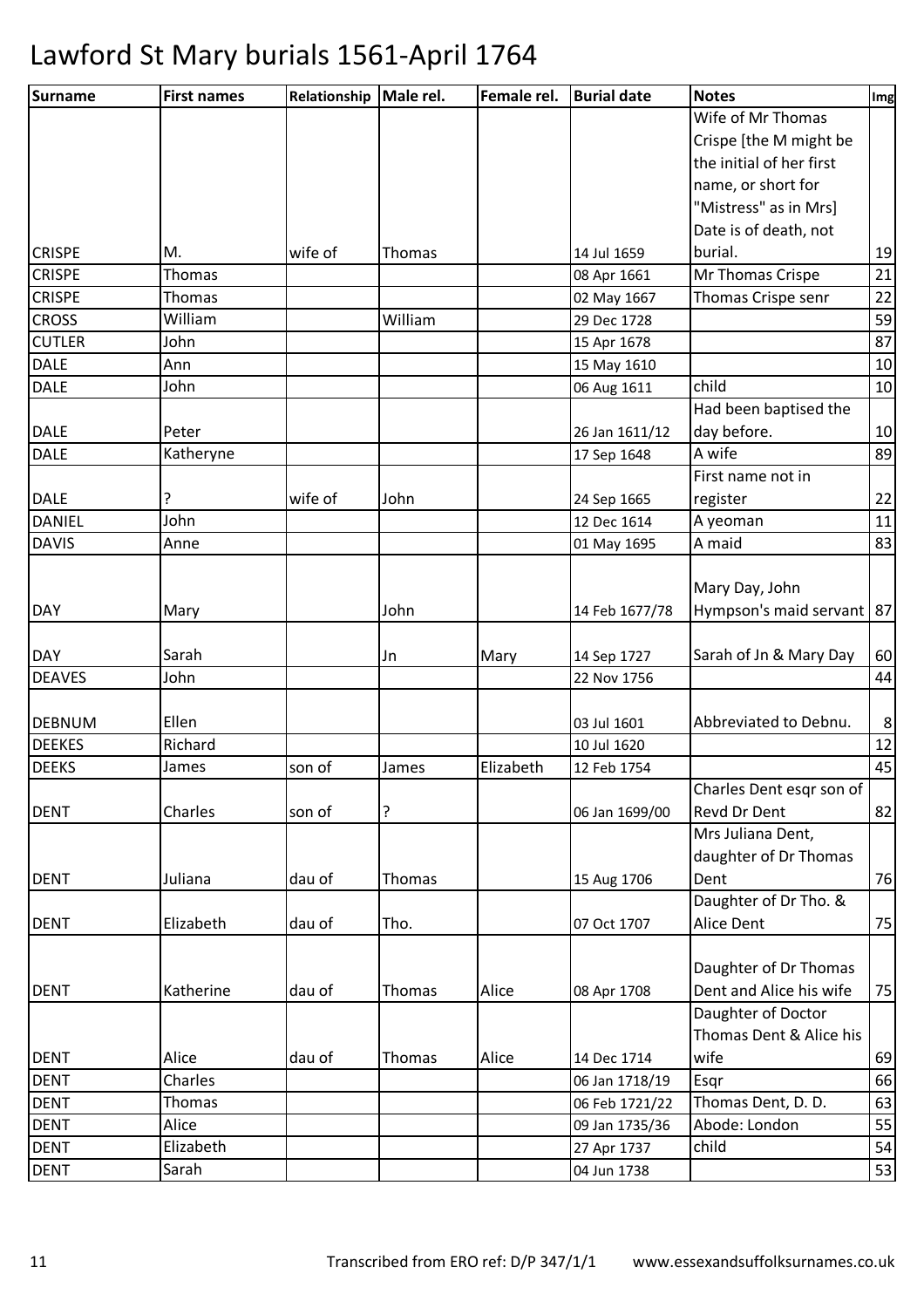| Surname           | <b>First names</b> | Relationship   Male rel. |         | Female rel. | <b>Burial date</b> | <b>Notes</b>             | Img              |
|-------------------|--------------------|--------------------------|---------|-------------|--------------------|--------------------------|------------------|
|                   |                    |                          |         |             |                    | Mrs Dent, Lady of Lawfd. |                  |
| <b>DENT</b>       | ?                  |                          |         |             | 16 Feb 1739/40     | <b>Hall Mannor</b>       | 52               |
|                   |                    |                          |         |             |                    | Widowe Dicks. Date is of |                  |
| <b>DICKS</b>      | ?                  |                          |         |             | 22 Jan 1653/54     | death, not burial        | 17               |
| <b>DIGGLETT</b>   | John               |                          |         |             | 20 Nov 1590        |                          | 6                |
| <b>DIKE</b>       | Agnes              |                          |         |             | 19 Oct 1611        | With hir two babes       | 10               |
|                   |                    |                          |         |             |                    | Had been baptised 28     |                  |
| <b>DIKE</b>       | Thomas             |                          |         |             | 01 Jan 1612/13     | Dec.                     | 11               |
| <b>DIRRIFALL</b>  | Robert             |                          |         |             | 17 Nov 1599        |                          | 8                |
| <b>DIX</b>        | John               |                          |         |             | 02 Mar 1588/89     |                          | $\boldsymbol{6}$ |
| <b>DIX</b>        | Richard            |                          |         |             | 02 Aug 1591        | Dix alias Thacher        | 6                |
| <b>DIX</b>        | Jeremiah           |                          |         |             | 13 Nov 1661        |                          | 21               |
| <b>DIXE</b>       | Margaret           |                          |         |             | 07 Mar 1613/14     | A wife                   | 11               |
| <b>DIXE</b>       | Ann                |                          |         |             | 02 Apr 1638        | A wife                   | 15               |
| <b>DIXSON</b>     | Allyc              |                          |         |             | 23 Nov 1592        | Widow                    | $\overline{7}$   |
| <b>DIXSON</b>     | Willm.             |                          |         |             | 09 Feb 1592/93     |                          | $\overline{7}$   |
| <b>DOUBLE</b>     | Hannah             | dau of                   | Joseph  | Mary        | 16 Nov 1756        |                          | 44               |
| <b>DOUBLE</b>     | Joeph              | son of                   | Joseph  | Mary        | 09 Aug 1759        |                          | 43               |
| <b>DOVE</b>       | Anne               |                          |         |             | 14 Apr 1587        | Widow                    | $\sqrt{6}$       |
| <b>DOWE</b>       | Benjamine          |                          |         |             | 14 Apr 1723        |                          | 61               |
| <b>DOWNING</b>    | Jonathan           |                          |         |             | 16 Apr 1758        |                          | 44               |
| <b>DOWSINGE</b>   | 7                  |                          |         |             | 10 May 1640        | Mrs. Dowsinge, a wife    | 15               |
| <b>DUFFTY</b>     | Michael            |                          |         |             | 20 Dec 1719        |                          | 65               |
| <b>DUFTIE</b>     | Elizabeth          | dau of                   | Michael |             | 07 Oct 1683        |                          | 86               |
| <b>DUFTY</b>      | Samuel             | son of                   | Michael |             | 30 Nov 1683        |                          | 86               |
| <b>DUFTY</b>      | Michael            |                          |         |             | 21 Nov 1715        |                          | 68               |
| <b>DUFTY</b>      | Rachel             | dau of                   | Michael | Elizabeth   | 22 Feb 1716/17     |                          | 67               |
| <b>DUFTY</b>      | Margarett          |                          |         |             | 17 Mar 1716/17     |                          | 67               |
| <b>DUFTY</b>      | Sarah              | dau of                   | Michael |             | 10 Aug 1718        | Out of sequence          | 65               |
| <b>DUNNINGHAM</b> | Thomas             |                          |         |             | 02 Feb 1736/37     |                          | 54               |
| <b>DUNNINGHAM</b> | Steven             |                          |         | Elizabeth   | 15 Dec 1763        | Base born child of       | 40               |
| <b>DUNTON</b>     | Margaret           |                          |         |             | 23 May 1757        |                          | 44               |
| <b>DURAND</b>     | John               |                          |         |             | 09 Jun 1689        |                          | 84               |
| <b>DURANT</b>     | Mary               | dau of                   | Richard | Mary        | 16 May 1701        |                          | 81               |
| <b>DURANT</b>     | Richard            |                          |         |             | 02 Jun 1702        |                          | 80               |
| <b>DURANT</b>     | Richard            |                          |         |             | 23 Sep 1703        |                          | 78               |
| <b>DURRANT</b>    | Elizabeth          | wife of                  | James   |             | 08 Mar 1723/24     |                          | 61               |
| <b>DURRANT</b>    | James              |                          |         |             | 07 Apr 1735        |                          | 55               |
|                   |                    |                          |         |             |                    | Servant of Hry. Eades at |                  |
|                   |                    |                          |         |             |                    | Dale Hall. (first name   |                  |
| <b>EADES</b>      | ŗ                  |                          | Hry.    |             | 27 Jul 1667        | not in register)         | 22               |
| <b>EASTONE</b>    | James              |                          |         |             | 16 Jan 1715/16     | A Traveling Souldger     | 68               |
| <b>EDEES</b>      | John               |                          |         |             | 29 Apr 1679        | Mr John Edees            | 87               |
| <b>EDEES</b>      | William            |                          |         |             | 12 Apr 1683        | Abode: Dedham            | 86               |
| <b>EDES</b>       | Marie              |                          |         |             | 08 Mar 1592/93     | A stranger               | $\overline{7}$   |
| <b>EDES</b>       | Jerimiah           |                          |         |             | 06 Jun 1649        |                          | 88               |
| <b>EDES</b>       | Thomasin           |                          |         |             | 06 Mar 1652/53     | child                    | 88               |
| <b>EDES</b>       | Sara               | dau of                   | John    | Ellizabeth  | 15 Feb 1654/55     |                          | 18               |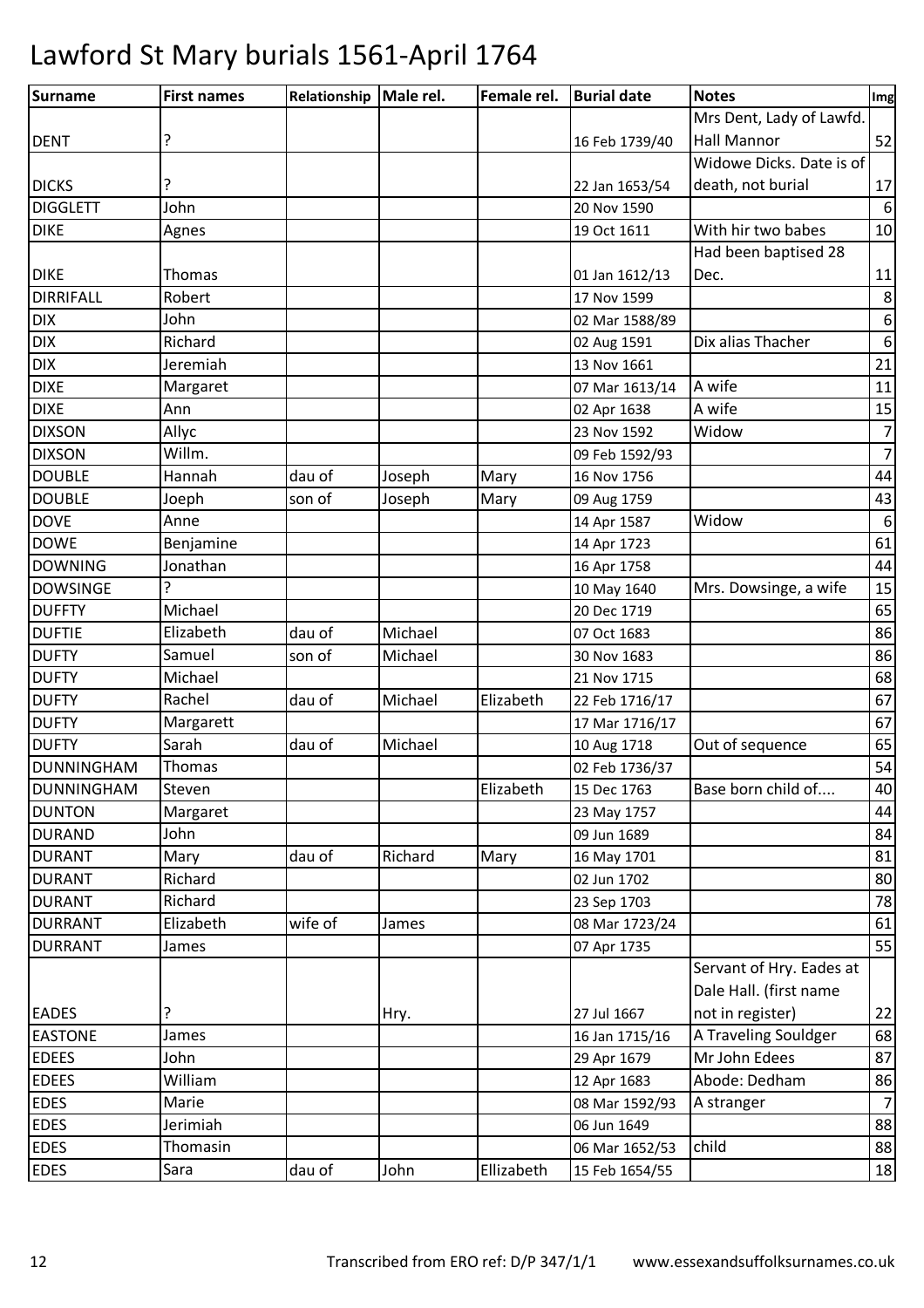| <b>Surname</b>      | <b>First names</b> | Relationship | Male rel. | Female rel. | <b>Burial date</b> | <b>Notes</b>               | Img            |
|---------------------|--------------------|--------------|-----------|-------------|--------------------|----------------------------|----------------|
|                     |                    |              |           |             |                    |                            |                |
|                     |                    |              |           |             |                    | Day of month hard to       |                |
| <b>EDES</b>         | Hennery            | son of       | John      | Elizabeth   | * Dec 1655         | read - twenty-something 18 |                |
|                     |                    |              |           |             |                    | Mistris Edes the wyf of    |                |
|                     |                    |              |           |             |                    | Master John Edes           |                |
| <b>EDES</b>         | ?                  | wife of      | John      |             | 30 May 1660        | menester                   | 20             |
| <b>EDES</b>         | Susannah           |              |           |             | 21 Apr 1661        | Widdow                     | 21             |
|                     |                    |              |           |             |                    | Shopkeeper of              |                |
| <b>EDES</b>         | Jeremiah           |              |           |             | 04 Aug 1666        | Manningtree                | 22             |
| <b>EDES</b>         | Henry              |              |           |             | 06 May 1671        | Abode: Bocking             | 22             |
| <b>EDES</b>         | Elizabeth          | dau of       | John      |             | 07 Apr 1675        |                            | 87             |
| <b>EDES</b>         | Elizabeth          |              |           |             | 20 Apr 1684        | Widow                      | 86             |
| <b>EDMUND</b>       | 5.                 | wife of      | 5         |             | 07 Jul 1661        | Edmunds wife               | 21             |
|                     |                    |              |           |             |                    | Mr John Eds whoe have      |                |
|                     |                    |              |           |             |                    | bine minester of thise     |                |
|                     |                    |              |           |             |                    | parish 41 years and        |                |
|                     |                    |              |           |             |                    | upwards. (Date is of       |                |
| <b>EDS</b>          | John               |              |           |             | 12 Apr 1658        | death, not burial)         | 19             |
| <b>EDS</b>          | Willam             | son of       | John      | Elizabth    | 02 Aug 1659        |                            | 19             |
| <b>ELMS</b>         | Sarah              |              |           |             | 28 May 1699        | Abode: Lawford             | 82             |
| <b>ELMS</b>         | John               |              |           |             | 15 Mar 1719/20     |                            | 64             |
| <b>EVERARD</b>      | <b>Thomas</b>      |              |           |             | 05 Aug 1665        | Single man                 | 22             |
| <b>EVERED</b>       | Robert             |              |           |             | 01 Jul 1593        |                            | $\overline{7}$ |
|                     |                    |              |           |             |                    |                            |                |
|                     |                    |              |           |             |                    | Died 12 Apr 1658. Rector   |                |
| <b>EVES</b>         | John               |              |           |             | * * 1658           | of Lawford 48 years.       | $\mathbf{3}$   |
|                     |                    |              |           |             |                    |                            |                |
|                     |                    |              |           |             |                    | The wedo F*ie [most of     |                |
|                     |                    |              |           |             |                    | surname covered by a       |                |
| $F^*$ IE            | ?                  |              |           |             | 29 Mar 1663        | big splodge of ink]        | 21             |
| <b>FAIREBROTHER</b> | Ann                | wife of      | Joseph    |             | 13 Sep 1678        |                            | 87             |
| <b>FALLOWS</b>      | John               |              |           |             | 22 Oct 1750        | Labourer                   | 47             |
| <b>FENKELL</b>      | Margaret           |              |           |             | 21 Dec 1600        |                            | $\,8\,$        |
| <b>FENN</b>         | Mary               |              |           |             | 17 Sep 1738        | child                      | 53             |
| <b>FERMIN</b>       | Ann                |              |           |             | 29 Apr 1685        |                            | 85             |
| <b>FILER</b>        | John               |              |           |             | 17 Oct 1749        |                            | 48             |
| <b>FILER</b>        | Mary               |              |           |             | 15 Apr 1753        | Widow                      | 46             |
| <b>FIRMAN</b>       | Roger              |              |           |             | 16 Jul 1710        |                            | 72             |
| <b>FIRMIN</b>       | Mary               | wife of      | Roger     |             | 03 Jun 1684        |                            | 86             |
| <b>FISH</b>         | Richard            |              |           |             | 08 Dec 1734        | An apprentice              | 55             |
| <b>FISHER</b>       | ?                  |              |           |             | 18 Jun 1587        | Mother Fisher              | 6              |
| <b>FISHER</b>       | Jacob              | son of       | Isaack    |             | 10 Apr 1677        |                            | 87             |
| <b>FISHER</b>       | Isaack             | son of       | Isaack    |             | 21 Jun 1681        |                            | 86             |
| FLANDERFLASH        | Johan              |              |           |             | 07 Apr 1618        | A wife                     | 12             |
|                     |                    |              |           |             |                    |                            |                |
|                     |                    |              |           |             |                    | Wods wyf who was the       |                |
|                     |                    |              |           |             |                    | wedo forbal ("Wood's       |                |
|                     |                    |              |           |             |                    | wife, who was the          |                |
| <b>FORBAL</b>       | ?                  | wife of      | ?         |             | 31 May 1660        | Widow Forbal")             | 20             |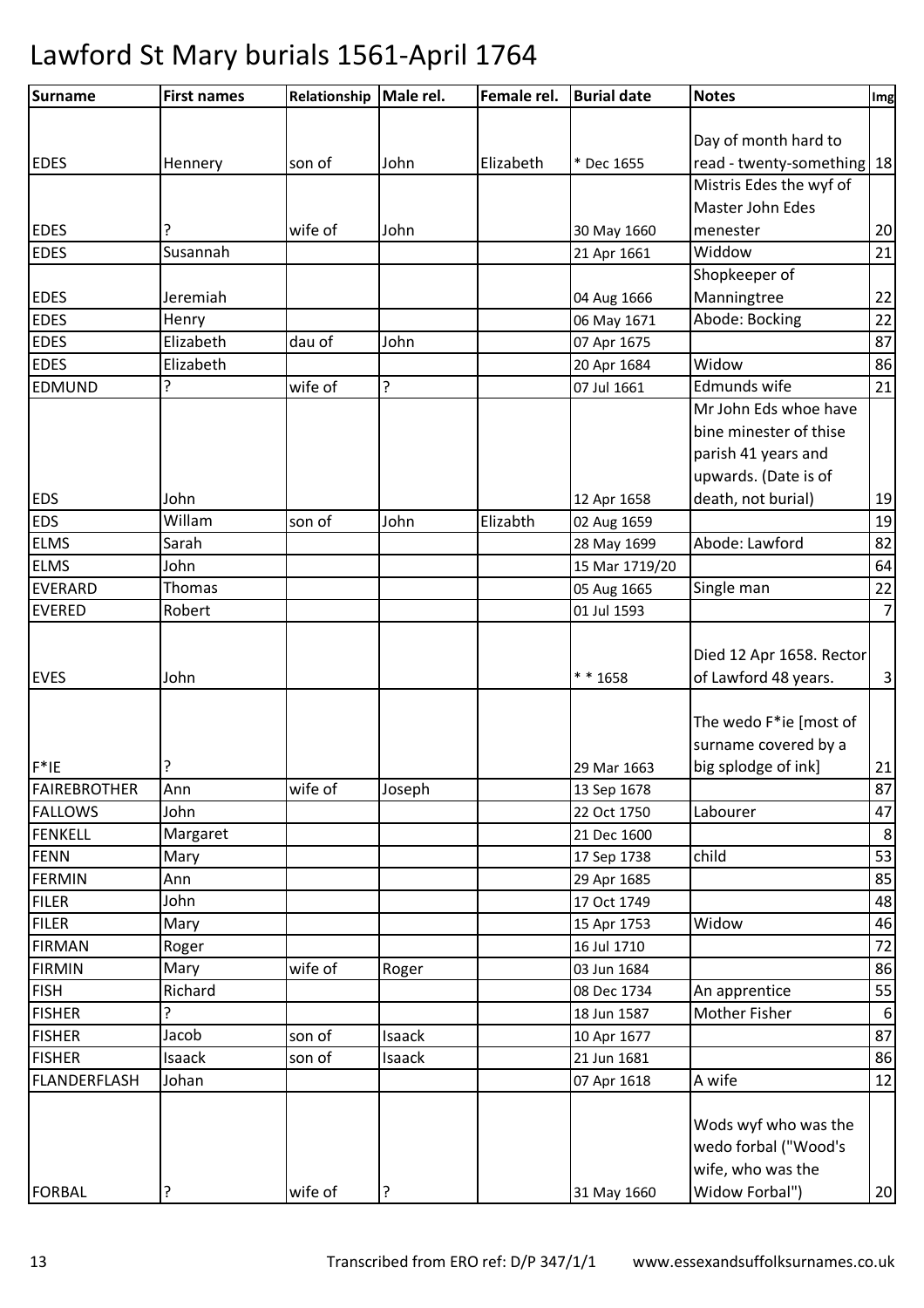| <b>Surname</b>   | <b>First names</b> | Relationship   Male rel. |               | Female rel.     | <b>Burial date</b> | <b>Notes</b>                  | Img |
|------------------|--------------------|--------------------------|---------------|-----------------|--------------------|-------------------------------|-----|
| <b>FRAMNES</b>   | John               |                          |               |                 | 14 Jan 1581/82     |                               | 5   |
|                  |                    |                          |               |                 |                    | Is M the first letter of      |     |
|                  |                    |                          |               |                 |                    | her name, or is it            |     |
| <b>FRANCCES</b>  | M. Joyce           | wife of                  | George        |                 | 30 Aug 1656        | supposed to be Mrs?           | 18  |
| <b>FRANCES</b>   | Robert             |                          |               |                 | 06 Dec 1601        |                               | 8   |
| <b>FRANCES</b>   | Thomas             |                          |               |                 | 08 Mar 1641/42     |                               | 15  |
| <b>FRANCES</b>   | George             |                          |               |                 | 29 May 1643        |                               | 15  |
| <b>FRANCES</b>   | Susanna            |                          |               |                 | 13 Feb 1680/81     |                               | 86  |
| <b>FRANCES</b>   | George             |                          |               |                 | 01 Mar 1680/81     |                               | 86  |
| <b>FRANCES</b>   | Hannah             |                          |               |                 | 15 May 1726        |                               | 60  |
| <b>FRANCES</b>   | Esther             |                          |               |                 | 16 Jul 1740        | Base born infant              | 52  |
| <b>FRANCES</b>   | Thos.              |                          |               |                 | 21 Dec 1743        |                               | 51  |
| <b>FRANCIS</b>   | Gilbert            |                          |               |                 | 30 May 1597        |                               | 8   |
| <b>FRANCIS</b>   | Agnes              |                          |               |                 | 03 Jan 1600/1      |                               | 8   |
| <b>FRANCIS</b>   | William            |                          |               |                 | 27 Apr 1608        |                               | 10  |
| <b>FRANCIS</b>   | John               |                          |               |                 | 26 Jun 1611        | A youngman                    | 10  |
| <b>FRANCIS</b>   | Thomas             |                          |               |                 | 08 Jun 1613        | Ye elder                      | 11  |
| <b>FRANCIS</b>   | Thomas             |                          |               |                 | 28 Jun 1623        |                               | 12  |
| <b>FRANCIS</b>   | Edward             |                          |               |                 | 13 Nov 1661        |                               | 21  |
| <b>FRANCIS</b>   | George             |                          |               |                 | 14 Jan 1661/62     | Mr George Francis             | 21  |
|                  |                    |                          |               |                 |                    | First name not in             |     |
|                  |                    |                          |               |                 |                    | register. Daughter of Mr      |     |
| <b>FRANCIS</b>   | ?                  | dau of                   | Thomas        | Mary            | 13 Aug 1664        | <b>Thomas Francis</b>         | 22  |
| <b>FRANCIS</b>   | Jane               | dau of                   | Thomas        |                 | 05 Jan 1680/81     |                               | 86  |
| <b>FRANCIS</b>   | Mary               | wife of                  | Tho.          |                 | 30 Aug 1695        |                               | 83  |
|                  |                    |                          |               |                 |                    | Daughter of Thomas            |     |
| <b>FRANCIS</b>   | Hannah             | dau of                   | Thomas        | Hannah          | 19 Jun 1696        | Francis junior                | 82  |
| <b>FRANCIS</b>   | Elizabeth          | dau of                   | Thomas        | Hannah          | 11 Jun 1700        |                               | 81  |
| <b>FRANCIS</b>   | Thomas             |                          |               |                 | 06 Oct 1719        |                               | 65  |
| <b>FRANCIS</b>   | John               | son of                   | Willm.        | Mary            | 25 Sep 1751        |                               | 47  |
| <b>FRANCIS</b>   | James              |                          |               |                 | 02 Jun 1752        |                               | 46  |
| <b>FRANCIS</b>   | Wm.                |                          |               |                 | 27 Dec 1756        |                               | 44  |
| <b>FRANCIS</b>   | Samuel             |                          |               |                 | 09 Sep 1760        |                               | 42  |
| <b>FRANCKLYN</b> | Thomas             | son of                   | Thomas        | <b>Bridget</b>  | 14 May 1704        |                               | 77  |
| <b>FRANKLIN</b>  | Gabriel            | son of                   | <b>Thomas</b> |                 | 17 Jun 1707        |                               | 76  |
| <b>FRANKLIN</b>  | <b>Bridget</b>     | wife of                  | Thomas        |                 | 12 Feb 1709/10     |                               | 73  |
| <b>FRANKLIN</b>  | Richard            | son of                   | <b>Thomas</b> |                 | 26 Feb 1709/10     |                               | 73  |
| <b>FRANKLIN</b>  | Thomas             | son of                   | Thomas        |                 | 03 Mar 1709/10     |                               | 73  |
| <b>FRANKLYN</b>  | William            | son of                   | Thomas        | <b>Bridgett</b> | 03 May 1708        |                               | 75  |
|                  |                    |                          |               |                 |                    | Singell woman. Date is        |     |
| <b>FRANNCES</b>  | Elizebeth          |                          |               |                 | 19 Jun 1657        | of death, not burial          | 18  |
|                  |                    |                          |               |                 |                    | Date is of death, not         |     |
| <b>FRANNCES</b>  | Mergerett          | wife of                  | Edward        |                 | 22 Nov 1657        | burial                        | 18  |
|                  |                    |                          |               |                 |                    | <b>Edward Franncis buryed</b> |     |
| <b>FRANNCIS</b>  | ?                  | son of                   | Edward        |                 | 03 Apr 1659        | a man child                   | 19  |
| <b>FRAUSTIC</b>  | Sarah              |                          |               |                 | 17 Sep 1697        | Widow                         | 82  |
| <b>FRAUSTICK</b> | Elizabeth          | dau of                   | James         | Sarah           | 22 May 1696        |                               | 82  |
| <b>FRENCH</b>    | John               |                          |               |                 | 27 Jan 1646/47     |                               | 89  |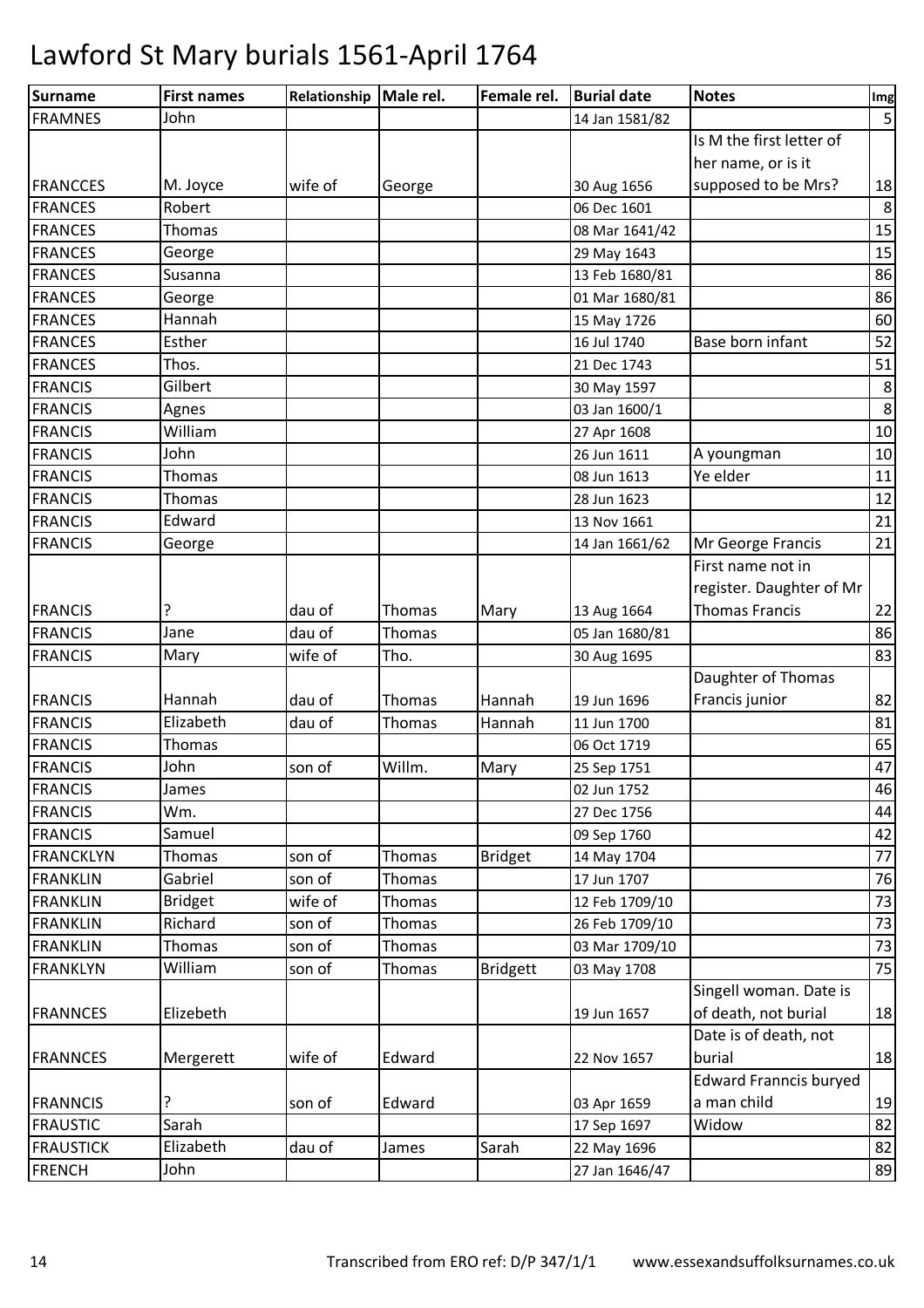| <b>Surname</b>  | <b>First names</b> | Relationship   Male rel. |        | Female rel. | <b>Burial date</b> | <b>Notes</b>               | Img     |
|-----------------|--------------------|--------------------------|--------|-------------|--------------------|----------------------------|---------|
|                 |                    |                          |        |             |                    | Richard Frennch,           |         |
|                 |                    |                          |        |             |                    | searvant to Goodman        |         |
|                 |                    |                          |        |             |                    | Saukins [date is of death, |         |
| <b>FRENNCH</b>  | Richard            |                          | ?      |             | 07 Aug 1659        | not burial]                | 19      |
|                 |                    |                          |        |             |                    | Date is of death, not      |         |
| <b>FRONCH</b>   | Hennory            |                          |        |             | 01 Jul 1654        | burial                     | 17      |
| <b>FROSTICK</b> | Edmund             |                          |        |             | 26 Jan 1682/83     |                            | 86      |
| <b>FROSTICK</b> | Martha             |                          |        |             | 01 Jul 1686        |                            | 85      |
| <b>FROSTICK</b> | Mathew             |                          |        |             | 23 Feb 1686/87     |                            | 85      |
| <b>FROSTICK</b> | James              |                          |        |             | 25 May 1693        |                            | 83      |
| <b>FROSTICK</b> | John               | son of                   | James  | Sarah       | 27 Jun 1703        |                            | 79      |
| <b>FROSTICK</b> | Sarah              | wife of                  | James  |             | 14 Apr 1710        |                            | $72\,$  |
| <b>FROSTICK</b> | James              |                          |        |             | 16 Apr 1721        |                            | 63      |
|                 |                    |                          |        |             |                    | Mary of Edwd. & Mary       |         |
| <b>FROSTICK</b> | Mary               |                          | Edwd.  | Mary        | 24 Dec 1727        | Frostick                   | 59      |
| <b>FROSTICK</b> | Edward             |                          | Edward |             | 25 Sep 1728        |                            | 59      |
| <b>FROSTICK</b> | James              |                          | Edward | Mary        | 24 Apr 1729        |                            | 59      |
| <b>FROSTICK</b> | Mary               |                          |        |             | 14 May 1731        |                            | 57      |
| <b>FROSTICK</b> | John               |                          |        |             | 07 Aug 1735        |                            | 55      |
| <b>FROSTICK</b> | Samuel             | son of                   | Edwd.  | Mary        | 13 Dec 1741        |                            | 51      |
| <b>FROSTICK</b> | Edward             |                          |        |             | 11 Jan 1741/42     |                            | 51      |
| <b>FROSTICK</b> | James              |                          |        |             | 14 Jul 1747        |                            | 49      |
| <b>FROSTICK</b> | Martha             |                          |        |             | 14 Sep 1750        | Widow                      | 47      |
| <b>FROSTICK</b> | Edward             | son of                   | Edward | Elizabeth   | 29 Jul 1755        |                            | 45      |
| <b>FROSTICK</b> | Edwd.              | son of                   | Edward | Elizabeth   | 19 Dec 1756        |                            | 44      |
| <b>FULLER</b>   | Mary               | dau of                   | John   | Mary        | 01 Jan 1707/8      |                            | 75      |
|                 |                    |                          |        |             |                    | A servant of Goodman       |         |
| <b>FUNNALL</b>  | ç                  |                          | 5.     |             | 14 Mar 1684/85     | Funnalls                   | 85      |
| <b>FUNNEL</b>   | Edmund             |                          |        |             | 10 Jan 1660/61     | child                      | 21      |
|                 |                    |                          |        |             |                    |                            |         |
|                 |                    |                          |        |             |                    | Slain by the overturning   |         |
|                 |                    |                          |        |             |                    | of a haut? (hut? Horse?    |         |
| <b>FUNNEL</b>   | John               | son of                   | Edward |             | 18 Dec 1672        | Can't read last word)      | 23      |
| <b>FUNNEL</b>   | Ann                | wife of                  | Edward |             | 24 Apr 1678        |                            | 87      |
|                 |                    |                          |        |             |                    | Ann Batler, servant to     |         |
| <b>FUNNEL</b>   | Ann                |                          | Edward |             | 01 Feb 1678/79     | <b>Edward Funnel</b>       | 87      |
|                 |                    |                          |        |             |                    | Date is of death, not      |         |
| <b>FUNNELL</b>  | Rose               | wife of                  | Edward |             | 21 Feb 1658/59     | burial                     | 19      |
| <b>FUNNELL</b>  | Peter              |                          |        |             | 20 Jan 1680/81     |                            | 86      |
| <b>FUNNILL</b>  | Edward             |                          |        |             | 18 Jun 1685        |                            | 85      |
| <b>GAILL</b>    | John               |                          |        |             | 28 Dec 1657        | Abode: Manningtree         | 18      |
| <b>GANSLETT</b> | Willm.             |                          |        |             | 15 Sep 1597        |                            | $\bf 8$ |
| <b>GANT</b>     | Elizabeth          |                          |        |             | 07 Nov 1741        |                            | 52      |
| <b>GANT</b>     | Thomas             | son of                   | Robt.  | Elizabeth   | 12 Nov 1741        |                            | 51      |
| GANT            | Eleanor            | wife of                  | Robert |             | 14 Aug 1748        |                            | 48      |
| GARARD          | Willm.             |                          |        |             | 19 Feb 1600/1      |                            | $\,8\,$ |
| GARARD          | Richard            |                          |        |             | 11 Dec 1611        | Labourer                   | $10\,$  |
| GARARD          | Johan              |                          |        |             | 18 Apr 1613        | Widow                      | 11      |
| GARDENER        | Robert             |                          |        |             | 07 Apr 1610        |                            | 10      |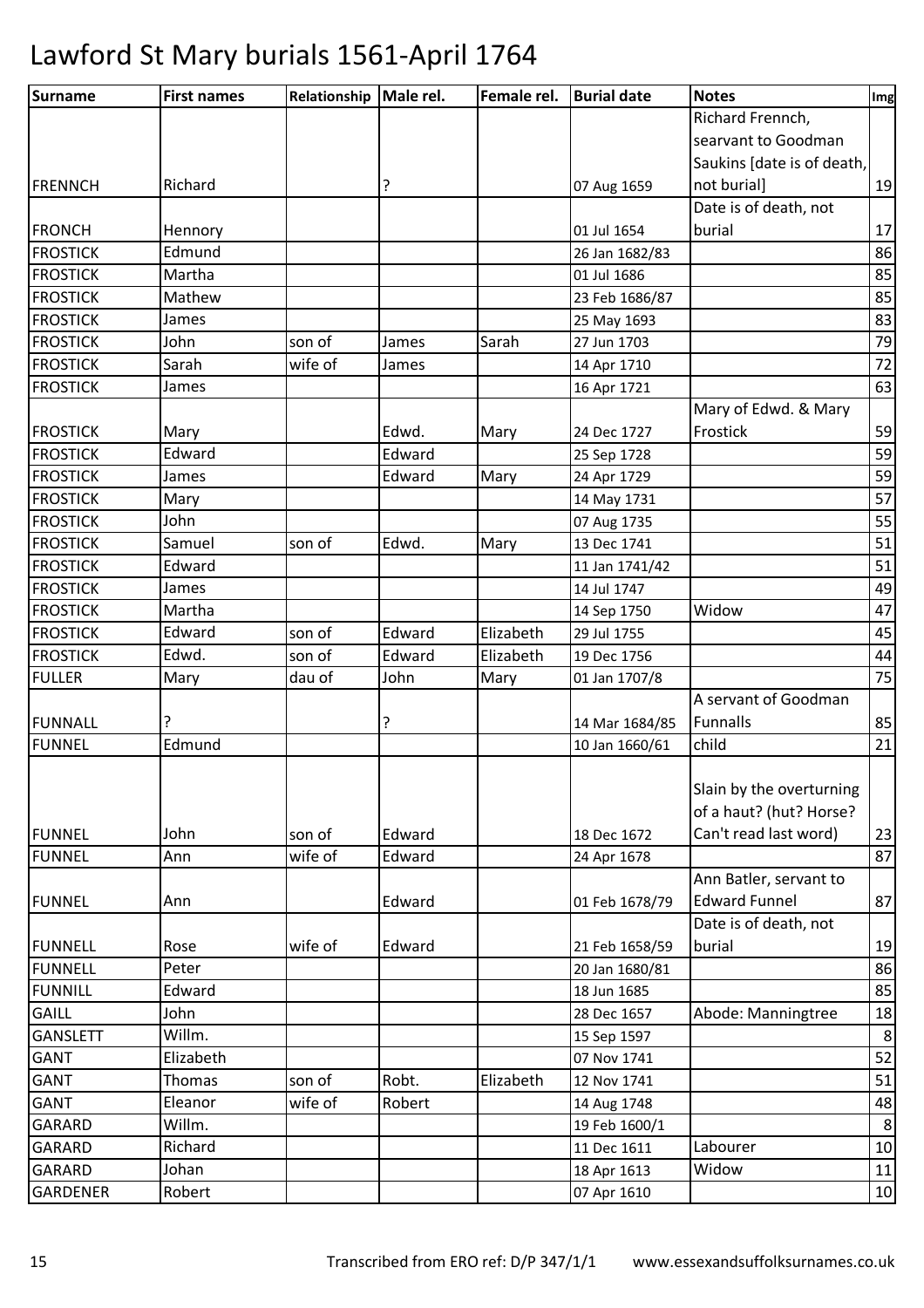| <b>Surname</b>                   | <b>First names</b>     | Relationship | Male rel. | Female rel. | <b>Burial date</b> | <b>Notes</b>                                                       | Img            |
|----------------------------------|------------------------|--------------|-----------|-------------|--------------------|--------------------------------------------------------------------|----------------|
| <b>GARDENER</b>                  | John                   |              |           |             | 07 Mar 1614/15     | infant                                                             | 11             |
| <b>GARDINER</b>                  | Sarah                  | wife of      | John      |             | 22 Mar 1720/21     |                                                                    | 63             |
| <b>GARDINER</b>                  | John                   |              |           |             | 18 Nov 1723        |                                                                    | 61             |
| <b>GARDNER</b>                   | Ephraim                | son of       |           | Sarah       | 31 Oct 1708        |                                                                    | 74             |
| <b>GARMAIN</b>                   | Susannah               | wife of      | Henry     |             | 02 Nov 1762        |                                                                    | 41             |
| <b>GARNHAM</b>                   | Thomas                 |              |           |             | 03 Jul 1737        |                                                                    | 54             |
| <b>GARNOR</b>                    | Thomas                 | son of       | Edmund    |             | 03 Jul 1658        |                                                                    | 19             |
| <b>GARRAD</b>                    | Mary                   |              | ?         |             | 24 Sep 1659        | Mary Garrad, a searvant<br>to Goodman Pope                         | 19             |
| <b>GARRARD</b>                   | <b>Elizabeth Dufty</b> | dau of       | John      | Elizabeth   | 29 Nov 1724        |                                                                    | 61             |
| <b>GARRATT</b>                   | John                   |              |           |             | 08 Jan 1592/93     |                                                                    | $\overline{7}$ |
| <b>GARRETT</b>                   | Susan                  |              |           |             | 30 Mar 1585        |                                                                    | 5              |
| <b>GARROOD</b>                   | John                   |              |           |             | 04 Dec 1745        |                                                                    | 50             |
| <b>GARROOD</b>                   | Elizabeth              |              |           |             | 22 Dec 1752        | Widow                                                              | 46             |
| <b>GARRWOOD</b>                  | Samuell                | son of       | John      | Christian   | 09 Dec 1700        |                                                                    | 81             |
| <b>GARWOOD</b>                   | Samuel                 |              |           |             | 22 May 1687        |                                                                    | 85             |
| <b>GARWOOD</b>                   | Elizabeth              |              |           |             | 13 Apr 1689        |                                                                    | 84             |
| <b>GARWOOD</b>                   | Edmund                 |              |           |             | 27 Jul 1689        | <b>Edmund and Mary</b><br>Garwood                                  | 84             |
| <b>GARWOOD</b>                   | Mary                   |              |           |             | 27 Jul 1689        | <b>Edmund and Mary</b><br>Garwood                                  | 84             |
| <b>GARWOOD</b>                   | Thomas                 | son of       | Thomas    | Elizabeth   | 12 Dec 1708        |                                                                    | 74             |
| <b>GARWOOD</b>                   | Elizabeth              | wife of      | Thomas    |             | 04 Mar 1708/9      |                                                                    | 74             |
| <b>GARWOOD</b>                   | Thomas                 |              |           |             | 09 Mar 1709/10     |                                                                    | 72             |
| <b>GARWOOD</b>                   | John                   |              |           |             | 08 Oct 1718        |                                                                    | 66             |
| <b>GENTLEMAN</b>                 | Willm.                 |              |           |             | 20 Oct 1604        |                                                                    | $9\,$          |
| <b>GEORGE</b>                    | John                   |              |           |             | 03 Feb 1683/84     |                                                                    | 86             |
| <b>GEORGE</b>                    | Mathew                 |              |           |             | $* * 1691$         | From Bromley. No date<br>but position in register<br>suggests June | 84             |
| <b>GIBSON</b>                    | Marie                  |              |           |             | 17 Mar 1602/3      |                                                                    | $9\,$          |
| <b>GIBSON</b>                    | Simon                  |              |           |             | 05 Jun 1610        |                                                                    | 10             |
| <b>GIBSON</b>                    | Georg                  |              |           |             | 04 Jun 1611        | child                                                              | 10             |
| <b>GIBSON</b>                    | William                |              |           |             | 20 Jan 1611/12     |                                                                    | $10\,$         |
| <b>GIBSON</b>                    | Samuel                 | son of       | Samuel    | Hannah      | 18 Apr 1677        |                                                                    | 87             |
| <b>GIBSON</b>                    | James                  | son of       | Samuel    |             | 25 Oct 1678        |                                                                    | 87             |
| <b>GIBSON</b>                    | Rachel                 | wife of      | Samuel    |             | 10 Mar 1679/80     |                                                                    | 87             |
| <b>GIBSON</b>                    | Thomas                 | son of       | Samuel    |             | 17 Jul 1681        |                                                                    | 86             |
| <b>GIFFARD</b>                   | John                   |              |           |             | 01 Oct 1666        | Widdower                                                           | 22             |
| <b>GIFFORD</b>                   | Elizabeth              | wife of      | John      |             | 05 Oct 1678        |                                                                    | 87             |
| <b>GIFFORD</b>                   | Elizabeth              |              |           |             | 19 Jun 1685        |                                                                    | 85             |
|                                  |                        |              |           |             |                    | Faded. Can't read child's                                          |                |
| <b>GIFFORD</b><br><b>GIFFORD</b> |                        | dau of       | John?     |             | 24 Feb 1687/88     | first name.                                                        | 84             |
|                                  | Elizabeth              | dau of       | John      | Elizabeth   | 27 Oct 1694        |                                                                    | 83             |
| <b>GIFFORD</b>                   | John                   |              |           |             | 21 Feb 1695/96     | A man                                                              | 82             |
| <b>GILDER</b>                    | Martha                 |              |           |             | 27 Jun 1737        |                                                                    | 54             |
| <b>GIRLING</b>                   | Robert                 | son of       | John      | Sarah       | 23 Dec 1745        |                                                                    | 50             |
| <b>GIRLING</b>                   | Sarah                  | wife of      | John      |             | 10 Apr 1751        |                                                                    | 47             |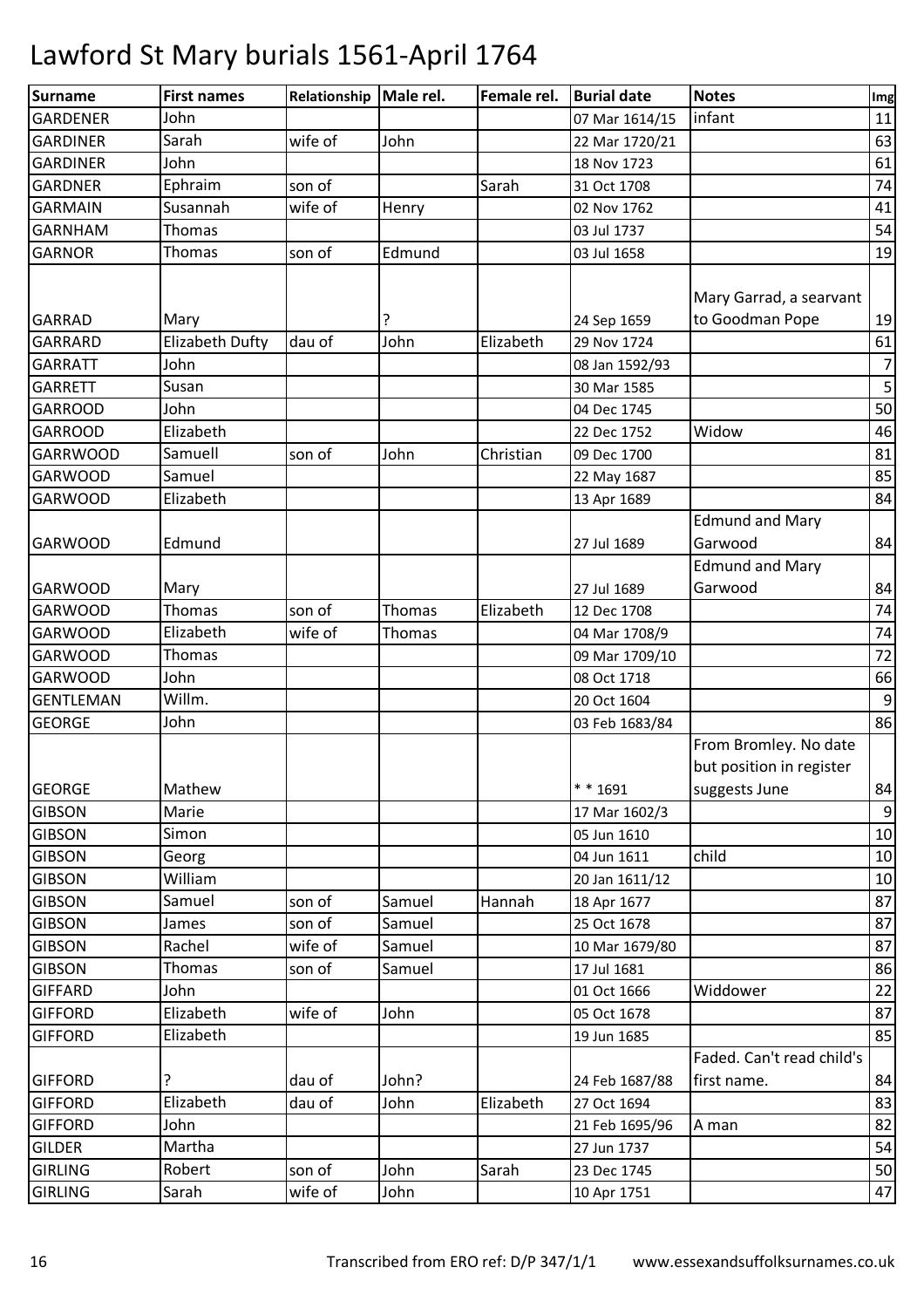| Surname           | <b>First names</b>    | Relationship   Male rel. |         | Female rel. | <b>Burial date</b> | <b>Notes</b>               | Img            |
|-------------------|-----------------------|--------------------------|---------|-------------|--------------------|----------------------------|----------------|
| <b>GIRLING</b>    | Sarah                 | dau of                   | John    | Mary        | 16 Nov 1755        |                            | 45             |
| <b>GIRLING</b>    | Elizabeth             |                          |         |             | 04 May 1758        |                            | 43             |
| <b>GIRLING</b>    | John                  |                          |         |             | 22 Mar 1763        |                            | 41             |
| <b>GLADDEN</b>    | Thomas                |                          |         | Mary        | 20 Nov 1751        | Base child of              | 47             |
| <b>GLADDEN</b>    | John                  |                          |         |             | 06 Apr 1762        |                            | 41             |
| <b>GLADEN</b>     | Isaac                 | son of                   | John    |             | 23 Mar 1719/20     |                            | 64             |
| <b>GLADEN</b>     | Elizabeth             | wife of                  | John    |             | 05 May 1720        |                            | 64             |
| <b>GLADEN</b>     | John                  |                          | John    | Margaret    | 21 Nov 1739        |                            | 52             |
| <b>GLADWYN</b>    | Sarah                 |                          |         |             | 24 Feb 1735/36     |                            | 55             |
| <b>GODFREY</b>    | Henery                |                          |         |             | 12 Mar 1677/78     |                            | 87             |
| <b>GOFF</b>       | Jonathan              | son of                   | William | Mary        | 15 Nov 1724        |                            | 61             |
|                   |                       |                          |         |             |                    | Mary of Wm. & Mary         |                |
| <b>GOFFE</b>      | Mary                  |                          | Wm.     | Mary        | 15 Oct 1727        | Goffe                      | 60             |
| GOLD              | Nathaniel             | son of                   | Francis |             | 31 Mar 1679        |                            | 87             |
| <b>GOOBYE</b>     | Thomas                |                          |         |             | 07 Mar 1615/16     |                            | 11             |
| <b>GOODWYN</b>    | Agnes                 |                          |         |             | 06 Jan 1562/63     |                            | 5              |
| GOOL              | James                 |                          |         |             | 19 Apr 1713        |                            | 70             |
| GOOLD             | Elizabeth             | dau of                   | Francis | Elizabeth   | 13 Feb 1679/80     |                            | 87             |
| <b>GOOLD</b>      | Francis               |                          |         |             | 28 Apr 1684        |                            | 86             |
|                   |                       |                          |         |             |                    | Had been baptised 10       |                |
| <b>GOORGE</b>     | Mary                  | dau of                   | John    | Martha      | 23 Nov 1670        | Nov.                       | 22             |
| <b>GOSLIN</b>     | Susan                 |                          |         |             | 05 Nov 1703        |                            | 78             |
| <b>GOSNELL</b>    | Thomas                |                          |         |             | 13 Nov 1610        | Husbandman                 | 10             |
| <b>GOSNELL</b>    | Edward                |                          |         |             | 27 Sep 1614        | A yough (youth?)           | 11             |
| <b>GOSNOLL</b>    | Susan                 |                          |         |             | 01 Jun 1611        | child                      | 10             |
|                   |                       |                          |         |             |                    |                            |                |
| <b>GOSTELINE</b>  | ?                     |                          |         |             | 10 Apr 1638        | No first name in register. | 15             |
| <b>GOTOBED</b>    | Georg                 |                          |         |             | 24 Dec 1611        | Yeoman                     | 10             |
| <b>GOUGE</b>      | Jonas                 |                          |         |             | 05 Dec 1624        |                            | 12             |
| <b>GOUSE</b>      | ?                     |                          |         |             | 22 Apr 1625        | No first name.             | 13             |
|                   |                       |                          |         |             |                    | Had been baptised 13       |                |
| <b>GRAVENER</b>   | Henrie                |                          |         |             | 14 Jan 1594/95     | Jan.                       | $\overline{7}$ |
|                   |                       |                          |         |             |                    | Rector. Died 18 Jan        |                |
| <b>GREEN</b>      | <b>Edward Kennedy</b> |                          |         |             | * * 1902           | 1902.                      | $\overline{4}$ |
| <b>GREEN</b>      | Thomas                | son of                   | Thomas  | Mary        | 11 May 1722        |                            | 61             |
| <b>GREEN</b>      | Elizabeth             | dau of                   | Tho.    | Mary        | 04 Sep 1724        |                            | 61             |
| <b>GREEN</b>      | Mary                  | wife of                  | Thos.   |             | 15 Dec 1724        |                            | 61             |
| <b>GREEN</b>      | Thomas                |                          |         |             | 16 Dec 1729        |                            | 59             |
| <b>GREEN</b>      | Jane                  |                          |         |             | 14 Jan 1731/32     |                            | 57             |
| <b>GREEN</b>      | Martha                |                          |         |             | 11 Jul 1737        |                            | 54             |
| <b>GREEN</b>      | William               |                          |         |             | 17 Sep 1748        | Abode: Manningtree         | 48             |
| <b>GREENLIFFE</b> | Joseph                |                          |         |             | 19 Jun 1671        | Senior                     | 22             |
| GRENELEAF         | Henrie                |                          |         |             | 20 Oct 1604        |                            | 9              |
|                   |                       |                          |         |             |                    | Date is of death, not      |                |
| <b>GRENNE</b>     | Thomas                |                          |         |             | 29 Apr 1658        | burial                     | 19             |
| <b>GRIDLY</b>     | John                  |                          |         |             | 02 Apr 1633        | A servant                  | 14             |
|                   |                       |                          |         |             |                    | A widower. Date is of      |                |
| <b>GRIGS</b>      | William               |                          |         |             | 24 Dec 1653        | death, not burial          | 17             |
| <b>GRIMES</b>     | John                  |                          |         |             | 22 Jul 1599        |                            | 8              |
|                   |                       |                          |         |             |                    |                            |                |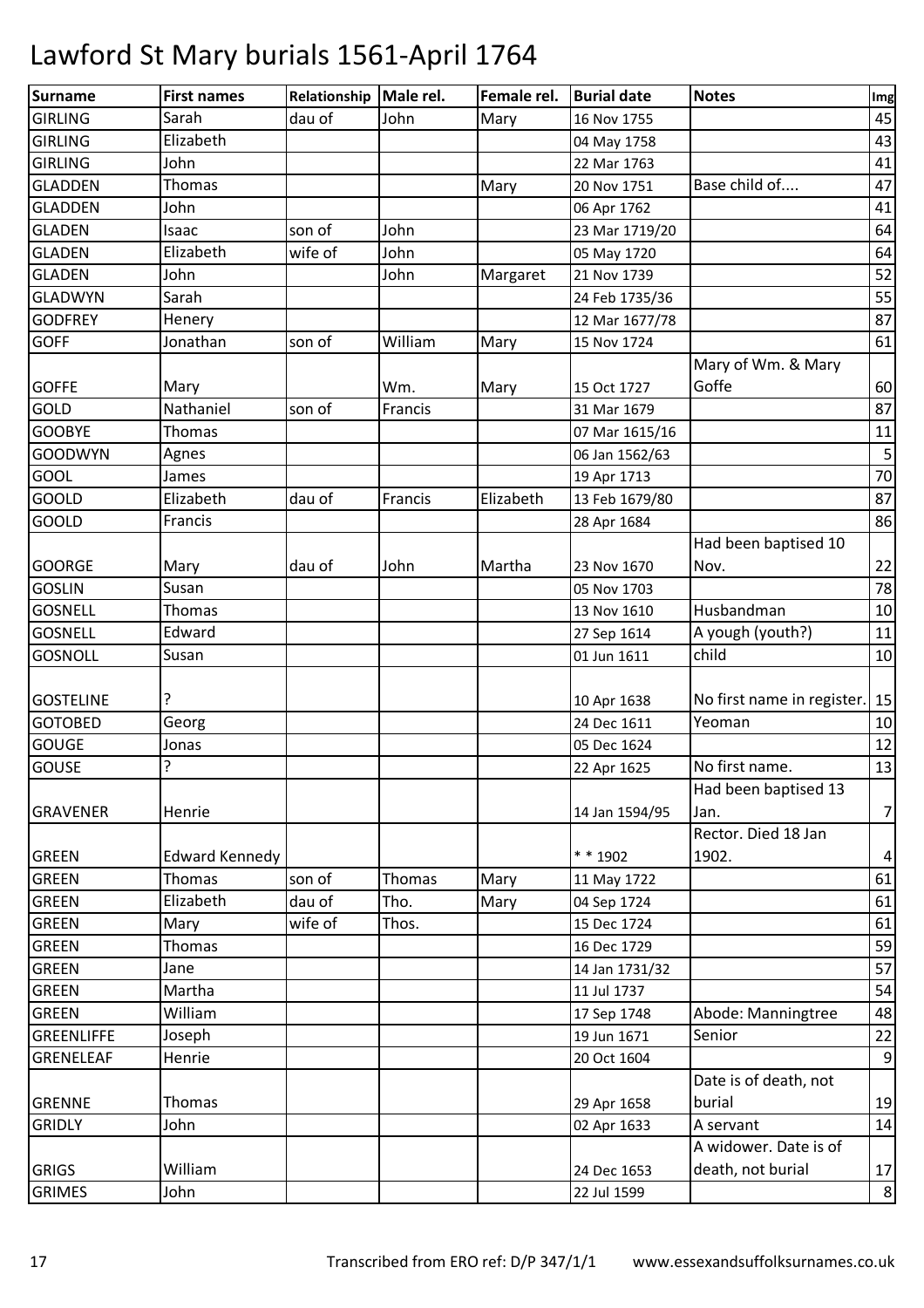| <b>Surname</b>  | <b>First names</b> | Relationship | Male rel. | Female rel. | <b>Burial date</b> | <b>Notes</b>            | Img              |
|-----------------|--------------------|--------------|-----------|-------------|--------------------|-------------------------|------------------|
| <b>GRIMMARD</b> | John               |              |           |             | 21 Dec 1728        |                         | 59               |
| <b>GRIMWOOD</b> | Martha             | dau of       | John      |             | 23 May 1721        |                         | 63               |
| <b>GRIMWOOD</b> | Samuel             | son of       | John      |             | 02 Jun 1721        |                         | 63               |
| <b>GRIMWOOD</b> | Susannah           |              |           |             | 10 Jan 1736/37     |                         | 54               |
| <b>GRIMWOOD</b> | Elizabeth          |              |           |             | 14 Jan 1736/37     |                         | 54               |
| <b>GROOM</b>    | John               |              |           |             | 09 Sep 1727        | A stranger              | 60               |
| <b>GROVE</b>    | Elizabeth          | wife of      | Robt.     |             | 26 Apr 1719        |                         | 65               |
|                 |                    |              |           |             |                    | Had been baptised 3     |                  |
| <b>GURDIN</b>   | Sarah              |              |           |             | 02 Jul 1599        | June                    | 8                |
| <b>GURLIN</b>   | Mary               | dau of       | James     | Elizabeth   | 13 Apr 1760        |                         | 42               |
| <b>GURLIN</b>   | James              | dau of       | James     | Elizabeth   | 22 Apr 1760        |                         | 42               |
| <b>GURLING</b>  | Mary               | dau of       | Thomas    | Jane        | 06 Aug 1703        |                         | 79               |
| <b>GURLING</b>  | Hannah             | wife of      | Thomas    |             | 24 Oct 1715        |                         | 68               |
| <b>GURLING</b>  | William            | son of       | Peter     |             | 27 Dec 1720        |                         | 64               |
| <b>GURLING</b>  | Thomas             |              |           |             | 06 Nov 1721        |                         | 63               |
| <b>GURLING</b>  | Thomas             |              |           |             | 25 Sep 1723        |                         | 61               |
| <b>GURLING</b>  | Mary               |              |           |             | 05 Feb 1725/26     |                         | 60               |
| <b>GURLING</b>  | Mary               | dau of       | Peter     |             | 15 Mar 1726/27     |                         | 60               |
| <b>GURLING</b>  | Jane               |              |           |             | 20 Mar 1729/30     |                         | 57               |
| <b>GURLING</b>  | Peter              |              |           |             | 10 Apr 1734        |                         | 56               |
| <b>GURLING</b>  | Sarah              |              |           |             | 17 Mar 1736/37     |                         | 54               |
| <b>GURLING</b>  | Mary               | dau of       | Peter     | Eliz.       | 22 Mar 1740/41     |                         | 52               |
| $H^*$           | Roger?             |              |           |             | 06 * 1679          | Very faded.             | 87               |
| <b>HADDOCKE</b> | Susan              |              |           |             | 16 Oct 1611        |                         | 10               |
| <b>HAGGAR</b>   | Henrie             |              |           |             | 29 Jun 1614        | A yough (youth?)        | 11               |
| <b>HALEMAN</b>  | Mary               |              |           |             | 08 May 1640        |                         | 15               |
| <b>HALL</b>     | Anthony            |              |           |             | 09 May 1589        |                         | $\boldsymbol{6}$ |
| <b>HALL</b>     | Elizabeth          |              |           |             | 17 Jun 1604        |                         | 9                |
|                 |                    |              |           |             |                    | Buried about the end of |                  |
|                 |                    |              |           |             |                    | Sep & ye beginning of   |                  |
|                 |                    |              |           |             |                    | Oct. Died of ye         |                  |
| <b>HALL</b>     | Edward             |              |           |             | $* * 1604$         | pestilence.             | $\boldsymbol{9}$ |
|                 |                    |              |           |             |                    |                         |                  |
|                 |                    |              |           |             |                    | His wife (referring to  |                  |
|                 |                    |              |           |             |                    | Edward, appearing in    |                  |
|                 |                    |              |           |             |                    | register just before).  |                  |
|                 |                    |              |           |             |                    | Buried about the end of |                  |
|                 |                    |              |           |             |                    | Sep & ye beginnning of  |                  |
|                 |                    |              |           |             |                    | Oct. Died of ye         |                  |
| <b>HALL</b>     | Agnes              |              |           |             | $* * 1604$         | pestilience.            | $\boldsymbol{9}$ |
| <b>HALLS</b>    | Adam               |              |           |             | 27 May 1744        |                         | 50               |
| <b>HALLS</b>    | Mary               |              |           |             | 18 Mar 1757        |                         | 44               |
| <b>HAM</b>      | Jacob              |              |           |             | 11 Feb 1661/62     | Jacob Ham and his wife. | 21               |
|                 |                    |              |           |             |                    |                         |                  |
| <b>HAM</b>      | ?                  | wife of      | Jacob     |             | 11 Feb 1661/62     | Jacob Ham and his wife. | 21               |
| HAM             | Nathaniel          |              |           |             | 21 Apr 1662        |                         | 21               |
|                 |                    |              |           |             |                    | Wife's name not in      |                  |
| <b>HAM</b>      | John               | husband of   |           |             | 16 Jan 1669/70     | register                | 22               |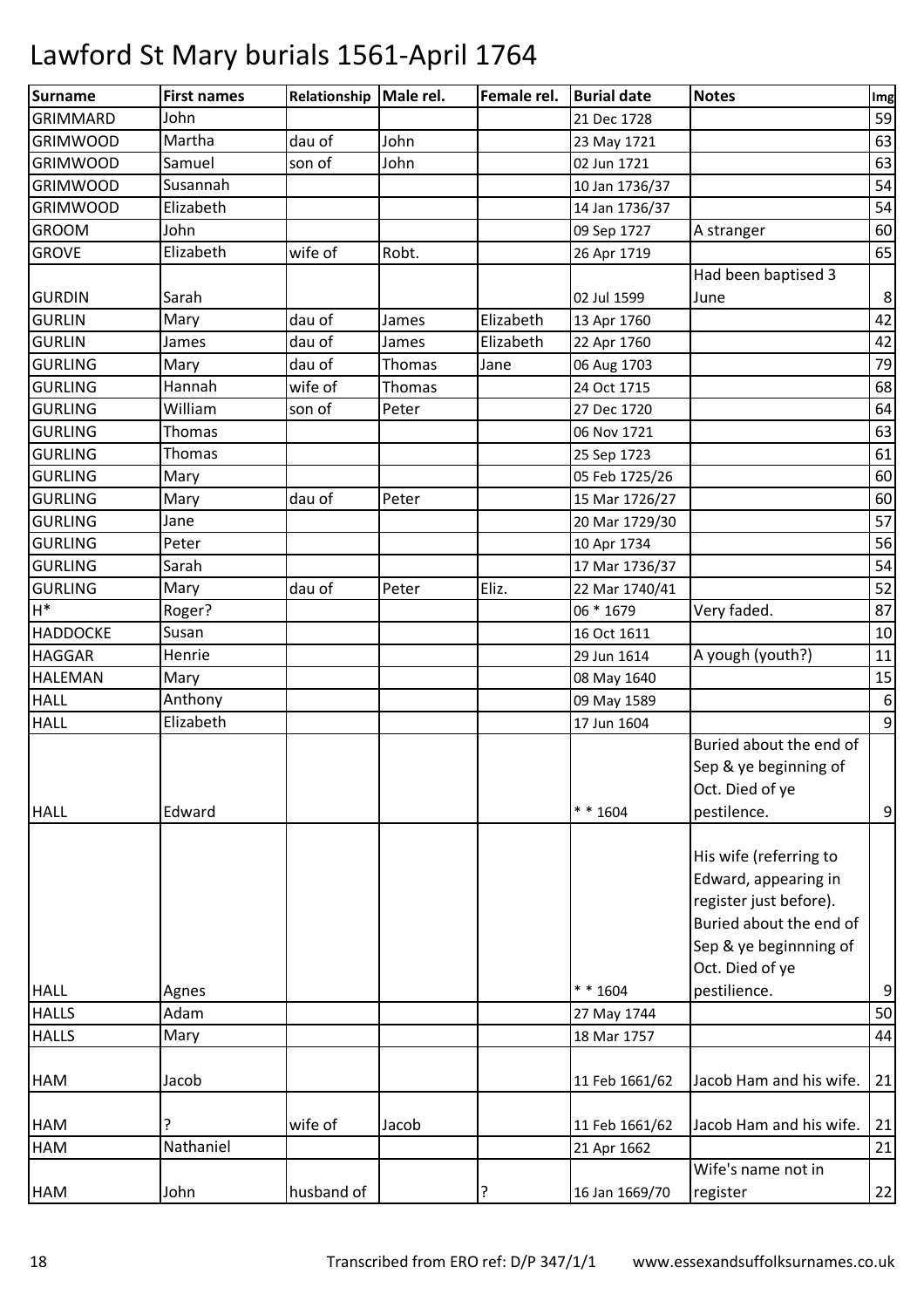| Surname         | <b>First names</b> | Relationship | Male rel.  | Female rel. | <b>Burial date</b> | <b>Notes</b>             | Img                     |
|-----------------|--------------------|--------------|------------|-------------|--------------------|--------------------------|-------------------------|
|                 |                    |              |            |             |                    | First name not in        |                         |
| <b>HAM</b>      |                    | widow of     | John       |             | 25 Feb 1669/70     | register.                | 22                      |
| HAM             | Martha             |              |            |             | 25 Dec 1671        | Single woman             | 22                      |
|                 |                    |              |            |             |                    | Goody Hame, old          |                         |
| <b>HAME</b>     | ?                  | wife of      | Jackobe    |             | 19 Feb 1653/54     | Jakobes Hams wife        | 17                      |
|                 |                    |              |            |             |                    | Goody Hame, wife of      |                         |
|                 |                    |              |            |             |                    | Date is of death, not    |                         |
| <b>HAME</b>     | ?                  | wife of      | Nathanell  |             | 08 Dec 1657        | burial.                  | 18                      |
|                 |                    |              |            |             |                    |                          |                         |
|                 |                    |              |            |             |                    | Daughter of Nathannell   |                         |
| <b>HAME</b>     | Sarra              | dau of       | Nathannell |             | 09 Oct 1658        | Hame, widower            | 19                      |
|                 |                    |              |            |             |                    |                          |                         |
|                 |                    |              |            |             |                    | John of Joseph & Anne    |                         |
| <b>HAMM</b>     | John               |              | Joseph     | Anne        | 22 Dec 1727        | Hamm, of Dedham          | 59                      |
|                 |                    |              |            |             |                    | Robert & Elizabeth,      |                         |
| <b>HANSTEAD</b> | Robert             | son of       | Robert     |             | 14 Apr 1681        | twins                    | 86                      |
|                 |                    |              |            |             |                    | Robert & Elizabeth,      |                         |
| <b>HANSTEAD</b> | Elizabeth          | dau of       | Robert     |             | 14 Apr 1681        | twins                    | 86                      |
| <b>HANVEY</b>   | William            |              |            |             | 01 Jun 1737        |                          | 54                      |
| <b>HARDY</b>    | Eliz.              |              |            |             | 28 Oct 1582        |                          | $\sf 5$                 |
| <b>HARDY</b>    | John               |              |            |             | 19 Feb 1583/84     |                          | $\overline{5}$          |
| <b>HARDY</b>    | Susannah           | wife of      | Matthew    |             | 31 Dec 1750        |                          | 47                      |
| <b>HARDY</b>    | Matthew            |              |            |             | 27 Dec 1751        |                          | 47                      |
|                 |                    |              |            |             |                    | A wife. No date. Follows |                         |
|                 |                    |              |            |             |                    | an entry on 11 Feb       |                         |
| <b>HARNES</b>   | Elizabeth          |              |            |             | $* * 1630$         | 1630/1.                  | 13                      |
| <b>HARNES</b>   | Sarah              |              |            |             | 23 Jun 1633        |                          | 14                      |
|                 |                    |              |            |             |                    | Faded. "A child? Of Mr   |                         |
| <b>HARPER</b>   |                    |              | ?          |             | 28 Jan 1680/81     | Harpers"                 | 86                      |
| <b>HARPER</b>   | Thomas             |              |            |             | 04 Apr 1681        |                          | 86                      |
|                 |                    |              |            |             |                    | Mr. Thomas Harris,       |                         |
|                 |                    |              |            |             |                    | Rector of Lawford 6      |                         |
|                 |                    |              |            |             |                    | years & an half or       |                         |
| <b>HARRIS</b>   | Thomas             |              |            |             | 01 Apr 1699        | thereabouts.             | $\overline{\mathbf{3}}$ |
| <b>HARRIS</b>   | Willm.             |              |            |             | 17 Feb 1600/1      |                          | $\,8\,$                 |
| <b>HARRIS</b>   | Susan              |              |            |             | 24 Dec 1610        | infant                   | 10                      |
|                 |                    |              |            |             |                    | Mr Thomas Harris, late   |                         |
|                 |                    |              |            |             |                    | Rector of this Parish of |                         |
| <b>HARRIS</b>   | Thomas             |              |            |             | 01 Apr 1699        | Lawford                  | 82                      |
| <b>HARSTED</b>  | Christopher        |              |            |             | 04 Dec 1596        |                          | $\overline{7}$          |
| <b>HART</b>     | Henrie             |              |            |             | 14 Jan 1601/2      |                          | $\overline{9}$          |
|                 |                    |              |            |             |                    | Buried about the end of  |                         |
|                 |                    |              |            |             |                    | Sep & ye beginning of    |                         |
|                 |                    |              |            |             |                    | Oct. Died of ye          |                         |
| <b>HART</b>     | Gilbert            |              |            |             | $* * 1604$         | pestilence.              | $\boldsymbol{9}$        |
|                 |                    |              |            |             |                    | A wheelwrit (date is of  |                         |
| <b>HARTT</b>    | Thomas             |              |            |             | 03 Apr 1655        | death, not burial)       | 18                      |
| <b>HASTEAD</b>  | Robert             |              |            |             | 24 Feb 1693/94     |                          | 83                      |
| <b>HASTED</b>   | Anne               |              |            |             | 06 Oct 1585        |                          | $\boldsymbol{6}$        |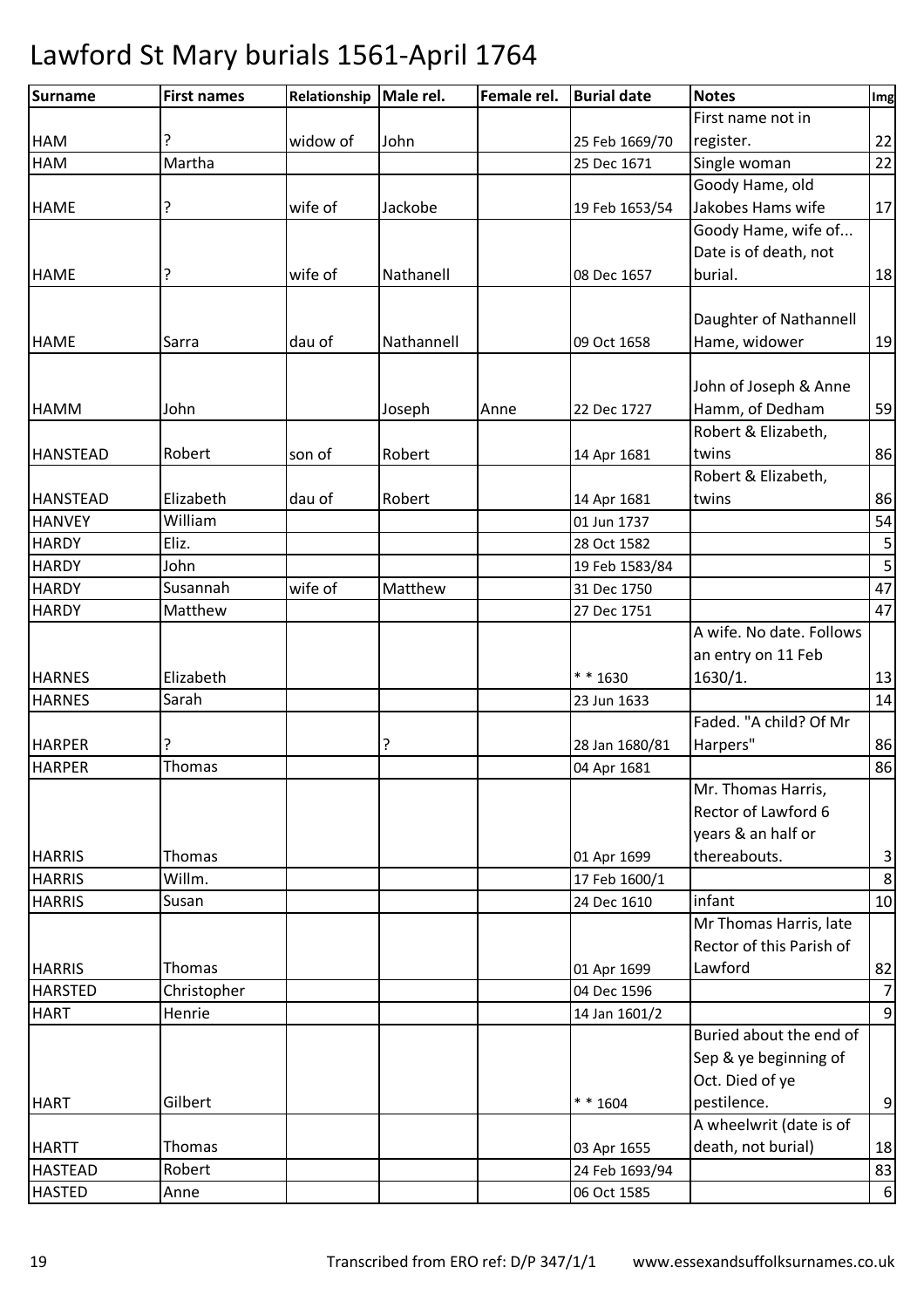| <b>Surname</b>                   | <b>First names</b> | Relationship | Male rel.  | Female rel. | <b>Burial date</b> | <b>Notes</b>                                                                                                                                                                                       | Img              |
|----------------------------------|--------------------|--------------|------------|-------------|--------------------|----------------------------------------------------------------------------------------------------------------------------------------------------------------------------------------------------|------------------|
| <b>HASTED</b>                    | Alice              |              |            |             | 30 Apr 1625        | Widow                                                                                                                                                                                              | 13               |
| <b>HASTED</b>                    | Robert             | son of       | Robert     |             | 02 Mar 1682/83     |                                                                                                                                                                                                    | 86               |
| <b>HASTED</b>                    | Mary               | dau of       | Robert     | Elizabeth   | 08 Dec 1694        | child                                                                                                                                                                                              | 83               |
|                                  |                    |              |            |             |                    | Base born son of John                                                                                                                                                                              |                  |
|                                  |                    |              |            |             |                    | Hatch & Susannah                                                                                                                                                                                   |                  |
| <b>HATCH</b>                     | John               | son of       | John       | Susannah    | 24 Mar 1740/41     | Patridge                                                                                                                                                                                           | 52               |
| <b>HATCH</b>                     | John               |              |            |             | 04 Jun 1744        |                                                                                                                                                                                                    | 50               |
| <b>HATCH</b>                     | Thos.              | son of       | Samuel     | Sarah       | 10 Jul 1761        |                                                                                                                                                                                                    | 42               |
| <b>HATFIELD</b>                  | Richard            |              |            |             | 01 Jan 1686/87     |                                                                                                                                                                                                    | 85               |
|                                  |                    |              |            |             |                    | Someone has been<br>through this part of the<br>register in pencil,<br>presumably late 19th or<br>early 20th C, and have<br>transcribed some of the<br>names. This surname<br>has been rendered by |                  |
| <b>HAUGHTON</b>                  | Robert             |              |            |             | 24 Mar 1590/91     | them as "Langeton" but<br>it seems wrong as the<br>first letter is definitely<br>an H.                                                                                                             | $\boldsymbol{6}$ |
| <b>HAUSTEAD</b>                  | John               | son of       | Robert     |             |                    |                                                                                                                                                                                                    | 85               |
|                                  |                    |              |            | Margaret    | 16 Apr 1686        |                                                                                                                                                                                                    | 85               |
| <b>HAUSTEAD</b><br><b>HAWARD</b> | Margaret<br>John   | son of       | Daniell    | Sarah       | 22 Jun 1686        | Abode: Lawford                                                                                                                                                                                     | 82               |
|                                  |                    |              |            |             | 15 Jun 1699        | Name spelt "Suana" -<br>presumably a mispelling                                                                                                                                                    |                  |
| <b>HAWARD</b>                    | Suana              | dau of       | Daniel     | Sarah       | 13 Dec 1717        | of Susanna                                                                                                                                                                                         | 66               |
| <b>HAWARD</b>                    | Sarah              |              |            |             | 28 Nov 1730        |                                                                                                                                                                                                    | 57               |
| <b>HAWARD</b>                    | Daniel             |              |            |             | 24 Jul 1731        |                                                                                                                                                                                                    | 57               |
| <b>HAWARD</b>                    | Sarah              |              |            |             | 03 Sep 1736        |                                                                                                                                                                                                    | 55               |
| <b>HAWERD</b>                    | ?                  | child of     | Nathanyell |             | 30 May 1660        | Nathanyell Hawerds<br>child (someone later<br>tried to alter this<br>surname to Hayward)                                                                                                           | 20               |
| <b>HAWKES</b>                    | <sup>2</sup>       |              |            |             | 22 Apr 1661        |                                                                                                                                                                                                    | 21               |
| <b>HAWKS</b>                     | ?                  | husband of   |            |             | 05 May 1667        | (gap) Hawks, husband of<br>(gap) Hawks - first<br>names not in register                                                                                                                            | 22               |
| <b>HAWOOD</b>                    | Isaack             |              |            |             | 01 Oct 1676        |                                                                                                                                                                                                    | 87               |
| <b>HAWOOD</b>                    | Ann                |              |            |             | 26 Jan 1678/79     |                                                                                                                                                                                                    | 87               |
| <b>HAWOOD</b>                    | Bartholomew        | son of       | Daniel     |             | 20 Feb 1679/80     |                                                                                                                                                                                                    | 87               |
| <b>HAWORD</b>                    | Margaret           |              |            |             | 18 Oct 1715        | Widow                                                                                                                                                                                              | 68               |
| <b>HAWORD</b>                    | Margarett          | dau of       | Daniel     | Sarah       | 02 Apr 1716        |                                                                                                                                                                                                    | 67               |
| <b>HAWYS</b>                     | William            |              |            |             | 04 Feb 1615/16     | <b>Rector of Lawford. Also</b><br>appears on image 11.                                                                                                                                             | $\vert$ 3        |
| <b>HAYWARD</b>                   | Daniel             |              |            |             | 25 Sep 1704        |                                                                                                                                                                                                    | 77               |
| <b>HAYWARD</b>                   | Mary               |              |            |             | 25 Aug 1706        |                                                                                                                                                                                                    | 76               |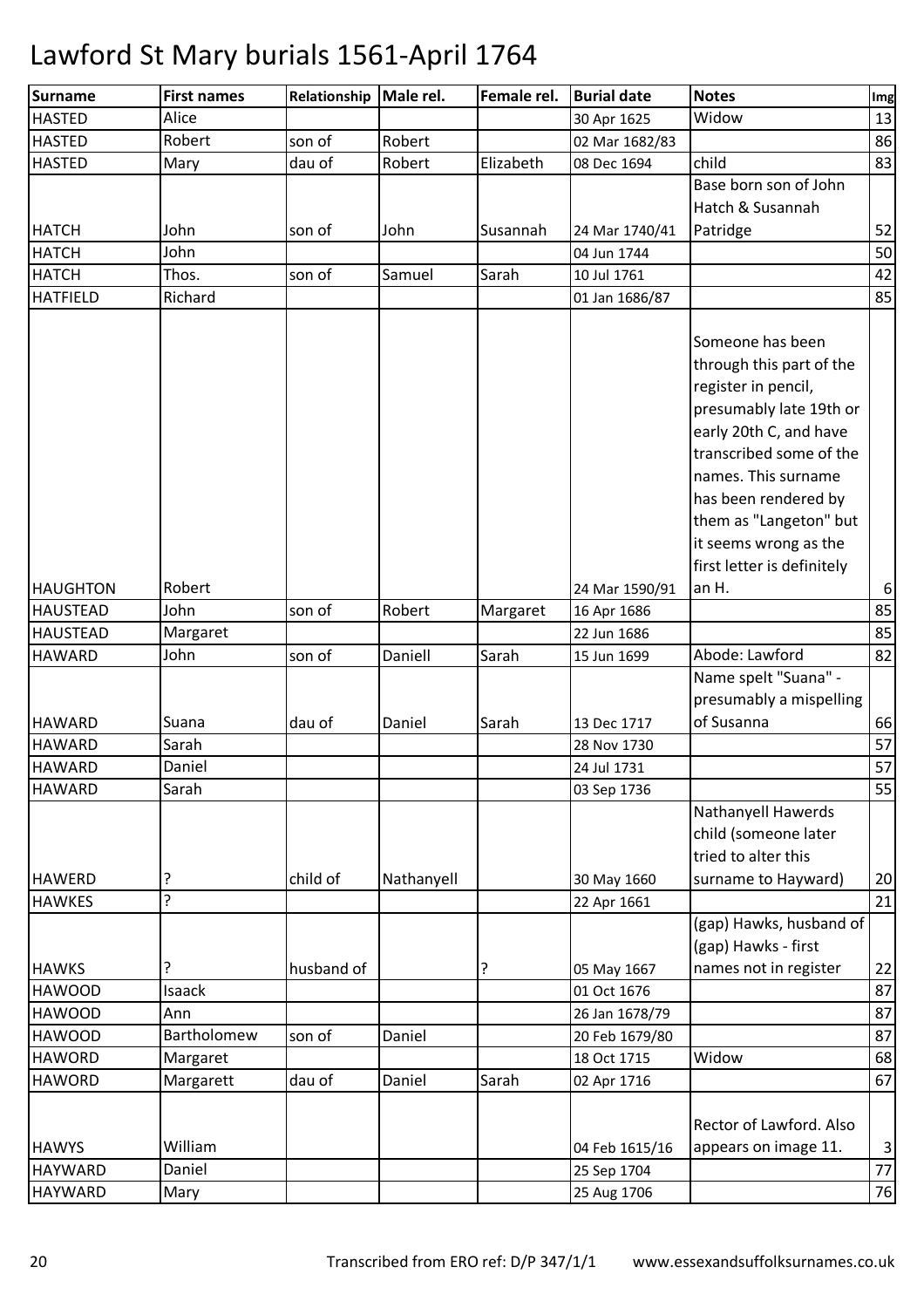| William<br>53<br><b>HAYWARD</b><br>09 Oct 1739<br>Elizabeth<br>85<br><b>HAYWOOD</b><br>29 Apr 1685<br>85<br><b>HAYWORD</b><br>28 Feb 1685/86<br>Isaac<br><b>HAZELTON</b><br>son of<br>Thomas<br>Thomas<br>Mary<br>28 Aug 1759<br><b>HAZELTON</b><br>Thos.<br>Thos.<br>Mary<br>son of<br>05 Jan 1761<br>William<br>infant<br>83<br><b>HEARN</b><br>John<br>son of<br>26 Jun 1694<br>William<br>infant<br><b>HEARN</b><br>Sarah<br>dau of<br>Elizabeth<br>12 Oct 1695<br>Elizabeth<br><b>HEARN</b><br>wife of<br>William<br>79<br>04 Jul 1703<br>78<br>William<br><b>HEARN</b><br>15 Mar 1703/4<br>Sarah<br><b>HEART</b><br>29 Apr 1648<br><b>HECKFORD</b><br>Anne<br>05 Mar 1714/15<br><b>HEDGE</b><br>Anne<br>19 Oct 1585<br>Buried the latter end of<br><b>HEDGE</b><br>John<br>March<br>* Mar 1586/7<br><b>HEGE</b><br>James<br>20 Apr 1561<br>5.<br><b>HEMPSON</b><br>Goodman Hempson<br>03 Apr 1650<br>5.<br>Very faded<br><b>HEMPSON</b><br>dau of<br>John?<br>19 Oct 1680<br>5<br>Faded.<br>HEMPSON?<br>10 Feb 1680/81<br><b>HIGGS</b><br>Katherin<br>Widow<br>15 Mar 1606/7<br><b>HIGHAM</b><br>Alyce<br>29 Nov 1583<br>Dying in childbed was<br>with her child buried<br>Alice<br>wife of<br><b>HIMPSON</b><br>John<br>27 Jul 1665<br>Dying in childbed was<br>with her child buried<br>child of<br><b>HIMPSON</b><br>John<br>Alice<br>27 Jul 1665<br>Mary<br>John<br><b>HIMPSON</b><br>dau of<br>30 Sep 1670<br>William<br><b>HIMPSON</b><br>John<br>son of<br>28 Dec 1684<br>19<br><b>HIMSON</b><br>Anna<br>07 Mar 1657/58<br><b>HIMSON</b><br>23 Oct 1662<br>Bengeme<br>wife of<br><b>HIMSON</b><br>Marget<br>John<br>11 Mar 1662/63 |
|-------------------------------------------------------------------------------------------------------------------------------------------------------------------------------------------------------------------------------------------------------------------------------------------------------------------------------------------------------------------------------------------------------------------------------------------------------------------------------------------------------------------------------------------------------------------------------------------------------------------------------------------------------------------------------------------------------------------------------------------------------------------------------------------------------------------------------------------------------------------------------------------------------------------------------------------------------------------------------------------------------------------------------------------------------------------------------------------------------------------------------------------------------------------------------------------------------------------------------------------------------------------------------------------------------------------------------------------------------------------------------------------------------------------------------------------------------------------------------------------------------------------------------------------------------------------------------------------------------------------------------------------------|
|                                                                                                                                                                                                                                                                                                                                                                                                                                                                                                                                                                                                                                                                                                                                                                                                                                                                                                                                                                                                                                                                                                                                                                                                                                                                                                                                                                                                                                                                                                                                                                                                                                                 |
| 43<br>42<br>82<br>89<br>69<br>$\boldsymbol{6}$<br>6<br>$\overline{4}$<br>88<br>86<br>86<br>9<br>5<br>22<br>22<br>22<br>85<br>21<br>21                                                                                                                                                                                                                                                                                                                                                                                                                                                                                                                                                                                                                                                                                                                                                                                                                                                                                                                                                                                                                                                                                                                                                                                                                                                                                                                                                                                                                                                                                                           |
|                                                                                                                                                                                                                                                                                                                                                                                                                                                                                                                                                                                                                                                                                                                                                                                                                                                                                                                                                                                                                                                                                                                                                                                                                                                                                                                                                                                                                                                                                                                                                                                                                                                 |
|                                                                                                                                                                                                                                                                                                                                                                                                                                                                                                                                                                                                                                                                                                                                                                                                                                                                                                                                                                                                                                                                                                                                                                                                                                                                                                                                                                                                                                                                                                                                                                                                                                                 |
|                                                                                                                                                                                                                                                                                                                                                                                                                                                                                                                                                                                                                                                                                                                                                                                                                                                                                                                                                                                                                                                                                                                                                                                                                                                                                                                                                                                                                                                                                                                                                                                                                                                 |
|                                                                                                                                                                                                                                                                                                                                                                                                                                                                                                                                                                                                                                                                                                                                                                                                                                                                                                                                                                                                                                                                                                                                                                                                                                                                                                                                                                                                                                                                                                                                                                                                                                                 |
|                                                                                                                                                                                                                                                                                                                                                                                                                                                                                                                                                                                                                                                                                                                                                                                                                                                                                                                                                                                                                                                                                                                                                                                                                                                                                                                                                                                                                                                                                                                                                                                                                                                 |
|                                                                                                                                                                                                                                                                                                                                                                                                                                                                                                                                                                                                                                                                                                                                                                                                                                                                                                                                                                                                                                                                                                                                                                                                                                                                                                                                                                                                                                                                                                                                                                                                                                                 |
|                                                                                                                                                                                                                                                                                                                                                                                                                                                                                                                                                                                                                                                                                                                                                                                                                                                                                                                                                                                                                                                                                                                                                                                                                                                                                                                                                                                                                                                                                                                                                                                                                                                 |
|                                                                                                                                                                                                                                                                                                                                                                                                                                                                                                                                                                                                                                                                                                                                                                                                                                                                                                                                                                                                                                                                                                                                                                                                                                                                                                                                                                                                                                                                                                                                                                                                                                                 |
|                                                                                                                                                                                                                                                                                                                                                                                                                                                                                                                                                                                                                                                                                                                                                                                                                                                                                                                                                                                                                                                                                                                                                                                                                                                                                                                                                                                                                                                                                                                                                                                                                                                 |
|                                                                                                                                                                                                                                                                                                                                                                                                                                                                                                                                                                                                                                                                                                                                                                                                                                                                                                                                                                                                                                                                                                                                                                                                                                                                                                                                                                                                                                                                                                                                                                                                                                                 |
|                                                                                                                                                                                                                                                                                                                                                                                                                                                                                                                                                                                                                                                                                                                                                                                                                                                                                                                                                                                                                                                                                                                                                                                                                                                                                                                                                                                                                                                                                                                                                                                                                                                 |
|                                                                                                                                                                                                                                                                                                                                                                                                                                                                                                                                                                                                                                                                                                                                                                                                                                                                                                                                                                                                                                                                                                                                                                                                                                                                                                                                                                                                                                                                                                                                                                                                                                                 |
|                                                                                                                                                                                                                                                                                                                                                                                                                                                                                                                                                                                                                                                                                                                                                                                                                                                                                                                                                                                                                                                                                                                                                                                                                                                                                                                                                                                                                                                                                                                                                                                                                                                 |
|                                                                                                                                                                                                                                                                                                                                                                                                                                                                                                                                                                                                                                                                                                                                                                                                                                                                                                                                                                                                                                                                                                                                                                                                                                                                                                                                                                                                                                                                                                                                                                                                                                                 |
|                                                                                                                                                                                                                                                                                                                                                                                                                                                                                                                                                                                                                                                                                                                                                                                                                                                                                                                                                                                                                                                                                                                                                                                                                                                                                                                                                                                                                                                                                                                                                                                                                                                 |
|                                                                                                                                                                                                                                                                                                                                                                                                                                                                                                                                                                                                                                                                                                                                                                                                                                                                                                                                                                                                                                                                                                                                                                                                                                                                                                                                                                                                                                                                                                                                                                                                                                                 |
|                                                                                                                                                                                                                                                                                                                                                                                                                                                                                                                                                                                                                                                                                                                                                                                                                                                                                                                                                                                                                                                                                                                                                                                                                                                                                                                                                                                                                                                                                                                                                                                                                                                 |
|                                                                                                                                                                                                                                                                                                                                                                                                                                                                                                                                                                                                                                                                                                                                                                                                                                                                                                                                                                                                                                                                                                                                                                                                                                                                                                                                                                                                                                                                                                                                                                                                                                                 |
|                                                                                                                                                                                                                                                                                                                                                                                                                                                                                                                                                                                                                                                                                                                                                                                                                                                                                                                                                                                                                                                                                                                                                                                                                                                                                                                                                                                                                                                                                                                                                                                                                                                 |
|                                                                                                                                                                                                                                                                                                                                                                                                                                                                                                                                                                                                                                                                                                                                                                                                                                                                                                                                                                                                                                                                                                                                                                                                                                                                                                                                                                                                                                                                                                                                                                                                                                                 |
|                                                                                                                                                                                                                                                                                                                                                                                                                                                                                                                                                                                                                                                                                                                                                                                                                                                                                                                                                                                                                                                                                                                                                                                                                                                                                                                                                                                                                                                                                                                                                                                                                                                 |
|                                                                                                                                                                                                                                                                                                                                                                                                                                                                                                                                                                                                                                                                                                                                                                                                                                                                                                                                                                                                                                                                                                                                                                                                                                                                                                                                                                                                                                                                                                                                                                                                                                                 |
|                                                                                                                                                                                                                                                                                                                                                                                                                                                                                                                                                                                                                                                                                                                                                                                                                                                                                                                                                                                                                                                                                                                                                                                                                                                                                                                                                                                                                                                                                                                                                                                                                                                 |
|                                                                                                                                                                                                                                                                                                                                                                                                                                                                                                                                                                                                                                                                                                                                                                                                                                                                                                                                                                                                                                                                                                                                                                                                                                                                                                                                                                                                                                                                                                                                                                                                                                                 |
|                                                                                                                                                                                                                                                                                                                                                                                                                                                                                                                                                                                                                                                                                                                                                                                                                                                                                                                                                                                                                                                                                                                                                                                                                                                                                                                                                                                                                                                                                                                                                                                                                                                 |
|                                                                                                                                                                                                                                                                                                                                                                                                                                                                                                                                                                                                                                                                                                                                                                                                                                                                                                                                                                                                                                                                                                                                                                                                                                                                                                                                                                                                                                                                                                                                                                                                                                                 |
|                                                                                                                                                                                                                                                                                                                                                                                                                                                                                                                                                                                                                                                                                                                                                                                                                                                                                                                                                                                                                                                                                                                                                                                                                                                                                                                                                                                                                                                                                                                                                                                                                                                 |
| 65<br>Esther<br><b>HIMSON</b><br>25 Jul 1719                                                                                                                                                                                                                                                                                                                                                                                                                                                                                                                                                                                                                                                                                                                                                                                                                                                                                                                                                                                                                                                                                                                                                                                                                                                                                                                                                                                                                                                                                                                                                                                                    |
| Nathaniel<br>11<br>A servant<br><b>HITCHE</b><br>22 Jul 1615                                                                                                                                                                                                                                                                                                                                                                                                                                                                                                                                                                                                                                                                                                                                                                                                                                                                                                                                                                                                                                                                                                                                                                                                                                                                                                                                                                                                                                                                                                                                                                                    |
| dau of<br><b>HOBRO</b><br>Mary<br>Thomas<br>Margarett<br>17 Nov 1715<br>68                                                                                                                                                                                                                                                                                                                                                                                                                                                                                                                                                                                                                                                                                                                                                                                                                                                                                                                                                                                                                                                                                                                                                                                                                                                                                                                                                                                                                                                                                                                                                                      |
| 75<br><b>HOBROCK</b><br>dau of<br>John<br>Margret<br>21 Nov 1707<br>Margret                                                                                                                                                                                                                                                                                                                                                                                                                                                                                                                                                                                                                                                                                                                                                                                                                                                                                                                                                                                                                                                                                                                                                                                                                                                                                                                                                                                                                                                                                                                                                                     |
| wife of<br><b>HOBROOK</b><br>Robert<br>82<br>Anne<br>13 Oct 1695                                                                                                                                                                                                                                                                                                                                                                                                                                                                                                                                                                                                                                                                                                                                                                                                                                                                                                                                                                                                                                                                                                                                                                                                                                                                                                                                                                                                                                                                                                                                                                                |
| <b>HOBROOK</b><br>Robert<br>82<br>Robert<br>son of<br>Anne<br>02 May 1696                                                                                                                                                                                                                                                                                                                                                                                                                                                                                                                                                                                                                                                                                                                                                                                                                                                                                                                                                                                                                                                                                                                                                                                                                                                                                                                                                                                                                                                                                                                                                                       |
| wife of<br>Robert<br>05 Sep 1696<br>82<br><b>HOBROOK</b><br>Susanna                                                                                                                                                                                                                                                                                                                                                                                                                                                                                                                                                                                                                                                                                                                                                                                                                                                                                                                                                                                                                                                                                                                                                                                                                                                                                                                                                                                                                                                                                                                                                                             |
| child<br>82<br><b>HOBROOK</b><br>Susanna<br>dau of<br>Robert<br>18 Jun 1698                                                                                                                                                                                                                                                                                                                                                                                                                                                                                                                                                                                                                                                                                                                                                                                                                                                                                                                                                                                                                                                                                                                                                                                                                                                                                                                                                                                                                                                                                                                                                                     |
| John<br><b>HOBROOK</b><br>John<br>son of<br>22 Sep 1708<br>74<br>Margaret                                                                                                                                                                                                                                                                                                                                                                                                                                                                                                                                                                                                                                                                                                                                                                                                                                                                                                                                                                                                                                                                                                                                                                                                                                                                                                                                                                                                                                                                                                                                                                       |
| 70<br><b>HOBROOK</b><br>Robert<br>15 Jan 1712/13                                                                                                                                                                                                                                                                                                                                                                                                                                                                                                                                                                                                                                                                                                                                                                                                                                                                                                                                                                                                                                                                                                                                                                                                                                                                                                                                                                                                                                                                                                                                                                                                |
| Son of John Hobrook                                                                                                                                                                                                                                                                                                                                                                                                                                                                                                                                                                                                                                                                                                                                                                                                                                                                                                                                                                                                                                                                                                                                                                                                                                                                                                                                                                                                                                                                                                                                                                                                                             |
| and his wife<br>69<br>Thomas<br>John<br><b>HOBROOK</b><br>son of<br>03 Feb 1714/15                                                                                                                                                                                                                                                                                                                                                                                                                                                                                                                                                                                                                                                                                                                                                                                                                                                                                                                                                                                                                                                                                                                                                                                                                                                                                                                                                                                                                                                                                                                                                              |
| First name not in                                                                                                                                                                                                                                                                                                                                                                                                                                                                                                                                                                                                                                                                                                                                                                                                                                                                                                                                                                                                                                                                                                                                                                                                                                                                                                                                                                                                                                                                                                                                                                                                                               |
| William<br>22<br><b>HOBROOKE</b><br>wife of<br>11 Jan 1666/67<br>register<br>?                                                                                                                                                                                                                                                                                                                                                                                                                                                                                                                                                                                                                                                                                                                                                                                                                                                                                                                                                                                                                                                                                                                                                                                                                                                                                                                                                                                                                                                                                                                                                                  |
| Abraham<br>infant<br>61<br><b>HOBROOKE</b><br>28 Jul 1724                                                                                                                                                                                                                                                                                                                                                                                                                                                                                                                                                                                                                                                                                                                                                                                                                                                                                                                                                                                                                                                                                                                                                                                                                                                                                                                                                                                                                                                                                                                                                                                       |
| <b>HOBROUGH</b><br>John<br>56<br>31 Jul 1733                                                                                                                                                                                                                                                                                                                                                                                                                                                                                                                                                                                                                                                                                                                                                                                                                                                                                                                                                                                                                                                                                                                                                                                                                                                                                                                                                                                                                                                                                                                                                                                                    |
| Tho.<br>56<br><b>HOBROUGH</b><br>13 Nov 1734                                                                                                                                                                                                                                                                                                                                                                                                                                                                                                                                                                                                                                                                                                                                                                                                                                                                                                                                                                                                                                                                                                                                                                                                                                                                                                                                                                                                                                                                                                                                                                                                    |
| 55<br><b>HOBROUGH</b><br>Mary<br>28 Jun 1735                                                                                                                                                                                                                                                                                                                                                                                                                                                                                                                                                                                                                                                                                                                                                                                                                                                                                                                                                                                                                                                                                                                                                                                                                                                                                                                                                                                                                                                                                                                                                                                                    |
| child<br>52<br><b>HOBROUGH</b><br>Ephraim<br>29 Feb 1739/40                                                                                                                                                                                                                                                                                                                                                                                                                                                                                                                                                                                                                                                                                                                                                                                                                                                                                                                                                                                                                                                                                                                                                                                                                                                                                                                                                                                                                                                                                                                                                                                     |
| 49<br><b>HOBROUGH</b><br>Widow<br>Margaret<br>01 May 1747                                                                                                                                                                                                                                                                                                                                                                                                                                                                                                                                                                                                                                                                                                                                                                                                                                                                                                                                                                                                                                                                                                                                                                                                                                                                                                                                                                                                                                                                                                                                                                                       |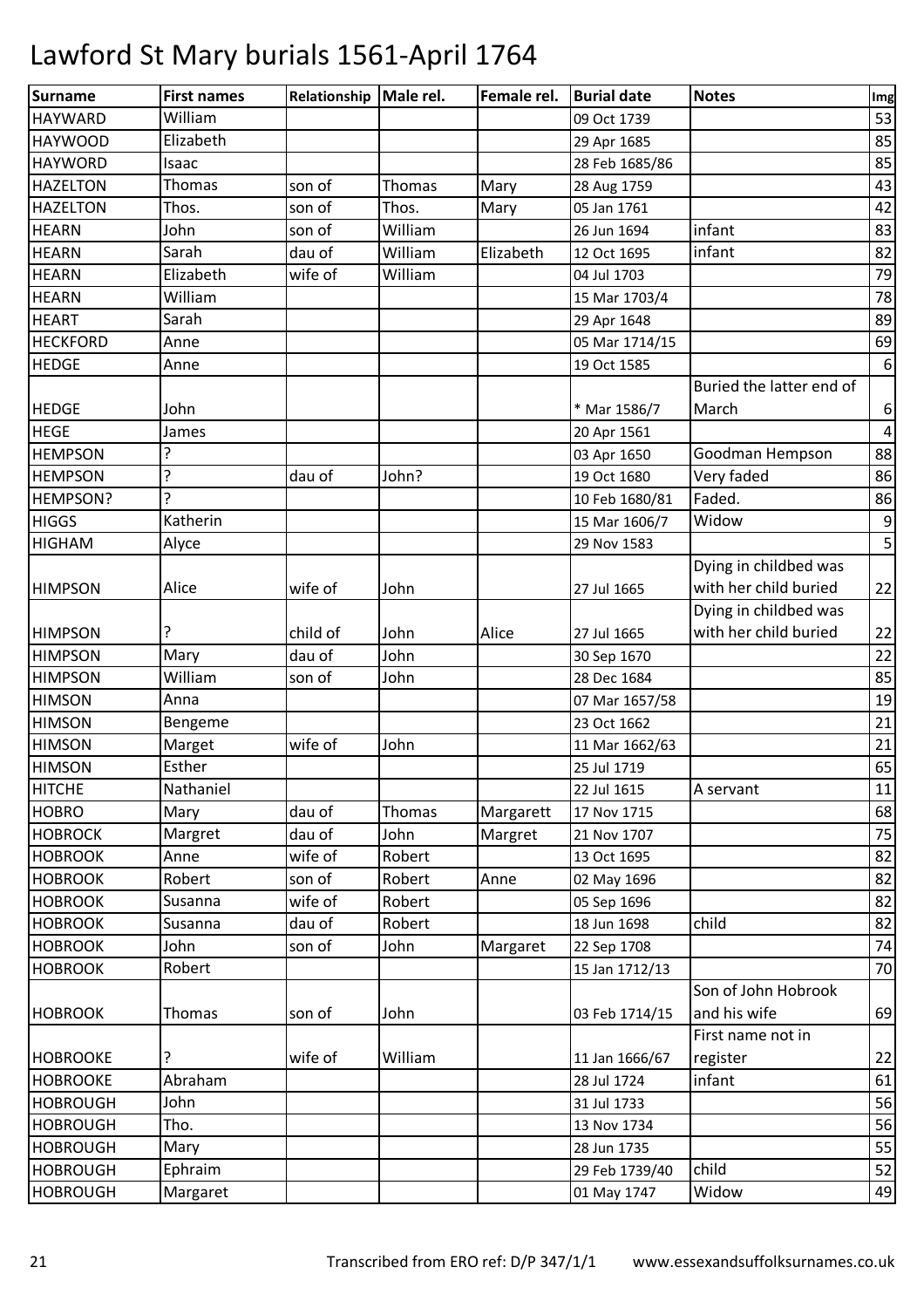| <b>Surname</b>                 | <b>First names</b> | Relationship | Male rel.   | Female rel. | <b>Burial date</b>            | <b>Notes</b>                                                                                               | Img              |
|--------------------------------|--------------------|--------------|-------------|-------------|-------------------------------|------------------------------------------------------------------------------------------------------------|------------------|
| <b>HOBROUGH</b>                | Margaret           | dau of       | John        | Susan       | 17 Jan 1756                   |                                                                                                            | 45               |
| <b>HOKLEY</b>                  | Johan              |              |             |             | 01 Jun 1592                   |                                                                                                            | $\overline{7}$   |
| <b>HOLBROOK</b>                | Mary               | dau of       | John        |             | 24 Feb 1719/20                |                                                                                                            | 64               |
| <b>HOLBROUGH</b>               | Thomas             |              |             |             | 17 Sep 1727                   |                                                                                                            | 60               |
| <b>HOLDEN</b>                  | Thomas             |              |             |             | 19 Aug 1614                   | A servant                                                                                                  | 11               |
|                                |                    |              |             |             |                               |                                                                                                            |                  |
| <b>HOLDSWORTH</b>              | George             |              |             |             | 14 Aug 1693                   | Late Rector of this Parish   83                                                                            |                  |
| <b>HOLLIFF</b>                 | Elizabeth          |              |             |             | 09 Oct 1609                   |                                                                                                            | 10               |
|                                |                    |              |             |             |                               | Goody Holman. Date is                                                                                      |                  |
| <b>HOLMAN</b>                  | ?                  | wife of      | Crisotopher |             | 07 Feb 1653/54                | of death, not burial                                                                                       | 17               |
| <b>HOLSWORTH</b>               | Georg              |              |             |             | 14 Aug 1693                   | Rector of Lawford                                                                                          | $\overline{3}$   |
| <b>HOMAN</b>                   | Johan              |              |             |             | 13 Nov 1582                   | Abbreviated to Homa.                                                                                       | 5                |
| <b>HOMAN</b>                   | Edward             |              |             |             | * Dec 1587                    | Edward & Grace Homan,<br>twins, baptised 17 Dec.<br>"Which twynes were<br>buryed the weeke<br>followinge." | $\boldsymbol{6}$ |
|                                |                    |              |             |             |                               | Edward & Grace Homan,<br>twins, baptised 17 Dec.<br>"Which twynes were<br>buryed the weeke                 |                  |
| <b>HOMAN</b>                   | Grace              |              |             |             | * Dec 1587                    | followinge."                                                                                               | $\boldsymbol{6}$ |
| <b>HOMAN</b>                   | Christopher        |              |             |             | 15 Sep 1590                   |                                                                                                            | $\boldsymbol{6}$ |
| <b>HOMAN</b>                   | Grace              |              |             |             | 20 Mar 1592/93                |                                                                                                            | $\overline{7}$   |
| <b>HOMAN</b>                   | Rose               |              |             |             | 20 Jan 1608/9                 |                                                                                                            | 10               |
|                                |                    |              |             |             |                               | Had been baptised 13                                                                                       |                  |
| <b>HOMAN</b>                   | Robert             | son of       |             | Elizabeth   | 14 Jun 1610                   | June                                                                                                       | 10               |
| <b>HOMAN</b>                   | Elizabeth          | mother of    | Robert      |             | 15 Jun 1610                   | His mother - referring to<br>Robert, buried the day<br>before.                                             | 10               |
| <b>HOMAN</b>                   | Ann                |              |             |             | 27 Feb 1677/78                | Widow                                                                                                      | 87               |
| <b>HOMANE</b>                  | Cristover          |              |             |             | 08 Feb 1659/60                |                                                                                                            | 20               |
| <b>HORRIS</b>                  | Lidia              |              |             |             | 07 Jan 1610/11                | A wife                                                                                                     | 10               |
| <b>HORRIS</b>                  | Ann                |              |             |             | 19 Feb 1610/11                | A wife                                                                                                     | 10               |
| <b>HORRIS</b>                  | Samuel             |              |             |             | 24 May 1611                   |                                                                                                            | 10               |
| <b>HORRIS</b>                  | Margaret           |              |             |             | 22 Oct 1612                   |                                                                                                            | 11               |
| <b>HORRIS</b>                  | <b>Thomas</b>      |              |             |             | 12 Nov 1613                   | infant                                                                                                     | 11               |
| <b>HORRIS</b>                  | John               |              |             |             | 23 May 1615                   | A weaver                                                                                                   | 11               |
| <b>HORSUM</b>                  | William            |              |             |             | 25 Jun 1747                   |                                                                                                            | 49               |
| <b>HOUGEGOE</b>                | Daniel             |              | John        | Sarah       | 08 Oct 1732                   |                                                                                                            | 56               |
| <b>HOWARD</b><br><b>HOWARD</b> | ŗ<br>Daniel        |              | ?           |             | 15 Jan 1687/88<br>21 Apr 1695 | A servant to Mr Howard.<br>And not certifyd within<br>eight days.<br>infant                                | 85<br>83         |
|                                |                    |              |             |             |                               |                                                                                                            | 76               |
| <b>HOWARD</b>                  | John               |              |             |             | 07 Feb 1706/7                 |                                                                                                            |                  |
| <b>HOWARD</b>                  | Daniel             |              |             |             | 17 Jun 1722                   |                                                                                                            | 61               |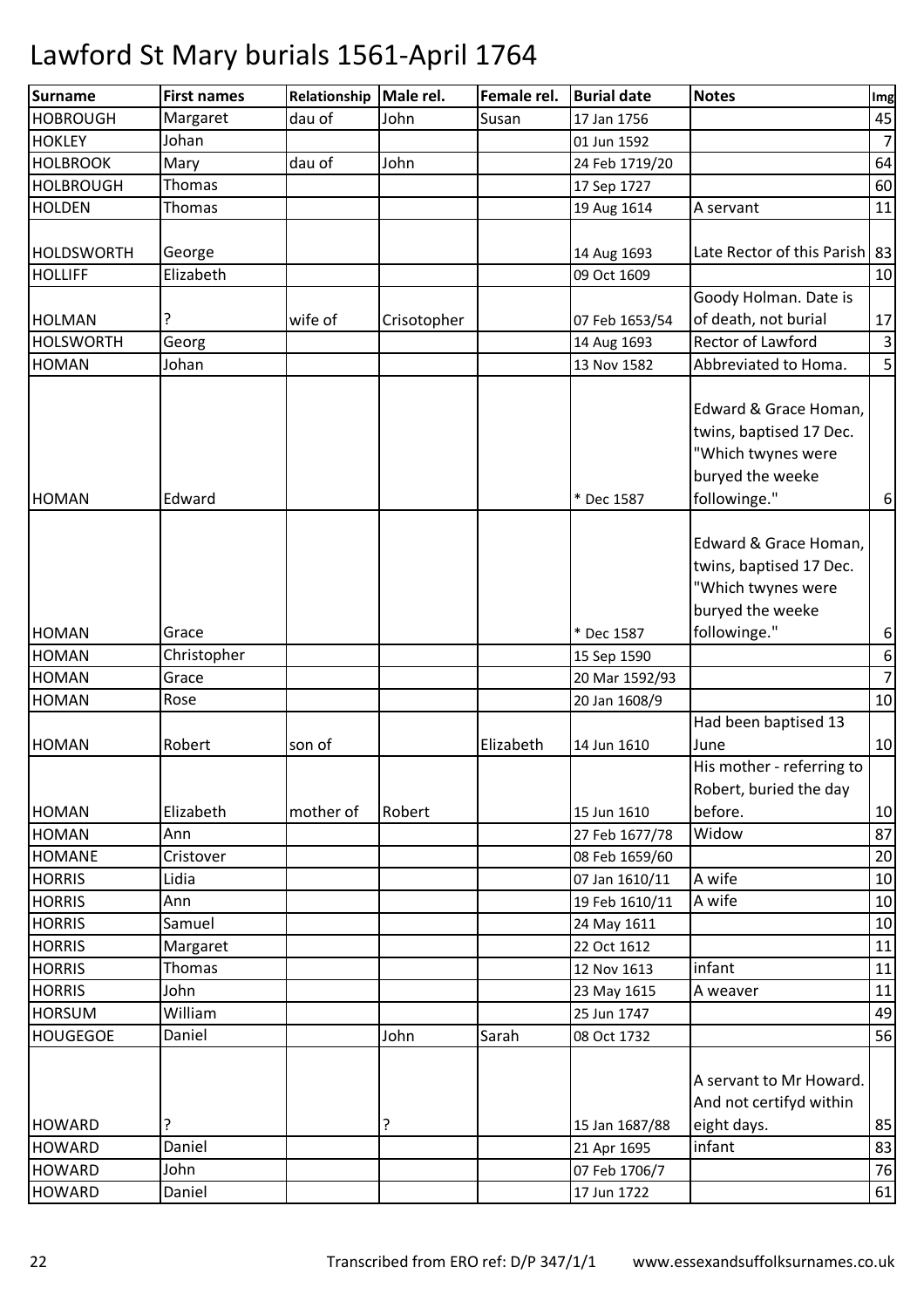| Surname         | <b>First names</b> | Relationship | Male rel. | Female rel. | <b>Burial date</b> | <b>Notes</b>                                                        | Img |
|-----------------|--------------------|--------------|-----------|-------------|--------------------|---------------------------------------------------------------------|-----|
| <b>HOWGEGO</b>  | Mary               | dau of       | Robert    | Ann         | 04 Jul 1754        |                                                                     | 45  |
| <b>HOWGEGO</b>  | Ann                |              |           |             | 13 Nov 1754        |                                                                     | 45  |
| <b>HOWGEGO</b>  | Ann                | dau of       | Marven    | Ann         | 18 Mar 1756        |                                                                     | 45  |
| <b>HOWGEGOE</b> | James              |              | Robt.     | Anne        | 02 Sep 1732        |                                                                     | 56  |
| <b>HOWGEGOE</b> | Sarah              |              |           |             | 21 Apr 1735        |                                                                     | 55  |
| <b>HOWGEGOE</b> | John               |              |           |             | 03 Apr 1739        |                                                                     | 53  |
| <b>HOWGEGOE</b> | John               |              |           |             | 05 Nov 1741        |                                                                     | 52  |
| <b>HOWGEGOE</b> | Simon              |              |           |             | 08 Nov 1741        |                                                                     | 52  |
| <b>HOWGEGOE</b> | Anne               |              |           |             | 05 Jan 1741/42     |                                                                     | 51  |
| <b>HOWGEGOE</b> | Elizabeth          |              |           | Mary        | 02 Apr 1744        | <b>Base child</b>                                                   | 50  |
| <b>HOWGEGOE</b> | Case               |              |           |             | 02 May 1757        |                                                                     | 44  |
| <b>HOWGEGOE</b> | John               | son of       | Robert    | Ann         | 09 Nov 1757        |                                                                     | 44  |
| <b>HOWGEGOE</b> | William            | son of       | Marven    | Sarah       | 06 Apr 1759        |                                                                     | 43  |
| <b>HOWMAN</b>   | Johan              |              |           |             | 21 Jan 1581/82     |                                                                     | 5   |
| <b>HUCHESON</b> |                    |              |           |             | 03 Jun 1631        | No first name in register.                                          | 14  |
| <b>HUDSON</b>   | Edmund             |              |           |             | 31 Dec 1583        |                                                                     | 5   |
| <b>HUDSON</b>   | John               |              |           |             | 26 Jan 1680/81     |                                                                     | 86  |
| <b>HUFRIE</b>   | Elizabeth          |              |           |             | 20 Oct 1604        |                                                                     | 9   |
|                 |                    |              |           |             |                    | Buried about the end of<br>Sep & ye beginning of<br>Oct. Died of ye |     |
| <b>HUFRYE</b>   | Stephen            |              |           |             | $* * 1604$         | pestilence.                                                         | 9   |
| <b>HUGEGO</b>   | Sarah              |              |           |             | 29 Feb 1727/28     | infant                                                              | 59  |
|                 |                    |              |           |             |                    | Thomas of Robt. & Anne                                              |     |
| <b>HUGEGOE</b>  | Thomas             |              | Robt.     | Anne        | 20 Sep 1727        | Hugegoe                                                             | 60  |
| <b>HULL</b>     | Edmund             |              |           |             | 10 Nov 1600        |                                                                     | 8   |
| <b>HUNT</b>     | Elizabeth          | dau of       | Joseph    | Mary        | 08 Oct 1750        |                                                                     | 47  |
| <b>HUNT</b>     | Mary               | wife of      | Joseph    |             | 03 Feb 1750/51     |                                                                     | 47  |
| <b>HYMPSON</b>  | Sarah              | dau of       | John      | Anne        | 03 Oct 1676        |                                                                     | 87  |
| <b>HYMPSON</b>  | John               | son of       | John      |             | 20 Feb 1677/78     |                                                                     | 87  |
| <b>HYMPSON</b>  | Mary               |              | John      |             | 14 Feb 1677/78     | Mary Day, John<br>Hympson's maid servant   87                       |     |
| <b>HYMPSON</b>  | John               |              |           |             | 27 Feb 1689/90     |                                                                     | 84  |
| <b>HYMPSON</b>  | Joseph             |              |           |             | 22 Nov 1705        |                                                                     | 77  |
| <b>JAMES</b>    | Rose               |              |           |             | 03 Jun 1743        |                                                                     | 51  |
| <b>JARMAIN</b>  | Mary               | dau of       | John      | Rose        | 20 Feb 1764        |                                                                     | 40  |
| <b>JARROLD</b>  | Hannah             |              |           |             | 27 Sep 1747        | Widow                                                               | 49  |
| <b>JARROLD</b>  | Sarah              |              |           |             | 14 Feb 1757        |                                                                     | 44  |
|                 |                    |              |           |             |                    | Dannell Jasper buryed a<br>prentice Girlle (girl's                  |     |
| <b>JASPER</b>   | ?                  |              | Dannell   |             | 19 Jun 1658        | name not in register)                                               | 19  |
| <b>JASPER</b>   | Sarah              | wife of      | Daniel    |             | 18 Mar 1669/70     |                                                                     | 22  |
| <b>JASPER</b>   | Sarah              |              |           |             | 14 Mar 1679/80     |                                                                     | 87  |
| <b>JASPER</b>   | James              |              |           |             | 13 Mar 1680/81     |                                                                     | 86  |
| <b>JASPER</b>   | Daniel             | son of       | Daniel    |             | 30 Nov 1683        |                                                                     | 86  |
| <b>JASPER</b>   | Mathew             |              |           |             | 10 Dec 1686        |                                                                     | 85  |
| <b>JASPER</b>   | Mary               |              |           |             | 24 Dec 1686        |                                                                     | 85  |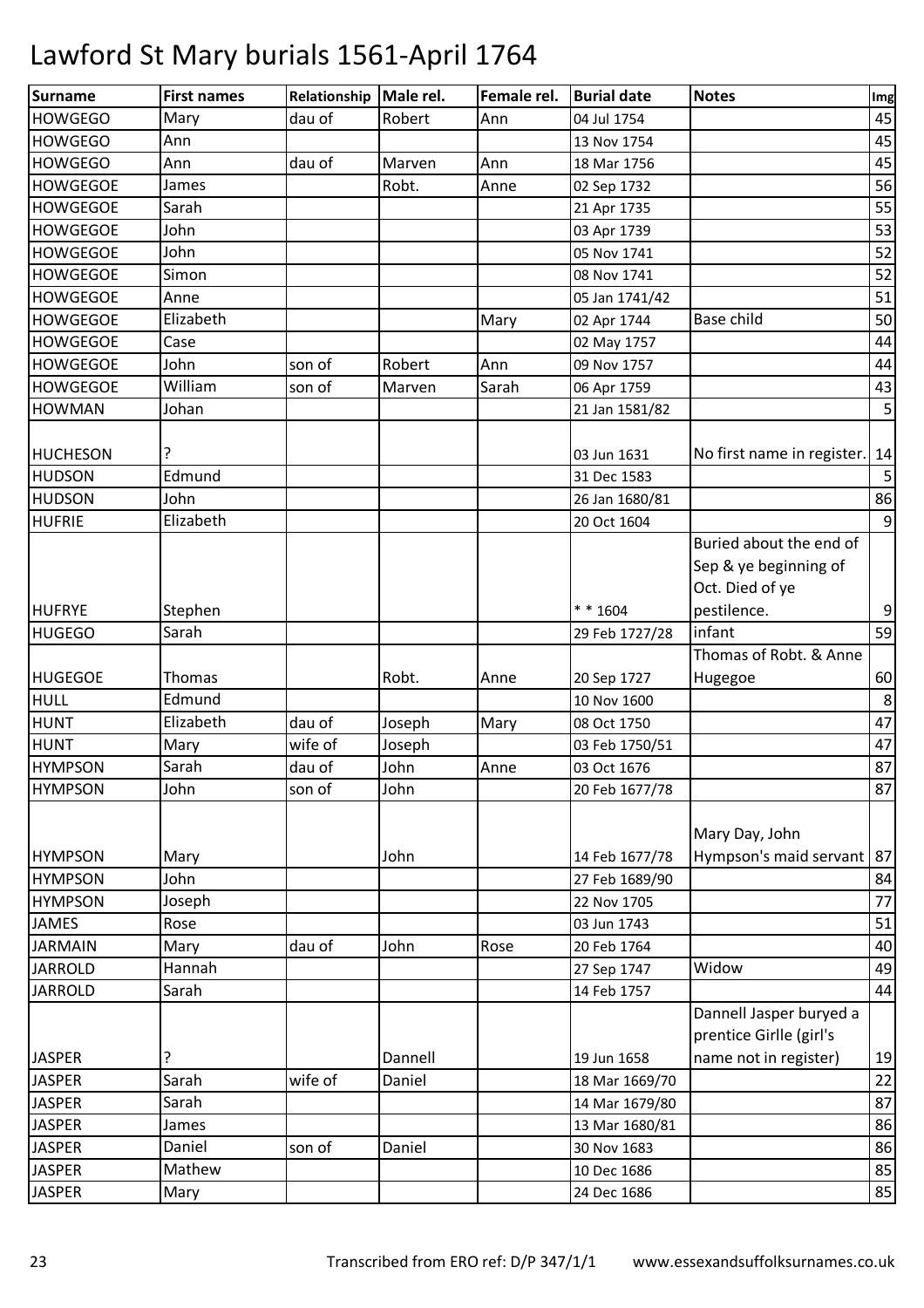| Surname                       | <b>First names</b> | Relationship      | Male rel. | Female rel. | <b>Burial date</b>            | <b>Notes</b>                                                                                                                                     | Img                  |
|-------------------------------|--------------------|-------------------|-----------|-------------|-------------------------------|--------------------------------------------------------------------------------------------------------------------------------------------------|----------------------|
| <b>JASPER</b>                 | Daniel             |                   |           |             | 02 Jan 1686/87                |                                                                                                                                                  | 85                   |
| <b>JASPER</b>                 | Mary               |                   |           |             | 11 Sep 1687                   |                                                                                                                                                  | 85                   |
| <b>JASPER</b>                 | William            |                   |           |             | 01 Jun 1702                   |                                                                                                                                                  | 80                   |
| <b>JERMAIN</b>                | Thos.              |                   |           |             | 01 May 1751                   | Y. (not clear what the Y<br>stands for after his name<br>the younger?)                                                                           | 47                   |
| <b>JIBBES</b>                 | <b>Barberie</b>    |                   |           |             | 13 Jun 1649                   |                                                                                                                                                  | 88                   |
|                               |                    |                   |           |             |                               | Son of Mr Jo[un][s_]<br>(Jones, spelt badly in<br>poor handwriting?).<br>Jurat Sarah Osborn<br>(presumably the person<br>who swore to the burial |                      |
| JO[UN][S_]                    | John               | son of            | ?         |             | 07 Jan 1718/19                | in wool)                                                                                                                                         | 66                   |
| <b>JOHNSON</b>                | Ann                |                   |           |             | 21 Jul 1611                   |                                                                                                                                                  | 10                   |
| <b>JOHNSTON</b>               | Lilley             |                   |           |             | 21 Dec 1747                   | A soldier's wife. (Her<br>first name is entered as<br>Lilley, then (Lelia) added<br>in brackets just above).                                     | 49                   |
| <b>JOHNSTON</b>               | Lelia              |                   |           |             | 18 Sep 1749                   | child                                                                                                                                            | 48                   |
| <b>JOLIE</b><br><b>JORDAN</b> | ?<br>Mary          | dau of<br>wife of | Thomas    |             | 20 Jan 1593/94<br>25 Oct 1753 | Jolie his daughter. No<br>first names in register.                                                                                               | 7 <sup>1</sup><br>46 |
| <b>JORDAN</b>                 | Martha             | wife of           | Thomas    |             | 06 May 1762                   |                                                                                                                                                  | 41                   |
| <b>JOYNER</b>                 | ?                  | brother of        | Roberte   |             | 09 Aug 1596                   | <b>Brother of Roberte</b><br>Joyner (Roberte<br>baptised 23 Aug). First<br>name not in register.                                                 | 7                    |
| <b>JUSTICE</b>                | Robert             | son of            | John      | Deborah     | 23 Oct 1757                   |                                                                                                                                                  | 44                   |
| <b>KEACHE</b>                 | Willm.             |                   |           |             | 16 Nov 1592                   |                                                                                                                                                  | 7                    |
| <b>KECHE</b>                  | Mathewe            |                   |           |             | 24 Feb 1591/92                |                                                                                                                                                  | 7                    |
| <b>KECHE</b>                  | Anne               |                   |           |             | 19 May 1592                   |                                                                                                                                                  | 7                    |
| <b>KEELAR</b>                 | ?                  |                   |           |             | 16 Mar 1710/11                | Widow. First name not<br>in register.                                                                                                            | 72                   |
| <b>KEELER</b>                 | Richard            |                   |           |             | 12 Apr 1599                   |                                                                                                                                                  | 8                    |
| <b>KEELER</b>                 | Henrie             |                   |           |             | 15 Apr 1610                   |                                                                                                                                                  | 10                   |
| <b>KEELER</b>                 | Henry              |                   |           |             | 27 Mar 1670                   | Husbandman                                                                                                                                       | 22                   |
| <b>KEELER</b>                 | Margaret           | dau of            | Jn.       |             | 10 Aug 1672                   |                                                                                                                                                  | 22                   |
| <b>KEELER</b>                 | John               |                   |           |             | 26 Jun 1685                   |                                                                                                                                                  | 85                   |
| <b>KEELER</b>                 | Margaret           |                   |           |             | 11 May 1698                   | Widow                                                                                                                                            | 82                   |
| <b>KELER</b>                  | Willm.             |                   | ?         |             | 10 Feb 1590/91                | Willm. Raphe, Keler's<br>man                                                                                                                     | $6 \overline{6}$     |
| <b>KELER</b>                  | Susan              |                   |           |             | 23 Sep 1608                   |                                                                                                                                                  | 10                   |
| <b>KELLOCK</b>                | Elizabeth          |                   |           |             | 30 Nov 1604                   | And hir daughter                                                                                                                                 | 9                    |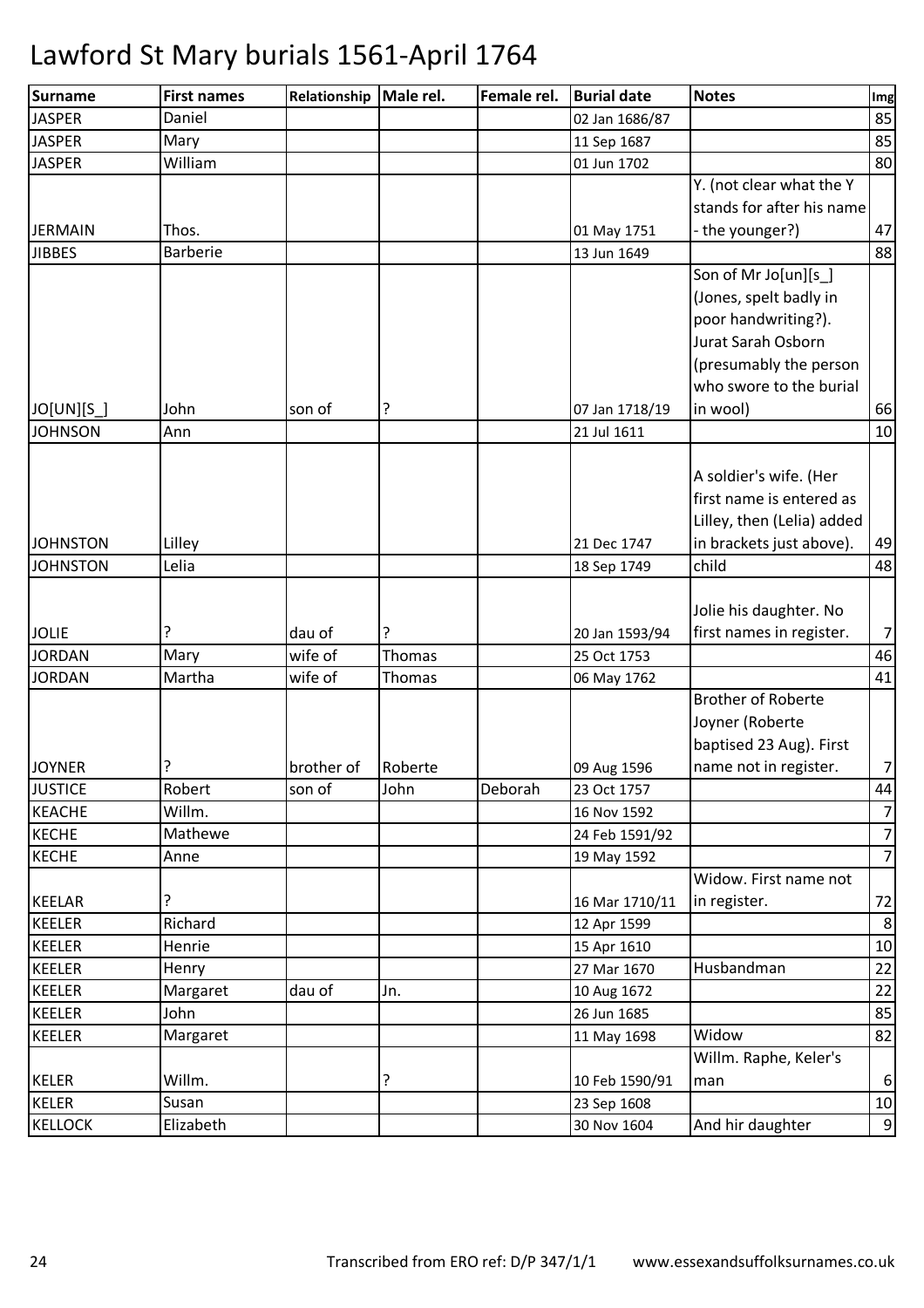| <b>Surname</b> | <b>First names</b> | Relationship | Male rel. | Female rel. | <b>Burial date</b> | <b>Notes</b>               | Img              |
|----------------|--------------------|--------------|-----------|-------------|--------------------|----------------------------|------------------|
|                |                    |              |           |             |                    |                            |                  |
|                |                    |              |           |             |                    | Elizabeth Kellock and hir  |                  |
|                |                    |              |           |             |                    | daughter. (child not       |                  |
| <b>KELLOCK</b> |                    | dau of       |           | Elizabeth   | 30 Nov 1604        | named in register)         | $\boldsymbol{9}$ |
| <b>KELLOCK</b> | Johan              |              |           |             | 02 Nov 1608        |                            | 10               |
| <b>KEMBALL</b> | Richd.             |              |           |             | 21 Aug 1619        |                            | 12               |
| <b>KEMBALL</b> | Anne               |              |           |             | 01 Sep 1679        |                            | 23               |
|                |                    |              |           |             |                    | A male child of John       |                  |
| <b>KEMBALL</b> | ?                  | son of       | John      |             | 26 Dec 1680        | Kemball                    | 86               |
|                |                    |              |           |             |                    | The wife of John           |                  |
|                |                    |              |           |             |                    | Kemball. First name not    |                  |
| <b>KEMBALL</b> | ?                  | wife of      | John      |             | 20 Jan 1680/81     | in register.               | 86               |
| <b>KEMBALL</b> | Ann                | wife of      | John      |             | 28 Feb 1684/85     |                            | 85               |
|                |                    |              |           |             |                    | A stil born child of John  |                  |
|                |                    |              |           |             |                    |                            |                  |
|                |                    |              |           |             |                    | Kemball was buried in      |                  |
|                |                    |              |           |             |                    | Linnen by his own          |                  |
|                |                    |              |           |             |                    | confession and eight       |                  |
|                |                    |              |           |             |                    | days are expired and not   |                  |
| <b>KEMBALL</b> |                    | child of     | John      |             | 09 Nov 1687        | certifyed.                 | 85               |
| <b>KEMBALL</b> | Samuel             |              |           |             | 28 Aug 1691        |                            | 84               |
| <b>KEMBALL</b> | Abigail            |              |           |             | 07 May 1692        |                            | 83               |
| <b>KEPERS</b>  | Edward             |              |           |             | 24 Feb 1593/94     |                            | $\overline{7}$   |
| <b>KETLER</b>  | James              | son of       | Henry     |             | 23 Jul 1667        |                            | 22               |
| KINDERESLEY    | John               |              |           |             | 18 Aug 1596        |                            | $\overline{7}$   |
| <b>KIRBYE</b>  | Johan              |              |           |             | 12 Jul 1602        |                            | $\boldsymbol{9}$ |
| <b>KNAPP</b>   | Samuell            |              |           |             | 17 Jun 1750        |                            | 48               |
| <b>KNIGHTE</b> | Robert             |              |           |             | 24 May 1596        | A pore Infant              | $\overline{7}$   |
|                |                    |              |           |             |                    | The Widowe Knights of      |                  |
|                |                    |              |           |             |                    | Lawford Stret [Street].    |                  |
|                |                    |              |           |             |                    | (Date is of death, not     |                  |
| <b>KNIGHTS</b> | ?                  |              |           |             | 08 Jun 1654        | burial)                    | 17               |
| <b>KYCHE</b>   | Mary               |              |           |             | 01 Jul 1582        |                            | 5                |
| LAGDEN         |                    | child of     | Robert    |             | 02 Aug 1681        | An infant unbaptised       | 86               |
| LAGDEN         | Dorothy            | wife of      | Robert    |             | 03 Apr 1682        |                            | 86               |
| LAGDEN         | Robert             |              |           |             | 24 Apr 1682        |                            | 86               |
| LAND           | John               |              |           |             | 22 Sep 1734        | Abode: Bradfield           | 56               |
|                |                    |              |           |             |                    | John & Samuel Land,        |                  |
| LAND           | John               | son of       | John      | Martha      | 23 Aug 1745        | sons of                    | 50               |
|                |                    |              |           |             |                    | John & Samuel Land,        |                  |
| <b>LAND</b>    | Samuel             | son of       | John      | Martha      | 23 Aug 1745        | sons of                    | 50               |
|                |                    |              |           |             |                    | Buried by the parish       |                  |
|                |                    |              |           |             |                    | (note the baptism gives    |                  |
|                |                    |              |           |             |                    | the father's first name as |                  |
| LANGFORD       | John               | son of       | John      | Ruth        | 27 Nov 1677        | Jonathan)                  | 23               |
| LANGFORD       | Ruth               |              |           |             | 30 Jul 1679        |                            | 23               |
| LANGLY         | Mary               |              |           |             | 23 Oct 1677        |                            | 87               |
|                |                    |              |           |             |                    | Widdow (first name not     |                  |
| LANSDALE       | ?                  |              |           |             | 15 Dec 1671        | in register)               | 22               |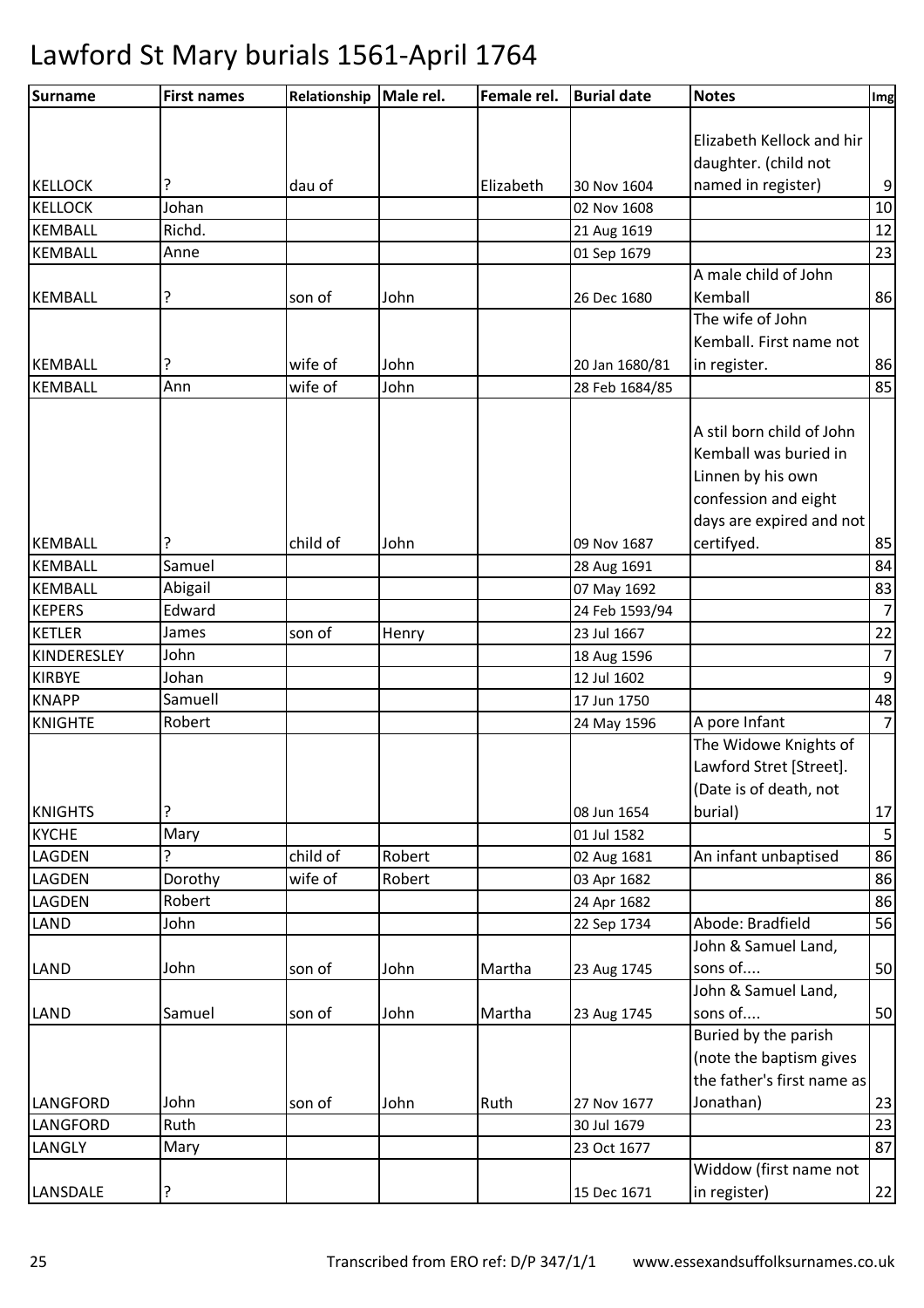| <b>Surname</b> | <b>First names</b> | Relationship   Male rel. |         | Female rel. | <b>Burial date</b> | <b>Notes</b>                                                                 | Img              |
|----------------|--------------------|--------------------------|---------|-------------|--------------------|------------------------------------------------------------------------------|------------------|
|                |                    |                          |         |             |                    | A youth (first name not                                                      |                  |
| LANSDALE       | ?                  |                          |         |             | 21 Dec 1671        | in register)                                                                 | 22               |
| LAYE           | Margaret           |                          |         |             | 29 Jun 1612        | A wife                                                                       | 11               |
| LAYMAN         | John               |                          |         |             | 09 May 1720        | Mr John Layman                                                               | 64               |
| LAYMAN         | <b>Habakkuk</b>    |                          |         |             | 11 Oct 1734        | Abode: Langham                                                               | 56               |
| <b>LEACH</b>   | John               |                          |         |             | 01 Mar 1591/92     |                                                                              | $\overline{7}$   |
| <b>LEACH</b>   | Thomas             |                          |         |             | 12 Dec 1601        |                                                                              | 8                |
| <b>LEACH</b>   | Elizabeth          |                          |         |             | 11 Mar 1611/12     |                                                                              | $10\,$           |
| <b>LEACH</b>   | William            |                          |         |             | 20 Oct 1618        |                                                                              | 12               |
| <b>LEACH</b>   | Mary               |                          |         |             | 19 May 1741        |                                                                              | 52               |
| <b>LECH</b>    | Chrystian          |                          |         |             | 27 Jul 1562        |                                                                              | 5                |
|                |                    |                          |         |             |                    | Buried at the beginning                                                      |                  |
| <b>LECHE</b>   | John               |                          |         |             | * Oct 1586         | of October                                                                   | 6                |
| <b>LECHE</b>   | John               |                          |         |             | * Sep 1586         | <b>Buried in September</b>                                                   | $\boldsymbol{6}$ |
| <b>LECHE</b>   | Willm.             |                          |         |             | 17 Aug 1591        |                                                                              | $\boldsymbol{6}$ |
| LEECH          | Ann                |                          |         |             | 29 Nov 1637        | A wife                                                                       | 15               |
| <b>LEECH</b>   | William            |                          |         |             | 27 May 1653        |                                                                              | 88               |
| <b>LEMMON</b>  | Robert             |                          |         |             | 05 Jan 1736/37     |                                                                              | 54               |
| <b>LENTON</b>  | Robert             |                          |         |             | 11 Jul 1685        |                                                                              | 85               |
| LETWARD?       | ?                  |                          |         |             | 06 Dec 1665        | Husbandman. (Petward<br>or Letward? First name<br>not in register)           | 22               |
| LEWES          | Sarah              | dau of                   | Solomon | Sarah       | 31 Aug 1700        |                                                                              | 81               |
| LEWIS          | James              | son of                   | Saul    |             | 16 Mar 1683/84     |                                                                              | 86               |
| LEWIS          | John               |                          |         |             | 10 Nov 1687        |                                                                              | 85               |
|                |                    |                          |         |             |                    | A child umbaptised of                                                        |                  |
| LEWIS          | ?                  | child of                 | Solomon |             | 29 Nov 1687        | Solomon Lewis                                                                | 85               |
| LEWIS          | John               |                          |         |             | 06 Jun 1692        |                                                                              | 83               |
| <b>LEWIS</b>   | <b>Thomas</b>      |                          |         |             | 24 May 1693        |                                                                              | 83               |
| LEWIS          | Edward             |                          |         |             | 14 Jan 1707/8      | Mr Edward Lewis,<br>Curate of this parish                                    | 75               |
| LEWIS          | Elizabeth          |                          |         |             | 22 Feb 1729/30     |                                                                              | 57               |
| LEWIS          | Sarah              |                          |         |             | 03 Feb 1730/31     | Abode: Dedham                                                                | 57               |
| LEWIS          | Saul               |                          |         |             | 29 Mar 1735        |                                                                              | 55               |
| <b>LEYSTER</b> | Anne               |                          |         |             | 11 Dec 1592        |                                                                              | $\overline{7}$   |
| LILLY          | Sarah              | dau of                   | Henry   | Susan       | 13 Sep 1749        |                                                                              | 48               |
| LILLY          | <b>Thomas</b>      | son of                   | Henry   | Susan       | 27 Apr 1753        |                                                                              | 46               |
| LILLY          | Henry              |                          |         |             | 26 Nov 1753        |                                                                              | 45               |
| LILLY          | Susannah           |                          |         |             | 26 Jul 1754        |                                                                              | 45               |
| LILLY          | Sarah              | dau of                   | Henry   | Susan       | 23 Jun 1755        |                                                                              | 45               |
|                |                    |                          |         |             |                    | Date is of death, not                                                        |                  |
| <b>LIMER</b>   | Mary               | wife of                  | Dannell |             | 02 Feb 1653/54     | burial                                                                       | 17               |
| <b>LOCKER</b>  | <b>Briget</b>      | wife of                  | William |             | 04 Feb 1650/51     |                                                                              | 88               |
|                |                    |                          |         |             |                    | George Loggon BD was<br>inducted into the Rector<br>of Lawford. Died June 24 |                  |
| <b>LOGGON</b>  | George             |                          |         |             | $* * 1779$         | 1779.                                                                        | $\mathsf{3}$     |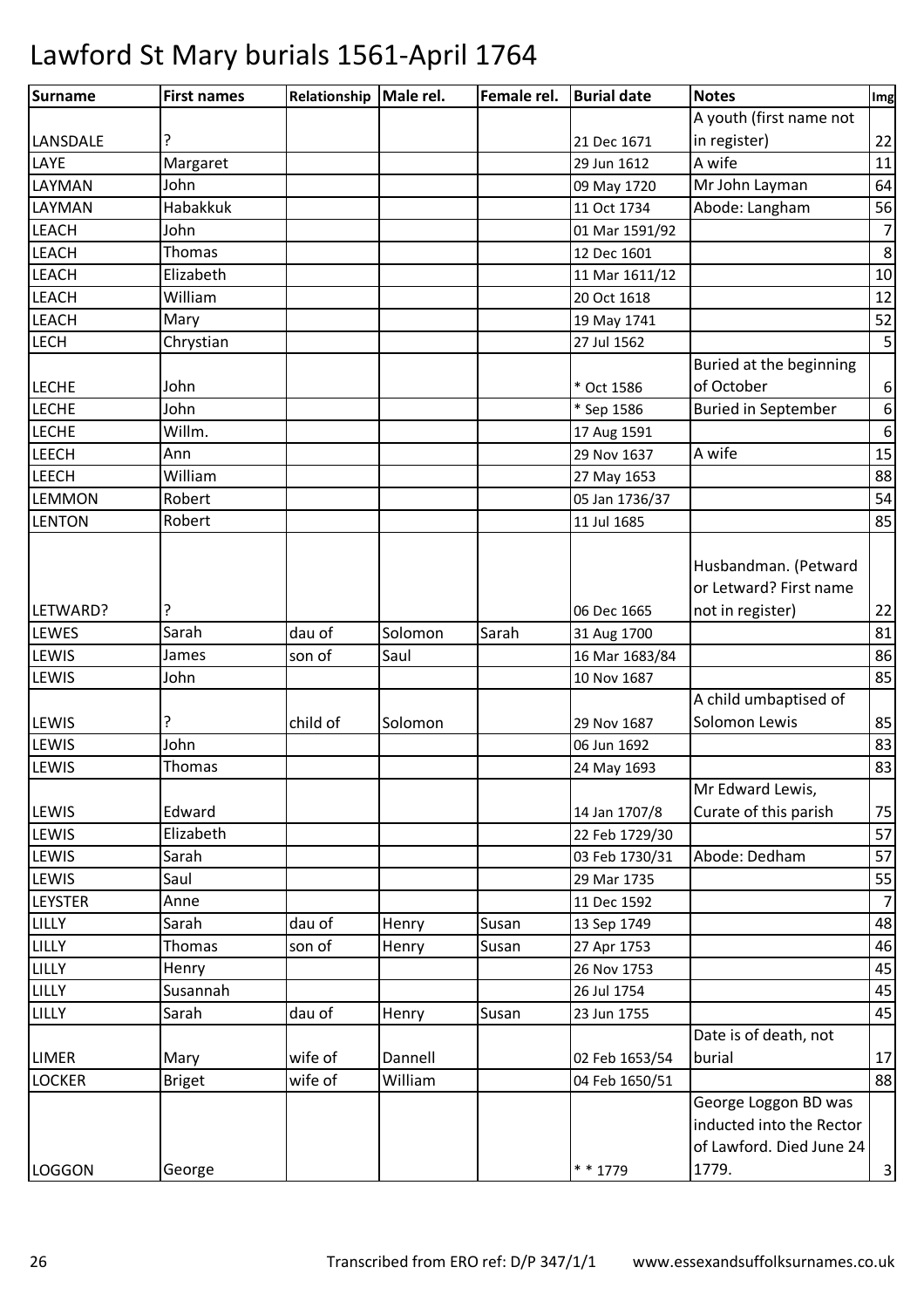| First name not in<br>?<br>19 Mar 1661/62<br>register<br>John<br>16 Feb 1589/90<br>Alce<br>08 Oct 1649<br>Robert<br>15 Feb 1711/12<br>Widow<br>Elizabeth<br>23 Jan 1714/15<br>Abode: Dovercourt<br>Henry<br>son of<br>Henry<br>02 Apr 1720<br>John<br>04 Jun 1631<br>infant<br>Margaret<br>29 May 1600<br>Georg<br>16 Sep 1600<br>Ellen<br>29 Jan 1602/3<br>Grisilla<br>A wife<br>17 Sep 1614<br>Anne<br>10 Jan 1585/86<br>Jeffery<br>11 Nov 1590<br>Thomasyn<br>26 Dec 1597<br>George<br>20 Jan 1597/98<br><b>MAKINGE</b><br>Maryen<br>08 Dec 1591<br>ŗ<br>No first name in register.<br>14 Jun 1596<br>Ely<br>A stranger<br>06 Feb 1661/62<br>Richard<br>A labourer<br>05 May 1615<br>A wife<br>Susan<br>21 Oct 1642<br>Date is of death, not<br>burial<br>Mergrett<br>24 Apr 1658<br>Richard<br>13 Apr 1599<br>Robert<br>13 Jul 1599<br>Margaret<br>28 Jun 1602<br>Her daughter, of the<br>same name, was<br>Triphena<br>baptised the same day.<br>05 Dec 1604<br>Rose<br>24 Mar 1609/10<br>A wife<br>Johan<br>20 Jun 1611<br>infant<br>John<br>03 Aug 1614<br><b>Thomas</b><br>son of<br>Thomas<br>Mary<br>06 Oct 1676<br>Thomas<br>02 Dec 1678<br>Her father was buried<br>two days earlier.<br>dau of<br>Mary<br>Thomas<br>04 Dec 1678<br>George<br>27 Sep 1734<br>wife of<br>Mary<br>04 Oct 1752<br>George<br>George<br>17 Sep 1758<br>Hannah<br>wife of<br>John<br>11 Feb 1763<br>Roberte<br>12 Jan 1562/63<br>Chrystian<br>11 Apr 1561<br>Martha<br>child<br>20 Nov 1610<br>Grace<br>12 Jan 1601/2<br>Marie<br>15 Jan 1601/2<br>Mary<br>19 Mar 1691/92 | Surname         | <b>First names</b> | Relationship Male rel. | Female rel. | <b>Burial date</b> | <b>Notes</b> | Img |
|----------------------------------------------------------------------------------------------------------------------------------------------------------------------------------------------------------------------------------------------------------------------------------------------------------------------------------------------------------------------------------------------------------------------------------------------------------------------------------------------------------------------------------------------------------------------------------------------------------------------------------------------------------------------------------------------------------------------------------------------------------------------------------------------------------------------------------------------------------------------------------------------------------------------------------------------------------------------------------------------------------------------------------------------------------------------------------------------------------------------------------------------------------------------------------------------------------------------------------------------------------------------------------------------------------------------------------------------------------------------------------------------------------------------------------------------------------------------------------------------------------------------------------------------------------------|-----------------|--------------------|------------------------|-------------|--------------------|--------------|-----|
|                                                                                                                                                                                                                                                                                                                                                                                                                                                                                                                                                                                                                                                                                                                                                                                                                                                                                                                                                                                                                                                                                                                                                                                                                                                                                                                                                                                                                                                                                                                                                                |                 |                    |                        |             |                    |              |     |
| $6\,$<br>88<br>71<br>69<br>64<br>14<br>$\,8$<br>8<br>9<br>11<br>$\boldsymbol{6}$<br>$\boldsymbol{6}$<br>8<br>8<br>$\boldsymbol{6}$<br>$\overline{7}$<br>21<br>11<br>15<br>19<br>8<br>8<br>$\boldsymbol{9}$<br>$\boldsymbol{9}$<br>10<br>10<br>11<br>87<br>87<br>87<br>56<br>46<br>43<br>41<br>5<br>$\sqrt{4}$<br>$10\,$<br>$\boldsymbol{9}$<br>$\boldsymbol{9}$<br>83                                                                                                                                                                                                                                                                                                                                                                                                                                                                                                                                                                                                                                                                                                                                                                                                                                                                                                                                                                                                                                                                                                                                                                                          | <b>LONGE</b>    |                    |                        |             |                    |              | 21  |
|                                                                                                                                                                                                                                                                                                                                                                                                                                                                                                                                                                                                                                                                                                                                                                                                                                                                                                                                                                                                                                                                                                                                                                                                                                                                                                                                                                                                                                                                                                                                                                | <b>LONINGE</b>  |                    |                        |             |                    |              |     |
|                                                                                                                                                                                                                                                                                                                                                                                                                                                                                                                                                                                                                                                                                                                                                                                                                                                                                                                                                                                                                                                                                                                                                                                                                                                                                                                                                                                                                                                                                                                                                                | <b>LOOCKER</b>  |                    |                        |             |                    |              |     |
|                                                                                                                                                                                                                                                                                                                                                                                                                                                                                                                                                                                                                                                                                                                                                                                                                                                                                                                                                                                                                                                                                                                                                                                                                                                                                                                                                                                                                                                                                                                                                                | <b>LUCAS</b>    |                    |                        |             |                    |              |     |
|                                                                                                                                                                                                                                                                                                                                                                                                                                                                                                                                                                                                                                                                                                                                                                                                                                                                                                                                                                                                                                                                                                                                                                                                                                                                                                                                                                                                                                                                                                                                                                | <b>LUCAS</b>    |                    |                        |             |                    |              |     |
|                                                                                                                                                                                                                                                                                                                                                                                                                                                                                                                                                                                                                                                                                                                                                                                                                                                                                                                                                                                                                                                                                                                                                                                                                                                                                                                                                                                                                                                                                                                                                                | <b>LUFKIN</b>   |                    |                        |             |                    |              |     |
|                                                                                                                                                                                                                                                                                                                                                                                                                                                                                                                                                                                                                                                                                                                                                                                                                                                                                                                                                                                                                                                                                                                                                                                                                                                                                                                                                                                                                                                                                                                                                                | <b>LYKER</b>    |                    |                        |             |                    |              |     |
|                                                                                                                                                                                                                                                                                                                                                                                                                                                                                                                                                                                                                                                                                                                                                                                                                                                                                                                                                                                                                                                                                                                                                                                                                                                                                                                                                                                                                                                                                                                                                                | <b>LYN</b>      |                    |                        |             |                    |              |     |
|                                                                                                                                                                                                                                                                                                                                                                                                                                                                                                                                                                                                                                                                                                                                                                                                                                                                                                                                                                                                                                                                                                                                                                                                                                                                                                                                                                                                                                                                                                                                                                | <b>LYN</b>      |                    |                        |             |                    |              |     |
|                                                                                                                                                                                                                                                                                                                                                                                                                                                                                                                                                                                                                                                                                                                                                                                                                                                                                                                                                                                                                                                                                                                                                                                                                                                                                                                                                                                                                                                                                                                                                                | <b>LYN</b>      |                    |                        |             |                    |              |     |
|                                                                                                                                                                                                                                                                                                                                                                                                                                                                                                                                                                                                                                                                                                                                                                                                                                                                                                                                                                                                                                                                                                                                                                                                                                                                                                                                                                                                                                                                                                                                                                | <b>LYN</b>      |                    |                        |             |                    |              |     |
|                                                                                                                                                                                                                                                                                                                                                                                                                                                                                                                                                                                                                                                                                                                                                                                                                                                                                                                                                                                                                                                                                                                                                                                                                                                                                                                                                                                                                                                                                                                                                                | <b>LYNNE</b>    |                    |                        |             |                    |              |     |
|                                                                                                                                                                                                                                                                                                                                                                                                                                                                                                                                                                                                                                                                                                                                                                                                                                                                                                                                                                                                                                                                                                                                                                                                                                                                                                                                                                                                                                                                                                                                                                | <b>LYNNE</b>    |                    |                        |             |                    |              |     |
|                                                                                                                                                                                                                                                                                                                                                                                                                                                                                                                                                                                                                                                                                                                                                                                                                                                                                                                                                                                                                                                                                                                                                                                                                                                                                                                                                                                                                                                                                                                                                                | <b>LYNNE</b>    |                    |                        |             |                    |              |     |
|                                                                                                                                                                                                                                                                                                                                                                                                                                                                                                                                                                                                                                                                                                                                                                                                                                                                                                                                                                                                                                                                                                                                                                                                                                                                                                                                                                                                                                                                                                                                                                | <b>LYNNE</b>    |                    |                        |             |                    |              |     |
|                                                                                                                                                                                                                                                                                                                                                                                                                                                                                                                                                                                                                                                                                                                                                                                                                                                                                                                                                                                                                                                                                                                                                                                                                                                                                                                                                                                                                                                                                                                                                                |                 |                    |                        |             |                    |              |     |
|                                                                                                                                                                                                                                                                                                                                                                                                                                                                                                                                                                                                                                                                                                                                                                                                                                                                                                                                                                                                                                                                                                                                                                                                                                                                                                                                                                                                                                                                                                                                                                |                 |                    |                        |             |                    |              |     |
|                                                                                                                                                                                                                                                                                                                                                                                                                                                                                                                                                                                                                                                                                                                                                                                                                                                                                                                                                                                                                                                                                                                                                                                                                                                                                                                                                                                                                                                                                                                                                                | <b>MAKYN</b>    |                    |                        |             |                    |              |     |
|                                                                                                                                                                                                                                                                                                                                                                                                                                                                                                                                                                                                                                                                                                                                                                                                                                                                                                                                                                                                                                                                                                                                                                                                                                                                                                                                                                                                                                                                                                                                                                | <b>MALDEN</b>   |                    |                        |             |                    |              |     |
|                                                                                                                                                                                                                                                                                                                                                                                                                                                                                                                                                                                                                                                                                                                                                                                                                                                                                                                                                                                                                                                                                                                                                                                                                                                                                                                                                                                                                                                                                                                                                                | <b>MAN</b>      |                    |                        |             |                    |              |     |
|                                                                                                                                                                                                                                                                                                                                                                                                                                                                                                                                                                                                                                                                                                                                                                                                                                                                                                                                                                                                                                                                                                                                                                                                                                                                                                                                                                                                                                                                                                                                                                | <b>MAN</b>      |                    |                        |             |                    |              |     |
|                                                                                                                                                                                                                                                                                                                                                                                                                                                                                                                                                                                                                                                                                                                                                                                                                                                                                                                                                                                                                                                                                                                                                                                                                                                                                                                                                                                                                                                                                                                                                                |                 |                    |                        |             |                    |              |     |
|                                                                                                                                                                                                                                                                                                                                                                                                                                                                                                                                                                                                                                                                                                                                                                                                                                                                                                                                                                                                                                                                                                                                                                                                                                                                                                                                                                                                                                                                                                                                                                | <b>MANING</b>   |                    |                        |             |                    |              |     |
|                                                                                                                                                                                                                                                                                                                                                                                                                                                                                                                                                                                                                                                                                                                                                                                                                                                                                                                                                                                                                                                                                                                                                                                                                                                                                                                                                                                                                                                                                                                                                                | <b>MANNING</b>  |                    |                        |             |                    |              |     |
|                                                                                                                                                                                                                                                                                                                                                                                                                                                                                                                                                                                                                                                                                                                                                                                                                                                                                                                                                                                                                                                                                                                                                                                                                                                                                                                                                                                                                                                                                                                                                                | <b>MANNING</b>  |                    |                        |             |                    |              |     |
|                                                                                                                                                                                                                                                                                                                                                                                                                                                                                                                                                                                                                                                                                                                                                                                                                                                                                                                                                                                                                                                                                                                                                                                                                                                                                                                                                                                                                                                                                                                                                                | <b>MANNING</b>  |                    |                        |             |                    |              |     |
|                                                                                                                                                                                                                                                                                                                                                                                                                                                                                                                                                                                                                                                                                                                                                                                                                                                                                                                                                                                                                                                                                                                                                                                                                                                                                                                                                                                                                                                                                                                                                                |                 |                    |                        |             |                    |              |     |
|                                                                                                                                                                                                                                                                                                                                                                                                                                                                                                                                                                                                                                                                                                                                                                                                                                                                                                                                                                                                                                                                                                                                                                                                                                                                                                                                                                                                                                                                                                                                                                |                 |                    |                        |             |                    |              |     |
|                                                                                                                                                                                                                                                                                                                                                                                                                                                                                                                                                                                                                                                                                                                                                                                                                                                                                                                                                                                                                                                                                                                                                                                                                                                                                                                                                                                                                                                                                                                                                                |                 |                    |                        |             |                    |              |     |
|                                                                                                                                                                                                                                                                                                                                                                                                                                                                                                                                                                                                                                                                                                                                                                                                                                                                                                                                                                                                                                                                                                                                                                                                                                                                                                                                                                                                                                                                                                                                                                | <b>MANNING</b>  |                    |                        |             |                    |              |     |
|                                                                                                                                                                                                                                                                                                                                                                                                                                                                                                                                                                                                                                                                                                                                                                                                                                                                                                                                                                                                                                                                                                                                                                                                                                                                                                                                                                                                                                                                                                                                                                | <b>MANNING</b>  |                    |                        |             |                    |              |     |
|                                                                                                                                                                                                                                                                                                                                                                                                                                                                                                                                                                                                                                                                                                                                                                                                                                                                                                                                                                                                                                                                                                                                                                                                                                                                                                                                                                                                                                                                                                                                                                | <b>MANNING</b>  |                    |                        |             |                    |              |     |
|                                                                                                                                                                                                                                                                                                                                                                                                                                                                                                                                                                                                                                                                                                                                                                                                                                                                                                                                                                                                                                                                                                                                                                                                                                                                                                                                                                                                                                                                                                                                                                | <b>MANNING</b>  |                    |                        |             |                    |              |     |
|                                                                                                                                                                                                                                                                                                                                                                                                                                                                                                                                                                                                                                                                                                                                                                                                                                                                                                                                                                                                                                                                                                                                                                                                                                                                                                                                                                                                                                                                                                                                                                | <b>MANNING</b>  |                    |                        |             |                    |              |     |
|                                                                                                                                                                                                                                                                                                                                                                                                                                                                                                                                                                                                                                                                                                                                                                                                                                                                                                                                                                                                                                                                                                                                                                                                                                                                                                                                                                                                                                                                                                                                                                | <b>MANNING</b>  |                    |                        |             |                    |              |     |
|                                                                                                                                                                                                                                                                                                                                                                                                                                                                                                                                                                                                                                                                                                                                                                                                                                                                                                                                                                                                                                                                                                                                                                                                                                                                                                                                                                                                                                                                                                                                                                |                 |                    |                        |             |                    |              |     |
|                                                                                                                                                                                                                                                                                                                                                                                                                                                                                                                                                                                                                                                                                                                                                                                                                                                                                                                                                                                                                                                                                                                                                                                                                                                                                                                                                                                                                                                                                                                                                                | <b>MANNING</b>  |                    |                        |             |                    |              |     |
|                                                                                                                                                                                                                                                                                                                                                                                                                                                                                                                                                                                                                                                                                                                                                                                                                                                                                                                                                                                                                                                                                                                                                                                                                                                                                                                                                                                                                                                                                                                                                                | <b>MANNING</b>  |                    |                        |             |                    |              |     |
|                                                                                                                                                                                                                                                                                                                                                                                                                                                                                                                                                                                                                                                                                                                                                                                                                                                                                                                                                                                                                                                                                                                                                                                                                                                                                                                                                                                                                                                                                                                                                                | <b>MANNING</b>  |                    |                        |             |                    |              |     |
|                                                                                                                                                                                                                                                                                                                                                                                                                                                                                                                                                                                                                                                                                                                                                                                                                                                                                                                                                                                                                                                                                                                                                                                                                                                                                                                                                                                                                                                                                                                                                                | <b>MANNING</b>  |                    |                        |             |                    |              |     |
|                                                                                                                                                                                                                                                                                                                                                                                                                                                                                                                                                                                                                                                                                                                                                                                                                                                                                                                                                                                                                                                                                                                                                                                                                                                                                                                                                                                                                                                                                                                                                                | <b>MANNING</b>  |                    |                        |             |                    |              |     |
|                                                                                                                                                                                                                                                                                                                                                                                                                                                                                                                                                                                                                                                                                                                                                                                                                                                                                                                                                                                                                                                                                                                                                                                                                                                                                                                                                                                                                                                                                                                                                                | <b>MANNYNGE</b> |                    |                        |             |                    |              |     |
|                                                                                                                                                                                                                                                                                                                                                                                                                                                                                                                                                                                                                                                                                                                                                                                                                                                                                                                                                                                                                                                                                                                                                                                                                                                                                                                                                                                                                                                                                                                                                                | <b>MANYNGE</b>  |                    |                        |             |                    |              |     |
|                                                                                                                                                                                                                                                                                                                                                                                                                                                                                                                                                                                                                                                                                                                                                                                                                                                                                                                                                                                                                                                                                                                                                                                                                                                                                                                                                                                                                                                                                                                                                                | <b>MARKALL</b>  |                    |                        |             |                    |              |     |
|                                                                                                                                                                                                                                                                                                                                                                                                                                                                                                                                                                                                                                                                                                                                                                                                                                                                                                                                                                                                                                                                                                                                                                                                                                                                                                                                                                                                                                                                                                                                                                | <b>MARTIN</b>   |                    |                        |             |                    |              |     |
|                                                                                                                                                                                                                                                                                                                                                                                                                                                                                                                                                                                                                                                                                                                                                                                                                                                                                                                                                                                                                                                                                                                                                                                                                                                                                                                                                                                                                                                                                                                                                                | <b>MARTIN</b>   |                    |                        |             |                    |              |     |
|                                                                                                                                                                                                                                                                                                                                                                                                                                                                                                                                                                                                                                                                                                                                                                                                                                                                                                                                                                                                                                                                                                                                                                                                                                                                                                                                                                                                                                                                                                                                                                | <b>MARTIN</b>   |                    |                        |             |                    |              |     |
|                                                                                                                                                                                                                                                                                                                                                                                                                                                                                                                                                                                                                                                                                                                                                                                                                                                                                                                                                                                                                                                                                                                                                                                                                                                                                                                                                                                                                                                                                                                                                                | <b>MARTYN</b>   | Prissilla          |                        |             | 01 Oct 1597        |              | 8   |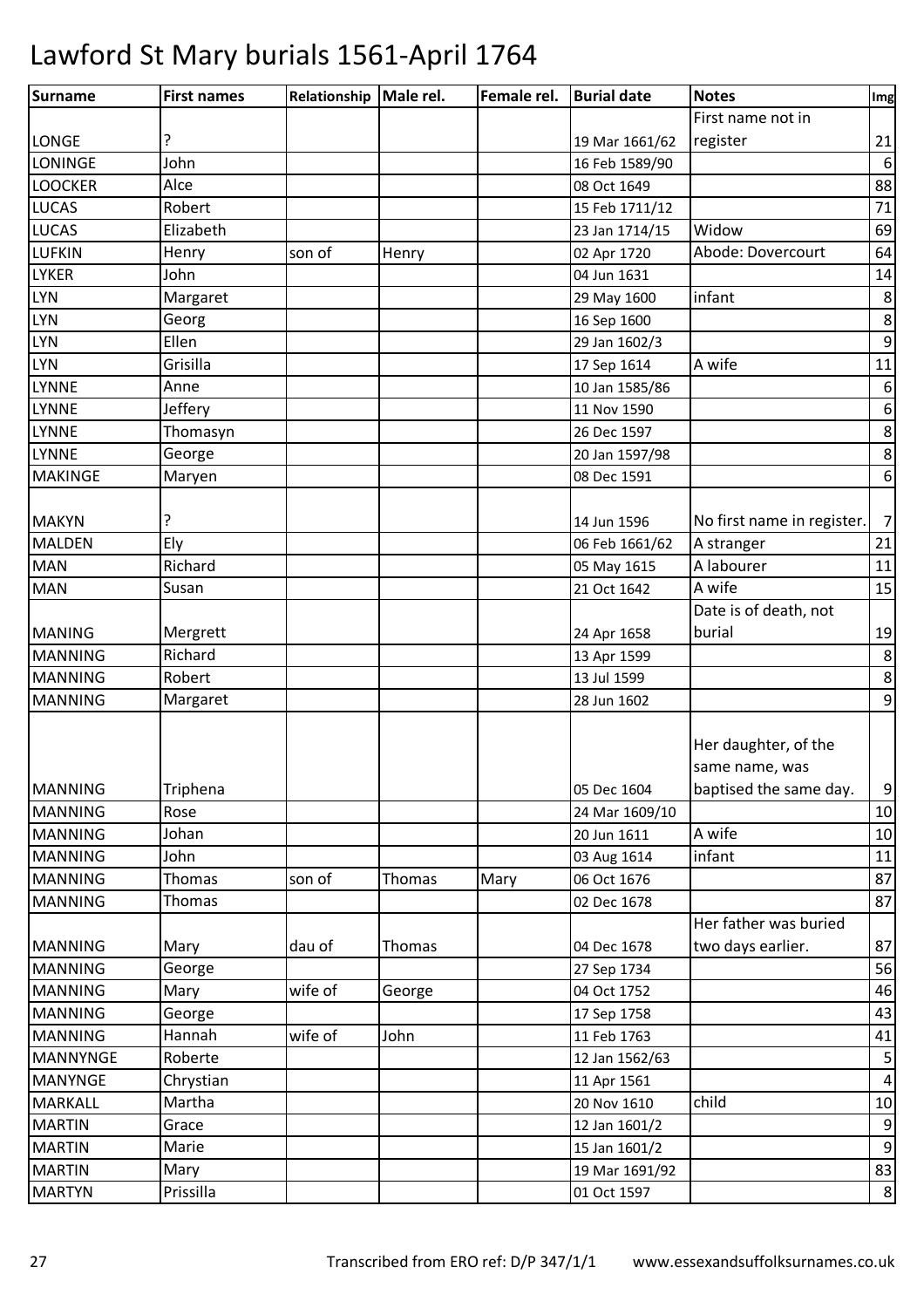| Surname         | <b>First names</b> | Relationship | Male rel. | Female rel. | <b>Burial date</b> | <b>Notes</b>              | Img              |
|-----------------|--------------------|--------------|-----------|-------------|--------------------|---------------------------|------------------|
| <b>MARTYN</b>   | Thomas             |              |           |             | 15 Oct 1597        |                           | 8                |
|                 |                    |              |           |             |                    | Of Ardleigh, "was buried  |                  |
| <b>MARTYN</b>   | Mary               | wife of      | Isaack    |             | 23 Mar 1678/79     | in this parish."          | 87               |
| <b>MARTYN</b>   | Mary               | dau of       | Isaack    |             | 29 May 1679        |                           | 87               |
| <b>MASON</b>    | Henery             |              |           |             | 13 Jul 1691        |                           | 84               |
| <b>MASON</b>    | Elizabeth          |              |           |             | 13 Jul 1691        |                           | 84               |
| <b>MASON</b>    | Elizabeth          |              |           |             | 14 May 1693        |                           | 83               |
| <b>MATHORN</b>  | Edmund             |              |           |             | 09 Sep 1734        | A sojourner               | 56               |
| <b>MAY</b>      | Mary               | dau of       | Arthur    |             | 06 Apr 1721        |                           | 63               |
| <b>MAY</b>      | Wilhelmina         |              |           |             | 23 Jan 1736/37     |                           | 54               |
| <b>MAYE</b>     | Marie              |              |           |             | 18 Oct 1610        | Widow                     | 10               |
| <b>MAYE</b>     | Martha             | wife of      | Georg     |             | 07 Aug 1659        |                           | 19               |
| <b>MEEKIN</b>   | Mary               |              |           |             | 15 Apr 1677        | Widow                     | 87               |
| <b>MERILS</b>   | Susan              |              |           |             | 01 May 1660        | A mayd                    | 20               |
|                 |                    |              |           |             |                    | Rector, Dean of Ely       |                  |
|                 |                    |              |           |             |                    | 1870. Died at Ely 27 Dec  |                  |
| <b>MERIVALE</b> | Charles            |              |           |             | * * 1893           | 1893.                     | 4                |
| <b>MILLS</b>    | Edmund             |              |           |             | 27 Jun 1588        |                           | 6                |
| <b>MILLS</b>    | Maryan             |              |           |             | 21 Dec 1591        |                           | $\overline{7}$   |
|                 |                    |              |           |             |                    | Out of the comon.         |                  |
|                 |                    |              |           |             |                    | (community) place of      |                  |
|                 |                    |              |           |             |                    | buriall because she died  |                  |
| <b>MILLS</b>    | Margaret           |              |           |             | 04 Jan 1600/1      | excommunicate.            | 8                |
| <b>MILLS</b>    | Margerie           |              |           |             | 20 Jun 1602        |                           | 9                |
|                 |                    |              |           |             |                    | A widower. Date is of     |                  |
| <b>MILLS</b>    | John               |              |           |             | 10 Jan 1653/54     | death, not burial         | 17               |
| <b>MISBORN</b>  | Elizabeth          | wife of      | Jonas     |             | 05 Oct 1709        | Abode: Wix                | 73               |
|                 |                    |              |           |             |                    | See also Missing as a     |                  |
| <b>MISLYN</b>   | Nicholas           |              |           |             | 17 Jan 1587/88     | surname?                  | $\boldsymbol{6}$ |
|                 |                    |              |           |             |                    |                           |                  |
|                 |                    |              |           |             |                    | Missing's daughter. See   |                  |
|                 |                    |              |           |             |                    | also Mislyn (burial on 17 |                  |
|                 |                    |              |           |             |                    | Jan 1587/8). First name   |                  |
| <b>MISSING</b>  | ?                  | dau of       | ?         |             | 18 Jun 1587        | not in register.          | $\boldsymbol{6}$ |
| <b>MIXER</b>    | Anne               |              |           |             | 09 Jul 1729        | Abode: Ardleigh           | 59               |
| <b>MIXER</b>    | John               |              |           |             | 03 Dec 1735        | Abode: Ardleigh           | 55               |
|                 |                    |              |           |             |                    | Jurat. Eliz. Studd        |                  |
|                 |                    |              |           |             |                    | (presumably the person    |                  |
|                 |                    |              |           |             |                    | who swore to the burial   |                  |
| <b>MOOR</b>     | Stephen            | son of       | Tho.      |             | 03 Mar 1718/19     | in wool)                  | 66               |
| <b>MOORE</b>    | Mary               | dau of       | Thomas    | Mary        | 23 Mar 1717/18     |                           | 66               |
| <b>MOORE</b>    | Mary               | dau of       | Isaac     | Rose        | 24 Aug 1751        |                           | 47               |
| <b>MOORE</b>    | Mary               | dau of       | Isaac     | Rose        | 02 Dec 1752        |                           | 46               |
| <b>MOORE</b>    | Rose               |              |           |             | 24 Nov 1757        |                           | 44               |
| <b>MORE</b>     | Stephen            |              |           |             | 30 Sep 1705        |                           | 77               |
|                 |                    |              |           |             |                    | Gooman Moully buryed      |                  |
| <b>MOULLY</b>   | ?                  | son of       | ?         |             | 06 Apr 1659        | a man child               | 19               |
|                 |                    |              |           |             |                    |                           |                  |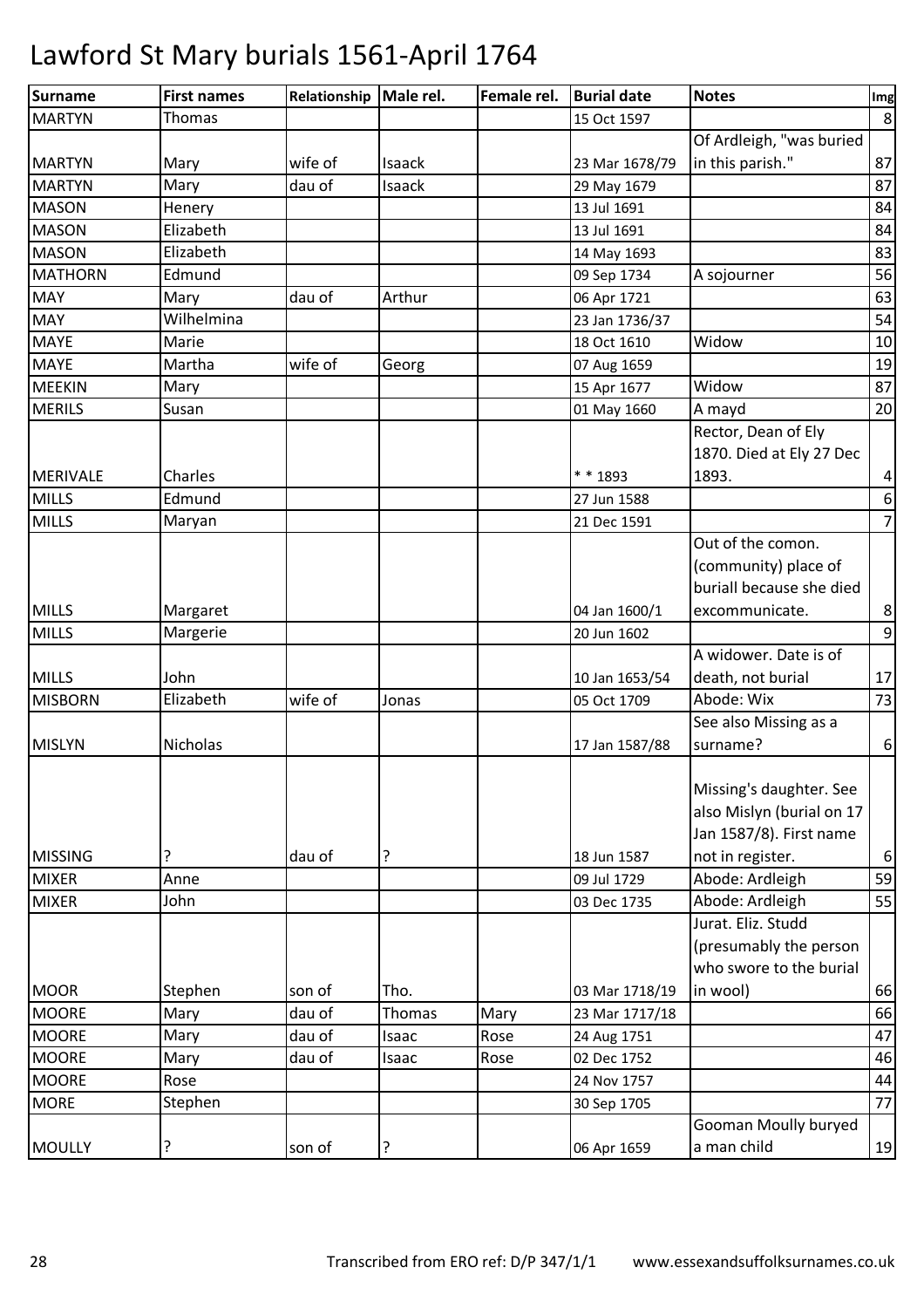| <b>Surname</b>   | <b>First names</b> | Relationship | Male rel. | Female rel. | <b>Burial date</b> | <b>Notes</b>              | Img            |
|------------------|--------------------|--------------|-----------|-------------|--------------------|---------------------------|----------------|
|                  |                    |              |           |             |                    |                           |                |
|                  |                    |              |           |             |                    | Goodman Mountegue of      |                |
|                  |                    |              |           |             |                    | Littell Brumely [Little   |                |
| <b>MOUNTEGUE</b> | ?                  | child of     | ?         |             | 03 Mar 1657/58     | Bromley] buried a child.  | 19             |
|                  |                    |              |           |             |                    | Goodman Mountegue of      |                |
|                  |                    |              |           |             |                    | Litell Brumly [Little     |                |
|                  |                    |              |           |             |                    | Bromley] buryed a man     |                |
| <b>MOUNTEGUE</b> | ?                  | son of       | ?         |             | 20 Jun 1658        | childe.                   | 19             |
| <b>MOUNTEGUE</b> | Mary               |              |           |             | 19 Jul 1744        |                           | 50             |
| <b>MOYSE</b>     | John               |              |           |             | 23 Jan 1562/63     |                           | 5              |
|                  |                    |              |           |             |                    | Child's first name not in |                |
| <b>MULLE</b>     | ?                  | son of       | John      | Mary        | 16 Oct 1669        | register.                 | 22             |
|                  |                    |              |           |             |                    |                           |                |
|                  |                    |              |           |             |                    | John Mully his wife and   |                |
| <b>MULLY</b>     | ?                  | wife of      | John      |             | 13 Jul 1661        | childe were both buried   | 21             |
|                  |                    |              |           |             |                    | John Mully his wife and   |                |
| <b>MULLY</b>     |                    | child of     | John      |             | 13 Jul 1661        | childe were both buried   | 21             |
| <b>MUNT</b>      | Elizabeth          | dau of       | John      |             | 04 May 1682        |                           | 86             |
| <b>MUNT</b>      | Jeoffrey           |              |           |             | 24 Feb 1693/94     | infant                    | 83             |
| <b>MUNT</b>      | John               | son of       | James     | Anne        | 01 Jan 1705/6      |                           | 77             |
|                  |                    |              |           |             |                    |                           |                |
|                  |                    |              |           |             |                    |                           |                |
|                  |                    |              |           |             |                    | The wife of one Mutley,   |                |
|                  |                    |              |           |             |                    | a stranger [day of month  |                |
| <b>MUTLEY</b>    | ?                  | wife of      | ?         |             | * Nov 1661         | not in register]          | 21             |
|                  |                    |              |           |             |                    | A maide (likely to refer  |                |
|                  |                    |              |           |             |                    | to her marital status -   |                |
|                  |                    |              |           |             |                    | single - rather than her  |                |
| <b>NAPP</b>      | Jane               |              |           |             | 18 Jun 1611        | job)                      | 10             |
|                  |                    |              |           |             |                    | Miller. Date is of death, |                |
| <b>NEAVE</b>     | George             |              |           |             | 14 Apr 1654        | not burial                | 17             |
| <b>NEVE</b>      | Willm.             |              |           |             | 09 Feb 1592/93     |                           | $7\overline{}$ |
| <b>NEVE</b>      | Joyce              |              |           |             | 16 Feb 1601/2      |                           | $\overline{9}$ |
| <b>NEVE</b>      | Margaret           |              |           |             | 29 Sep 1609        |                           | $10\,$         |
| <b>NEVE</b>      | Ann                |              |           |             | 03 Nov 1610        | child                     | 10             |
| <b>NEVE</b>      | Christopher        |              |           |             | 29 Nov 1611        |                           | 10             |
| <b>NEVE</b>      | Thomas             |              |           |             | 25 Apr 1613        |                           | 11             |
|                  |                    |              |           |             |                    | Had been baptised 20      |                |
| <b>NEVE</b>      | Elizabet           |              |           |             | 08 Apr 1614        | Mar.                      | 11             |
| <b>NEWMAN</b>    | Elizabeth          |              |           |             | 21 Dec 1587        |                           | 6              |
|                  |                    |              |           |             |                    | Had been baptised 30      |                |
| <b>NEWMAN</b>    | George             |              |           |             | 09 Aug 1592        | July                      | 7              |
| <b>NEWMAN</b>    | George             |              |           |             | 07 Apr 1597        |                           | 8 <sup>1</sup> |
| <b>NEWMAN</b>    | Johan              |              |           |             | 09 Apr 1597        |                           | 8 <sup>°</sup> |
| <b>NEWMAN</b>    | Sarah              | dau of       | John      | Elizabeth   | 31 Oct 1712        |                           | 70             |
| <b>NEWMAN</b>    | Elizabeth          | wife of      | John      |             | 25 Apr 1720        |                           | 64             |
| <b>NEWMAN</b>    | Mary               | dau of       | Jn.       | Mary        | 15 Dec 1724        |                           | 61             |
|                  |                    |              |           |             |                    | Mary Newman and her       |                |
| <b>NEWMAN</b>    | Mary               |              |           |             | 19 Feb 1725/26     | child                     | 60             |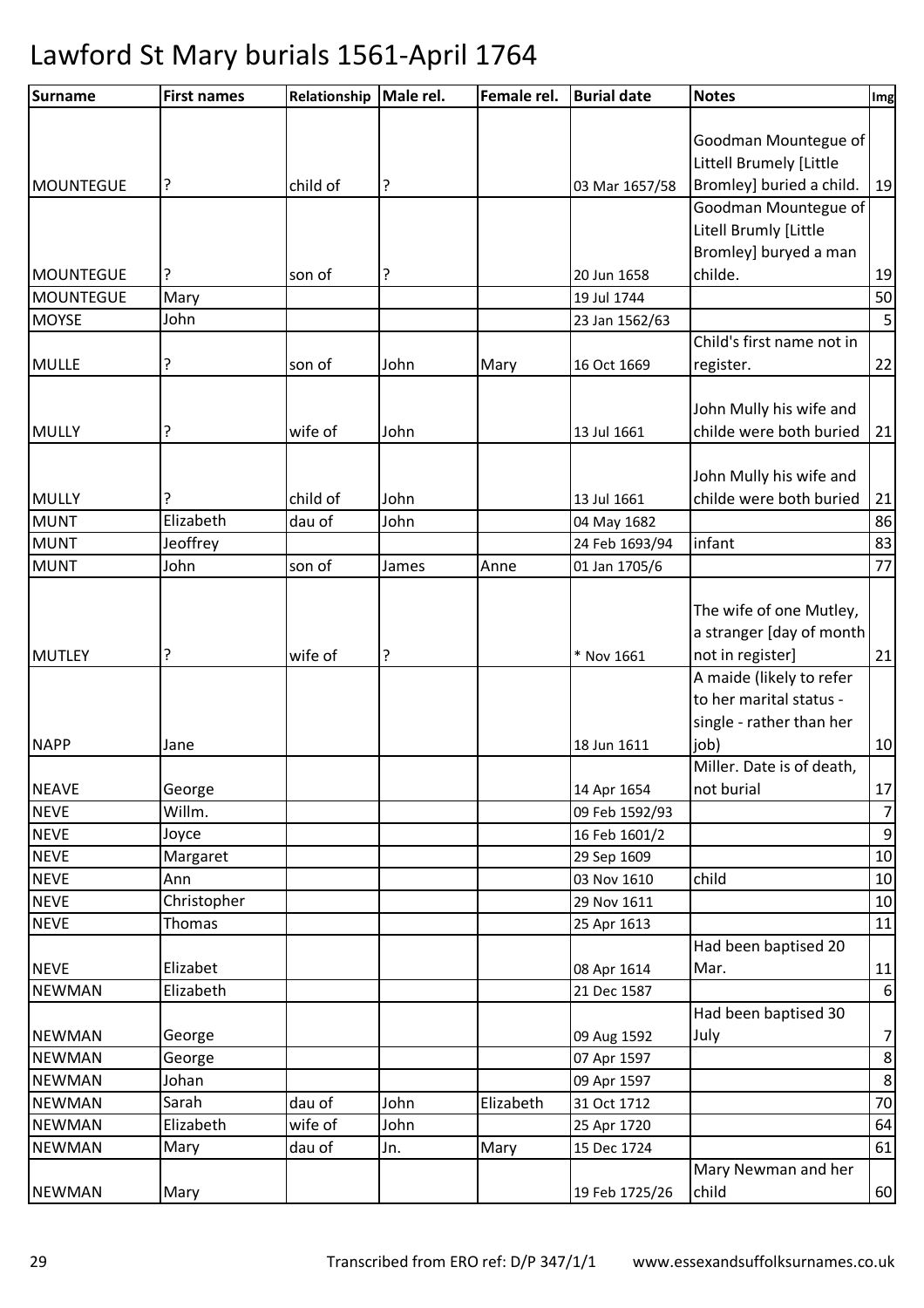| <b>Surname</b>   | <b>First names</b> | Relationship   Male rel. |        | Female rel. | <b>Burial date</b> | <b>Notes</b>            | Img              |
|------------------|--------------------|--------------------------|--------|-------------|--------------------|-------------------------|------------------|
|                  |                    |                          |        |             |                    |                         |                  |
|                  |                    |                          |        |             |                    | Entry reads "Mary       |                  |
| <b>NEWMAN</b>    | ?                  | child of                 |        | Mary        | 19 Feb 1725/26     | Newman and her child."  | 60               |
| <b>NEWMAN</b>    | William            |                          | Jn.    | Mary        | 08 Jan 1729/30     |                         | 59               |
| <b>NEWMAN</b>    | William            |                          |        |             | 22 Feb 1736/37     | infant                  | 54               |
| <b>NEWMAN</b>    | John               |                          |        |             | 17 Nov 1754        |                         | 45               |
| <b>NEWMAN</b>    | Mary               |                          |        |             | 21 Jan 1758        |                         | 44               |
| <b>NICHOLLS</b>  | Sara               |                          |        |             | 19 Feb 1657/58     | A mayde searvant        | 19               |
| <b>NICHOLS</b>   | John               |                          |        |             | 25 Jan 1691/92     |                         | 84               |
| NICKOLSONNE      |                    |                          |        |             | 19 May 1633        | The Widow Nickolsonne   | 14               |
| <b>NICOLS</b>    | Elizabeth          | wife of                  | John   |             | 07 Apr 1691        |                         | 84               |
| NIGHTINGALE      | James              |                          |        |             | 11 Jun 1742        |                         | 51               |
| <b>NORTTEDGE</b> | Elins?             |                          |        |             | 28 Feb 1590/91     | Elins or Elias?         | 6                |
| NORTTEDGE        | Elias?             |                          |        |             | 28 Feb 1590/91     | Elins or Elias?         | $\boldsymbol{6}$ |
| <b>NOUFF</b>     | Thomas             |                          |        |             | 01 Aug 1602        |                         | $\overline{9}$   |
| <b>NOUFF</b>     | John               |                          |        |             | 15 Aug 1602        |                         | $\boldsymbol{9}$ |
| <b>NOUFF</b>     | Thomas             |                          |        |             | 02 Jan 1614/15     | Ye elder                | 11               |
|                  |                    |                          |        |             |                    | Nouffes daughter,       |                  |
|                  |                    |                          |        |             |                    | buried at the end of    |                  |
|                  |                    |                          |        |             |                    | January. No first names |                  |
| <b>NOUFFE</b>    |                    | dau of                   | ?      |             | * Jan 1593/4       | in register.            | $7\vert$         |
| O'BRIEN          | James              |                          |        |             | 25 Feb 1747/48     | A Traveller             | 49               |
| <b>OLBONE</b>    | Mary               | wife of                  | John   |             | 18 Mar 1701/2      |                         | 81               |
| <b>OLBONE</b>    | Alice              | dau of                   | John   | Mary        | 04 Aug 1703        |                         | 79               |
|                  |                    |                          |        |             |                    | Had been baptised 14    |                  |
| <b>OPENSHAWE</b> | Jeffery            |                          |        |             | 17 Jan 1592/93     | Jan.                    | $\overline{7}$   |
| <b>ORFORD</b>    | Robert             | son of                   | John   |             | 22 Jun 1721        |                         | 63               |
| <b>ORFORD</b>    | Daniel             | son of                   | John   | Elizabeth   | 23 Aug 1722        |                         | 61               |
| <b>ORFORD</b>    | Nicholas           | son of                   | John   | Eliz.       | 27 Aug 1722        |                         | 61               |
| <b>ORFORD</b>    | Elizabeth          |                          |        |             | 30 Nov 1727        |                         | 59               |
| <b>ORFORD</b>    | James              |                          |        |             | 08 Feb 1727/28     | infant                  | 59               |
| <b>ORFORD</b>    | Anne               |                          |        |             | 22 Aug 1744        |                         | 50               |
| <b>ORFORD</b>    | Mary               | wife of                  | John   |             | 25 Mar 1747        |                         | 49               |
| <b>ORFORD</b>    | John               |                          |        |             | 16 Mar 1753        | John Orford jnr.        | 46               |
| <b>ORFORD</b>    | Robert             | son of                   |        | ?           | 18 May 1753        | Son of the widow Orford | 46               |
| <b>ORFORD</b>    | John               |                          |        |             | 28 Jan 1757        |                         | 44               |
|                  |                    |                          |        |             |                    | With 1676 burials.      |                  |
| <b>ORRIS</b>     | Daniel             | son of                   | Daniel | Martha      | 03 Sep 1675        |                         | 87               |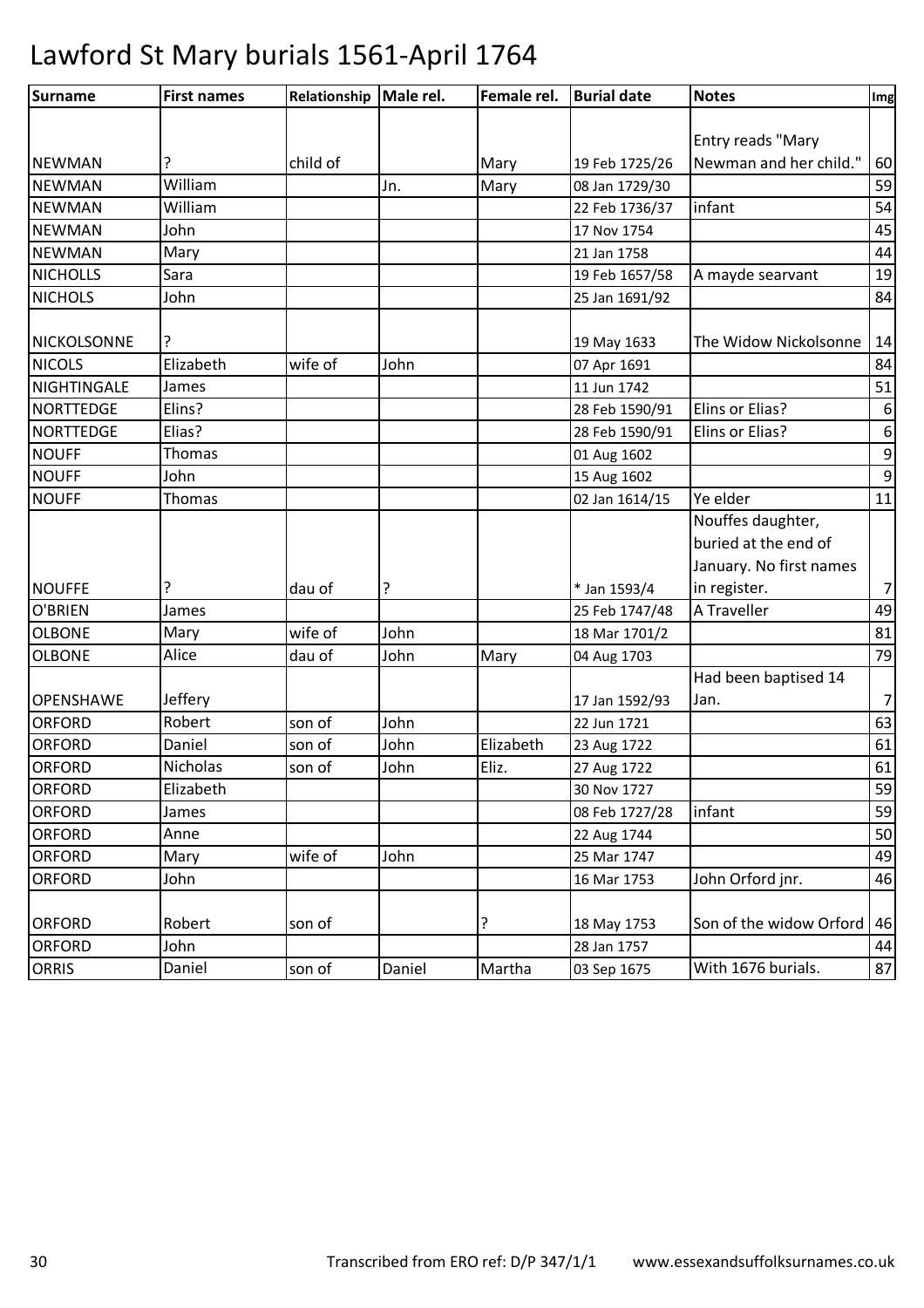| Surname        | <b>First names</b> | Relationship | Male rel. | Female rel. | <b>Burial date</b> | <b>Notes</b>                  | Img            |
|----------------|--------------------|--------------|-----------|-------------|--------------------|-------------------------------|----------------|
|                |                    |              |           |             |                    |                               |                |
|                |                    |              |           |             |                    |                               |                |
|                |                    |              |           |             |                    | John Osbones wyf she          |                |
|                |                    |              |           |             |                    | that was John *s wedo         |                |
|                |                    |              |           |             |                    | of Deadham [her former        |                |
|                |                    |              |           |             |                    | husband's surname is          |                |
|                |                    |              |           |             |                    | mainly covered by a big       |                |
|                |                    |              |           |             |                    | splodge of ink.               |                |
|                |                    |              |           |             |                    | Presumably the detail of      |                |
|                |                    |              |           |             |                    | her first husband was         |                |
|                |                    |              |           |             |                    | added to differentiate        |                |
|                |                    |              |           |             |                    | them from the burial of       |                |
|                |                    |              |           |             |                    | "John Osbons wyf" on          |                |
|                |                    |              |           |             |                    | the 21 May 1662, unless       |                |
|                |                    |              |           |             |                    | it is the same John and       |                |
|                |                    |              |           |             |                    | he remarried quickly          |                |
|                |                    |              |           |             |                    | and his new wife died         |                |
| <b>OSBONE</b>  | ç                  | wife of      | John      |             | 05 Apr 1663        | soon afterwards]              | 21             |
|                |                    |              |           |             |                    | John Osborns wyf (first       |                |
| <b>OSBORN</b>  | ?                  | wife of      | John      |             | 21 May 1662        | name not in register)         | 21             |
| <b>OSBORN</b>  | John               |              |           |             | 02 Jun 1694        | child                         | 83             |
| <b>OSBORN</b>  | John               |              |           |             | 05 Mar 1696/97     |                               | 82             |
| <b>OSBORN</b>  | Sarah              |              |           |             | 13 Jan 1714/15     |                               | 69             |
| <b>OSBORN</b>  | Hannah             |              | Onesimus  | Rose        | 28 Jan 1733/34     |                               | 56             |
| <b>OSBORNE</b> | Anne               | dau of       | Onesimus  |             | 20 Feb 1715/16     |                               | 68             |
| <b>OSBORNE</b> | Onesimus           |              |           |             | 23 May 1717        |                               | 66             |
| <b>OSBORNE</b> | Onesimus           |              |           |             | 10 Sep 1728        | infant                        | 59             |
|                |                    |              |           |             |                    |                               |                |
|                |                    |              |           |             |                    | Osbrone, presumably a         |                |
| <b>OSBRONE</b> | Sarah              |              |           |             | 23 Oct 1725        | misspelling of Osborne        | 60             |
| <b>OSBURN</b>  | John               |              |           |             | 15 Jan 1687/88     |                               | 85             |
|                |                    |              |           |             |                    | Date is of death, not         |                |
| <b>OZBURN</b>  | Ellen              | dau of       | John      | Martha      | 04 Oct 1657        | burial                        | 18             |
| PAGE           | Deborah            | dau of       | Samuel    | Deborah     | 22 Dec 1752        | Abode: Manningtree            | 46             |
| PAIN           | Sarah              | wife of      | John      |             | 05 Mar 1726/27     |                               | 60             |
| <b>PAIN</b>    | Sarah              |              | John      | Sarah       | 16 Jul 1727        | Sarah of John & Sarah<br>Pain | 60             |
| PAIN           | William            |              |           |             | 08 Jul 1735        |                               | 55             |
| PAIN           | John               |              |           |             | 22 Nov 1753        |                               | 45             |
| <b>PAIN</b>    | Catherine          |              |           |             | 25 Apr 1758        |                               | 44             |
| <b>PAINE</b>   | Simon              |              |           |             | 14 Jun 1602        |                               | $\overline{9}$ |
|                |                    |              |           |             |                    | Daughter of Mary Paine,       |                |
| <b>PAINE</b>   | Anne               | dau of       |           | Mary        | 26 Apr 1736        | widow                         | 55             |
| <b>PAMENT</b>  | Elizabeth          | wife of      | Peter     |             | 24 Nov 1696        |                               | 82             |
| PAMMANT        | Peter              |              |           |             | 08 Jun 1725        |                               | 60             |
| <b>PAMMENT</b> | Abigail            | dau of       | Peter     | Abigail     | 19 Jun 1672        |                               | 22             |
| <b>PARKER</b>  | Phoebe             | wife of      | George    |             | 01 Jun 1709        |                               | 74             |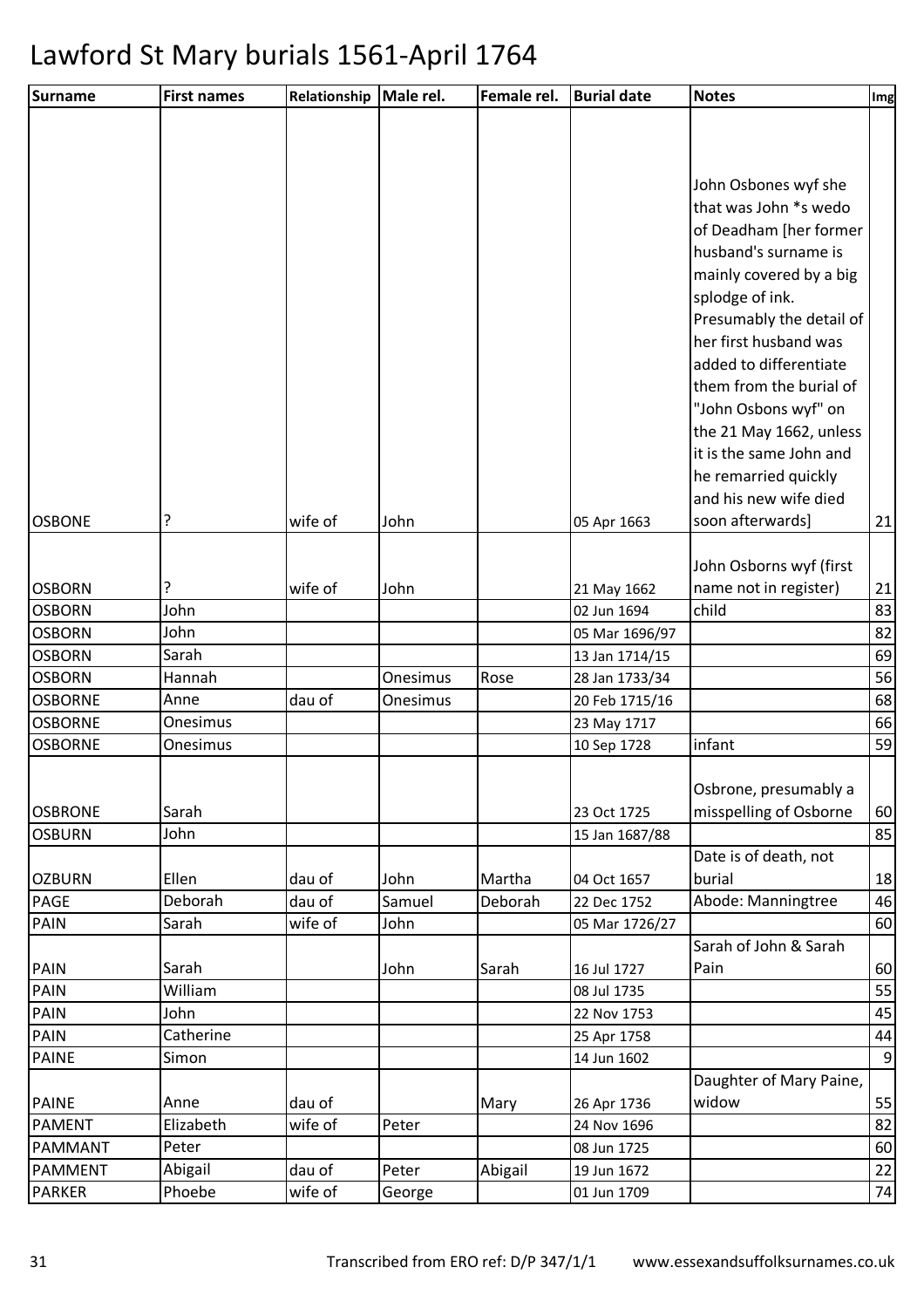| <b>Surname</b>   | <b>First names</b> | Relationship | Male rel. | Female rel. | <b>Burial date</b> | <b>Notes</b>                | Img |
|------------------|--------------------|--------------|-----------|-------------|--------------------|-----------------------------|-----|
| <b>PARKER</b>    | George             |              |           |             | 14 Jun 1709        | Widower                     | 74  |
| <b>PARSEY</b>    | Isaac              |              |           |             | 03 Jun 1741        |                             | 52  |
| <b>PASFIELD</b>  | Martha             | dau of       | Edward    | Abigail     | 18 Mar 1698/99     |                             | 82  |
| <b>PASFIELD</b>  | Edward             |              |           |             | 13 Sep 1701        |                             | 81  |
| PASSFIELD        | 7                  |              |           |             | 21 Sep 1702        | The Widow Passfield         | 80  |
| <b>PASTFIELD</b> | Edward             |              |           |             | 27 Dec 1712        |                             | 70  |
|                  |                    |              |           |             |                    | Base born son of John       |     |
|                  |                    |              |           |             |                    | Hatch & Susannah            |     |
| PATRIDGE         | John               | son of       | John      | Susannah    | 24 Mar 1740/41     | Patridge                    | 52  |
| PAVEMENT         | Susanna            |              |           |             | 11 Oct 1680        |                             | 86  |
|                  |                    |              |           |             |                    | A still born child of Peter |     |
| <b>PAVEMENT</b>  | ?                  | child of     | Peter     |             | 17 Feb 1684/85     | Pavement                    | 85  |
| <b>PAVEMENT</b>  | Abigail            |              |           |             | 20 Jul 1686        |                             | 85  |
| <b>PAVEMENT</b>  | Thomas             |              |           |             | 27 Jul 1686        |                             | 85  |
| PAVEMENT         | Mary               | dau of       | Peter     |             | 29 Sep 1686        |                             | 85  |
|                  |                    |              |           |             |                    | Wife of Peter Paymont       |     |
|                  |                    |              |           |             |                    | LL [TT?] or sexon (not      |     |
|                  |                    |              |           |             |                    | clear what this means).     |     |
|                  |                    |              |           |             |                    | Jurat Eliz. Studd           |     |
|                  |                    |              |           |             |                    | (presumably person who      |     |
|                  |                    |              |           |             |                    | swore to the burial in      |     |
| <b>PAYMONT</b>   | Eliz.              | wife of      | Peter     |             | 24 Jan 1718/19     | wool)                       | 66  |
| <b>PEAK</b>      | Richard            |              |           |             | 07 Mar 1693/94     | A man                       | 83  |
| <b>PEAK</b>      | James              |              |           |             | 08 Jul 1694        | An ancient man              | 83  |
|                  |                    |              |           |             |                    |                             |     |
| <b>PEAK</b>      | Elizabeth          | wife of      | John      |             | 23 Mar 1695/96     | Wife of John Peak junior    | 82  |
|                  |                    |              |           |             |                    | Infant son of John Peak     |     |
| <b>PEAK</b>      | John               | son of       | John      | Elizabeth   | 01 Apr 1696        | junior                      | 82  |
| <b>PEAK</b>      | Mary               | wife of      | John      |             | 09 Apr 1704        |                             | 78  |
| <b>PEAK</b>      | John               |              |           |             | 02 Feb 1709/10     | John Peak jnr               | 73  |
| <b>PEAK</b>      | Mary               |              |           |             | 14 Feb 1709/10     | Widow                       | 73  |
| <b>PEAK</b>      | John               | son of       | James     |             | 07 Feb 1711/12     |                             | 71  |
| <b>PEAK</b>      | Sarah              | wife of      | John      |             | 14 Jan 1713/14     |                             | 70  |
| PEAK             | Thomas             |              |           |             | 07 Jun 1715        |                             | 68  |
| PEAK             | James              |              |           |             | 11 May 1716        | James Peak jnr              | 67  |
|                  |                    |              |           |             |                    | James Peak sener            |     |
| <b>PEAK</b>      | James              |              |           |             | 12 Jun 1716        | (senior)                    | 67  |
| <b>PEAK</b>      | Hannah             | dau of       | James     | Mary        | 26 Jan 1746/47     |                             | 50  |
| <b>PEAK</b>      | Ann                | dau of       | James     | Mary        | 27 Aug 1751        |                             | 47  |
| <b>PEAK</b>      | Thos.              | son of       | James     | Mary        | 23 Aug 1761        |                             | 42  |
| <b>PEAKE</b>     | Dinah              |              |           |             | 18 Oct 1692        |                             | 83  |
| <b>PEAKE</b>     | Martha             |              |           |             | 07 Sep 1739        |                             | 53  |
|                  |                    |              |           |             |                    |                             |     |
| <b>PEARSON</b>   | Elizabeth          |              |           |             | 23 Oct 1613        | Mrs. Elizabeth Pearson      | 11  |
|                  |                    |              |           |             |                    | Mrs. Penelope Pearson,      |     |
|                  |                    |              |           |             |                    | a maid (referring           |     |
|                  |                    |              |           |             |                    | presumably to her           |     |
|                  |                    |              |           |             |                    | marital status, not her     |     |
| <b>PEARSON</b>   | Penelope           |              |           |             | 02 Aug 1614        | job)                        | 11  |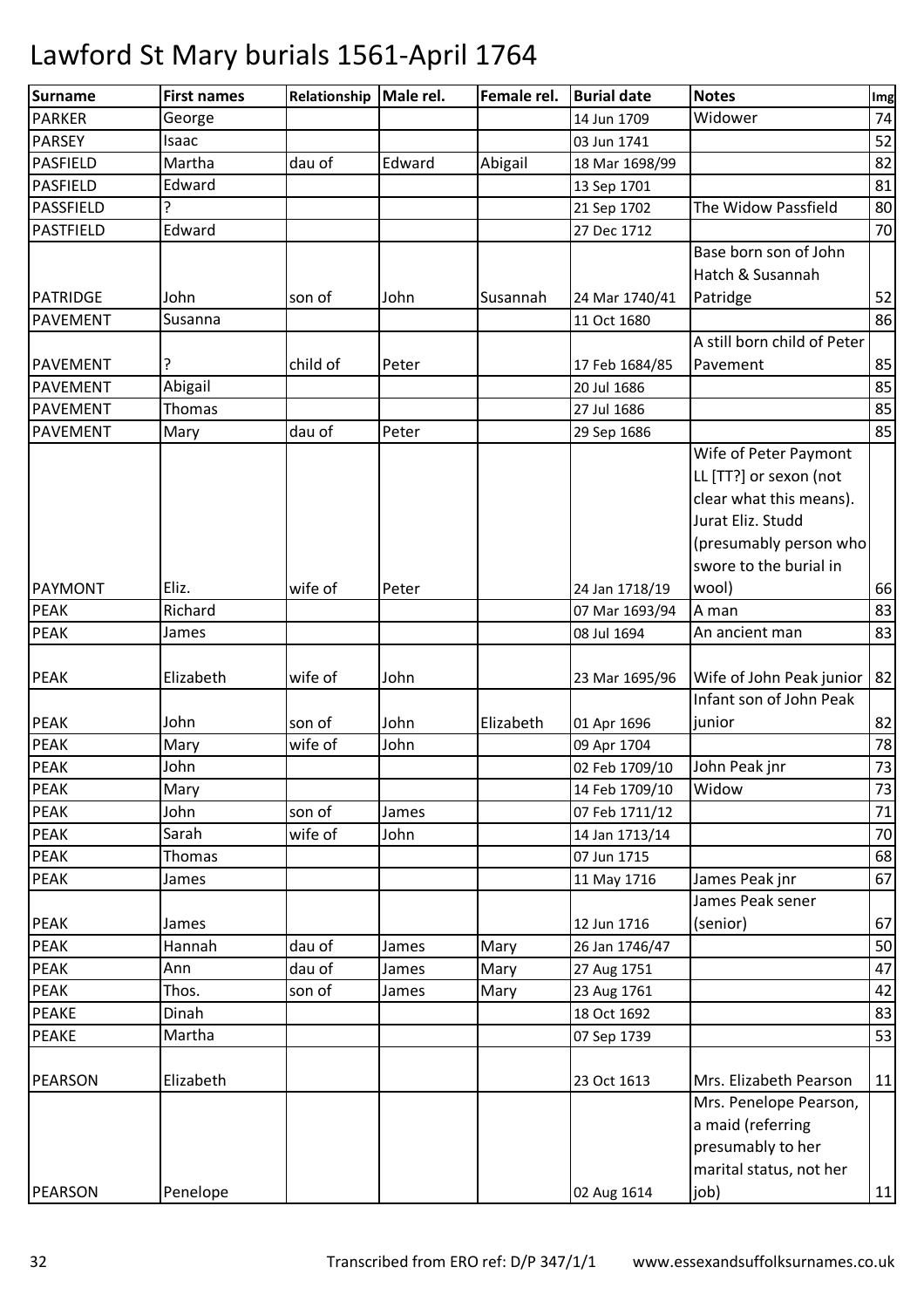| Surname        | <b>First names</b> | Relationship | Male rel. | Female rel. | <b>Burial date</b> | <b>Notes</b>                 | Img              |
|----------------|--------------------|--------------|-----------|-------------|--------------------|------------------------------|------------------|
| <b>PECK</b>    | John               | son of       | John      | Sarah       | 18 Jan 1715/16     |                              | 68               |
| <b>PECK</b>    | Willam             | son of       | John      | Martha      | 02 Dec 1716        |                              | 67               |
| <b>PECK</b>    | John               |              |           |             | 12 Apr 1720        |                              | 64               |
| <b>PECK</b>    | Martha             |              |           |             | 28 Jan 1720/21     | Widow                        | 63               |
|                |                    |              |           |             |                    | Had been baptised 6          |                  |
| <b>PECKETT</b> | Henrie             |              |           |             | 18 Sep 1612        | Sep.                         | 11               |
| PECKSALL       | Henry              |              |           |             | 11 Mar 1666/67     | Churchwarden                 | 22               |
|                |                    |              |           |             |                    | Widow, was buryed in         |                  |
| <b>PEEK</b>    | Mary               |              |           |             | 24 Jul 1696        | linnen                       | 82               |
| <b>PEEKE</b>   | Agnes              |              |           |             | 17 Oct 1587        |                              | $\boldsymbol{6}$ |
| <b>PEEKE</b>   | Marian             |              |           |             | 14 Mar 1587/88     |                              | 6                |
|                |                    |              |           |             |                    | Wife of Leonarde Peeke       |                  |
| <b>PEEKE</b>   | Elizabeth          | wife of      | Leonarde  |             | 27 Oct 1590        | the elder                    | $\boldsymbol{6}$ |
| <b>PEEKE</b>   | Leonard            |              |           |             | 15 Dec 1590        | The elder                    | $\boldsymbol{6}$ |
| <b>PEEKE</b>   | Leonard            |              |           |             | 04 Mar 1626/27     |                              | 13               |
| <b>PEEKE</b>   | John               |              |           |             | 31 May 1642        | A servant                    | 15               |
|                |                    |              |           |             |                    | Date is of death, not        |                  |
| <b>PEEKE</b>   | Hennery            |              |           |             | 23 Jun 1657        | burial                       | 18               |
| <b>PEEKE</b>   | Nathaniel          | son of       | James     |             | 20 Jan 1666/67     |                              | 22               |
| <b>PEEKE</b>   | John               | son of       | James     |             | 26 Jan 1666/67     |                              | 22               |
|                |                    |              |           |             |                    | First name not in            |                  |
| <b>PEEKE</b>   | ?                  | son of       | James     |             | 07 Apr 1667        | register                     | 22               |
| <b>PEEKE</b>   | James              | son of       | James     | Dinah       | 01 Feb 1671/72     |                              | 22               |
| <b>PEEKE</b>   | Mary               | dau of       | Thom.     | Eliza.      | 30 Apr 1677        |                              | 87               |
| <b>PEEKE</b>   | Thomas             |              |           |             | 03 Jan 1683/84     |                              | 86               |
| <b>PEEKE</b>   | Elizabeth          | dau of       | John      |             | 06 Aug 1684        | Abode: Ramesey               | 85               |
| <b>PEEKE</b>   | Susanna            |              |           |             | 09 Jul 1686        |                              | 85               |
| <b>PEEKE</b>   |                    |              |           |             |                    |                              | 85               |
|                | Mary               |              |           |             | 22 Jun 1687        |                              |                  |
|                |                    |              |           |             |                    | Willimam might be<br>William |                  |
| PEGG           | Mary               | wife of      | Willimam  |             | 03 Dec 1714        |                              | 69               |
| PEGG           | William            |              |           |             | 01 Apr 1720        |                              | 64               |
| PEGG           | William            | son of       |           | ?           | 08 Apr 1720        | Son of Widdow Pegg           | 64               |
| PEGG           | Sarah              |              |           |             | 10 Aug 1720        | Widow                        | 64               |
|                |                    |              |           |             |                    | Date is of death, not        |                  |
| <b>PEIRRE</b>  | Mary               | wife of      | John      |             | 29 Jan 1653/54     | burial                       | 17               |
| <b>PEKE</b>    | Thoma              |              |           |             | 03 Aug 1591        |                              | $\boldsymbol{6}$ |
| <b>PERRIE</b>  | John               |              |           |             | 02 Jul 1600        |                              | $\bf 8$          |
| <b>PERRIE</b>  | Richard            |              |           |             | 22 Jun 1602        |                              | $9\,$            |
| <b>PERRY</b>   | Johan              |              |           |             | 10 Sep 1583        |                              | 5                |
|                |                    |              |           |             |                    | Son of John Pery the         |                  |
| <b>PERRY</b>   | John               | son of       | John      |             | 23 Feb 1587/88     | elder                        | $\boldsymbol{6}$ |
| <b>PETET</b>   | Richard            | son of       | Richard   |             | 20 May 1662        |                              | 21               |
|                |                    |              |           |             |                    |                              |                  |
|                |                    |              |           |             |                    | Husbandman. (Petward         |                  |
|                |                    |              |           |             |                    | or Letward? First name       |                  |
| PETWARD?       | ?                  |              |           |             | 06 Dec 1665        | not in register)             | 22               |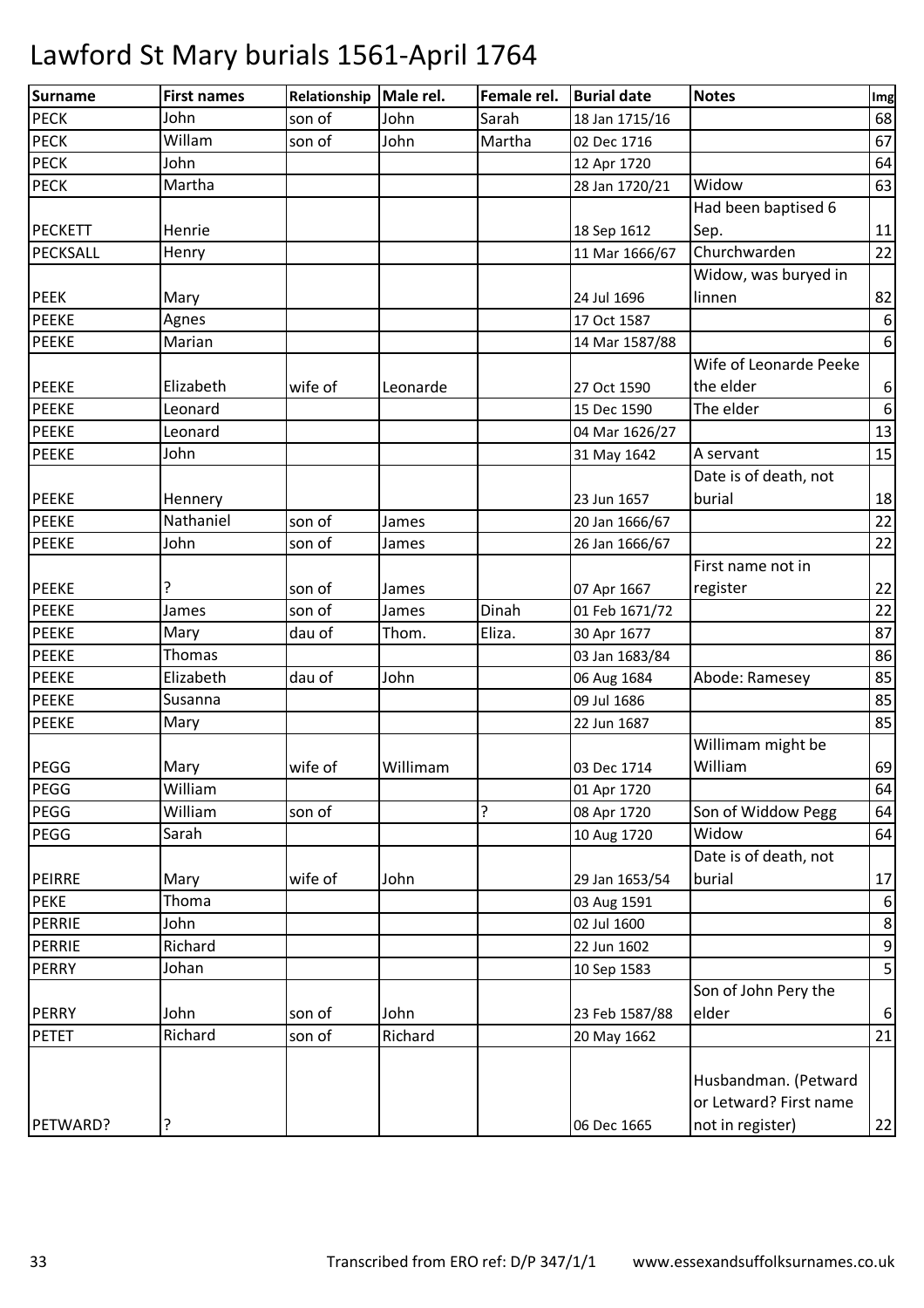| <b>Surname</b>  | <b>First names</b> | Relationship   Male rel. |         | Female rel. | <b>Burial date</b> | <b>Notes</b>               | Img              |
|-----------------|--------------------|--------------------------|---------|-------------|--------------------|----------------------------|------------------|
|                 |                    |                          |         |             |                    | Year given as 166 - but is |                  |
|                 |                    |                          |         |             |                    | presumably 1660/1,         |                  |
|                 |                    |                          |         |             |                    | based on position in       |                  |
| <b>PEXWELL</b>  | Henery             |                          |         |             | 15 Mar 1660/61     | register.                  | 20               |
| PEXWELL         | Sarah              | wife of                  | Henry   |             | 28 Dec 1660        |                            | 21               |
| <b>PIERCE</b>   | John               |                          |         |             | 10 Dec 1686        |                            | 85               |
| <b>PIGOTT</b>   | Edward             |                          |         |             | 23 Jan 1595/96     |                            | $\overline{7}$   |
|                 |                    |                          |         |             |                    |                            |                  |
|                 |                    |                          |         |             |                    | Henery Bryan son-in-law    |                  |
| PILGRIM         | Henery             |                          | ?       |             | 22 May 1681        | of Goodman Pilgrim         | 86               |
| PILGRIM         | Martha             | wife of                  | William |             | 03 Dec 1683        |                            | 86               |
| PIMINGTON       | Joseph             |                          |         |             | 15 Jul 1680        |                            | 87               |
| <b>PINSON</b>   | Thomas             | son of                   | William |             | 23 Nov 1680        |                            | 86               |
| <b>PINSON</b>   | William            |                          |         |             | 15 Feb 1682/83     |                            | 86               |
| <b>PINSON</b>   | Mary               |                          |         |             | 27 Apr 1683        |                            | 86               |
| <b>PINSON</b>   | John               | son of                   | John    | Martha      | 22 Jan 1711/12     |                            | 71               |
| <b>PINSON</b>   | Elizabeth          |                          |         |             | 16 Nov 1720        |                            | 64               |
| <b>PIXTON</b>   | Abraham            |                          |         |             | 30 Dec 1749        |                            | 48               |
| <b>PLANTING</b> | William            |                          |         |             | 21 Jul 1608        |                            | 10               |
| <b>PLANTING</b> | Ellen              |                          |         |             | 11 Jun 1611        | A wife                     | 10               |
| <b>PLANTING</b> | Grace              |                          |         |             | 23 Jul 1614        | A wife                     | 11               |
| <b>PLANTING</b> | Thomas             |                          |         |             | 11 Aug 1614        | infant                     | 11               |
| PLUMPTON        | Johan              |                          |         |             | 25 Mar 1596        | Widow                      | $\overline{7}$   |
| <b>PODD</b>     | Willm.             |                          |         |             | 10 May 1603        |                            | $\boldsymbol{9}$ |
| <b>POND</b>     | Johan              |                          |         |             | 12 Feb 1614/15     | A wife                     | $11\,$           |
| <b>PONDER</b>   | James              |                          |         |             | 17 Aug 1722        |                            | 61               |
| <b>POP</b>      | ?                  | wife of                  | Mathew  |             | 30 Nov 1659        | Mathew Pops wyf            | 20               |
| <b>POPE</b>     | John               | son of                   | Mathew  | Hannah      | 15 Feb 1650/51     |                            | 88               |
|                 |                    |                          |         |             |                    | Date is of death, not      |                  |
| <b>POPE</b>     | John               | son of                   | Mathew  | Hanna       | 04 Dec 1657        | burial                     | 18               |
|                 |                    |                          |         |             |                    |                            |                  |
|                 |                    |                          |         |             |                    | Mary Garrad, a searvant    |                  |
| <b>POPE</b>     | Mary               |                          | ŗ       |             | 24 Sep 1659        | to Goodman Pope            | 19               |
| <b>POPE</b>     | Matthew            |                          |         |             | 28 Nov 1661        |                            | 21               |
| <b>PORTER</b>   | Anthonie           |                          |         |             | 18 Aug 1610        |                            | 10               |
| <b>PORTER</b>   | Robert             | son of                   | Robert  |             | 24 May 1683        |                            | 86               |
| <b>POTTER</b>   | Sarah              |                          |         |             | 09 Sep 1692        |                            | 83               |
|                 |                    |                          |         |             |                    | Son of Potter and Susan    |                  |
| <b>POTTER</b>   | Archer             | son of                   | ?       | Susan       | 29 Sep 1710        | his wife                   | 72               |
|                 |                    |                          |         |             |                    |                            |                  |
|                 |                    |                          |         |             |                    | Entered out of sequence    |                  |
| <b>POTTER</b>   | Ann                |                          |         |             | 21 Jul 1716        | after October burial       | 67               |
| <b>POTTLE</b>   | John               |                          |         |             | 21 Feb 1747/48     |                            | 49               |
|                 |                    |                          |         |             |                    | Widow, from                |                  |
| <b>POTTLE</b>   | Elizabeth          |                          |         |             | 24 Dec 1749        | Manningtree                | 48               |
| <b>POULTER</b>  | Edward             |                          |         |             | 06 May 1606        |                            | $\boldsymbol{9}$ |
| <b>POWEL</b>    | John               |                          |         |             | 30 May 1710        |                            | 72               |
| <b>POWEL</b>    | Priscilla          |                          |         |             | 27 Jun 1710        |                            | 72               |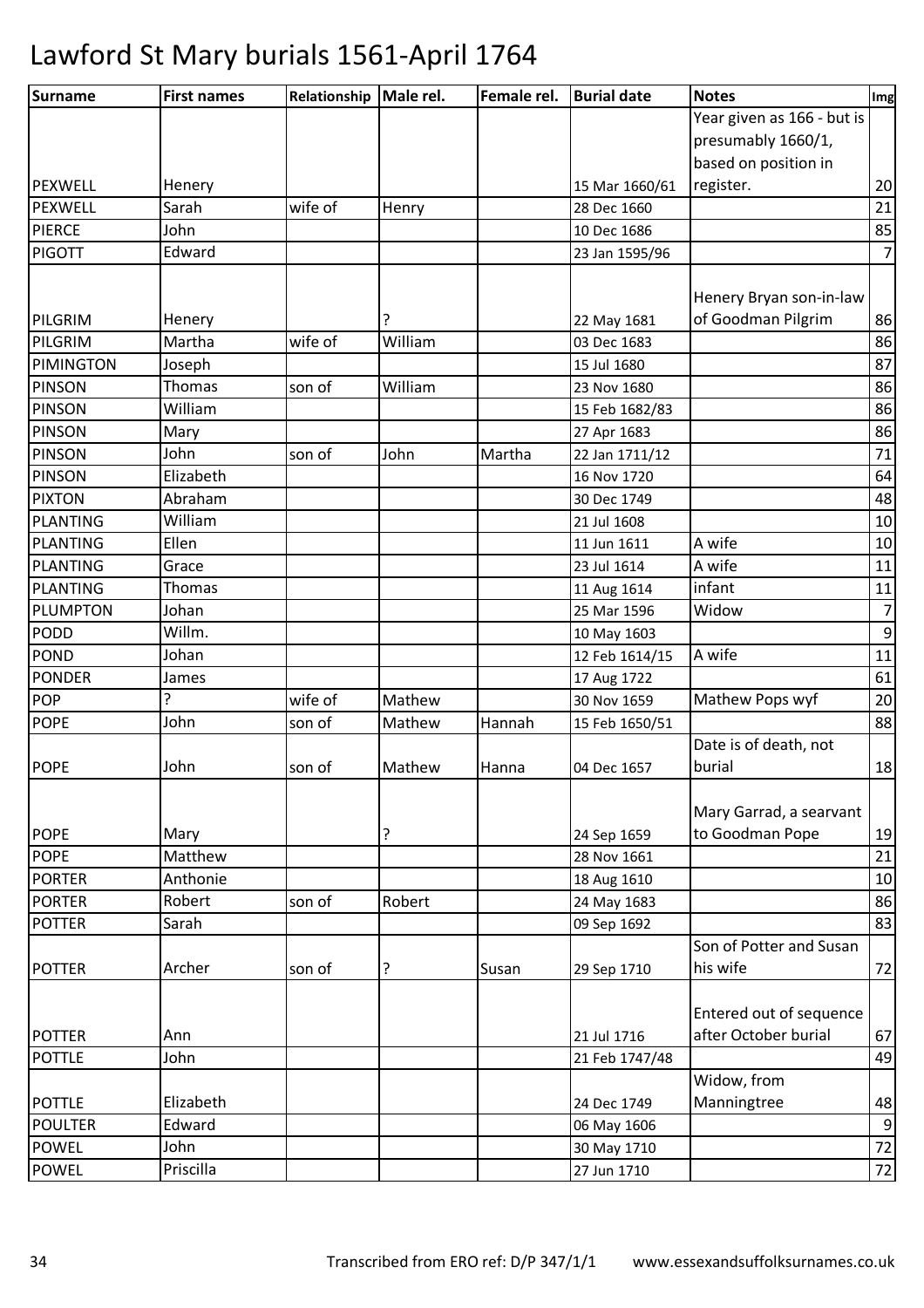| Surname           | <b>First names</b> | Relationship   Male rel. |        | Female rel. | <b>Burial date</b> | <b>Notes</b>                                  | Img                     |
|-------------------|--------------------|--------------------------|--------|-------------|--------------------|-----------------------------------------------|-------------------------|
| <b>POWEL</b>      | ?                  |                          |        |             | 05 Mar 1739/40     | Mrs Powel from London                         | 52                      |
| <b>POWELL</b>     | Susanna            | wife of                  | John   |             | 18 Mar 1699/00     |                                               | 82                      |
| <b>PRIOR</b>      | Ambrose            | son of                   | John   | Mary        | 20 Apr 1748        |                                               | 48                      |
| <b>PRIOR</b>      | Joseph             | son of                   | John   | Mary        | 21 Jun 1752        |                                               | 46                      |
| <b>PRIOR</b>      | John               |                          |        |             | 16 Feb 1755        |                                               | 45                      |
| <b>PUNT</b>       | William            | son of                   | Willm. | Sarah       | 19 Mar 1748/49     |                                               | 48                      |
| <b>PUNT</b>       | Willm.             | son of                   | Willm. | Sarah       | 29 Sep 1751        |                                               | 47                      |
| <b>PUNT</b>       | Mary               | dau of                   | Wm.    | Sarah       | 22 Dec 1759        |                                               | 43                      |
| <b>PYMAN</b>      | Edward             |                          |        |             | 17 Jan 1763        |                                               | 41                      |
|                   |                    |                          |        |             |                    |                                               | 14                      |
| <b>QUILTER</b>    | Margarett          |                          |        |             | 05 Jun 1633        |                                               |                         |
|                   |                    |                          |        |             |                    | First name not in                             |                         |
| RA[NU]SONNE       | ?                  |                          |        |             | 05 May 1648        | register                                      | 89                      |
| <b>RAINOLDES</b>  | Robert             |                          |        |             | 24 Jul 1598        | Yongman                                       | $\,8\,$                 |
| <b>RAMSEY</b>     | John               |                          |        |             | 16 Jul 1708        |                                               | 75                      |
| <b>RAMSEY</b>     | Elizabeth          |                          |        |             | 14 Aug 1708        | Widow                                         | 75                      |
|                   |                    |                          |        |             |                    | A wife. Raucke or                             |                         |
| RANCKE?           | Anne               |                          |        |             | 06 Jan 1639/40     | Rancke?                                       | 15                      |
| <b>RAND</b>       | Margaret           |                          |        |             | 27 Jun 1602        |                                               | $\boldsymbol{9}$        |
| <b>RAPH</b>       | Robert             |                          |        |             | 07 Dec 1601        |                                               | 8                       |
|                   |                    |                          |        |             |                    | Willm. Raphe, Keler's                         |                         |
| <b>RAPHE</b>      | Willm.             |                          | ?      |             | 10 Feb 1590/91     | man                                           | $\boldsymbol{6}$        |
|                   |                    |                          |        |             |                    | Mr. James Rathborne<br>Rector of Beaumont was |                         |
|                   |                    |                          |        |             |                    | inducted to ye Rector of                      |                         |
|                   |                    |                          |        |             |                    | Lawford July 19 1706.                         |                         |
|                   |                    |                          |        |             |                    | And dyed at Beaumont                          |                         |
| <b>RATHBORNE</b>  | James              |                          |        |             | $* * 1720$         | 30 Mar 1729.                                  | $\overline{\mathbf{3}}$ |
|                   |                    |                          |        |             |                    | A wife. Raucke or                             |                         |
| RAUCKE?           | Anne               |                          |        |             | 06 Jan 1639/40     | Rancke?                                       | 15                      |
| <b>REDFEN</b>     | Mary               | dau of                   | Thomas |             | 02 May 1708        |                                               | 75                      |
| <b>REDFEN</b>     | Thomas             |                          |        |             | 29 Dec 1717        |                                               | 66                      |
|                   |                    |                          |        |             |                    | There's a line over the                       |                         |
|                   |                    |                          |        |             |                    | "a" in Magry which                            |                         |
|                   |                    |                          |        |             |                    | could indicate an                             |                         |
|                   |                    |                          |        |             |                    | abbreviation, the first                       |                         |
|                   |                    |                          |        |             |                    | name may perhaps be                           |                         |
| <b>REDFERN</b>    | Magry              |                          |        |             | 01 Jun 1692        | Margery.                                      | 83                      |
| <b>REDGING</b>    | John               | son of                   | Willm. | Sarah       | 25 Dec 1751        |                                               | 47                      |
| <b>REDGING</b>    | John               | son of                   | Wm.    | Sarah       | 02 Oct 1754        |                                               | 45                      |
| <b>REDGING</b>    | Elizabeth          | dau of                   | Wm.    | Sarah       | 30 Nov 1760        |                                               | 42                      |
| <b>REDGING</b>    | Ann                | dau of                   | Wm.    | Sarah       | 07 Dec 1760        |                                               | 42                      |
| <b>REYNOLDS</b>   | Mary               |                          |        |             | 20 Dec 1751        | Widow                                         | 47                      |
|                   |                    |                          |        |             |                    | Riccard, widdow [first                        |                         |
| <b>RICCARD</b>    | ?                  |                          |        |             | 04 Apr 1666        | name not in register]                         | 22                      |
| <b>RICHARDSON</b> | Elizabeth          | wife of                  | Willm. |             | 21 Jul 1748        |                                               | 48                      |
| <b>RICHARDSON</b> | James              | son of                   | Willm. |             | 11 Sep 1748        |                                               | 48                      |
| <b>RICHARDSON</b> | Elizabeth          | dau of                   | Willm. |             | 04 Oct 1748        |                                               | 48                      |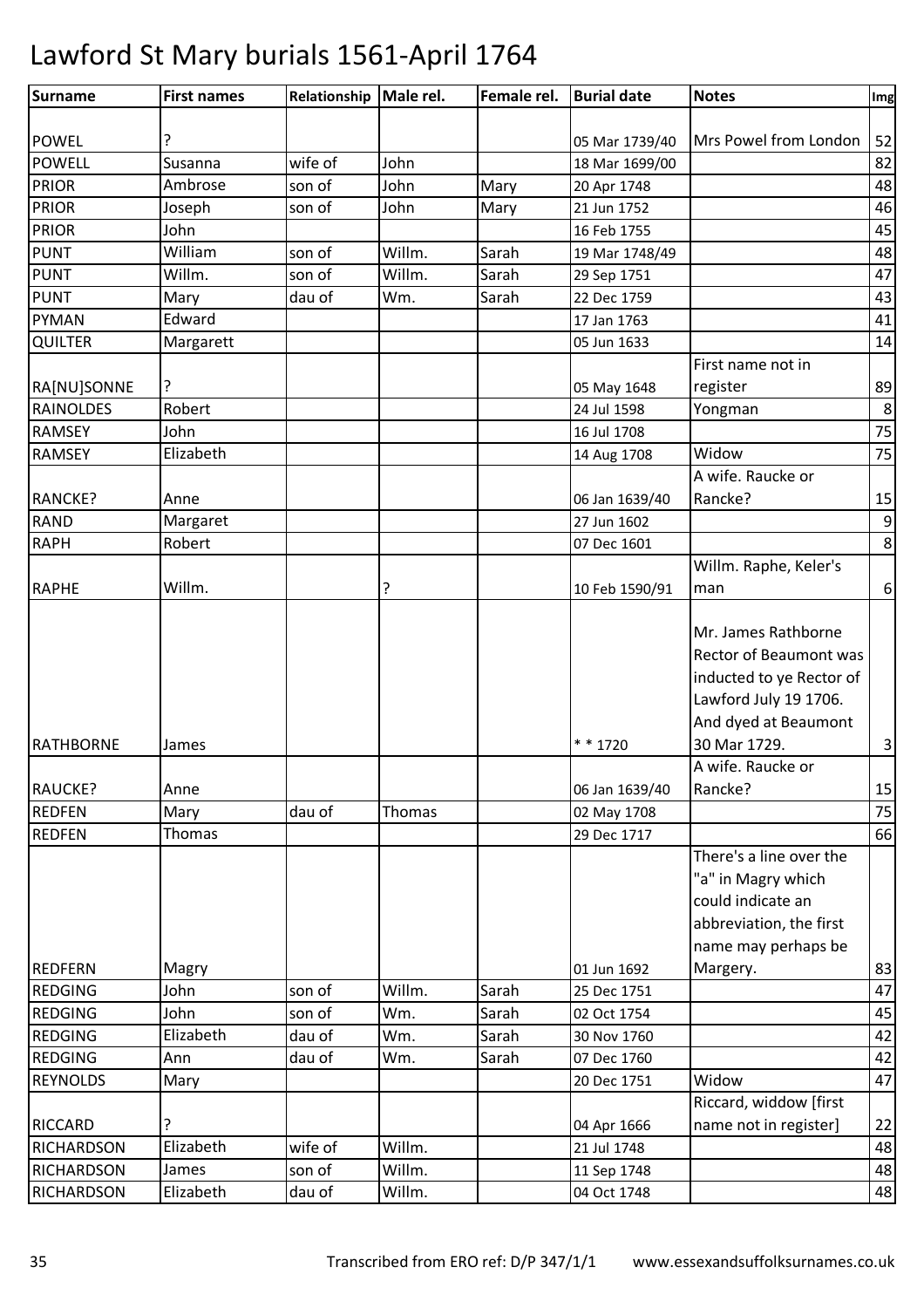| <b>Surname</b>    | <b>First names</b>    | Relationship | Male rel. | Female rel. | <b>Burial date</b>         | <b>Notes</b>                                   | Img            |
|-------------------|-----------------------|--------------|-----------|-------------|----------------------------|------------------------------------------------|----------------|
| <b>RICHARDSON</b> | Elizabeth             | wife of      | James     |             | 27 Jan 1750/51             |                                                | 47             |
| <b>RICHARDSON</b> | Elizabeth             | dau of       | James     | Mary        | 29 Oct 1761                |                                                | 42             |
| <b>RICHARDSON</b> | Ann                   | wife of      | Saul      |             | 30 Jun 1762                |                                                | 41             |
| <b>RICKARD</b>    | Felix                 |              |           |             | 20 Sep 1721                |                                                | 63             |
| RIDDELSDALE       | Sarah                 | dau of       | Will.     |             | 13 Apr 1670                |                                                | 22             |
| RIDDELSDEL        | Mary                  | wife of      | John      |             | 25 Jan 1746/47             |                                                | 50             |
| <b>RIDDESDEL</b>  | Elizabeth             |              |           |             | 14 Oct 1706                |                                                | 76             |
| RIDDLEDELL        | Margaret              |              |           |             | 16 Nov 1727                |                                                | 60             |
| RIDDLESDALE       | Sarah                 | wife of      | William   |             | 15 Feb 1678/79             |                                                | 87             |
| RIDDLESDALE       | Sarah                 | dau of       | William   |             | 15 Feb 1678/79             | infant                                         | 87             |
| RIDDLESDALE       | William               |              |           |             | 23 Jan 1680/81             |                                                | 86             |
| RIDDLESDALE       | Elizabeth             | wife of      | William   |             | 24 Aug 1681                |                                                | 86             |
| RIDDLESDALE       | John                  | son of       | John      |             | 22 Jul 1683                |                                                | 86             |
| RIDDLESDALE       |                       | child of     | John      | Elizabeth   | 22 Jul 1685                | An unbaptised child                            | 85             |
| RIDDLESDALE       | James                 | son of       | John      |             | 02 Apr 1691                |                                                | 84             |
| <b>RIDDLESDEL</b> | Margaret              | dau of       | John      | Margaret    | 01 Sep 1696                |                                                | 82             |
| RIDDLESDEL        | William               |              | Jn.       | Mary        | 03 Jan 1735/36             |                                                | 55             |
| RIDDLESDELL       | John                  | son of       | John      |             | 03 May 1688                |                                                | 84             |
| RIDDLESDELL       | John                  |              |           |             | 15 Mar 1727/28             |                                                | 59             |
| RIDDLESDELL       | John                  |              |           |             | 14 Sep 1752                |                                                | 46             |
| RIDDLESDEN        | John                  |              |           |             | 30 Jan 1736/37             | infant                                         | 54             |
| <b>RIDDLESDON</b> | William               | son of       | John      | Margaret    | 29 Jun 1699                |                                                | 82             |
| <b>RIDELSDON</b>  | Elizabeth             | dau of       | William   | Elizabeth   | 30 Aug 1656                |                                                | 18             |
| RIDNUELLMARSH     | William               |              |           |             | 01 Aug 1626                |                                                | 13             |
|                   |                       |              |           |             |                            | No date. Follows an                            |                |
| <b>RINGES</b>     | Sarah                 | dau of       | Joseph    |             | $* * 1629$                 | entry on 27 Nov.                               | 13             |
|                   |                       |              |           |             |                            | Surname abbreviated to                         |                |
|                   |                       |              |           |             |                            | Ripha. Not clear what<br>full name should be - |                |
|                   |                       |              |           |             |                            |                                                |                |
| <b>RIPHA</b>      | Gregorie              |              |           |             | 02 May 1611                | Ripham?                                        | 10             |
|                   |                       |              |           |             |                            | Tho. Robinson, husband                         |                |
| <b>ROBINSON</b>   |                       | husband of   |           |             |                            | of Mary Robinson                               |                |
| <b>ROBLETT</b>    | Tho.<br><b>Thomas</b> |              |           | Mary        | 10 Feb 1665/66             |                                                | 22<br>85       |
| <b>ROCHESTER</b>  | Susan                 | wife of      | John      |             | 28 Apr 1685<br>16 Sep 1624 |                                                | 12             |
| <b>ROCHESTER</b>  | Elizabeth             |              |           |             | 14 Sep 1640                | A wife                                         | 15             |
| ROFE?             | Geoffry               |              |           |             | 01 Mar 1597/98             | Rose or Rofe                                   | $\,8\,$        |
|                   |                       |              |           |             |                            |                                                |                |
|                   |                       |              |           |             |                            | A wife. Rofe or Rose? No                       |                |
|                   |                       |              |           |             |                            |                                                |                |
| ROFE?             | ?                     |              |           |             | 22 Mar 1638/39             | first name in register.                        | 15             |
|                   |                       |              |           |             |                            |                                                |                |
| ROFE?             |                       | wife of      | John      |             | 04 Mar 1656/57             | Goody Rofe (or Rose?)                          | 18             |
| <b>ROLPH</b>      | Elizabeth             |              |           |             | 21 Jan 1600/1              |                                                | $\bf 8$        |
| <b>ROLPH</b>      | Sara                  |              |           |             | 18 May 1603                |                                                | $\overline{9}$ |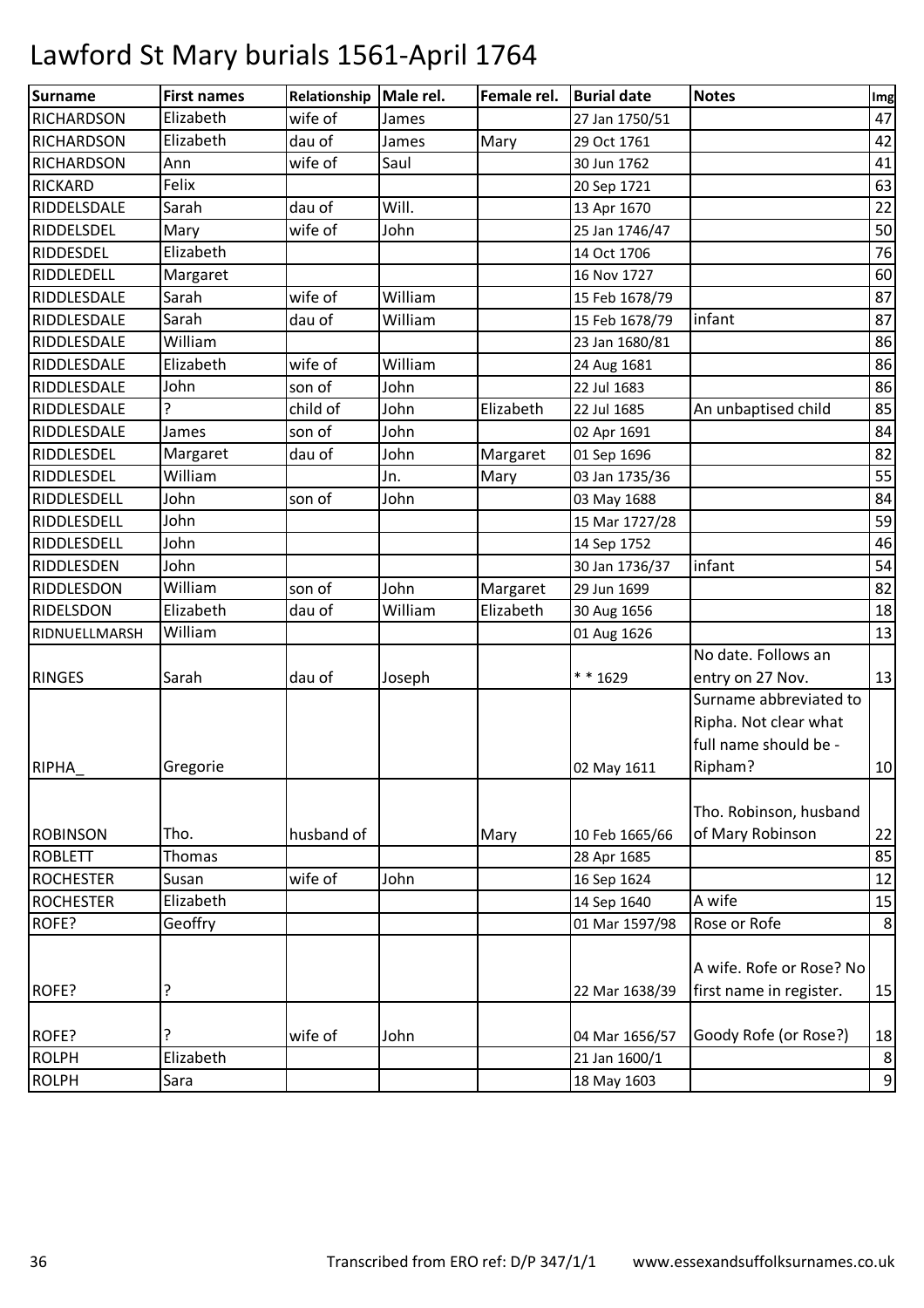| Surname         | <b>First names</b> | Relationship | Male rel. | Female rel. | <b>Burial date</b> | <b>Notes</b>              | Img              |
|-----------------|--------------------|--------------|-----------|-------------|--------------------|---------------------------|------------------|
|                 |                    |              |           |             |                    | She was not buried in     |                  |
|                 |                    |              |           |             |                    | Linen and ye forfiture    |                  |
|                 |                    |              |           |             |                    | was payd (this might      |                  |
|                 |                    |              |           |             |                    | perhaps be a mistake      |                  |
|                 |                    |              |           |             |                    | and that she *was*        |                  |
|                 |                    |              |           |             |                    | buried in linen, hence    |                  |
|                 |                    |              |           |             |                    | the fine for her not      |                  |
| <b>ROLPH</b>    | Mary               |              |           |             | 07 Nov 1678        | being buried in wool)     | 87               |
| <b>ROLPHE</b>   | Gilbert            |              |           |             | 28 Oct 1608        |                           | 10               |
| <b>ROLPHE</b>   | William            |              |           |             | 17 Feb 1632/33     |                           | 14               |
| ROSE?           | Geoffry            |              |           |             | 01 Mar 1597/98     | Rose or Rofe              | 8                |
|                 |                    |              |           |             |                    |                           |                  |
|                 |                    |              |           |             |                    | A wife. Rofe or Rose? No  |                  |
| ROSE?           | ?                  |              |           |             | 22 Mar 1638/39     | first name in register.   | 15               |
| ROSE?           |                    | wife of      | John      |             | 04 Mar 1656/57     | Goody Rofe (or Rose?)     | 18               |
| <b>ROSTERNE</b> | Richard            |              |           |             | 21 Oct 1656        | Singall man               | 18               |
| <b>RUFFELS</b>  | John               | son of       | Will.     |             | 15 Jul 1720        |                           | 64               |
| <b>RUFFELS</b>  | James              | son of       | William   |             | 14 Jan 1720/21     |                           | 63               |
| <b>RUFFELS</b>  | Elizabeth          |              | Wm.       |             | 06 Feb 1728/29     |                           | 59               |
| <b>RUFFLE</b>   | Robert             |              |           |             | 05 Nov 1599        |                           | 8 <sup>°</sup>   |
|                 |                    |              |           |             |                    |                           |                  |
|                 |                    |              |           |             |                    | Ye father. Follows burial |                  |
|                 |                    |              |           |             |                    | on 5 Nov of Robert        |                  |
| <b>RUFFLE</b>   | Willm.             |              |           |             | 07 Nov 1599        | Ruffle - Willm's son?     | 8 <sup>1</sup>   |
| <b>RUFFLES</b>  | John               | son of       | William   | Mary        | 13 May 1714        |                           | 69               |
| <b>RUFFLES</b>  | Mary               | wife of      | William   |             | 13 May 1714        |                           | 69               |
| <b>RUFFLES</b>  | James              | son of       | Wm.       |             | 26 Sep 1718        | Out of sequence           | 65               |
| <b>RUFFLES</b>  | Alice              | dau of       | William   | Alice       | 08 Nov 1724        |                           | 61               |
| <b>RUFFLES</b>  | Alice              |              |           |             | 22 May 1735        |                           | 55               |
| <b>RUFFLES</b>  | Mary               |              |           |             | 25 Jun 1737        |                           | 54               |
| <b>RUFFLES</b>  | Mary               | dau of       | William   |             | 29 Apr 1746        |                           | 50               |
| <b>RUFFLES</b>  | Margaret           | wife of      | Edward    |             | 11 Apr 1753        |                           | 46               |
| <b>RUFFLES</b>  | Alice              |              |           |             | 23 Aug 1756        |                           | 44               |
| <b>RUFFLES</b>  | William            |              |           |             | 30 Nov 1759        |                           | 43               |
| <b>RUFFLES</b>  | Wm.                | son of       | Edward    | Mary        | 17 Jul 1761        |                           | 42               |
| <b>RUSSELS</b>  | Mary               | dau of       | John      | Elizabeth   | 13 Mar 1756        |                           | 45               |
| <b>RUSSELS</b>  | John               |              |           |             | 21 Jul 1762        |                           | 41               |
| <b>RUST</b>     | Joseph             |              |           |             | 06 Sep 1763        |                           | 41               |
| <b>RYE</b>      | Willm.             |              |           |             | 09 May 1589        |                           | $6 \overline{6}$ |
| <b>RYE</b>      | John               |              |           |             | 31 Mar 1593        |                           | 7                |
| <b>RYE</b>      | Johane             |              |           |             | 15 Feb 1594/95     |                           | 7                |
| <b>RYE</b>      | Margaret           |              |           |             | 16 Jul 1626        |                           | 13               |
| <b>SACKER</b>   | Mary               |              | John      | Mary        | 11 Jul 1733        |                           | 56               |
| <b>SACKER</b>   | John               |              |           |             | 01 Sep 1735        |                           | 55               |
|                 |                    |              |           |             |                    | Y. (not clear what the Y  |                  |
|                 |                    |              |           |             |                    | stands for after his name |                  |
| <b>SACKER</b>   | Samuel             |              |           |             | 16 Jan 1750/51     | - the younger?)           | 47               |
| SADDE           | Francis            |              |           |             | 23 Sep 1719        |                           | 65               |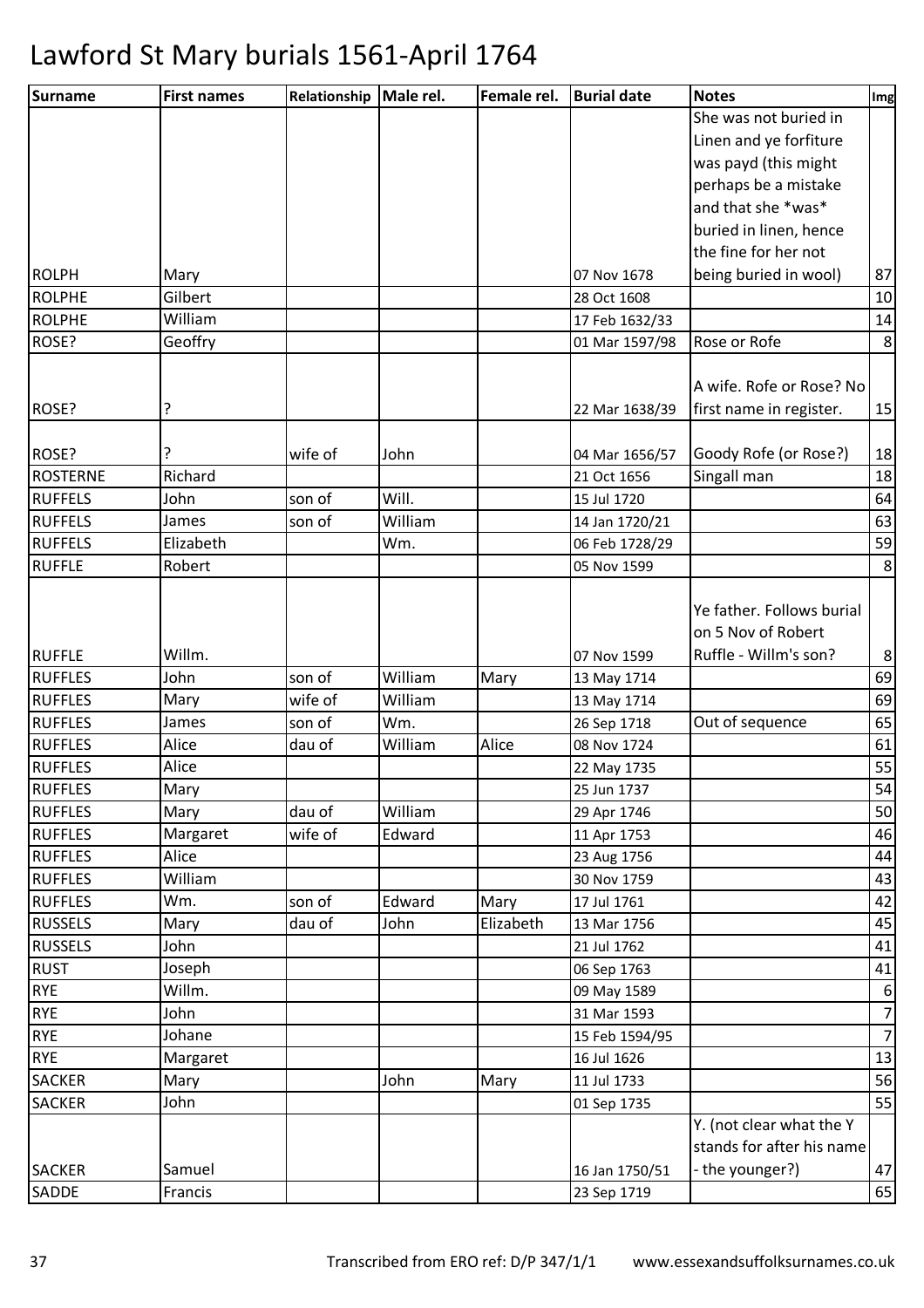| <b>Surname</b>  | <b>First names</b> | Relationship   Male rel. |         | Female rel. | <b>Burial date</b> | <b>Notes</b>               | Img              |
|-----------------|--------------------|--------------------------|---------|-------------|--------------------|----------------------------|------------------|
| <b>SAKIN</b>    | George             |                          |         |             | 24 Jan 1593/94     |                            | $\overline{7}$   |
|                 |                    |                          |         |             |                    | A stil born child of John  |                  |
| <b>SAKIN</b>    | ?                  | child of                 | John    |             | 31 Mar 1689        | <b>Sakins</b>              | 84               |
| <b>SAKINS</b>   | Margaret           | wife of                  | Richard |             | 23 Jan 1695/96     |                            | 82               |
| <b>SAKINS</b>   | Richard            |                          |         |             | 11 Jan 1696/97     | Widower                    | 82               |
| <b>SAKINS</b>   | John               |                          |         |             | 18 Oct 1707        |                            | 75               |
| <b>SAKINS</b>   | Elizabeth          |                          |         |             | 02 Nov 1707        |                            | 75               |
| <b>SALLOWS</b>  | John               |                          |         |             | 25 Sep 1614        | A yough (youth?)           | 11               |
| <b>SALLY</b>    | Elizabeth          |                          |         |             | 21 Aug 1630        | A wife                     | 13               |
| <b>SANDERS</b>  | Susanna            | wife of                  | James   |             | 11 May 1762        |                            | 41               |
|                 |                    |                          |         |             |                    | Sands wife. No first       |                  |
| <b>SANDS</b>    |                    | wife of                  | ?       |             | 01 Jul 1593        | names in register.         | $\overline{7}$   |
| SARGANT         | Susan              |                          |         |             | 26 Feb 1590/91     |                            | 6                |
|                 |                    |                          |         |             |                    | Two yonge infants the      |                  |
|                 |                    |                          |         |             |                    | children of Rosang         |                  |
| <b>SARGANT</b>  | ?                  | child of                 | ?       |             | 03 Feb 1594/95     | Sheldrake & Sargant.       | $\overline{7}$   |
| SARGIANT        | Richard            |                          |         |             | 04 Jan 1601/2      |                            | $\boldsymbol{9}$ |
| SARIANT         | Thomas             |                          |         |             | 07 Jan 1676/77     |                            | 87               |
|                 |                    |                          |         |             |                    | Date is of death, not      |                  |
| <b>SAUKINS</b>  | Richard            | son of                   | Richard | Marggerett  | 20 Sep 1657        | burial                     | 18               |
|                 |                    |                          |         |             |                    | Richard Frennch,           |                  |
|                 |                    |                          |         |             |                    | searvant to Goodman        |                  |
|                 |                    |                          |         |             |                    | Saukins [date is of death, |                  |
| <b>SAUKINS</b>  | Richard            |                          | ?       |             | 07 Aug 1659        | not burial]                | 19               |
| <b>SAWKINS</b>  | William            |                          |         |             | 10 May 1721        |                            | 63               |
| <b>SAWYER</b>   | Ann                | wife of                  | William |             | 18 May 1751        |                            | 47               |
| <b>SAWYER</b>   | Sarah              | dau of                   | William |             | 11 Apr 1753        |                            | 46               |
| <b>SAWYER</b>   | Alice              | dau of                   | William | Alice       | 23 Oct 1753        |                            | 46               |
| <b>SAYKINS</b>  | Mary               | wife of                  | John    |             | 13 Oct 1712        |                            | 70               |
| <b>SCALES</b>   | John               |                          |         |             | 13 Jan 1734/35     |                            | 55               |
| <b>SCARFE</b>   | Will.              |                          |         |             | 13 Nov 1657        | Abode: Lawford             | 18               |
| <b>SCARFE</b>   | William            |                          |         |             | 09 Feb 1671/72     | Single man                 | 22               |
| <b>SCOFIELL</b> | Leonard            |                          |         | Dinah       | 10 Sep 1754        | Base child of              | 45               |
| <b>SCOT</b>     | William            | son of                   | John    | Susan       | 28 Jan 1760        |                            | 43               |
| <b>SCOTT</b>    | Lidia              |                          |         |             | 11 Nov 1729        |                            | 59               |
| <b>SCRATTON</b> | Elizabeth          |                          |         |             | 19 Dec 1759        |                            | 43               |
| <b>SCRUTTON</b> | John               |                          |         |             | 08 Nov 1741        |                            | 52               |
|                 |                    |                          |         |             |                    | Miller. This is            |                  |
|                 |                    |                          |         |             |                    | presumably John Seaks,     |                  |
|                 |                    |                          |         |             |                    | who left a Prorogative     |                  |
|                 |                    |                          |         |             |                    | Court of Canterbury will   |                  |
|                 |                    |                          |         |             |                    | (Seak on TNA's             |                  |
|                 |                    |                          |         |             |                    | Discovery search, Seake    |                  |
|                 |                    |                          |         |             |                    | on Ancestry, but Seaks in  |                  |
| <b>SEEX</b>     | John               |                          |         |             | 28 Jan 1602/3      | the will itself).          | 9                |
| <b>SELFE</b>    | John               |                          |         |             | 23 Jun 1737        |                            | 54               |
| <b>SELLY</b>    | Richard            |                          |         |             | 01 Apr 1633        |                            | 14               |
| <b>SELLY</b>    | Susanna            | dau of                   | Jacob   | Mary        | 04 Feb 1683/84     |                            | 86               |
|                 |                    |                          |         |             |                    |                            |                  |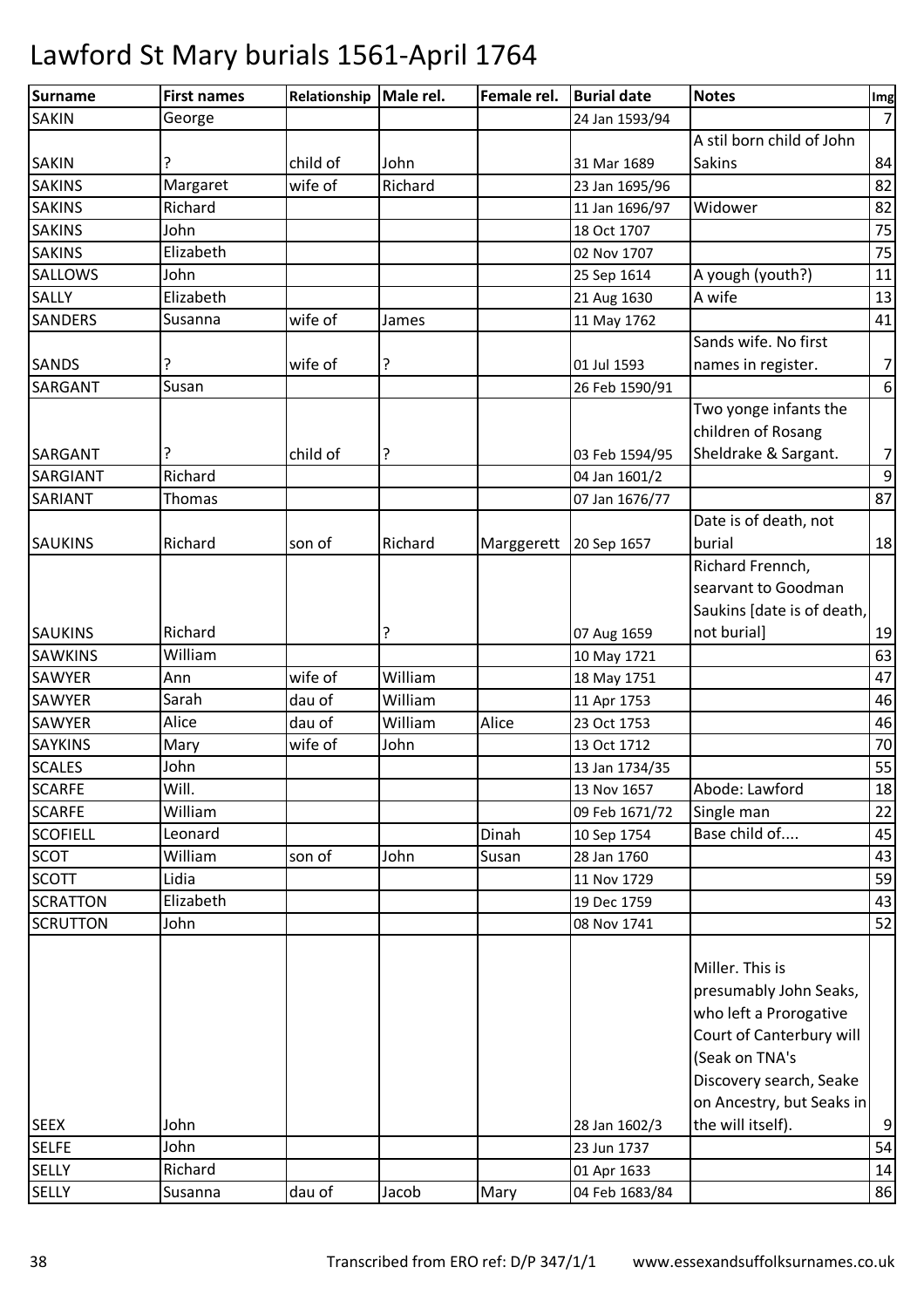| Surname          | <b>First names</b> | Relationship   Male rel. |               | Female rel.    | <b>Burial date</b> | <b>Notes</b>            | Img             |
|------------------|--------------------|--------------------------|---------------|----------------|--------------------|-------------------------|-----------------|
| <b>SELLY</b>     | Jacob              |                          |               |                | 23 Oct 1685        |                         | 85              |
| <b>SELLY</b>     | Mary               |                          |               |                | 22 Apr 1691        |                         | 84              |
| <b>SERJEANT</b>  | Stephen            |                          |               |                | 14 Jan 1697/98     |                         | 82              |
| <b>SERRET</b>    | Frances            |                          |               |                | 22 Apr 1631        |                         | 13              |
| <b>SEYLDE</b>    | Johane             |                          |               |                | 18 Jul 1591        | Widdow                  | $6\phantom{1}6$ |
| <b>SHAVE</b>     | William            |                          |               |                | 15 Jan 1679/80     | Abode: Little Bromly    | 87              |
|                  |                    |                          |               |                |                    | Jurat Sarah Baske?      |                 |
|                  |                    |                          |               |                |                    | (presumably the person  |                 |
|                  |                    |                          |               |                |                    | who swore to the burial |                 |
| <b>SHEAD</b>     | Mathew             |                          |               |                | 09 Jan 1718/19     | in wool)                | 66              |
| <b>SHED</b>      | Mathew             |                          |               |                | 09 Jan 1686/87     |                         | 85              |
| <b>SHED</b>      | Joseph             | son of                   | Mathew        |                | 26 Jul 1688        |                         | 84              |
|                  |                    |                          |               |                |                    | Entry written as :      |                 |
| <b>SHED</b>      | Joseph             |                          |               |                | 14 Dec 1693        | "Joseph (Mark) Shed"    | 83              |
|                  |                    |                          |               |                |                    | Entry written as :      |                 |
| <b>SHED</b>      | Mark               |                          |               |                | 14 Dec 1693        | "Joseph (Mark) Shed"    | 83              |
| <b>SHED</b>      | William            |                          |               |                | 13 Apr 1706        |                         | 76              |
| <b>SHED</b>      | Anne               |                          |               |                | 02 Aug 1706        |                         | 76              |
| <b>SHED</b>      | Sarah              | dau of                   | Mathew        |                | 07 Feb 1719/20     |                         | 65              |
| <b>SHED</b>      | <b>Bridget</b>     |                          |               |                | 20 Apr 1720        | Widdow                  | 64              |
| <b>SHED</b>      | Mary               | dau of                   | Mathew        |                | 28 Feb 1720/21     |                         | 63              |
| <b>SHED</b>      | John               | son of                   | Mathew        | Sarah          | 25 Feb 1721/22     |                         | 61              |
| <b>SHED</b>      | John               | son of                   | Math.         | Sarah          | 13 Aug 1723        |                         | 61              |
| SHED             | Sarah              |                          |               |                | 02 Feb 1724/25     |                         | 61              |
| <b>SHED</b>      | Mathew             |                          |               |                | 11 Jun 1732        |                         | 56              |
| <b>SHEDD</b>     | Mary               | dau of                   | Mathew        | <b>Bridget</b> | 11 Aug 1708        |                         | 75              |
| SHELDRACKE       | Robert             |                          |               |                | 02 Apr 1632        |                         | 14              |
| <b>SHELDRAK</b>  | Rosing             |                          |               |                | 04 Nov 1600        |                         | 8               |
| <b>SHELDRAKE</b> | Peter              |                          |               |                | 20 Mar 1590/91     |                         | $6\phantom{1}6$ |
| SHELDRAKE        | Edward             |                          |               |                | 09 Nov 1592        |                         | $\overline{7}$  |
| SHELDRAKE        | Mary               | dau of                   | <b>Thomas</b> |                | 23 Nov 1592        |                         | $\overline{7}$  |
|                  |                    |                          |               |                |                    | Two yonge infants the   |                 |
|                  |                    |                          |               |                |                    | children of Rosang      |                 |
| SHELDRAKE        | ?                  | child of                 | Rosang        |                | 03 Feb 1594/95     | Sheldrake & Sargant.    | $\overline{7}$  |
| SHELDRAKE        | Effra.             |                          |               |                | 11 Jan 1602/3      |                         | $9\,$           |
| <b>SHELDRAKE</b> | Richard            |                          |               |                | 22 Dec 1603        |                         | 9               |
| SHELDRAKE        | Margaret           |                          |               |                | 10 Apr 1612        | A widow                 | 11              |
| SHELDRAKE        | Richard            |                          |               |                | 23 Sep 1621        |                         | 12              |
| SHERMAN          | Sarah              | wife of                  | Nathaniel     |                | 24 Feb 1725/26     |                         | 60              |
| SHERMAN          | Nathaniel          |                          |               |                | 14 Jul 1737        | infant                  | 54              |
| SHERMAN          | Nathaniel          |                          |               |                | 04 Oct 1738        |                         | 53              |
| SHERMAN          | Sarah              |                          |               |                | 25 Dec 1738        | infant                  | 53              |
| SHERMAN          | Susannah           |                          |               |                | 08 Feb 1738/39     |                         | 53              |
| <b>SHIRMAN</b>   | Nathaniel          | son of                   | Narthaniel    | Sarah          | 27 May 1715        |                         | 68              |
| <b>SILVESTER</b> | Allyce             |                          |               |                | 17 Sep 1592        |                         | $\overline{7}$  |
| <b>SILVESTER</b> | Ellen              |                          |               |                | 09 Nov 1600        |                         | 8               |
| <b>SIMMONS</b>   | Robert             |                          |               |                | 24 May 1691        |                         | 84              |
| <b>SIMMONS</b>   | Martha             |                          |               |                | 11 Aug 1737        |                         | 54              |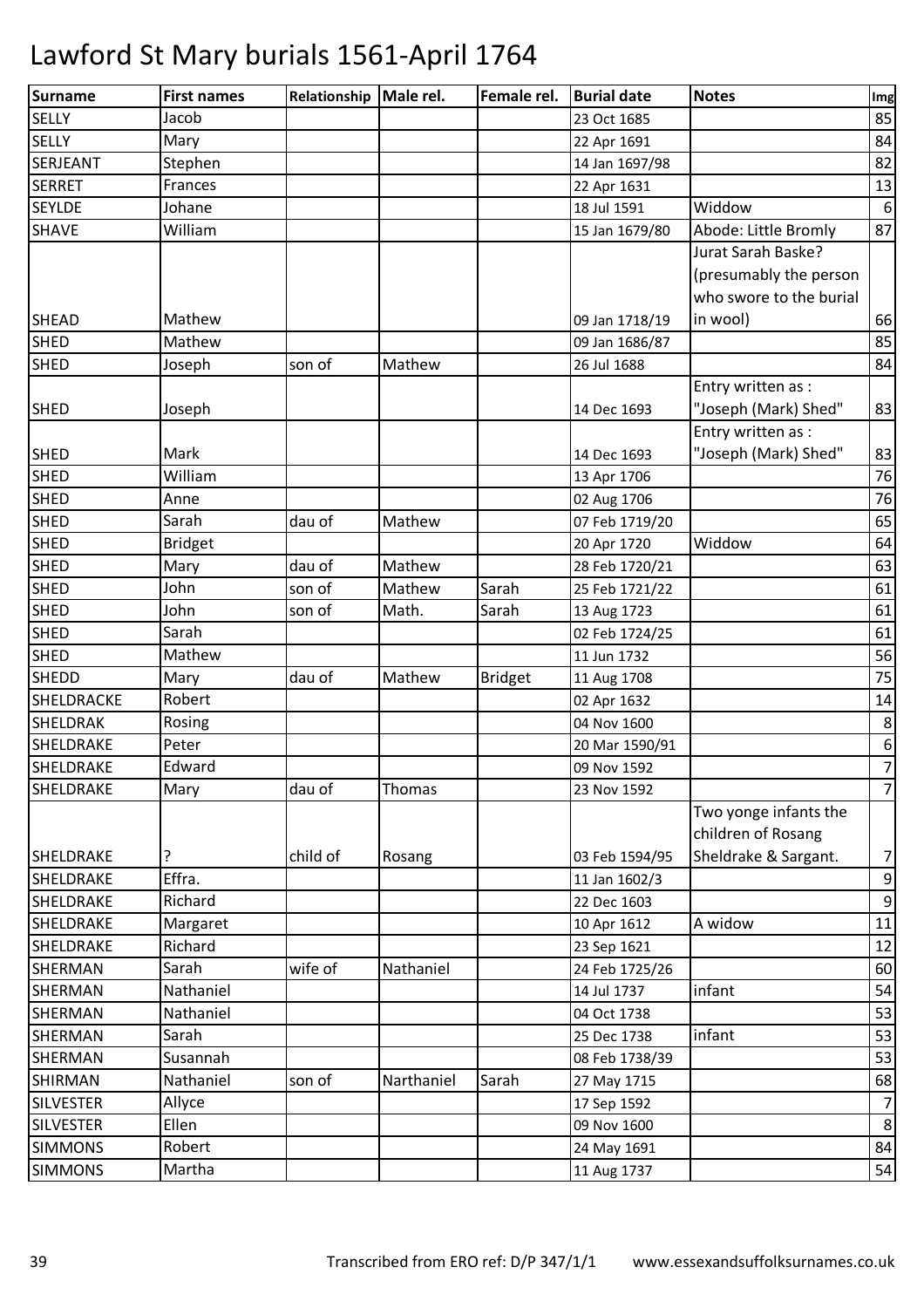| Surname                      | <b>First names</b>     | Relationship Male rel. |             | Female rel. | <b>Burial date</b>            | <b>Notes</b>            | Img              |
|------------------------------|------------------------|------------------------|-------------|-------------|-------------------------------|-------------------------|------------------|
| <b>SIMONS</b>                | ?                      | wife of                | Robert      |             | 08 Oct 1684                   | Robert Simons his wife  | 85               |
|                              |                        |                        |             |             |                               |                         |                  |
|                              |                        |                        |             |             |                               |                         |                  |
|                              |                        |                        |             |             |                               | Certified to Mr Mott    |                  |
|                              |                        |                        |             |             |                               | Justice of ye Peace by  |                  |
|                              |                        |                        |             |             |                               | Mr Frances that he was  |                  |
|                              |                        |                        |             |             |                               | buried in his clothes   |                  |
|                              |                        |                        |             |             |                               | being soe corrupt and   |                  |
|                              |                        |                        |             |             |                               | loathesome that he was  |                  |
| <b>SIMONS</b>                | Thomas                 |                        |             |             | 19 Dec 1684                   | not fitt to be touched. | 85               |
| <b>SIMONS</b>                | Thomas                 |                        |             |             | 01 May 1685                   |                         | 85               |
| <b>SIMONS</b>                | Elizabeth              |                        |             |             | 20 Jun 1691                   |                         | 84               |
| <b>SIMONS</b>                | Robert                 |                        |             |             | 10 Jul 1691                   | Ye younger              | 84               |
| <b>SIMPSON</b>               | William                | son of                 | Isaac       | Hannah      | 20 Feb 1764                   |                         | 40               |
| <b>SIMSON</b>                | <b>Thomas</b>          |                        |             |             | 13 Jan 1587/88                |                         | $\boldsymbol{6}$ |
| <b>SIMSON</b>                | Thomas                 |                        |             |             | 30 Jun 1609                   |                         | $10\,$           |
| <b>SKINGSH</b>               | Arthur                 |                        |             |             | 21 Feb 1722/23                |                         | 61               |
| <b>SKOLDEN</b>               | Daniel                 |                        |             |             | 14 Mar 1736/37                | child                   | 54               |
| <b>SKOLDEN</b>               | Anne                   |                        |             |             | 04 Feb 1737/38                |                         | 54               |
| <b>SKOLDEN</b>               | Anne                   |                        |             |             | 15 Mar 1737/38                | child                   | 53               |
| <b>SKOLDEN</b>               | Susannah               |                        |             |             | 01 Apr 1738                   | child                   | 53               |
| <b>SKOULDEN</b>              | Daniel                 |                        |             |             | 05 May 1751                   |                         | 47               |
|                              |                        |                        |             |             |                               | First name not in       |                  |
| <b>SMIE</b>                  | ?                      | wife of                | Leonard     |             | 12 Jul 1665                   | register                | 22               |
| SMIE                         | Leonard                |                        |             |             | 07 Aug 1665                   | Ye sexton               | 22               |
| <b>SMITH</b>                 | Grysill                |                        |             |             | 12 Dec 1601                   |                         | $\bf 8$          |
| <b>SMITH</b>                 | <b>Thomas</b>          |                        |             |             | 02 Jun 1611                   | A man                   | 10               |
| <b>SMITH</b>                 | John                   |                        |             |             | 07 Oct 1655                   |                         | 18               |
|                              |                        |                        |             |             |                               | Sarah of Jn. & Tryphosa |                  |
| <b>SMITH</b>                 | Sarah<br><b>Bemmis</b> |                        | Jn.<br>John | Tryphosa    | 11 Mar 1727/28                | Smith                   | 59               |
| <b>SMITH</b><br><b>SMITH</b> | John                   |                        | Jn.         |             | 05 Feb 1728/29                |                         | 59               |
|                              | <b>Bemmis</b>          |                        | John        |             | 17 Feb 1728/29                |                         | 59<br>56         |
| <b>SMITH</b><br><b>SMITH</b> | Mary                   |                        |             | Tryphosa    | 02 Jan 1733/34<br>03 Dec 1736 |                         | 54               |
| <b>SMITH</b>                 | Elizabeth              |                        |             |             |                               | infant                  | 54               |
| <b>SMITH</b>                 | Hannah                 |                        |             |             | 09 Mar 1736/37<br>13 Sep 1739 | child                   | 53               |
| <b>SMY</b>                   | Thomas                 |                        |             |             | 25 Mar 1598                   | infant                  | $\bf 8$          |
| SMY                          | Sara                   |                        |             |             | 27 Aug 1614                   | A wife                  | 11               |
| SMY                          | John                   |                        |             |             | 20 Mar 1638/39                |                         | 15               |
| SMY                          | Thomas                 |                        |             |             | 21 Oct 1656                   |                         | 18               |
| <b>SMY</b>                   | Nathaniel              | son of                 | Nathaniel   |             | 17 May 1680                   |                         | 87               |
| <b>SMYE</b>                  | Parnell                |                        |             |             | 20 Feb 1601/2                 |                         | $\overline{9}$   |
|                              |                        |                        |             |             |                               | Had been baptised 12    |                  |
| SMYE                         | Alice                  |                        |             |             | 15 Feb 1608/9                 | Feb.                    | 10               |
| <b>SMYE</b>                  | Robert                 |                        |             |             | 15 Jun 1611                   | A lad                   | 10               |
| SMYE                         | Elizabeth              |                        |             |             | 25 Jun 1611                   | A wife                  | 10               |
|                              |                        |                        |             |             |                               | Day of month lost on    |                  |
| <b>SMYE</b>                  | Susan                  |                        |             |             | * Apr 1656                    | page edge               | 18               |
|                              |                        |                        |             |             |                               |                         |                  |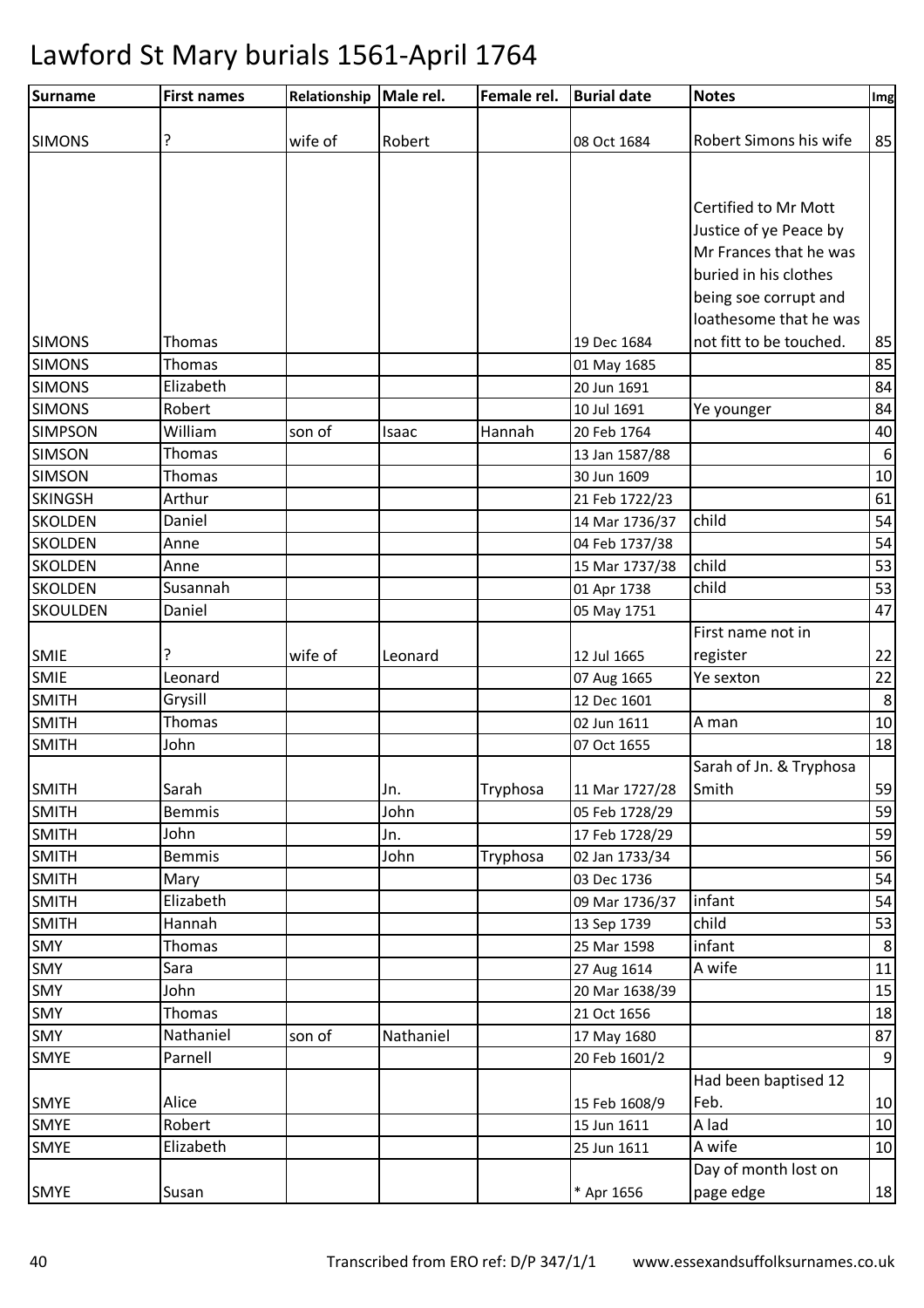| <b>Surname</b>    | <b>First names</b> | Relationship | Male rel. | Female rel. | <b>Burial date</b> | <b>Notes</b>             | Img                                |
|-------------------|--------------------|--------------|-----------|-------------|--------------------|--------------------------|------------------------------------|
| <b>SMYTH</b>      | Katheryne          |              |           |             | 08 Apr 1591        |                          | $\boldsymbol{6}$                   |
| <b>SMYTH</b>      | Jane               |              |           |             | 07 Dec 1592        |                          | $\overline{7}$                     |
| <b>SMYTH</b>      | Anne               |              |           |             | 11 Apr 1593        |                          | $\overline{7}$                     |
| <b>SMYTH</b>      | Henrie             |              |           |             | 27 Nov 1595        |                          | $\overline{7}$                     |
| <b>SMYTH</b>      | Jane               |              |           |             | 14 Aug 1634        |                          | 14                                 |
| <b>SMYTH</b>      | John               |              |           |             | 17 Aug 1736        |                          | 55                                 |
|                   |                    |              |           |             |                    |                          |                                    |
| <b>SMYTH</b>      | John               | son of       | John      | Sarah       | 07 Apr 1748        | The father is the clerk. | 49                                 |
| SNELLING          | Willm.             |              |           |             | 27 Dec 1587        |                          | 6                                  |
|                   |                    |              |           |             |                    | Willm. Snelling his wyfe |                                    |
|                   |                    |              |           |             |                    | (he's buried 27 Dec but  |                                    |
|                   |                    |              |           |             |                    | this burial in June      |                                    |
|                   |                    |              |           |             |                    | follows his entry in the |                                    |
|                   |                    |              |           |             |                    | register. Her first name |                                    |
| <b>SNELLING</b>   |                    | wife of      | Willm.    |             | 04 Jun 1587        | isn't given)             | $\boldsymbol{6}$                   |
| <b>SNOWDEN</b>    | Elizabeth          |              |           |             | 10 Jan 1660/61     |                          | 21                                 |
| <b>SPARLING</b>   | Richard            |              |           |             | 02 Apr 1599        |                          | $\bf 8$                            |
| <b>SPARLING</b>   | Thomas             |              |           |             | 01 May 1603        |                          | $\overline{9}$                     |
|                   |                    |              |           |             |                    | Robert & Elizabeth       |                                    |
|                   |                    |              |           |             |                    | Spencer. Had been        |                                    |
| <b>SPENCER</b>    | Robert             |              |           |             | 15 Aug 1597        | baptised 14 Aug.         | $\bf 8$                            |
|                   |                    |              |           |             |                    | Robert & Elizabeth       |                                    |
|                   |                    |              |           |             |                    | Spencer. Had been        |                                    |
| <b>SPENCER</b>    | Elizabeth          |              |           |             | 15 Aug 1597        | baptised 14 Aug.         | $\bf 8$                            |
| <b>SPENSER</b>    | Thomas             |              |           |             | 21 Jan 1611/12     |                          | $10\,$                             |
| <b>SPENSER</b>    | Marie              |              |           |             | 23 Dec 1612        | Widow                    | 11                                 |
|                   |                    |              |           |             |                    |                          |                                    |
|                   |                    |              |           |             |                    | Spiltimbers' wyfe. First |                                    |
| <b>SPILTIMBER</b> |                    | wife of      | ?         |             | 10 Jan 1585/86     | names not in register.   | $\boldsymbol{6}$                   |
| <b>SPINK</b>      | Daniel             |              |           |             | 22 Feb 1613/14     |                          | 11                                 |
| <b>SPINK</b>      | Richard            |              |           |             | 24 Mar 1690/91     |                          | 84                                 |
| <b>SPINK</b>      | Georg              | son of       | Georg     | Susan       | 15 Dec 1714        |                          | 69                                 |
| <b>SPINK</b>      | John               | son of       | George    |             | 18 May 1720        |                          | 64                                 |
| <b>SPINKE</b>     | John               |              |           |             | 19 Jul 1614        |                          | 11                                 |
|                   |                    |              |           |             |                    | Date is of death, not    |                                    |
| <b>SPINKE</b>     | George             |              |           |             | 14 Mar 1653/54     | burial                   | 17                                 |
|                   |                    |              |           |             |                    |                          |                                    |
|                   |                    |              |           |             |                    | The Widowe Spinke        |                                    |
| <b>SPINKE</b>     |                    | dau of       |           | ?           | 24 Apr 1654        | buryed a maydon childe   | 17                                 |
| <b>SPINKS</b>     | Richard            | son of       | George    |             | 24 Oct 1704        |                          | 77                                 |
|                   |                    |              |           |             |                    | Parson of Lawford. His   |                                    |
|                   |                    |              |           |             |                    | burial is also recorded  |                                    |
| <b>SPYSER</b>     | Thomas             |              |           |             | 05 Feb 1584/85     | on image 5.              | $\mathbf{3}$                       |
| <b>STAFFORD</b>   | William            |              |           |             | 16 Mar 1709/10     |                          | 72                                 |
| <b>STAFFORD</b>   | Joanna             |              |           |             | 06 Dec 1711        | Widow                    | $71\,$                             |
|                   | Richard            |              |           |             |                    |                          |                                    |
| <b>STANTON</b>    | Eliz.              |              |           |             | 26 Nov 1587        |                          | $\boldsymbol{6}$<br>$\overline{7}$ |
| <b>STANTON</b>    |                    |              |           |             | 28 Feb 1592/93     |                          |                                    |
| <b>STANTON</b>    | Agnes              |              |           |             | 17 Sep 1609        |                          | 10                                 |
| <b>STARTUP</b>    | Mathewe            |              |           |             | 24 Sep 1597        |                          | $\boldsymbol{8}$                   |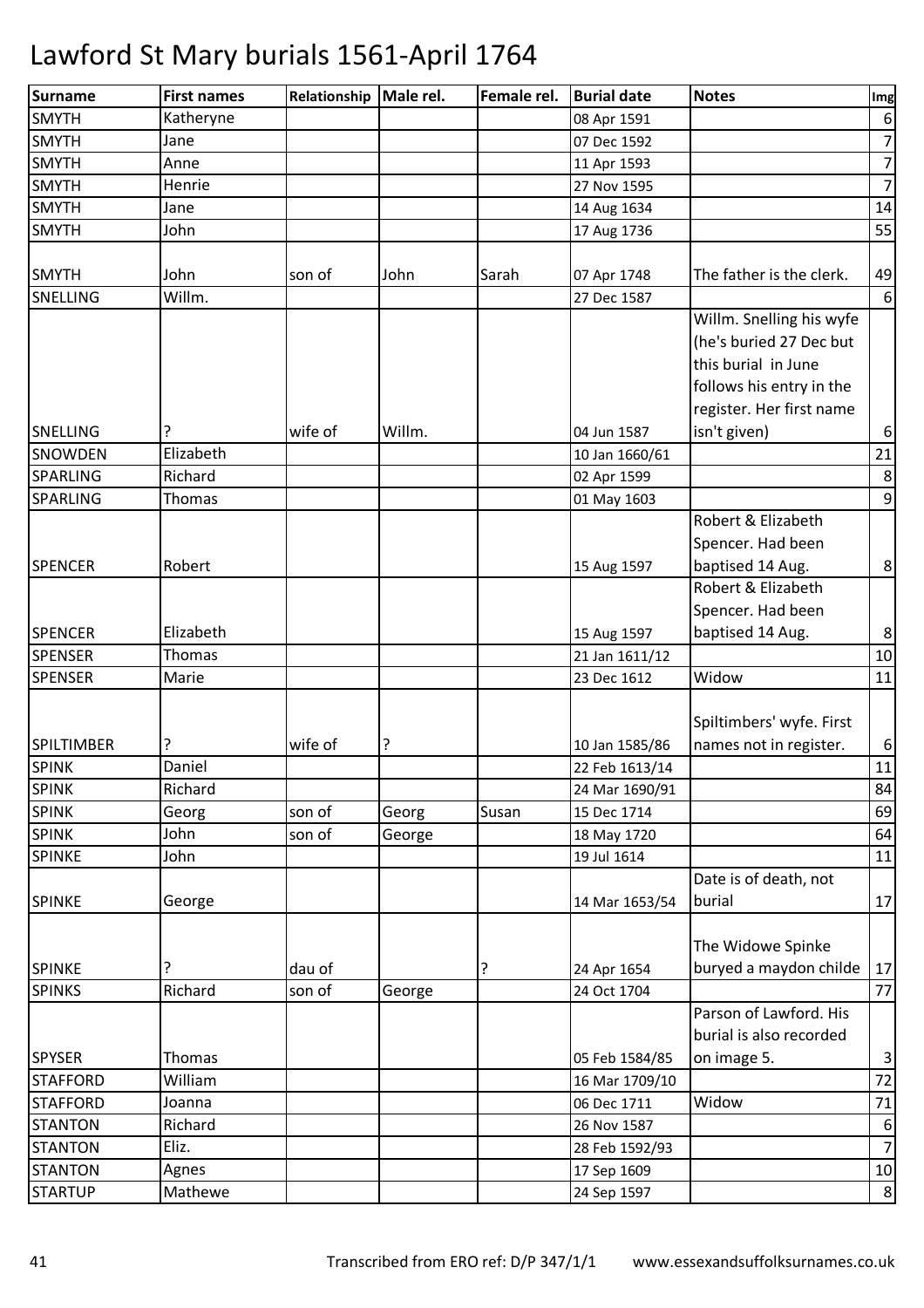| Surname          | <b>First names</b> | Relationship   Male rel. |           | Female rel. | <b>Burial date</b> | <b>Notes</b>              | Img              |
|------------------|--------------------|--------------------------|-----------|-------------|--------------------|---------------------------|------------------|
| <b>STEBBIN</b>   | Mary               |                          |           |             | 20 Dec 1691        |                           | 84               |
|                  |                    |                          |           |             |                    | Was brought from the      |                  |
| <b>STEBBIN</b>   | Susanna            |                          |           |             | 14 Oct 1695        | parish of Dedham          | 82               |
| <b>STEBBING</b>  | Daniel             |                          |           |             | 04 Mar 1665/66     | Husbandman                | 22               |
|                  |                    |                          |           |             |                    | Daughter of Daniel        |                  |
|                  |                    |                          |           |             |                    | Stebbing aforesaid        |                  |
|                  |                    |                          |           |             |                    | (referring to burial on 4 |                  |
| <b>STEBBING</b>  | Rebeccah           | dau of                   | Daniel    |             | 18 Mar 1665/66     | Mar)                      | 22               |
| <b>STEBBING</b>  | Thomas             |                          |           |             | 30 Jun 1670        | Senior.                   | 22               |
| <b>STEBBING</b>  | 7                  |                          |           |             | 13 Mar 1670/71     | Widdow                    | 22               |
| <b>STEBBING</b>  | Martha             |                          |           |             | 27 Apr 1671        | Single woman              | 22               |
| <b>STEBEN</b>    | Jane               |                          |           |             | 29 Jun 1609        |                           | 10               |
| <b>STEBIN</b>    | <b>Thomas</b>      |                          |           |             | 12 Jun 1685        |                           | 85               |
| <b>STEBING</b>   | Anna               |                          |           |             | 01 May 1631        | A wife                    | 13               |
| <b>STEBINGE</b>  | Marke              |                          |           |             | 09 Jan 1633/34     |                           | 14               |
| <b>STEGOLL</b>   | Marie              |                          |           |             | 30 Mar 1605        |                           | $\boldsymbol{9}$ |
| <b>STEN</b>      | John               |                          |           |             | 13 Nov 1596        |                           | $\overline{7}$   |
| <b>STEPHENS</b>  | Anne               |                          |           |             | 05 Mar 1731/32     |                           | 57               |
| <b>STERLING</b>  | Mary               |                          | Henry     | Mary        | 12 Jan 1729/30     |                           | 57               |
| <b>STERN</b>     | John               |                          |           |             | 05 Mar 1680/81     |                           | 86               |
| <b>STEVENS</b>   | Elizabeth          |                          |           |             | 08 Jul 1608        |                           | 10               |
| <b>STOCKES</b>   | Roberte            |                          |           |             | 19 Jul 1624        |                           | 12               |
| <b>STOKES</b>    | Ann                |                          |           |             | 21 Oct 1614        | child                     | 11               |
| <b>STONE</b>     | John               |                          |           |             | 18 Jun 1591        |                           | $\boldsymbol{6}$ |
| <b>STONE</b>     | Margaret           |                          |           |             | 01 Mar 1600/1      |                           | $\,8\,$          |
| <b>STONE</b>     | Margerie           |                          |           |             | 19 Jul 1608        |                           | 10               |
| <b>STONE</b>     | Agnes              |                          |           |             | 10 Apr 1610        |                           | 10               |
| <b>STONHARDE</b> | Edward             |                          |           |             | 08 Oct 1641        |                           | 15               |
| <b>STOOKES</b>   | Richard            |                          |           |             | 28 Mar 1618        |                           | 12               |
| <b>STOWER</b>    | Isaac              |                          |           |             | 23 May 1606        |                           | $\boldsymbol{9}$ |
| <b>STRINGER</b>  | Johan              |                          |           |             | 27 Jul 1597        |                           | $\bf 8$          |
| <b>STUD</b>      | Sarah              | dau of                   | John      |             | 04 May 1661        |                           | 21               |
| <b>STUD</b>      | Nathaniel          |                          |           |             | 02 Oct 1692        |                           | 83               |
| <b>STUDD</b>     | Elizabeth          |                          |           |             | 15 Sep 1703        |                           | 79               |
| <b>STUDD</b>     | Elizabeth          | wife of                  | Nathaniel |             | 18 Mar 1719/20     |                           | 64               |
|                  |                    |                          |           |             |                    | Nathaniel & Nat. & Mary   |                  |
| <b>STUDD</b>     | Nathaniel          |                          | Nat.      | Mary        | 28 Oct 1727        | Studd                     | 60               |
| <b>STUDD</b>     | Jonathan           |                          | Nathaniel | Mary        | 01 Apr 1730        |                           | 57               |
| <b>STUDD</b>     | Nathaniel          |                          |           |             | 09 Apr 1754        |                           | 45               |
|                  |                    |                          |           |             |                    | Date is of death, not     |                  |
| <b>STUDE</b>     | Mary               | wife of                  | John      |             | 19 Jan 1653/54     | burial                    | 17               |
|                  |                    |                          |           |             |                    | Had been baptised 12      |                  |
| <b>STUDE</b>     | John               |                          |           |             | 21 Dec 1655        | Dec.                      | 18               |
| <b>STUDS</b>     | Margaret           | dau of                   | Nathaniel | Elizabeth   | 30 Mar 1704        |                           | 78               |
| <b>SUNE</b>      | 5.                 |                          |           |             | 10 Aug 1593        | Yonge [Young] Sune        | $\overline{7}$   |
| SWAINE           | <b>Nicolas</b>     |                          |           |             | 31 Mar 1631        |                           | 13               |
| <b>SWETMAN</b>   | Benedicte          |                          |           |             | 03 Apr 1591        |                           | 6                |
| <b>TANNER</b>    | Francis            |                          |           |             | 12 Jul 1719        |                           | 65               |
| TARBETT?         | Robert             |                          |           |             | 17 Feb 1590/91     | Tarvett or Tarbett?       | $\boldsymbol{6}$ |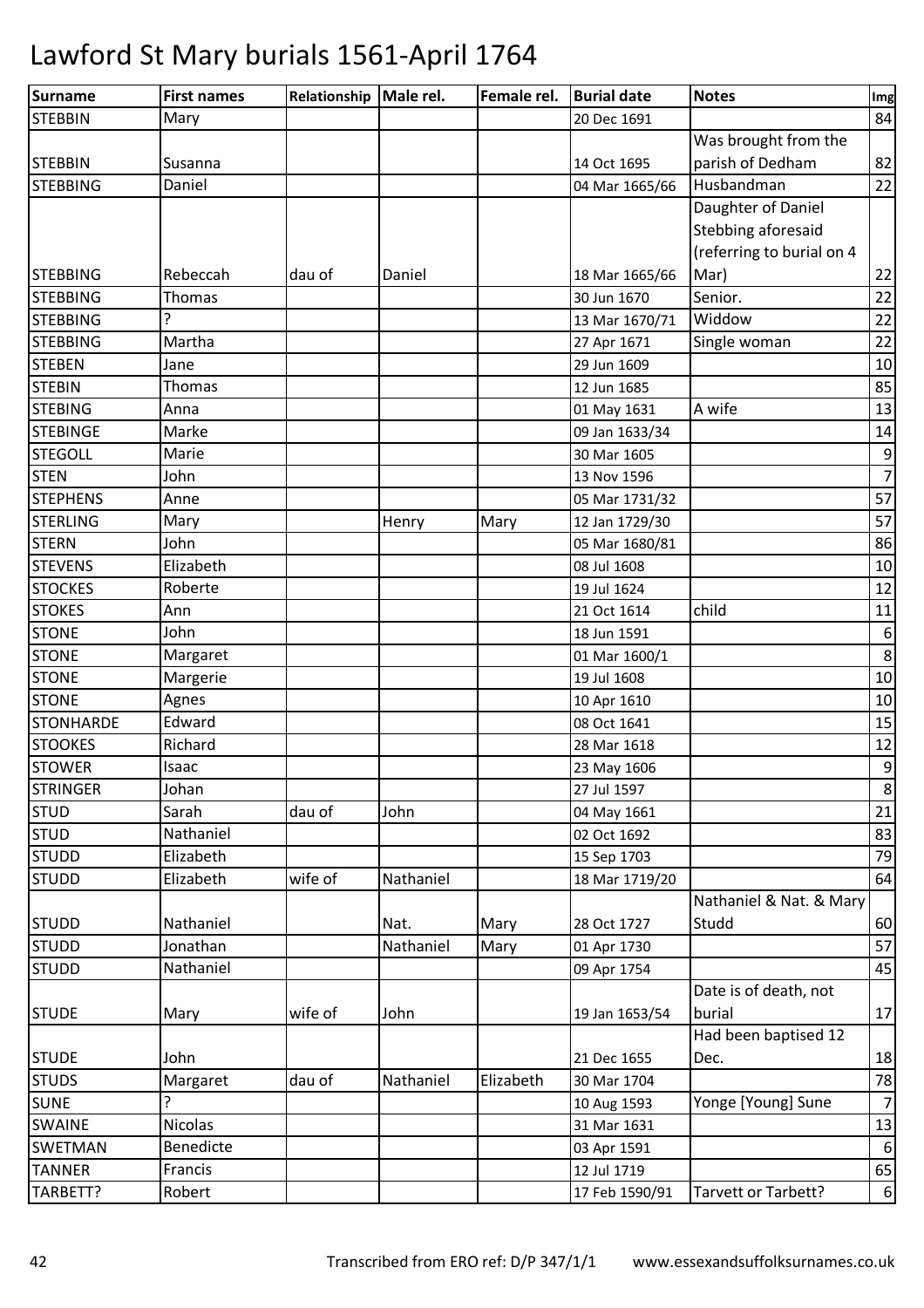| Martha<br>14 Jul 1762<br>Widow<br>41<br>Tarvett or Tarbett?<br>Robert<br>$6\,$<br>17 Feb 1590/91<br>57<br>John<br>Robt.<br>Susannah<br>16 Jan 1730/31<br>57<br>Robert<br>18 May 1731<br>57<br>Susannah<br>09 Nov 1731<br>John Taylor LLD was<br>inducted into the<br>Rectory of Lawford June<br>8th 1751 & dyed at<br>$* * 1766$<br>London 6 Apr 1766.<br>$\overline{3}$<br><b>TAYLOR</b><br>John<br><b>TAYLOR</b><br>William<br>A smith<br>18<br>26 Jan 1657/58<br>wife of<br>73<br><b>TAYLOR</b><br>Mary<br>Nathaniel<br>05 Oct 1709<br>63<br>Nathaniel<br><b>TAYLOR</b><br>26 Dec 1721<br><b>TERRY</b><br>Sarah<br>dau of<br>Thoms.<br>Martha<br>47<br>07 Aug 1750<br>Richard<br>Dix alias Thacher<br><b>THACHER</b><br>$\sqrt{6}$<br>02 Aug 1591<br>5<br>14 Dec 1562<br>Agnes<br>46<br>Elizabeth<br>dau of<br>William<br>Elizabeth<br>10 Feb 1753<br>46<br>wife of<br>William<br>Elizabeth<br>15 May 1753<br>child<br>13<br>Mary<br>10 Aug 1630<br>Richd.<br>14<br>10 Aug 1634<br>44<br>William<br>15 Mar 1757<br>Wife's name not in<br>22<br>Joha<br>husband of<br>?<br>20 Dec 1668<br>register.<br>Daughter of the Widow<br>Tirrel. Date is of death,<br>18<br>?<br>not burial.<br>Mary<br>dau of<br>18 Dec 1657<br>William<br>13<br>19 May 1627<br>22<br>wife of<br>Elizabeth<br>05 Nov 1669<br>George<br>Samuel<br>63<br>04 Nov 1721<br>47<br>Edward<br>Gent.<br>05 Jul 1750<br>Gentleman<br>Wm.<br>42<br>26 May 1761<br>John<br>02 Sep 1600<br>8<br>dau of<br>Wm.<br>Sarah<br>61<br>26 Oct 1723<br>Mr Tye, a barber<br>surgeon. Date is of<br>death, not burial.<br>?<br>18<br>14 Apr 1657<br>John<br>54<br>24 Oct 1736<br>Widdow<br>22<br>Elizabeth<br>27 Nov 1670<br>A wife<br>Jane<br>10 Sep 1613<br>11<br>dau of<br>40<br>Mary<br>Mary<br>James<br>15 Sep 1763<br>Francis<br>10 Jan 1762<br>41<br>Eliz.<br>24 Mar 1592/93<br>$\overline{7}$<br>dau of<br>Obadiah<br>Damaris<br>Ann<br>24 Dec 1679<br>23<br>Obadiah<br>86<br>Ann<br>dau of<br>12 Jun 1681<br>83<br>02 Nov 1692<br>Susanna<br>83<br>Sarah<br>15 Mar 1694/95<br>Obadiah<br>27 Nov 1702<br>80<br>John<br>Daniel<br>56<br>Elizabeth<br>25 Apr 1732<br>5<br>WALDEGRAVE<br>Edward<br>15 Aug 1584 | Surname         | <b>First names</b> | Relationship   Male rel. | Female rel. | <b>Burial date</b> | <b>Notes</b> | Img |
|------------------------------------------------------------------------------------------------------------------------------------------------------------------------------------------------------------------------------------------------------------------------------------------------------------------------------------------------------------------------------------------------------------------------------------------------------------------------------------------------------------------------------------------------------------------------------------------------------------------------------------------------------------------------------------------------------------------------------------------------------------------------------------------------------------------------------------------------------------------------------------------------------------------------------------------------------------------------------------------------------------------------------------------------------------------------------------------------------------------------------------------------------------------------------------------------------------------------------------------------------------------------------------------------------------------------------------------------------------------------------------------------------------------------------------------------------------------------------------------------------------------------------------------------------------------------------------------------------------------------------------------------------------------------------------------------------------------------------------------------------------------------------------------------------------------------------------------------------------------------------------------------------------------------------------------------------------------------------------------------------------------------------------------------------------------------------------------------------------------------------------------------------------------------|-----------------|--------------------|--------------------------|-------------|--------------------|--------------|-----|
|                                                                                                                                                                                                                                                                                                                                                                                                                                                                                                                                                                                                                                                                                                                                                                                                                                                                                                                                                                                                                                                                                                                                                                                                                                                                                                                                                                                                                                                                                                                                                                                                                                                                                                                                                                                                                                                                                                                                                                                                                                                                                                                                                                        | <b>TARRY</b>    |                    |                          |             |                    |              |     |
|                                                                                                                                                                                                                                                                                                                                                                                                                                                                                                                                                                                                                                                                                                                                                                                                                                                                                                                                                                                                                                                                                                                                                                                                                                                                                                                                                                                                                                                                                                                                                                                                                                                                                                                                                                                                                                                                                                                                                                                                                                                                                                                                                                        | TARVETT?        |                    |                          |             |                    |              |     |
|                                                                                                                                                                                                                                                                                                                                                                                                                                                                                                                                                                                                                                                                                                                                                                                                                                                                                                                                                                                                                                                                                                                                                                                                                                                                                                                                                                                                                                                                                                                                                                                                                                                                                                                                                                                                                                                                                                                                                                                                                                                                                                                                                                        | <b>TAYLER</b>   |                    |                          |             |                    |              |     |
|                                                                                                                                                                                                                                                                                                                                                                                                                                                                                                                                                                                                                                                                                                                                                                                                                                                                                                                                                                                                                                                                                                                                                                                                                                                                                                                                                                                                                                                                                                                                                                                                                                                                                                                                                                                                                                                                                                                                                                                                                                                                                                                                                                        | <b>TAYLER</b>   |                    |                          |             |                    |              |     |
|                                                                                                                                                                                                                                                                                                                                                                                                                                                                                                                                                                                                                                                                                                                                                                                                                                                                                                                                                                                                                                                                                                                                                                                                                                                                                                                                                                                                                                                                                                                                                                                                                                                                                                                                                                                                                                                                                                                                                                                                                                                                                                                                                                        | <b>TAYLER</b>   |                    |                          |             |                    |              |     |
|                                                                                                                                                                                                                                                                                                                                                                                                                                                                                                                                                                                                                                                                                                                                                                                                                                                                                                                                                                                                                                                                                                                                                                                                                                                                                                                                                                                                                                                                                                                                                                                                                                                                                                                                                                                                                                                                                                                                                                                                                                                                                                                                                                        |                 |                    |                          |             |                    |              |     |
|                                                                                                                                                                                                                                                                                                                                                                                                                                                                                                                                                                                                                                                                                                                                                                                                                                                                                                                                                                                                                                                                                                                                                                                                                                                                                                                                                                                                                                                                                                                                                                                                                                                                                                                                                                                                                                                                                                                                                                                                                                                                                                                                                                        |                 |                    |                          |             |                    |              |     |
|                                                                                                                                                                                                                                                                                                                                                                                                                                                                                                                                                                                                                                                                                                                                                                                                                                                                                                                                                                                                                                                                                                                                                                                                                                                                                                                                                                                                                                                                                                                                                                                                                                                                                                                                                                                                                                                                                                                                                                                                                                                                                                                                                                        |                 |                    |                          |             |                    |              |     |
|                                                                                                                                                                                                                                                                                                                                                                                                                                                                                                                                                                                                                                                                                                                                                                                                                                                                                                                                                                                                                                                                                                                                                                                                                                                                                                                                                                                                                                                                                                                                                                                                                                                                                                                                                                                                                                                                                                                                                                                                                                                                                                                                                                        |                 |                    |                          |             |                    |              |     |
|                                                                                                                                                                                                                                                                                                                                                                                                                                                                                                                                                                                                                                                                                                                                                                                                                                                                                                                                                                                                                                                                                                                                                                                                                                                                                                                                                                                                                                                                                                                                                                                                                                                                                                                                                                                                                                                                                                                                                                                                                                                                                                                                                                        |                 |                    |                          |             |                    |              |     |
|                                                                                                                                                                                                                                                                                                                                                                                                                                                                                                                                                                                                                                                                                                                                                                                                                                                                                                                                                                                                                                                                                                                                                                                                                                                                                                                                                                                                                                                                                                                                                                                                                                                                                                                                                                                                                                                                                                                                                                                                                                                                                                                                                                        |                 |                    |                          |             |                    |              |     |
|                                                                                                                                                                                                                                                                                                                                                                                                                                                                                                                                                                                                                                                                                                                                                                                                                                                                                                                                                                                                                                                                                                                                                                                                                                                                                                                                                                                                                                                                                                                                                                                                                                                                                                                                                                                                                                                                                                                                                                                                                                                                                                                                                                        |                 |                    |                          |             |                    |              |     |
|                                                                                                                                                                                                                                                                                                                                                                                                                                                                                                                                                                                                                                                                                                                                                                                                                                                                                                                                                                                                                                                                                                                                                                                                                                                                                                                                                                                                                                                                                                                                                                                                                                                                                                                                                                                                                                                                                                                                                                                                                                                                                                                                                                        |                 |                    |                          |             |                    |              |     |
|                                                                                                                                                                                                                                                                                                                                                                                                                                                                                                                                                                                                                                                                                                                                                                                                                                                                                                                                                                                                                                                                                                                                                                                                                                                                                                                                                                                                                                                                                                                                                                                                                                                                                                                                                                                                                                                                                                                                                                                                                                                                                                                                                                        |                 |                    |                          |             |                    |              |     |
|                                                                                                                                                                                                                                                                                                                                                                                                                                                                                                                                                                                                                                                                                                                                                                                                                                                                                                                                                                                                                                                                                                                                                                                                                                                                                                                                                                                                                                                                                                                                                                                                                                                                                                                                                                                                                                                                                                                                                                                                                                                                                                                                                                        |                 |                    |                          |             |                    |              |     |
|                                                                                                                                                                                                                                                                                                                                                                                                                                                                                                                                                                                                                                                                                                                                                                                                                                                                                                                                                                                                                                                                                                                                                                                                                                                                                                                                                                                                                                                                                                                                                                                                                                                                                                                                                                                                                                                                                                                                                                                                                                                                                                                                                                        | <b>THECHER</b>  |                    |                          |             |                    |              |     |
|                                                                                                                                                                                                                                                                                                                                                                                                                                                                                                                                                                                                                                                                                                                                                                                                                                                                                                                                                                                                                                                                                                                                                                                                                                                                                                                                                                                                                                                                                                                                                                                                                                                                                                                                                                                                                                                                                                                                                                                                                                                                                                                                                                        | <b>THORP</b>    |                    |                          |             |                    |              |     |
|                                                                                                                                                                                                                                                                                                                                                                                                                                                                                                                                                                                                                                                                                                                                                                                                                                                                                                                                                                                                                                                                                                                                                                                                                                                                                                                                                                                                                                                                                                                                                                                                                                                                                                                                                                                                                                                                                                                                                                                                                                                                                                                                                                        | <b>THORP</b>    |                    |                          |             |                    |              |     |
|                                                                                                                                                                                                                                                                                                                                                                                                                                                                                                                                                                                                                                                                                                                                                                                                                                                                                                                                                                                                                                                                                                                                                                                                                                                                                                                                                                                                                                                                                                                                                                                                                                                                                                                                                                                                                                                                                                                                                                                                                                                                                                                                                                        | <b>THORPE</b>   |                    |                          |             |                    |              |     |
|                                                                                                                                                                                                                                                                                                                                                                                                                                                                                                                                                                                                                                                                                                                                                                                                                                                                                                                                                                                                                                                                                                                                                                                                                                                                                                                                                                                                                                                                                                                                                                                                                                                                                                                                                                                                                                                                                                                                                                                                                                                                                                                                                                        | <b>THORPE</b>   |                    |                          |             |                    |              |     |
|                                                                                                                                                                                                                                                                                                                                                                                                                                                                                                                                                                                                                                                                                                                                                                                                                                                                                                                                                                                                                                                                                                                                                                                                                                                                                                                                                                                                                                                                                                                                                                                                                                                                                                                                                                                                                                                                                                                                                                                                                                                                                                                                                                        | <b>THORPE</b>   |                    |                          |             |                    |              |     |
|                                                                                                                                                                                                                                                                                                                                                                                                                                                                                                                                                                                                                                                                                                                                                                                                                                                                                                                                                                                                                                                                                                                                                                                                                                                                                                                                                                                                                                                                                                                                                                                                                                                                                                                                                                                                                                                                                                                                                                                                                                                                                                                                                                        |                 |                    |                          |             |                    |              |     |
|                                                                                                                                                                                                                                                                                                                                                                                                                                                                                                                                                                                                                                                                                                                                                                                                                                                                                                                                                                                                                                                                                                                                                                                                                                                                                                                                                                                                                                                                                                                                                                                                                                                                                                                                                                                                                                                                                                                                                                                                                                                                                                                                                                        | <b>TILLOT</b>   |                    |                          |             |                    |              |     |
|                                                                                                                                                                                                                                                                                                                                                                                                                                                                                                                                                                                                                                                                                                                                                                                                                                                                                                                                                                                                                                                                                                                                                                                                                                                                                                                                                                                                                                                                                                                                                                                                                                                                                                                                                                                                                                                                                                                                                                                                                                                                                                                                                                        |                 |                    |                          |             |                    |              |     |
|                                                                                                                                                                                                                                                                                                                                                                                                                                                                                                                                                                                                                                                                                                                                                                                                                                                                                                                                                                                                                                                                                                                                                                                                                                                                                                                                                                                                                                                                                                                                                                                                                                                                                                                                                                                                                                                                                                                                                                                                                                                                                                                                                                        |                 |                    |                          |             |                    |              |     |
|                                                                                                                                                                                                                                                                                                                                                                                                                                                                                                                                                                                                                                                                                                                                                                                                                                                                                                                                                                                                                                                                                                                                                                                                                                                                                                                                                                                                                                                                                                                                                                                                                                                                                                                                                                                                                                                                                                                                                                                                                                                                                                                                                                        | <b>TIRRELL</b>  |                    |                          |             |                    |              |     |
|                                                                                                                                                                                                                                                                                                                                                                                                                                                                                                                                                                                                                                                                                                                                                                                                                                                                                                                                                                                                                                                                                                                                                                                                                                                                                                                                                                                                                                                                                                                                                                                                                                                                                                                                                                                                                                                                                                                                                                                                                                                                                                                                                                        | <b>TOMSON</b>   |                    |                          |             |                    |              |     |
|                                                                                                                                                                                                                                                                                                                                                                                                                                                                                                                                                                                                                                                                                                                                                                                                                                                                                                                                                                                                                                                                                                                                                                                                                                                                                                                                                                                                                                                                                                                                                                                                                                                                                                                                                                                                                                                                                                                                                                                                                                                                                                                                                                        | <b>TRAFFORD</b> |                    |                          |             |                    |              |     |
|                                                                                                                                                                                                                                                                                                                                                                                                                                                                                                                                                                                                                                                                                                                                                                                                                                                                                                                                                                                                                                                                                                                                                                                                                                                                                                                                                                                                                                                                                                                                                                                                                                                                                                                                                                                                                                                                                                                                                                                                                                                                                                                                                                        | <b>TURNER</b>   |                    |                          |             |                    |              |     |
|                                                                                                                                                                                                                                                                                                                                                                                                                                                                                                                                                                                                                                                                                                                                                                                                                                                                                                                                                                                                                                                                                                                                                                                                                                                                                                                                                                                                                                                                                                                                                                                                                                                                                                                                                                                                                                                                                                                                                                                                                                                                                                                                                                        | <b>TURNER</b>   |                    |                          |             |                    |              |     |
|                                                                                                                                                                                                                                                                                                                                                                                                                                                                                                                                                                                                                                                                                                                                                                                                                                                                                                                                                                                                                                                                                                                                                                                                                                                                                                                                                                                                                                                                                                                                                                                                                                                                                                                                                                                                                                                                                                                                                                                                                                                                                                                                                                        | <b>TURNER</b>   |                    |                          |             |                    |              |     |
|                                                                                                                                                                                                                                                                                                                                                                                                                                                                                                                                                                                                                                                                                                                                                                                                                                                                                                                                                                                                                                                                                                                                                                                                                                                                                                                                                                                                                                                                                                                                                                                                                                                                                                                                                                                                                                                                                                                                                                                                                                                                                                                                                                        | <b>TURVER</b>   |                    |                          |             |                    |              |     |
|                                                                                                                                                                                                                                                                                                                                                                                                                                                                                                                                                                                                                                                                                                                                                                                                                                                                                                                                                                                                                                                                                                                                                                                                                                                                                                                                                                                                                                                                                                                                                                                                                                                                                                                                                                                                                                                                                                                                                                                                                                                                                                                                                                        | <b>TWEED</b>    |                    |                          |             |                    |              |     |
|                                                                                                                                                                                                                                                                                                                                                                                                                                                                                                                                                                                                                                                                                                                                                                                                                                                                                                                                                                                                                                                                                                                                                                                                                                                                                                                                                                                                                                                                                                                                                                                                                                                                                                                                                                                                                                                                                                                                                                                                                                                                                                                                                                        |                 |                    |                          |             |                    |              |     |
|                                                                                                                                                                                                                                                                                                                                                                                                                                                                                                                                                                                                                                                                                                                                                                                                                                                                                                                                                                                                                                                                                                                                                                                                                                                                                                                                                                                                                                                                                                                                                                                                                                                                                                                                                                                                                                                                                                                                                                                                                                                                                                                                                                        |                 |                    |                          |             |                    |              |     |
|                                                                                                                                                                                                                                                                                                                                                                                                                                                                                                                                                                                                                                                                                                                                                                                                                                                                                                                                                                                                                                                                                                                                                                                                                                                                                                                                                                                                                                                                                                                                                                                                                                                                                                                                                                                                                                                                                                                                                                                                                                                                                                                                                                        | <b>TYE</b>      |                    |                          |             |                    |              |     |
|                                                                                                                                                                                                                                                                                                                                                                                                                                                                                                                                                                                                                                                                                                                                                                                                                                                                                                                                                                                                                                                                                                                                                                                                                                                                                                                                                                                                                                                                                                                                                                                                                                                                                                                                                                                                                                                                                                                                                                                                                                                                                                                                                                        | <b>TYE</b>      |                    |                          |             |                    |              |     |
|                                                                                                                                                                                                                                                                                                                                                                                                                                                                                                                                                                                                                                                                                                                                                                                                                                                                                                                                                                                                                                                                                                                                                                                                                                                                                                                                                                                                                                                                                                                                                                                                                                                                                                                                                                                                                                                                                                                                                                                                                                                                                                                                                                        | <b>TYRREL</b>   |                    |                          |             |                    |              |     |
|                                                                                                                                                                                                                                                                                                                                                                                                                                                                                                                                                                                                                                                                                                                                                                                                                                                                                                                                                                                                                                                                                                                                                                                                                                                                                                                                                                                                                                                                                                                                                                                                                                                                                                                                                                                                                                                                                                                                                                                                                                                                                                                                                                        | <b>ULTING</b>   |                    |                          |             |                    |              |     |
|                                                                                                                                                                                                                                                                                                                                                                                                                                                                                                                                                                                                                                                                                                                                                                                                                                                                                                                                                                                                                                                                                                                                                                                                                                                                                                                                                                                                                                                                                                                                                                                                                                                                                                                                                                                                                                                                                                                                                                                                                                                                                                                                                                        | <b>UPSON</b>    |                    |                          |             |                    |              |     |
|                                                                                                                                                                                                                                                                                                                                                                                                                                                                                                                                                                                                                                                                                                                                                                                                                                                                                                                                                                                                                                                                                                                                                                                                                                                                                                                                                                                                                                                                                                                                                                                                                                                                                                                                                                                                                                                                                                                                                                                                                                                                                                                                                                        | <b>URGENT</b>   |                    |                          |             |                    |              |     |
|                                                                                                                                                                                                                                                                                                                                                                                                                                                                                                                                                                                                                                                                                                                                                                                                                                                                                                                                                                                                                                                                                                                                                                                                                                                                                                                                                                                                                                                                                                                                                                                                                                                                                                                                                                                                                                                                                                                                                                                                                                                                                                                                                                        | <b>VIGGIS</b>   |                    |                          |             |                    |              |     |
|                                                                                                                                                                                                                                                                                                                                                                                                                                                                                                                                                                                                                                                                                                                                                                                                                                                                                                                                                                                                                                                                                                                                                                                                                                                                                                                                                                                                                                                                                                                                                                                                                                                                                                                                                                                                                                                                                                                                                                                                                                                                                                                                                                        | <b>VINCE</b>    |                    |                          |             |                    |              |     |
|                                                                                                                                                                                                                                                                                                                                                                                                                                                                                                                                                                                                                                                                                                                                                                                                                                                                                                                                                                                                                                                                                                                                                                                                                                                                                                                                                                                                                                                                                                                                                                                                                                                                                                                                                                                                                                                                                                                                                                                                                                                                                                                                                                        | <b>VINCE</b>    |                    |                          |             |                    |              |     |
|                                                                                                                                                                                                                                                                                                                                                                                                                                                                                                                                                                                                                                                                                                                                                                                                                                                                                                                                                                                                                                                                                                                                                                                                                                                                                                                                                                                                                                                                                                                                                                                                                                                                                                                                                                                                                                                                                                                                                                                                                                                                                                                                                                        | <b>VINCE</b>    |                    |                          |             |                    |              |     |
|                                                                                                                                                                                                                                                                                                                                                                                                                                                                                                                                                                                                                                                                                                                                                                                                                                                                                                                                                                                                                                                                                                                                                                                                                                                                                                                                                                                                                                                                                                                                                                                                                                                                                                                                                                                                                                                                                                                                                                                                                                                                                                                                                                        | <b>VINCE</b>    |                    |                          |             |                    |              |     |
|                                                                                                                                                                                                                                                                                                                                                                                                                                                                                                                                                                                                                                                                                                                                                                                                                                                                                                                                                                                                                                                                                                                                                                                                                                                                                                                                                                                                                                                                                                                                                                                                                                                                                                                                                                                                                                                                                                                                                                                                                                                                                                                                                                        | <b>VINCE</b>    |                    |                          |             |                    |              |     |
|                                                                                                                                                                                                                                                                                                                                                                                                                                                                                                                                                                                                                                                                                                                                                                                                                                                                                                                                                                                                                                                                                                                                                                                                                                                                                                                                                                                                                                                                                                                                                                                                                                                                                                                                                                                                                                                                                                                                                                                                                                                                                                                                                                        | <b>VINCE</b>    |                    |                          |             |                    |              |     |
|                                                                                                                                                                                                                                                                                                                                                                                                                                                                                                                                                                                                                                                                                                                                                                                                                                                                                                                                                                                                                                                                                                                                                                                                                                                                                                                                                                                                                                                                                                                                                                                                                                                                                                                                                                                                                                                                                                                                                                                                                                                                                                                                                                        |                 |                    |                          |             |                    |              |     |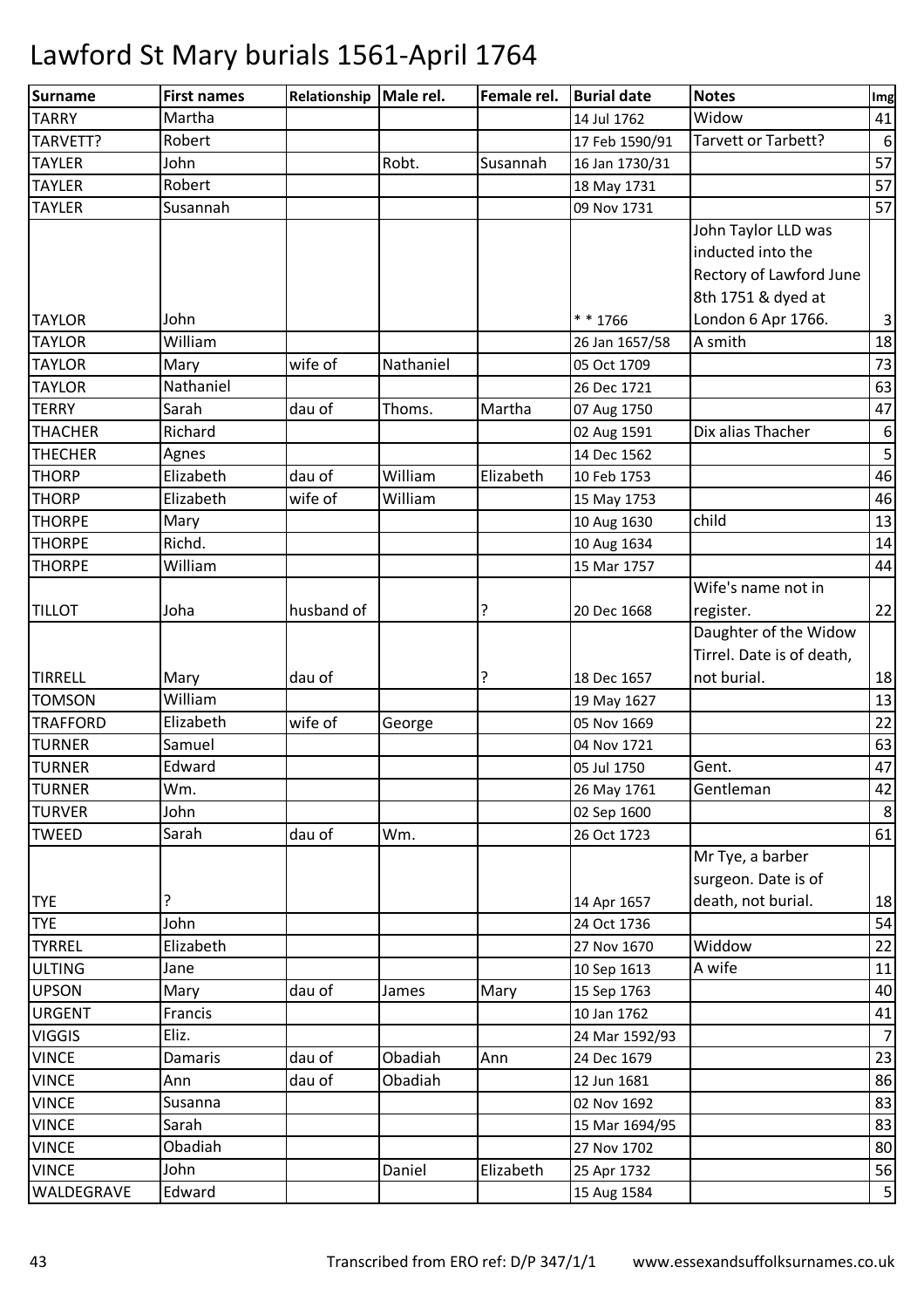| <b>Surname</b>  | <b>First names</b> | Relationship | Male rel. | Female rel. | <b>Burial date</b> | <b>Notes</b>                   | Img                     |
|-----------------|--------------------|--------------|-----------|-------------|--------------------|--------------------------------|-------------------------|
|                 |                    |              |           |             |                    |                                |                         |
|                 |                    |              |           |             |                    | Son of Mr. Edward              |                         |
|                 |                    |              |           |             |                    | Waldegrave. The child's        |                         |
|                 |                    |              |           |             |                    | fierst name doesn't            |                         |
|                 |                    |              |           |             |                    | appear in the register.        |                         |
|                 |                    |              |           |             |                    | Might it be Thomas,            |                         |
| WALDEGRAVE      | ?                  | son of       | Edward    |             | 03 Jul 1585        | baptised 1583?                 | $\overline{\mathbf{5}}$ |
| WALDEGRAVE      | Eliz.              |              |           |             | 14 May 1589        | Mrs. Eliz. Waldegrave          | 6                       |
|                 |                    |              |           |             |                    |                                |                         |
| WALDEGRAVE      | Thomas             |              |           |             | 21 Feb 1589/90     | Mr. Thomas Waldegrave          | $\boldsymbol{6}$        |
| WALDEGRAVE      | Johane             |              |           |             | 10 Dec 1590        | Mrs. Johan Waldegrave          | $\boldsymbol{6}$        |
|                 |                    |              |           |             |                    |                                |                         |
| WALDEGRAVE      | Marie              |              |           |             | 28 Jul 1610        | Mrs. Marie Waldegrave          | 10                      |
| WALDGRAVE       | Edward             |              |           |             | 13 Feb 1621/22     | Mr. Edward Waldgrave           | 12                      |
| <b>WALLIS</b>   | <b>Thomas</b>      |              |           |             | 14 Apr 1628        | A servant                      | 13                      |
| <b>WARD</b>     | Thomas             |              |           |             | 01 Nov 1588        |                                | $6\,$                   |
| <b>WARD</b>     | Thomas             |              |           |             | 19 Jan 1626/27     |                                | 13                      |
| <b>WARD</b>     | Anne               |              |           |             | 08 May 1721        |                                | 63                      |
| <b>WARD</b>     | John               |              |           |             | 27 Apr 1724        | infant                         | 61                      |
| <b>WARD</b>     | Sarah              | dau of       | John      | Sarah       | 23 Sep 1724        |                                | 61                      |
| <b>WARD</b>     | John               |              |           |             | 05 Feb 1753        |                                | 46                      |
| <b>WARDE</b>    | Francis            |              |           |             | 15 Apr 1587        |                                | $\boldsymbol{6}$        |
| <b>WARDE</b>    | Susan              |              |           |             | 09 Apr 1587        |                                | $\boldsymbol{6}$        |
| <b>WARDE</b>    | Martha             |              |           |             | 26 Nov 1637        | A wife                         | 15                      |
| <b>WARNER</b>   | John               |              |           |             | 15 Apr 1601        |                                | $\bf 8$                 |
| <b>WARNER</b>   | Elizabeth          |              |           |             | 19 Nov 1607        | Widow                          | $\boldsymbol{9}$        |
| WARNER          | Mary               |              |           |             | 02 Feb 1726/27     |                                | 60                      |
|                 |                    |              |           |             |                    |                                |                         |
|                 |                    |              |           |             |                    | <b>Rector of Lawford. Also</b> |                         |
|                 |                    |              |           |             |                    | on image 22. Surname           |                         |
| <b>WARREN</b>   | John               |              |           |             | 14 Sep 1664        | misspelt "Warin"               | $\mathsf 3$             |
| <b>WASP</b>     | James              |              |           |             | 24 Feb 1757        | infant                         | 44                      |
| <b>WASP</b>     | Elizabeth          |              |           |             | 27 Feb 1757        |                                | 44                      |
| <b>WASP</b>     | Joseph             | son of       | Robert    | Elizabeth   | 09 Jan 1759        |                                | 43                      |
| <b>WASP</b>     | Robert             | son of       | Robert    | Elizabeth   | 15 Jan 1759        |                                | 43                      |
|                 |                    |              |           |             |                    | A maid. First part of          |                         |
| <b>WATER</b>    | *nys               |              |           |             | 20 Dec 1602        | name very faded.               | $\overline{9}$          |
| WATERMAN        | ?                  | wife of      | Henery    |             | 09 May 1660        | Henery Watermans wyf           | 20                      |
|                 |                    |              |           |             |                    | First name not in              |                         |
| WATERMAN        | ?                  | dau of       | Henry     |             | 22 Jul 1667        | register                       | 22                      |
| <b>WATERMAN</b> | Henery             |              |           |             | 19 Mar 1677/78     |                                | 87                      |
| WATERMAN        | 5                  |              |           |             | 23 Oct 1681        | Widow Waterman                 | 86                      |
| <b>WATSON</b>   | Thomas             |              |           |             | 09 May 1664        |                                | 22                      |
| <b>WAYLING</b>  | Elzebeth           | dau of       | John      | Elzebeth    | 30 Aug 1657        |                                | 18                      |
|                 |                    |              |           |             |                    | William, infant of John &      |                         |
| WEB             | William            |              | John      | Martha      | 15 Jul 1725        | Martha Web                     | 60                      |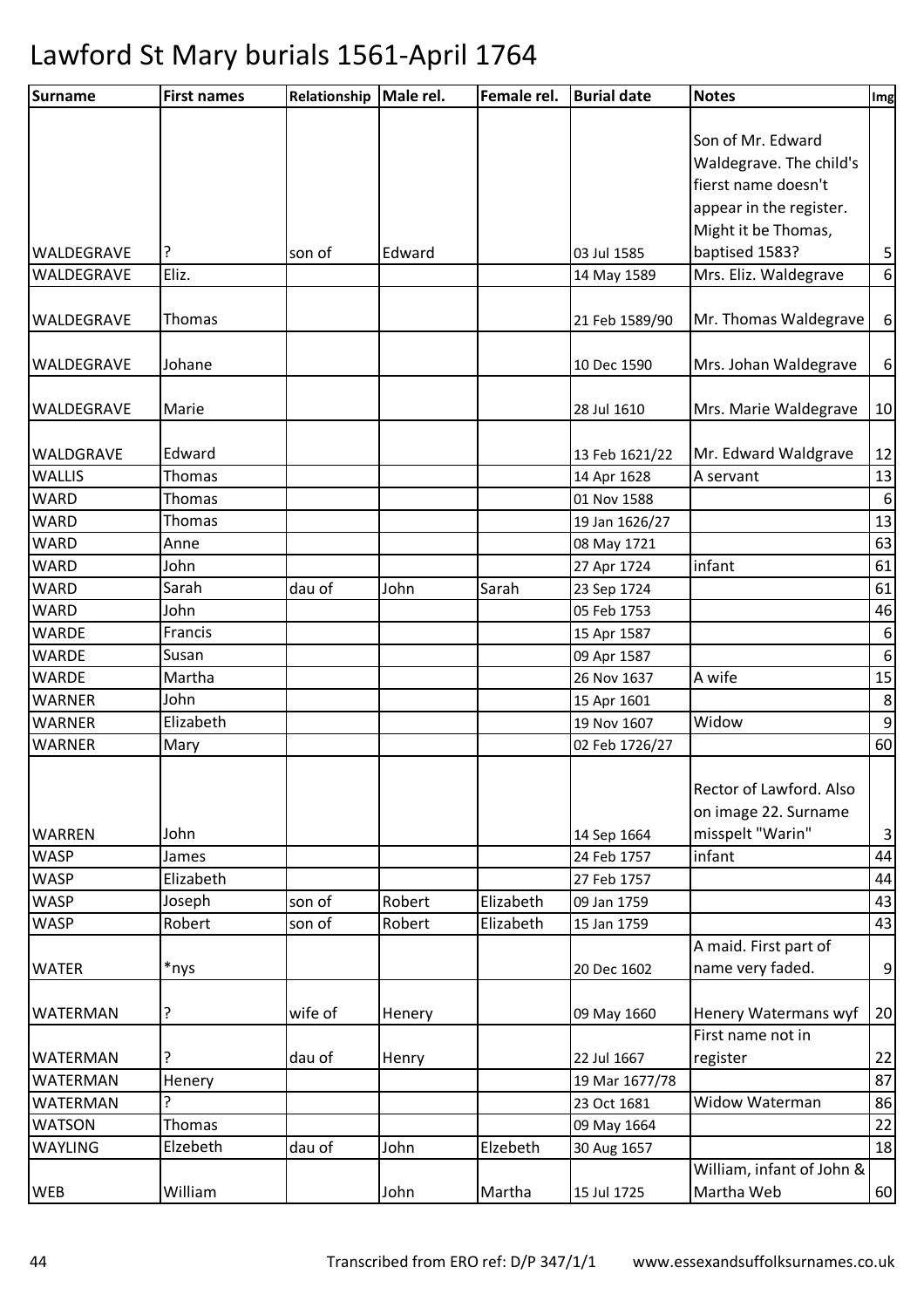| Surname         | <b>First names</b>   | Relationship | Male rel. | Female rel. | <b>Burial date</b> | <b>Notes</b>                 | Img            |
|-----------------|----------------------|--------------|-----------|-------------|--------------------|------------------------------|----------------|
| <b>WEBB</b>     | Richard              |              |           |             | 23 Apr 1627        |                              | 13             |
| <b>WEBB</b>     | John                 | son of       | John      |             | 09 Nov 1721        |                              | 63             |
| <b>WEBB</b>     | Robert               |              |           |             | 20 May 1727        | infant                       | 60             |
| <b>WEBB</b>     | John                 |              |           |             | 27 Jan 1739/40     |                              | 52             |
| <b>WEBB</b>     | Martha               |              |           |             | 10 Feb 1745/46     |                              | 50             |
| <b>WEBBE</b>    | Elizabeth            |              |           |             | 08 Nov 1596        |                              | $\overline{7}$ |
| <b>WEBBE</b>    | Henrie               |              |           |             | 17 Aug 1597        |                              | 8              |
| <b>WEELER</b>   | Alice                |              |           |             | 11 May 1610        |                              | 10             |
| <b>WEESTE</b>   | John                 |              |           |             | 12 Dec 1624        |                              | 12             |
| WELLAM          | Elizabeth            |              |           |             | 03 Jun 1688        |                              | 84             |
| WELLAM          | Sarah                | dau of       | Daniel    | Sarah       | 13 Feb 1695/96     |                              | 82             |
| WELLOM          | Thomas               |              |           |             | 04 Feb 1684/85     |                              | 85             |
|                 |                      |              |           |             |                    | An unbaptised child of       |                |
| <b>WELLOM</b>   | ŗ                    | child of     | Daniel    |             | 04 Mar 1691/92     | <b>Daniel Welloms</b>        | 83             |
| WELLOM          | Mathew               |              |           |             | 09 Apr 1692        |                              | 83             |
| WELLOM          | Sarah                | wife of      | Daniel    |             | 08 Jul 1716        |                              | 67             |
| <b>WELLS</b>    | Martha               | dau of       | Georg     | Sarah       | 14 Sep 1712        |                              | 70             |
| <b>WELLS</b>    | Charles              | son of       | George    |             | 13 Sep 1719        |                              | 65             |
| <b>WELLS</b>    | George               |              |           |             | 06 Jan 1719/20     |                              | 65             |
| <b>WELLS</b>    | Sarah                |              |           |             | 20 Jan 1720/21     | Widow                        | 63             |
|                 |                      |              |           |             |                    | Daughter of Daniel           |                |
| <b>WELLUM</b>   | Sarah                | dau of       | Daniel    |             | 16 Sep 1705        | Wellum, labourer             | 77             |
| WELLUM          | Daniel               |              |           |             | 22 Dec 1718        | Out of sequence              | 65             |
| <b>WENTE</b>    | Roberte              |              |           |             | 24 Sep 1563        |                              | 5              |
| <b>WEST</b>     | Alice                |              |           |             | 02 Apr 1610        |                              | 10             |
|                 |                      |              |           |             |                    | William Whimper,             |                |
|                 |                      |              |           |             |                    | servant to George            |                |
| <b>WHIMPER</b>  | William              |              | George    |             | 30 Oct 1682        | Angier                       | 86             |
| <b>WHITE</b>    | Elizabeth            |              |           |             | 29 Mar 1618        |                              | 12             |
|                 |                      |              |           |             |                    | Rector. Died 26 Sep          |                |
| WHITFIELD       | <b>William Brett</b> |              |           |             | $* * 1847$         | 1847                         | $\overline{4}$ |
| <b>WHITLOCK</b> | Mary                 |              |           |             | 05 Jun 1700        | A poore child                | 81             |
|                 |                      |              |           |             |                    | Rector, died in London       |                |
| <b>WHITMORE</b> | George               |              |           |             | * * 1805           | 25 Nov 1805.                 | 4              |
| <b>WHITOP</b>   | Margaret             |              |           |             | 27 Nov 1598        | An old woman                 | 8              |
| <b>WHITOPP</b>  | John                 |              |           |             | 08 Jan 1600/1      | The elder                    | 8              |
| <b>WHITTOPP</b> | Margarett            |              |           |             | 10 Feb 1562/63     |                              | 5              |
| <b>WHYATT</b>   | John                 | son of       | John      | Hannah      | 16 Dec 1756        |                              | 44             |
| <b>WHYATT</b>   | Joseph               | son of       | John      | Hannah      | 20 Aug 1759        |                              | 43             |
| <b>WIGE</b>     | Audrie               |              |           |             | 13 Jan 1597/98     |                              | 8              |
| <b>WIGGE</b>    | John                 |              |           |             | 07 Jan 1592/93     |                              | $\overline{7}$ |
|                 |                      |              |           |             |                    | Date is of death, not        |                |
| <b>WILLS</b>    | Dannell              |              |           |             | 17 May 1654        | burial                       | 17             |
| <b>WING</b>     | ?                    | wife of      | ŗ         |             | 17 May 1663        | Mr Wings wyfe                | 21             |
| <b>WING</b>     | Wilam                |              |           |             | 20 May 1663        | Mr Wilam Wing                | 21             |
| <b>WING</b>     | Abraham              |              |           |             | 15 Jan 1666/67     | Abraham Wing senr            | 22             |
| <b>WING</b>     | John                 |              |           |             | 10 Jan 1669/70     | Single man                   | 22             |
|                 |                      |              |           |             |                    |                              |                |
| <b>WING</b>     | Rebeccah             |              |           |             | 18 Feb 1669/70     | <b>Widdow from Bradfield</b> | 22             |